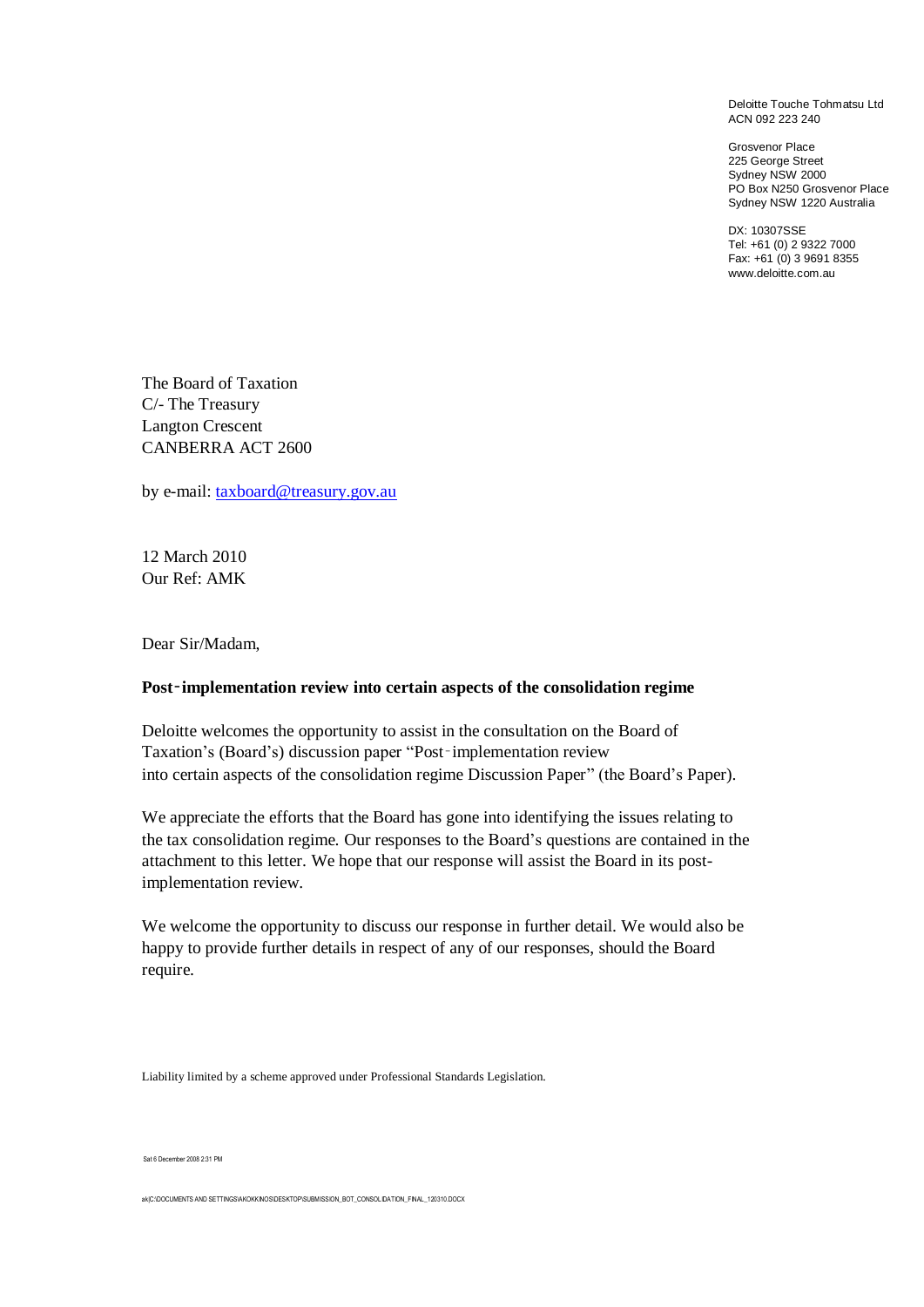If you have any queries or would like to discuss any aspect of our submission further, please contact Alexis Kokkinos on +61 (0) 3 671 7127.

Yours sincerely

**Alexis Kokkinos Julian Cheng**

Wineng

Director, Deloitte Touche Tohmatsu Ltd Director, Deloitte Touche Tohmatsu Ltd

 $3719$ 

**Gordon Thring Tracey Rens**

Tracy Mrs

Director, Deloitte Touche Tohmatsu Ltd Director, Deloitte Touche Tohmatsu Ltd

V Jonathan Hill

**Jonathan Hill** Principal, Deloitte Touche Tohmatsu Ltd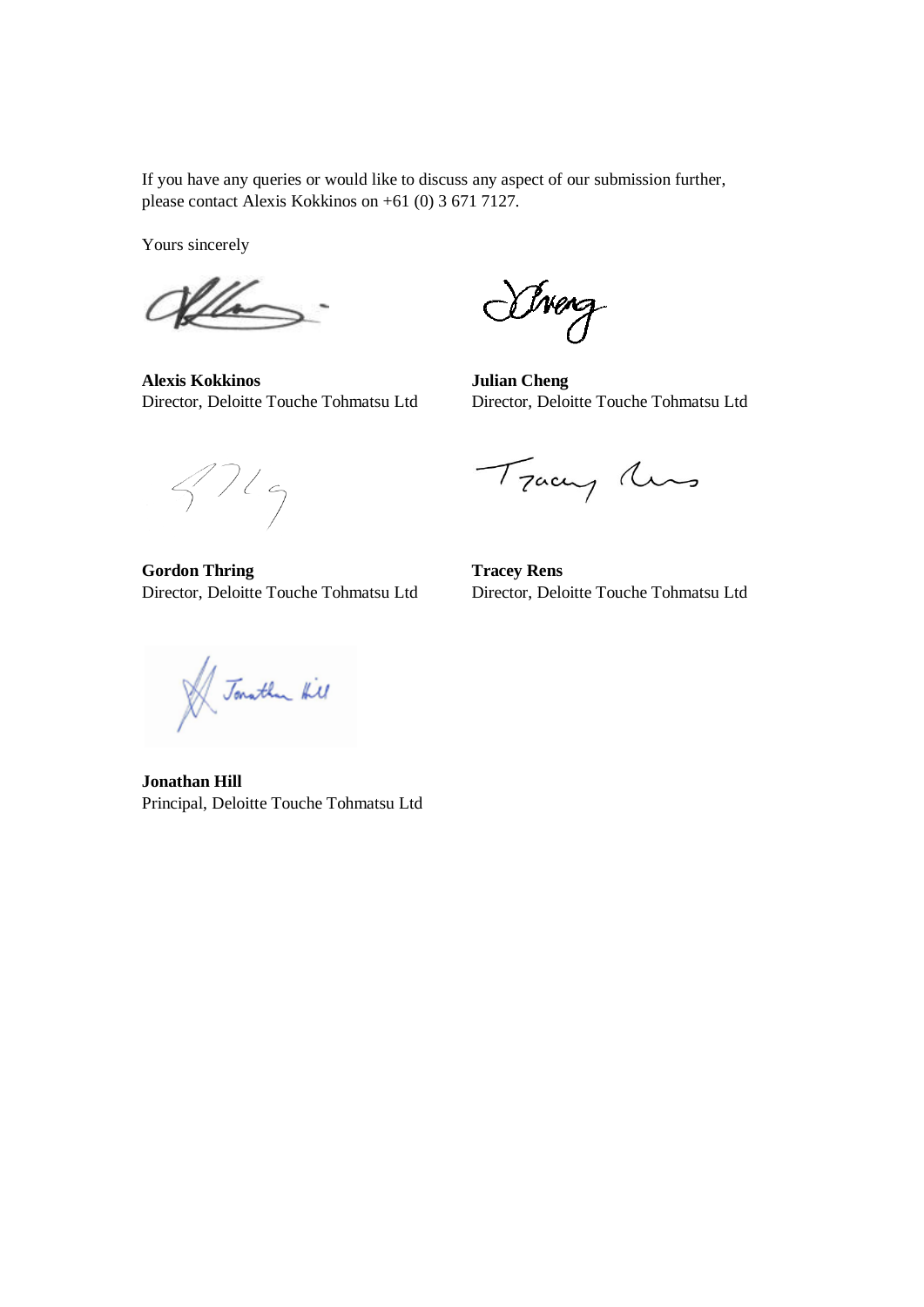# **Table of contents**

| $\mathbf{1}$   |      |  |  |  |
|----------------|------|--|--|--|
|                | 1.1  |  |  |  |
|                | 1.2  |  |  |  |
|                | 1.3  |  |  |  |
|                | 1.4  |  |  |  |
|                | 1.5  |  |  |  |
| $\overline{2}$ |      |  |  |  |
|                | 2.1  |  |  |  |
|                | 2.2  |  |  |  |
|                | 2.3  |  |  |  |
| $\overline{3}$ |      |  |  |  |
|                | 3.1  |  |  |  |
|                | 3.2  |  |  |  |
|                | 3.3  |  |  |  |
|                | 3.4  |  |  |  |
|                | 3.5  |  |  |  |
|                | 3.6  |  |  |  |
|                | 3.7  |  |  |  |
|                | 3.8  |  |  |  |
|                | 3.9  |  |  |  |
|                | 3.10 |  |  |  |
|                | 3.11 |  |  |  |
|                | 3.12 |  |  |  |
|                | 3.13 |  |  |  |
| $\overline{4}$ |      |  |  |  |
|                | 4.1  |  |  |  |
|                | 4.2  |  |  |  |
|                | 4.3  |  |  |  |
|                | 4.4  |  |  |  |
|                | 4.5  |  |  |  |
|                | 4.6  |  |  |  |
|                | 4.7  |  |  |  |
|                | 4.8  |  |  |  |
|                | 4.9  |  |  |  |
|                | 4.10 |  |  |  |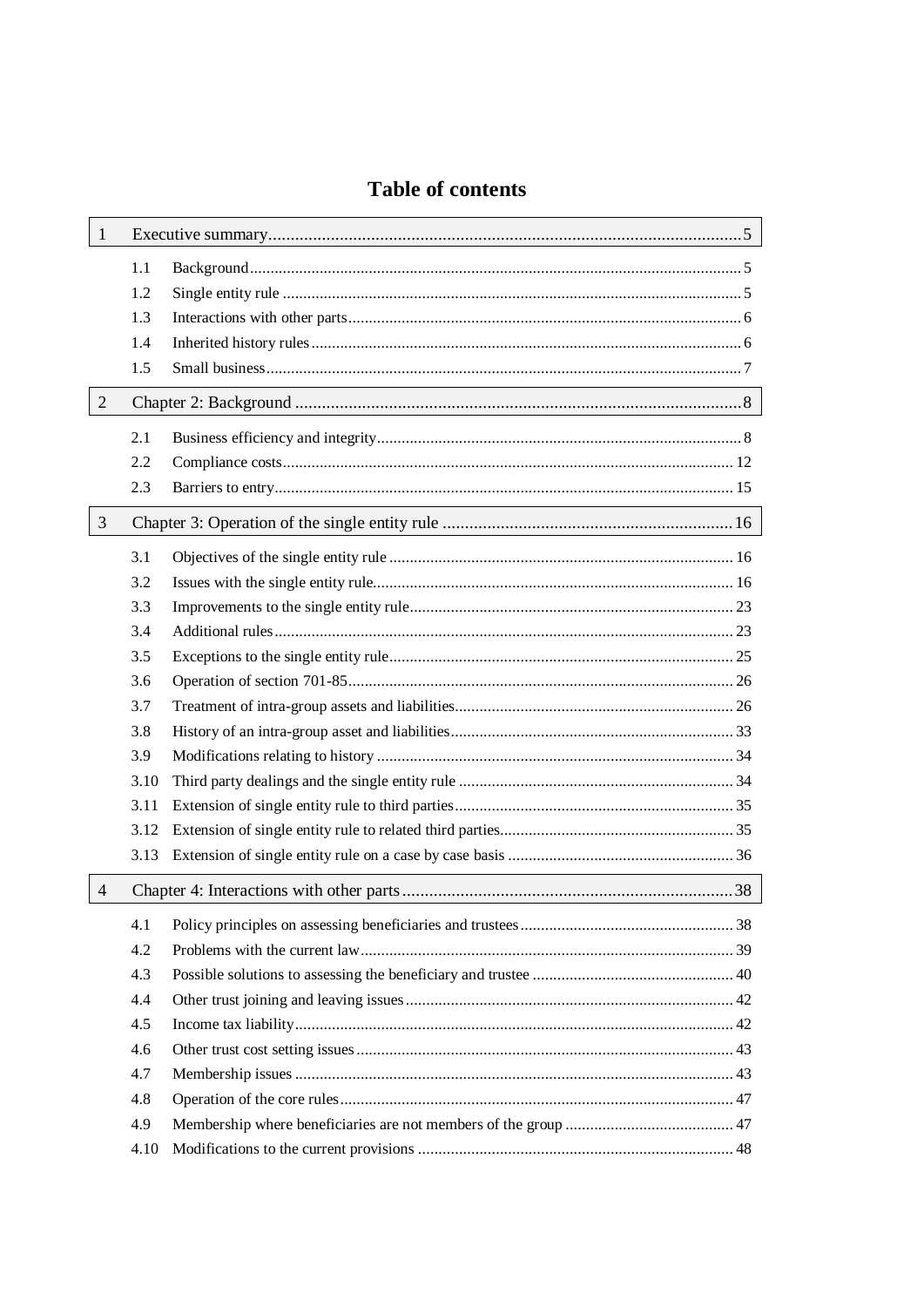|                | 4.12 |  |  |  |
|----------------|------|--|--|--|
|                | 4.13 |  |  |  |
|                | 4.14 |  |  |  |
|                | 4.15 |  |  |  |
|                | 4.16 |  |  |  |
|                | 4.17 |  |  |  |
|                | 4.18 |  |  |  |
|                | 4.19 |  |  |  |
|                | 4.20 |  |  |  |
|                | 4.21 |  |  |  |
| 5              |      |  |  |  |
|                | 5.1  |  |  |  |
|                | 5.2  |  |  |  |
|                | 5.3  |  |  |  |
|                | 5.4  |  |  |  |
|                | 5.5  |  |  |  |
|                | 5.6  |  |  |  |
| 6              |      |  |  |  |
|                | 6.1  |  |  |  |
|                | 6.2  |  |  |  |
|                |      |  |  |  |
| $\overline{7}$ |      |  |  |  |
|                | 7.1  |  |  |  |
| 8              |      |  |  |  |
|                | 8.1  |  |  |  |
|                | 8.2  |  |  |  |
|                | 8.3  |  |  |  |
| $\overline{9}$ |      |  |  |  |
|                | 9.1  |  |  |  |
|                | 9.2  |  |  |  |
|                |      |  |  |  |
| 10             |      |  |  |  |
|                |      |  |  |  |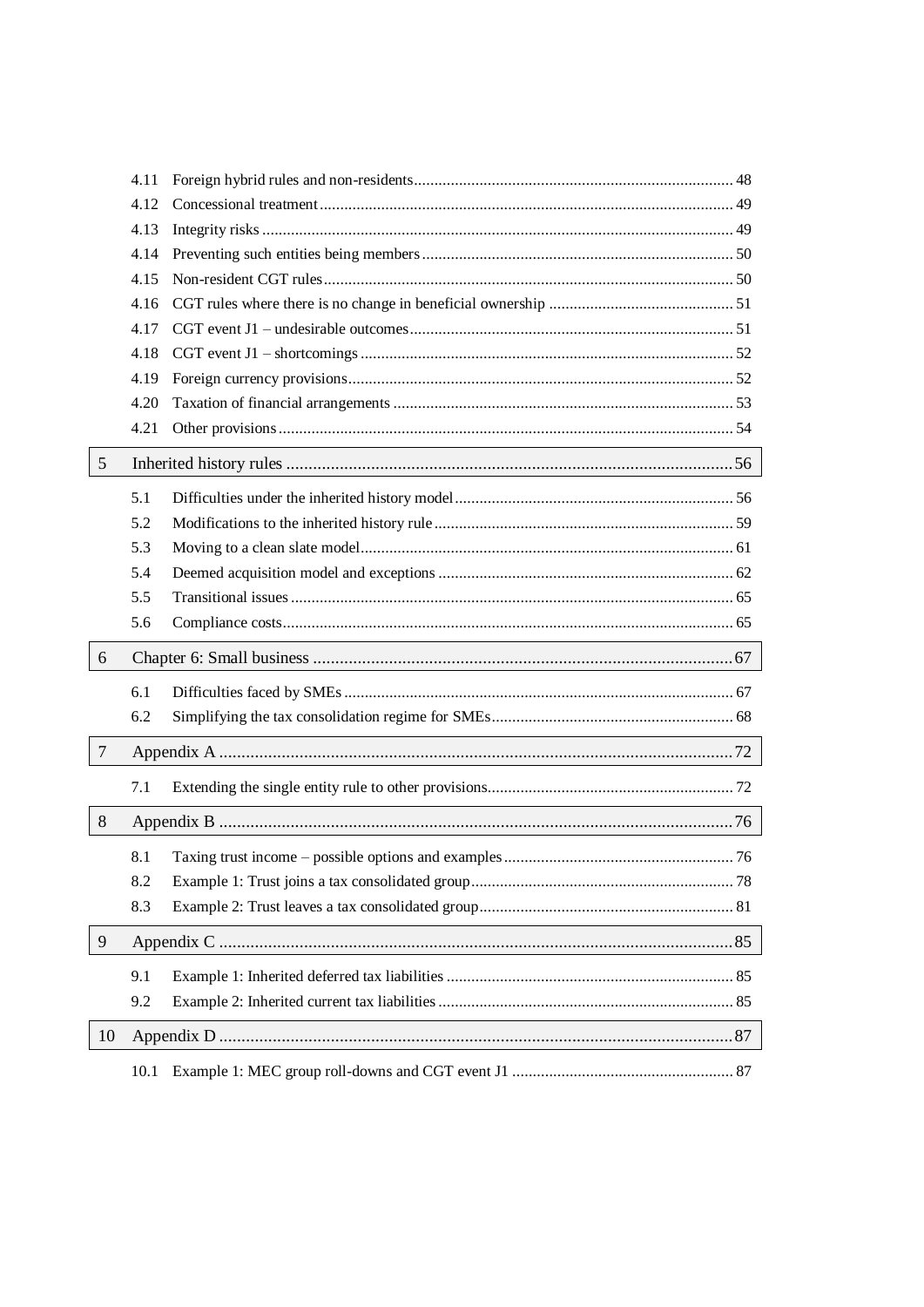# <span id="page-4-0"></span>**1 Executive summary**

# <span id="page-4-1"></span>**1.1 Background**

In general, the tax consolidation provisions have helped to simplify and facilitate intragroup dealings. They have removed the need to consider a number of complex provisions and have helped to reduce the instances of double taxation. However, the tax consolidation provisions are complex, and their interaction with the rest of the Tax Act is also very complex. While we agree that the tax consolidation regime has contributed to an improvement in the business efficiency and integrity of the tax system, we also consider that it has resulted in significant compliance costs for taxpayers over the period of introduction. We note that such compliance costs are reducing over time as groups become more familiar with the operation of the provisions.

# <span id="page-4-2"></span>**1.2 Single entity rule**

As a core provision, we believe that the single entity rule operates appropriately in the majority of cases. However, we have identified five main issues with the single entity rule that warrant further review by the Board.

The first issue identified relates to the interaction of the single entity rule with other provisions of the Tax Act. We have outlined a number of provisions that may not operate appropriately and that may require further review or additional interaction provisions.

The second issue relates to the operation of the single entity rule and the characterisation of arrangements undertaken by the tax consolidated group. We believe that this area of the law may require further clarification in order to achieve the intended policy outcome as outlined in the EM to the introduction of the provisions.

The third issue involves the treatment of intra-group arrangements and possible blackhole expenditure issues. We believe that the Board should consider whether additional supporting principles are required to resolve these issues. We have provided a number of recommended solutions that could be considered to address this issue.

The fourth issue involves the perceived inconsistent application of the single entity rule in relation to a number of transactions or arrangements. We believe that the Board should consider circumstances where there is a deviation in applying the single entity rule and whether such issues should be addressed by way of supporting principles.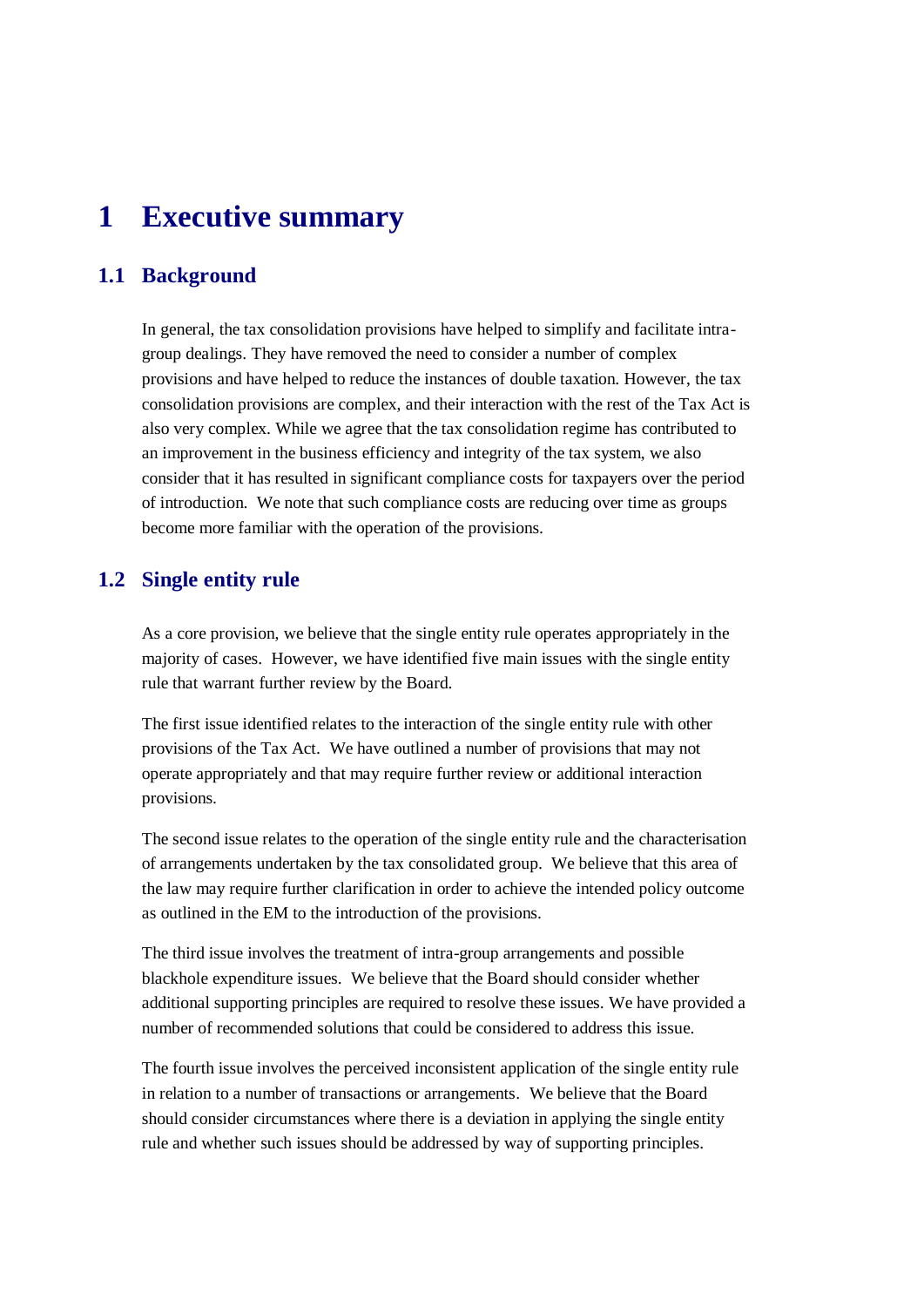The fifth issue involves the structure of the provisions and location of supporting provisions. We highlight that single entity rule modifications are contained in several locations, and that the Board should consider a central location to reduce compliance costs.

Finally, we note that the Board should consider a balance between equity and compliance. Accordingly, this needs to be taken into account when considering the complexity of any supporting provisions to the single entity rule.

# <span id="page-5-0"></span>**1.3 Interactions with other parts**

There are a number of areas where the tax consolidation provisions do not operate as intended when applied for the purpose of the remainder of the Tax Act. We have provided our view as to whether this occurs in respect of issues raised by the Board (i.e. in relation to trusts, foreign hybrids, non-resident CGT rules, CGT event J1, foreign currency provisions, and Division 230). We have also highlighted a number of additional interaction issues and some recommendations that could be considered by the Board.

# <span id="page-5-1"></span>**1.4 Inherited history rules**

Up until recently, there have been significant issues with the way in which the tax cost setting amount was dealt with under an inherited history model. In our view, this issue resulted in a preference towards considering an "acquisition" model for the tax consolidation regime.

However, *Tax Laws Amendment (2010 Measures No. 1) Bill 2010*, which was recently introduced into Parliament, is expected to address many of these uncertainties. Accordingly, the recent introduction of these measures seems to reduce the impediment for a change from an inherited history model to an acquisition model.

If such issues are appropriately addressed by the bill, then our concern with changing to a clean slate model is that it may result in significant additional compliance costs for corporate taxpayers with little or no change to the outcomes of the existing model. Accordingly, in our view, such a significant change should be approached with caution.

If such a change is to occur, it may be preferable that it occur in stages, so that it is easier for taxpayers to comply with the changes. We have provided our recommendations in this regard in our detailed submission.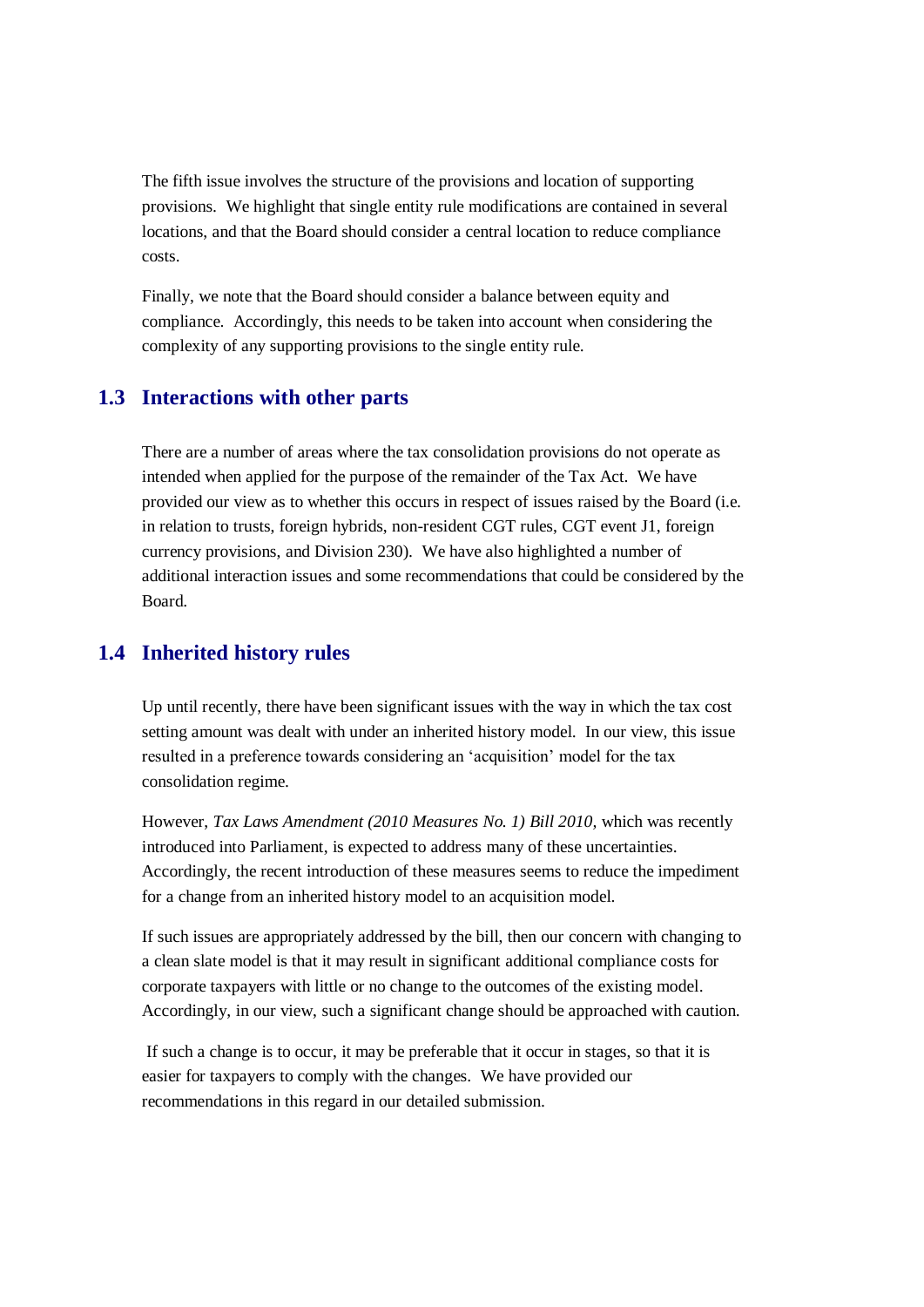# <span id="page-6-0"></span>**1.5 Small business**

In our view, we believe it is important for the Board to clearly identify the range of SME taxpayers that it is seeking to target with its review. In our view, we do not believe that the tax consolidation regime should be targeted at SME taxpayers with less than \$2 million turnover. It would seem more appropriate to target SME taxpayers with a turnover of between \$10 to \$100 million.

In relation to this group of taxpayers, the Board could consider a number of alternatives, being either a simplified consolidation regime, an alternative regime being an entity flow-through taxation regime, or an alternative limited grouping regime (similar to that which operated before the tax consolidation provisions).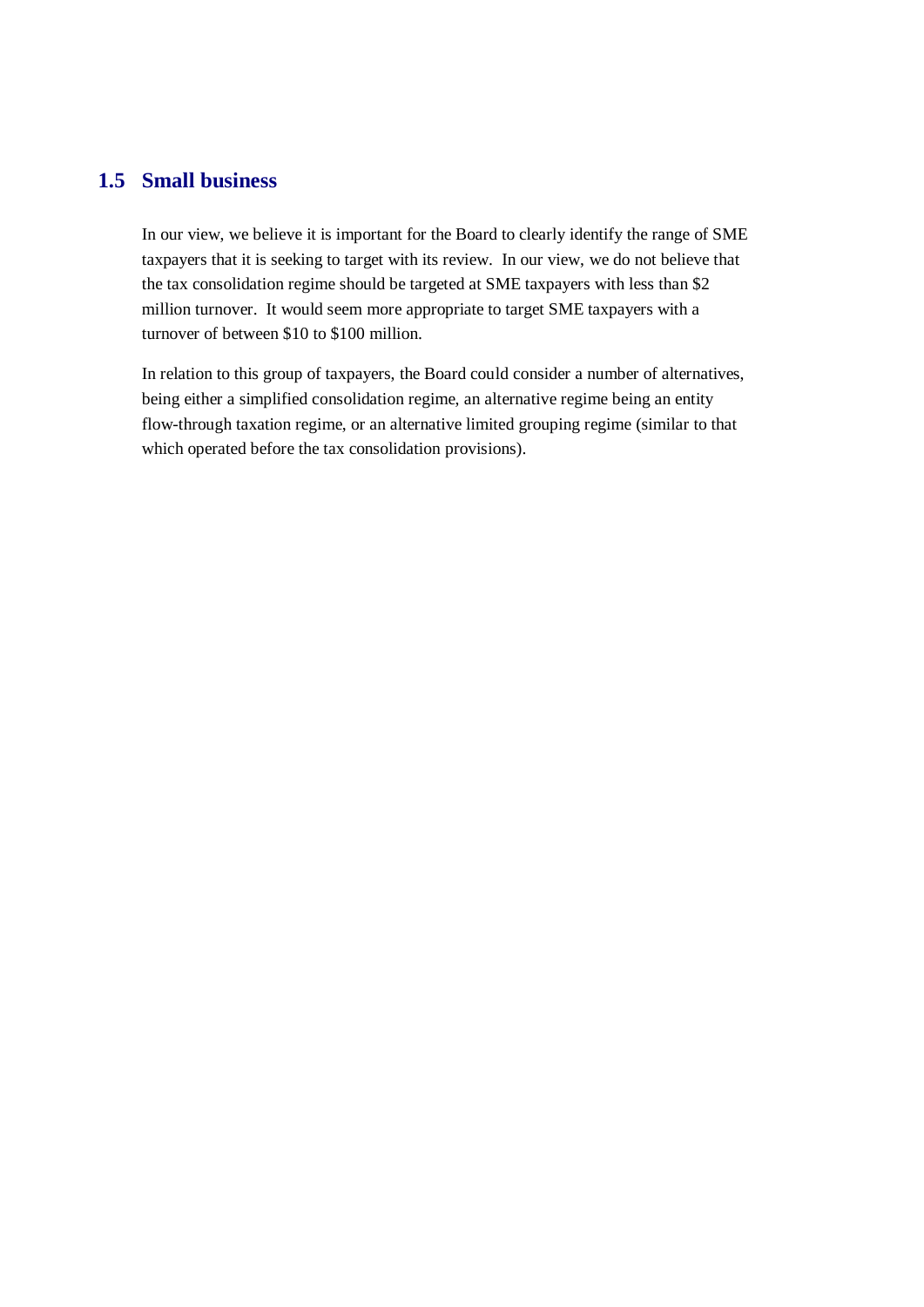# <span id="page-7-0"></span>**2 Chapter 2: Background**

# <span id="page-7-1"></span>**2.1 Business efficiency and integrity**

*Question 2.1(a). In light of the policy drivers behind the introduction of the consolidation regime, do the single entity rule and the inherited history rules serve to increase business efficiency and integrity of the Australian tax system?*

In assessing whether the tax consolidation regime has been affective in increasing business efficiency and integrity of the Australian tax system, we believe it is important to consider paragraph 1.9 of the Explanatory Memorandum (EM) to the *New Business Tax System (Consolidation) Act (No. 1) 2002,* that introduced the tax consolidated regime:

"9. Consolidation will address both efficiency and integrity problems existing in the taxation of whollyowned entity groups, many of which arise from this inconsistent treatment. These include compliance and general tax costs; double taxation where gains are taxed when realised and then taxed, again on the disposal of equity; tax avoidance through intra-group dealings; loss cascading by the creation of multiple tax losses from the one economic loss; and value shifting to create artificial losses where there is no actual economic loss." [emphasis added]

It is clear, at the time the provisions were introduced, that Parliament had a view as to how the tax consolidation provisions would address the efficiency and integrity concerns of the pre-tax consolidation regime. Accordingly, in considering this question, we believe it is important to analyse the points raised in paragraph 1.9 of the EM in further detail.

#### 2.1.1 Compliance costs

Our detailed response in relation to compliance costs is contained in our response to Question 2.1(b) in Section [2.2](#page-11-0) of this submission. In summary, we are of the view that the tax consolidation provisions have provided a reduction in compliance costs in respect of the day to day administration of the tax affairs of a tax consolidated group and the preparation of tax returns.

However, such compliance cost savings have not been overly significant. That is, due to the accounting requirements contained in AASB 112 and UIG 1052, entities within the tax consolidated group have had to report their own tax effect calculations for accounting purposes.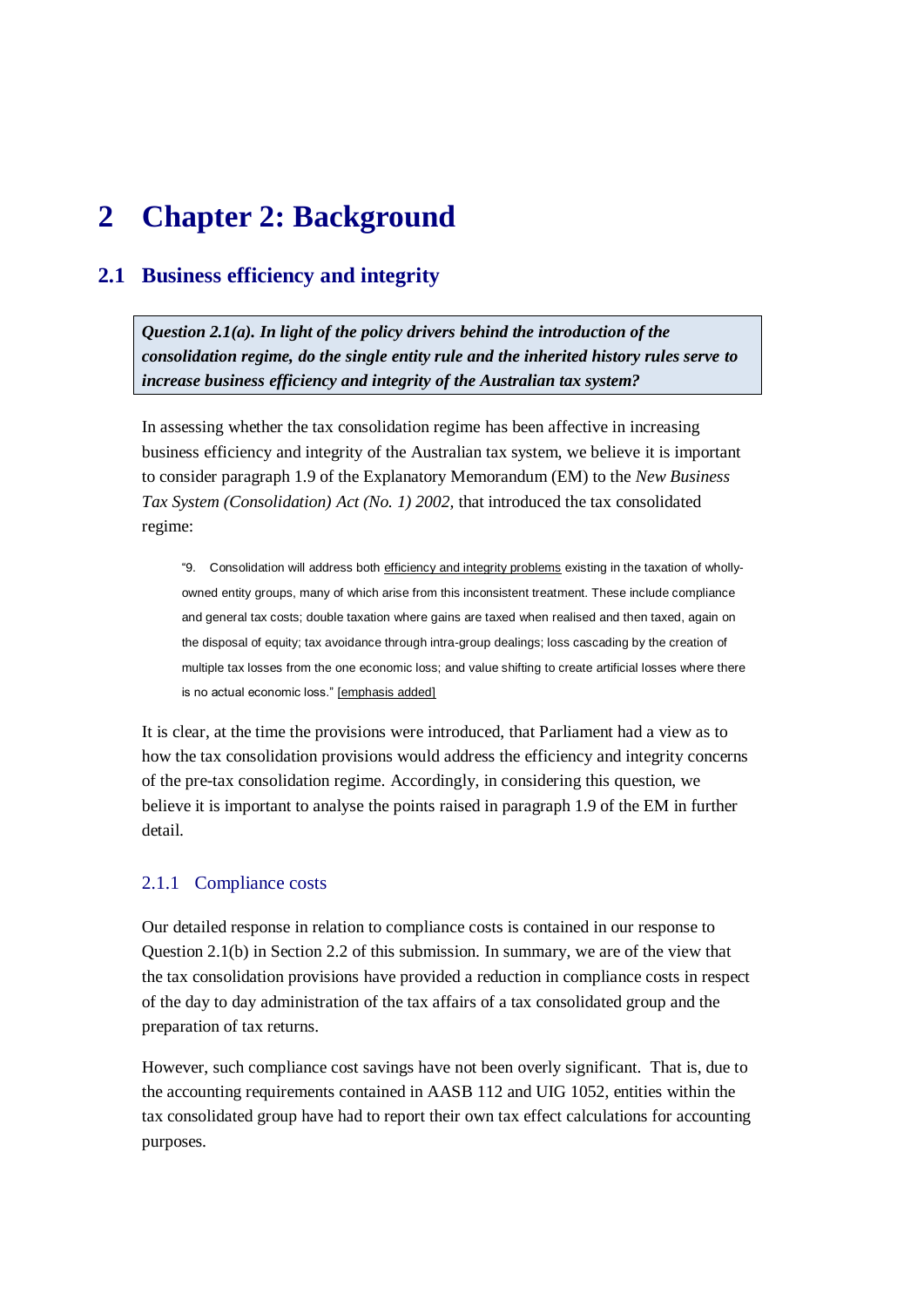Furthermore, the tax consolidation provisions are intrusive and require consideration of how they interact with almost all provisions of the Tax Act. Accordingly, compliance costs have generally been significantly higher where the tax consolidation provisions have had to be considered as part of specific complex transactions. In relation to this last point, such compliance costs would be expected in relation to the introduction of any major piece of legislation. Over time, we would expect that these types of compliance costs are likely to decrease.

#### 2.1.2 Double taxation issues

Prior to the introduction of the tax consolidation regime, double taxation issues arose where the sale of shares, and the separate sale of the underlying asset held by the entity, resulted in the same economic gain being taxed twice.

The tax cost setting process contained in Division 705 and 711 has largely been successful in reducing these instances of double taxation, where the assets in question are held by a subsidiary member of a tax consolidated group. Accordingly, in our view, the provisions apply appropriately to reduce the instance of double taxation for tax consolidated groups in the majority of these cases.

We note, however, that the policy objective is limited to gains and losses derived by the same tax consolidated group. Accordingly, it is still possible for double taxation to occur where the tax consolidated group deals with a party outside of the tax consolidated group, or where equity interests in the tax consolidated group are disposed of by a party outside of the tax consolidated group. This may occur at the shareholder level, or even where a tax consolidated group has anything less than a 100% interest in another tax consolidated group.

While this raises broader policy issues of double taxation that could be addressed through reforms to the Tax Act, we understand that such issues would be considered outside of the scope of this review.

Furthermore, while the tax consolidation regime has been effective in eliminating instances of potential double taxation, there have been instances of double taxation that have occurred due to shortcomings and drafting errors contained in the provisions. Examples include the interaction of the CGT rules with the tax consolidation rules in respect of straddle transactions, and interaction issues in the tax cost setting process in an exit calculation under Division 711 (e.g. where there have been service receivables).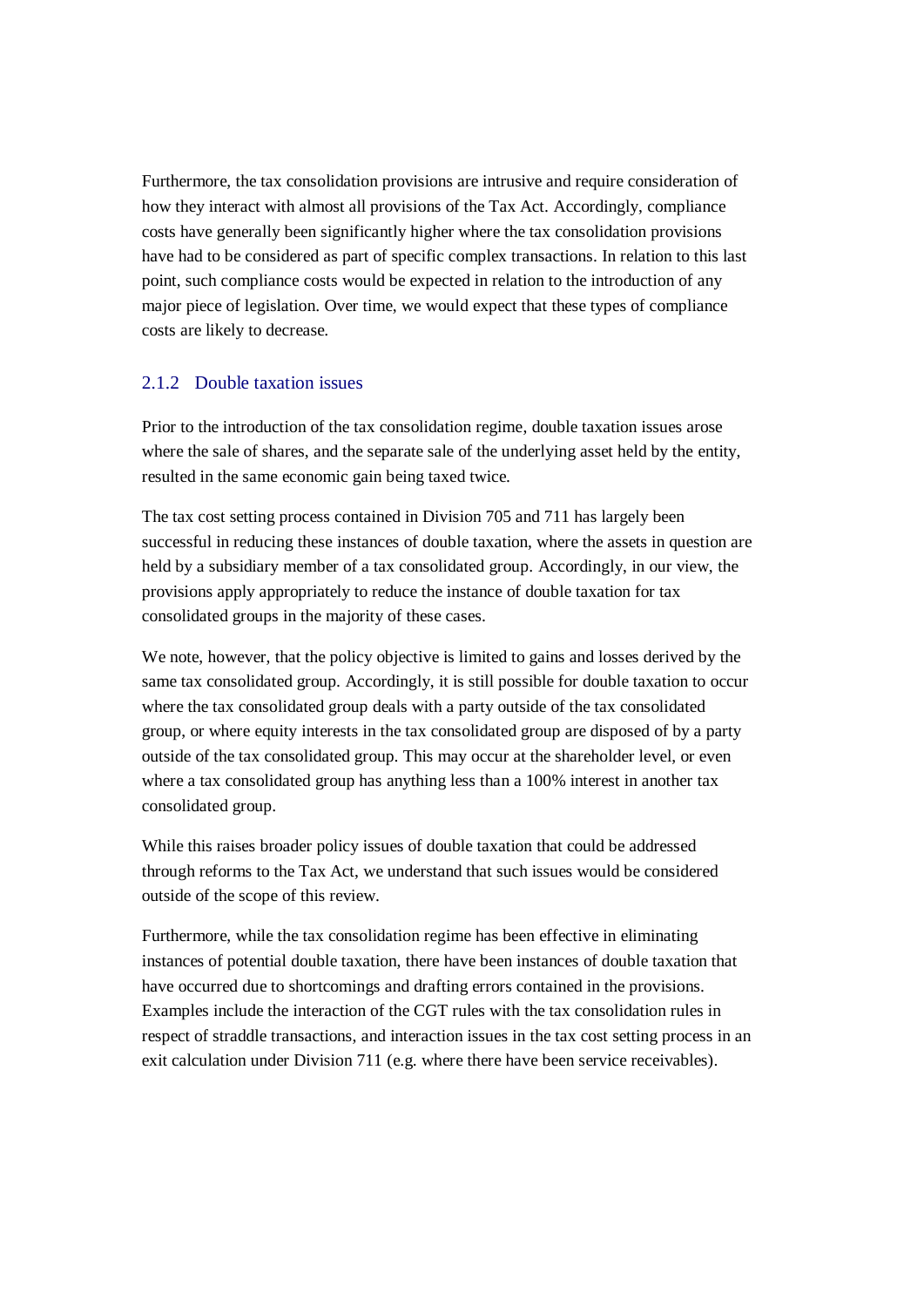While recent amendments will address many of these anomalies, it is noted that there are still operational issues that could result in double taxation consequences in an exit scenario<sup>1</sup>. In our view, however, such instances of double taxation are rare. Accordingly, in general, we agree that the tax consolidation regime has been successful in addressing issues of double taxation, but for some minor technical issues with the provisions.

# 2.1.3 Tax avoidance through intra-group dealings

Chapter 25 of the *A New Tax System*: *A Platform for Consultation* (PFC) report, outlined many problems associated with the pre-tax consolidation system. One of those issues identified was the possibility of being able to avoid tax through intra-group dealings, "for example, [by] manipulating dealings between group companies to reduce or defer tax".

While details of such arrangements were not articulated in the report, it is noted that this may have been possible in a pre-tax consolidation context, as the grouping provisions at that time did not group, ignore, or re-characterise transactions in many instances.

However, compared to the pre-tax consolidation grouping provisions, the single entity rule has a much broader effect on intra-group transactions. That is, the tax implications of such transactions are effectively ignored. We believe, therefore, that the single entity rule has been effective in achieving this policy objective.

This view appears to be supported by the lack of any taxation rulings or taxpayer alerts over the past 8 years that highlight integrity concerns with the operation of the single entity rule and intra-group transactions.

### 2.1.4 Loss cascading

-

The issue of loss cascading, pre-tax consolidation, was raised in Chapter 25 of the PFC report. Prior to the introduction of the tax consolidation regime, Subdivisions 165-CC and CD were introduced to deal with this issue. It is noted that these provisions are significantly complex in operation and significantly increasethe compliance costs of taxpayers.

The tax consolidation regime provided the opportunity to eliminate the need to utilise specific loss cascading provisions through the operation of Division 705 and 711 and the tax cost model. The EM to the introduction of the tax consolidation provisions stated that

<sup>&</sup>lt;sup>1</sup> For example, intra-group straddle arrangements and the treatment of DTLs under Division 711 may still give rise to double taxation issues as highlighted in this submission.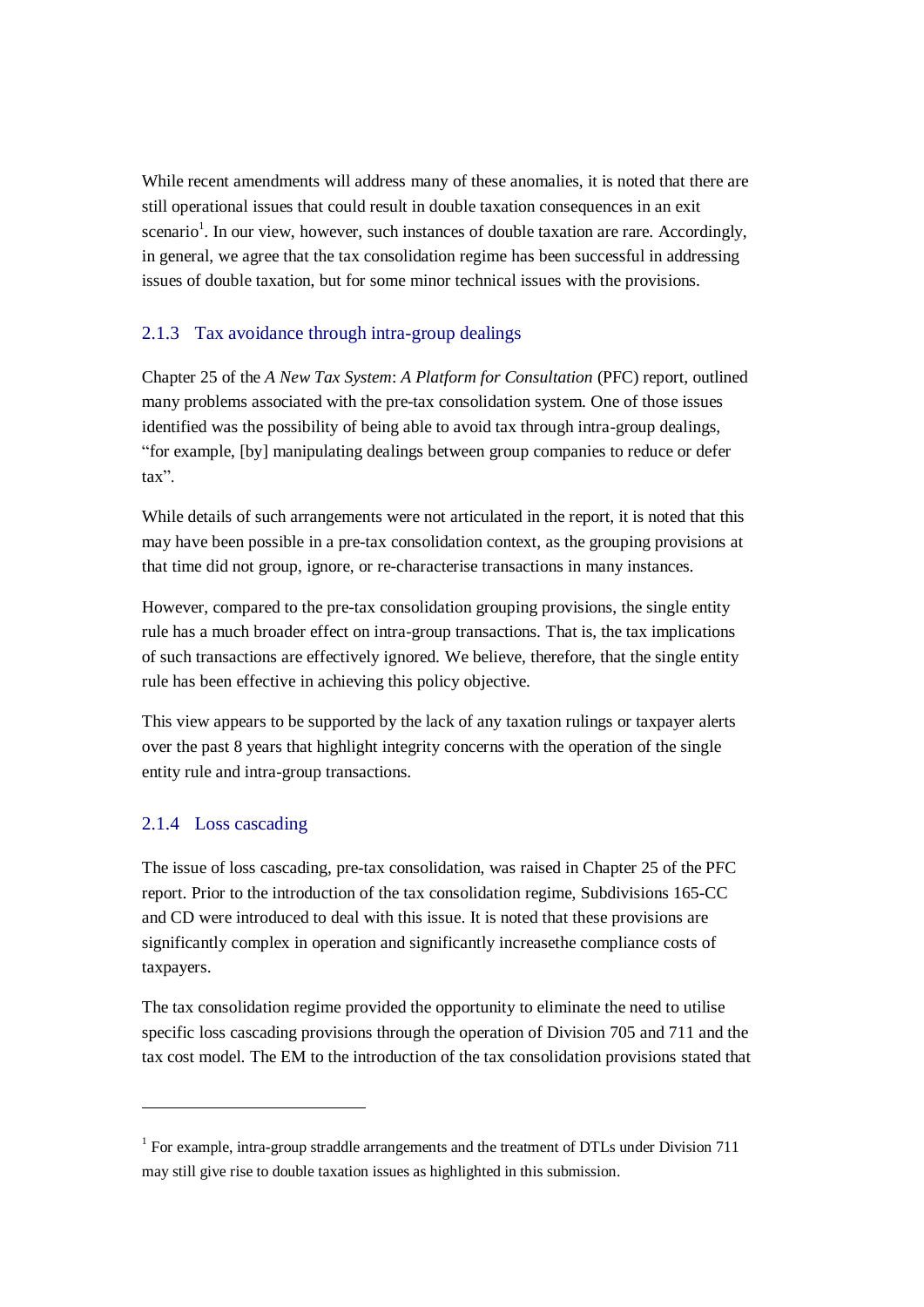the operation of the tax consolidation regime would effectively address integrity issues such as loss cascading.

However, after the introduction of tax consolidation regime, integrity provisions were inserted into Division 715 of the Tax Act through the *New Business Tax System (Consolidation And Other Measures) Act 2003*. These provisions were inserted to reduce the extent to which loss cascading could still occur in a tax consolidated context. These interaction provisions added (and still add) a significantly complex layer of interaction between the tax consolidation provisions and Subdivisions 165-CC, 165-CD, and 170-D.

In our experience, these provisions will only operate in a number of discrete circumstances. However, in order to assess whether the provisions apply, a taxpayer must consider these very complex provisions in detail in formation, acquisition and disposals cases involving tax consolidated groups.

It is our view that, if the tax consolidation provisions were successful in addressing the issue of loss cascading, then such interactions would not be required. Accordingly, it is difficult to conclude that the provisions have been successful in this regard.

That being said, we believe that addressing the loss cascading issues targeted by Division 715 could be achieved in a more efficient and less complex manner. We would welcome a review of the operation of Division 715 by the Board in this regard, with a view to simplifying these interaction provisions.

# 2.1.5 Value shifting

As with the loss cascading provisions, Division 715 also contains complex interaction provisions that deal with value shifting provisions contained in Division 723 to 727. However, in the majority of cases, the extension of the single entity rule contained in section 715-410 is effective in removing the need to consider these provisions for transactions that occur within a tax consolidated context. Accordingly, we agree that, within a tax consolidated group, the tax consolidation regime has been effective in achieving this objective.

### 2.1.6 Summary

In general, as outlined above, the tax consolidation provisions have helped to simplify and effectively facilitate intra-group dealings. They have removed the need to consider a number of complex provisions and have helped to reduce the instances of double taxation. However, the tax consolidation provisions are complex, and their interaction with the rest of the Tax Act is also very complex. While we agree that the tax consolidation regime has contributed to an improvement in the business efficiency and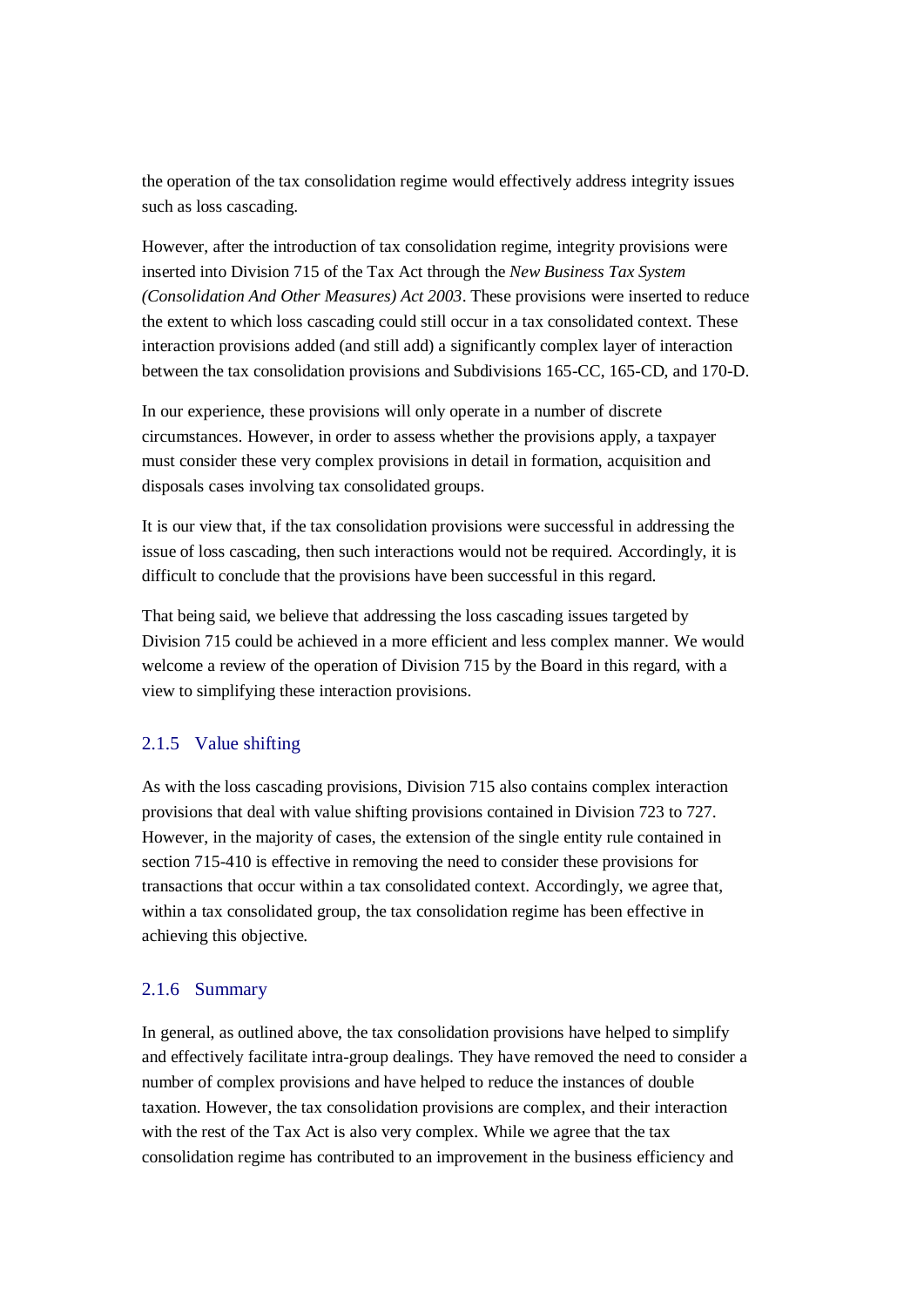integrity of the tax system, we also consider it has also resulted in significant compliance costs for taxpayers over the period of introduction. We note that such compliance costs are reducing over time as groups become more familiar with the operation of the provisions.

# <span id="page-11-0"></span>**2.2 Compliance costs**

*Question 2.1(b) For those corporate groups that have elected into the consolidation regime, has the introduction of the consolidation regime reduced the ongoing tax compliance costs associated with carrying on the group's business? If not, what are seen as the key impediments to achieving reduced compliance costs?*

As stated in the EM to the introduction of the tax consolidation regime, it was expected that the introduction of the tax consolidation provisions would reduce tax compliance costs.

The measures in this bill are expected to reduce ongoing compliance costs by ensuring that: intra-group transactions are ignored for taxation purposes, so that taxation and accounting treatment are more closely aligned; administrative requirements, such as multiple tax returns and multiple franking account, losses, foreign tax credit, and PAYG obligations, are reduced; and integrity measures aimed at preventing loss duplication, value shifting or the avoidance or deferral of capital gains within groups do not apply within a consolidated group.

However, in our experience, the introduction of the tax consolidation regime has had a mixed effect on compliance costs for corporate groups. The expected benefits referred to in the EM are discussed in further detail below. Furthermore, we also discuss the effect that retrospective amendments have and are likely to have on compliance.

### 2.2.1 Ignoring intra-group transactions

In general, the operation of the single entity rule allows groups to undertake intra-group transactions and simple restructuring arrangements without having to consider complex provisions of the Tax Act. Accordingly, we agree that this has reduced the need to consider provisions such as Division 170, Subdivision 126-B, and other grouping provisions when undertaking simple intra-group transactions.

#### 2.2.2 Alignment of tax and accounting treatment

The alignment of tax and accounting outcomes is only possible where the tax and accounting consolidated group is exactly the same. Under AASB 127, the consolidation of accounting entities is much broader than that of tax entities. Correspondingly, MEC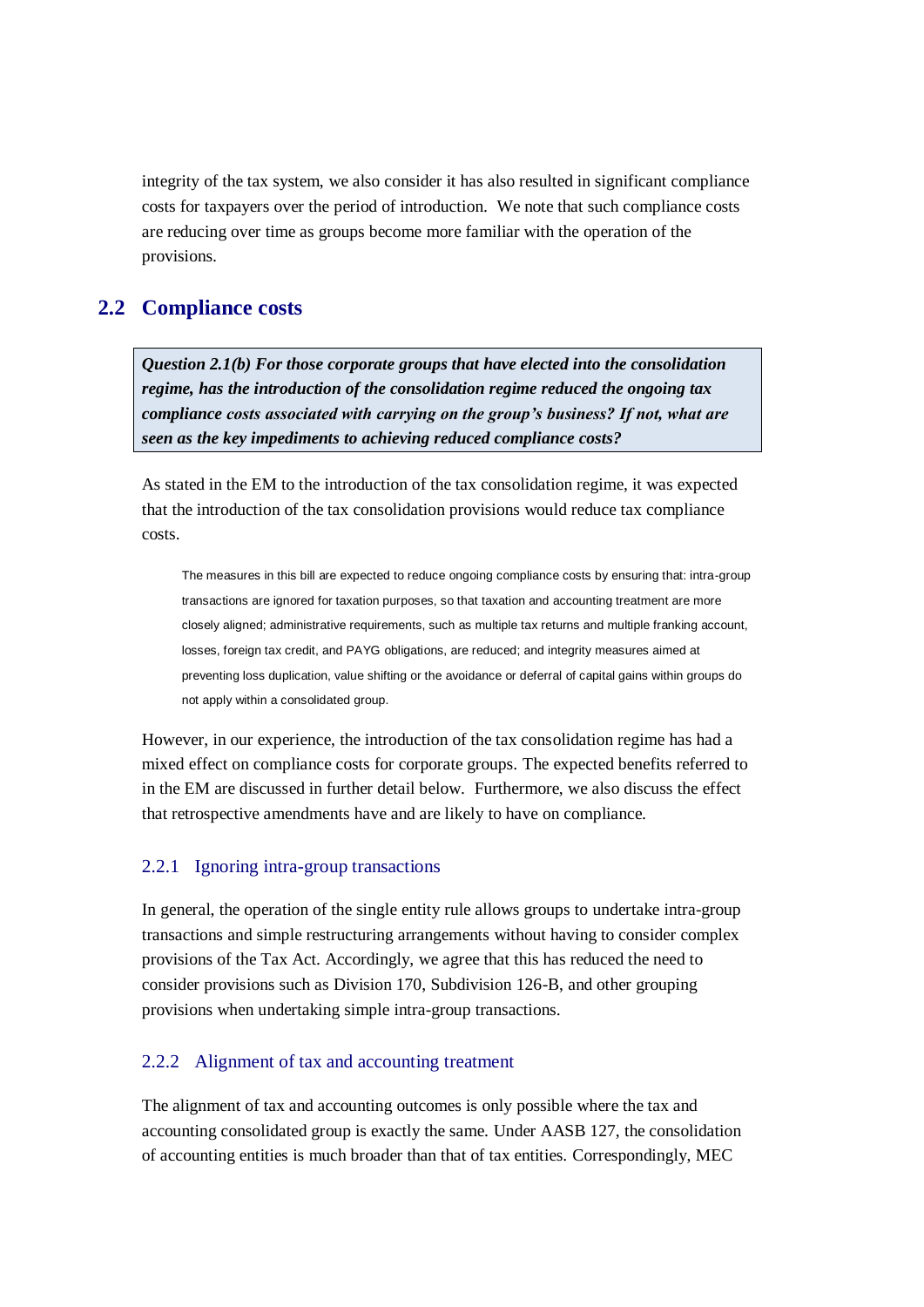tax consolidated groups would not prepare consolidated Australian accounts. While the tax consolidation provisions rely on accounting concepts, we don"t believe that this has led to a greater alignment of tax and accounting outcomes for a tax consolidated group.

### 2.2.3 Administrative requirements

Administratively, tax consolidated groups are only required to lodge one tax return. One would expect that this would lead to compliance savings in respect of completing and lodging tax returns.

However, this benefit has been somewhat diminished by the requirements under the accounting standard AASB 112, together with UIG 1052. Under those authoritative documents, the accounting provisions still require entities in a tax consolidated group to apply tax effect accounting on an entity by entity basis. Accordingly, in the majority of cases, entities within a tax consolidated group are still required to produce tax effect accounting calculations.

The way in which this is done is also affected by whether an entity has entered into a tax sharing / tax funding agreement between members of the group. Accordingly, in our view, the accounting requirement of AASB 112 and UIG 1052 has offset some of the administrative compliance benefits that were originally expected from the tax consolidation regime.

Given the fact that the consolidated group is only required to lodge one tax return and is required to pay PAYG instalments based on one taxpayer, it would seem that this has reduced, to some extent, compliance costs for a tax consolidated group, in a limited way (i.e. a reduction in the preparation and lodgement of such returns).

#### 2.2.4 Integrity measures

As outlined above in Section [2.1,](#page-7-1) the complex integrity provisions that are aimed at loss duplication, value shifting, etc, still apply in relation to tax consolidated groups. Accordingly, complex interaction provisions still need to be considered in formation, acquisition and sale cases. We have recommended that these interaction provisions be considered further by the Board of Taxation, with a view to simplifying their application. The operation of these provisions gives rise to unnecessary compliance costs for tax consolidated groups.

#### 2.2.5 Complexity of provisions

On no stretch, the tax consolidation regime and its interaction with the rest of the Tax Act is quite complex. The fact that the ATO has released a significant number of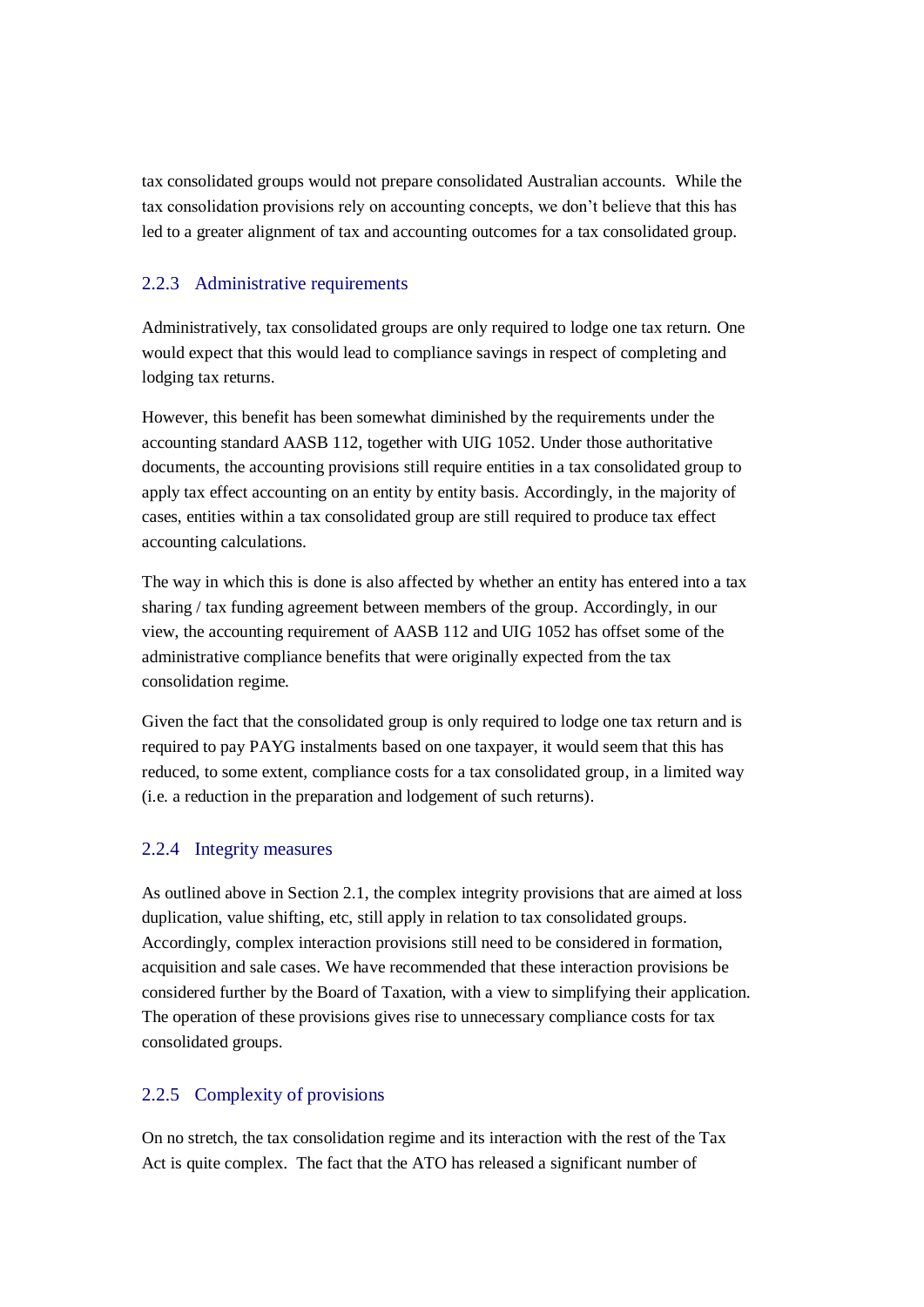taxation rulings, ATOIDs, Consolidation Reference Manual guides and other materials suggests that the consolidation provisions and supporting EM as introduced have lacked an element of certainty.

While such material has helped in the understanding of the provisions, taxpayers have still faced high levels of compliance costs in understanding and applying such provisions to their own tax affairs. We note that, over time, this compliance cost is reduced as taxpayers have become familiar with the application of the provisions to their own affairs.

Accordingly, going forward, significant compliance costs are mainly incurred by groups that form a tax consolidated group for the first time, or (for ongoing tax consolidated groups) in relation to understanding the application of the tax consolidation provisions for complex transactions (discussed below).

### 2.2.6 Complex transactions

As outlined earlier, the operation of the single entity rule has led to a reduction in compliance costs in relation to simple intra-group type transactions. However, as the single entity rule is a broad based rule with limited interaction provisions, complex transactions require a proper and appropriate analysis of the operation of this rule in conjunction with other provisions of the Tax Act.

For example, a typical complex transaction may involve a creeping acquisition, coupled with a straddle transaction, scrip-for-scrip rollover, and a debt re-organisation. The interaction of the single entity rule with other parts of the tax law that apply to all of these components of the transactions can be quite complex, especially where all provisions must be considered in the one transaction.

Furthermore, as outlined in this submission, there are occasions where the interaction of the tax consolidation provisions with other provisions of the Tax Act is uncertain. In such cases, it is often difficult to ascertain the tax outcome with any degree of certainty. This can give rise to increased compliance costs in determining the correct and appropriate outcome under the tax consolidation provisions.

While, arguably, taxpayers can obtain certainty through a private binding ruling in respect of certain transactions, most of these types of complex transactions are completed within a short time frame, making it difficult to obtain a ruling in the timeframe required.

We note that such complex transactions occur rarely in respect of any one tax consolidated groups. Furthermore, we also note that the ATO should be commended for its significant work in producing a significant number of taxation rulings, ATOIDs,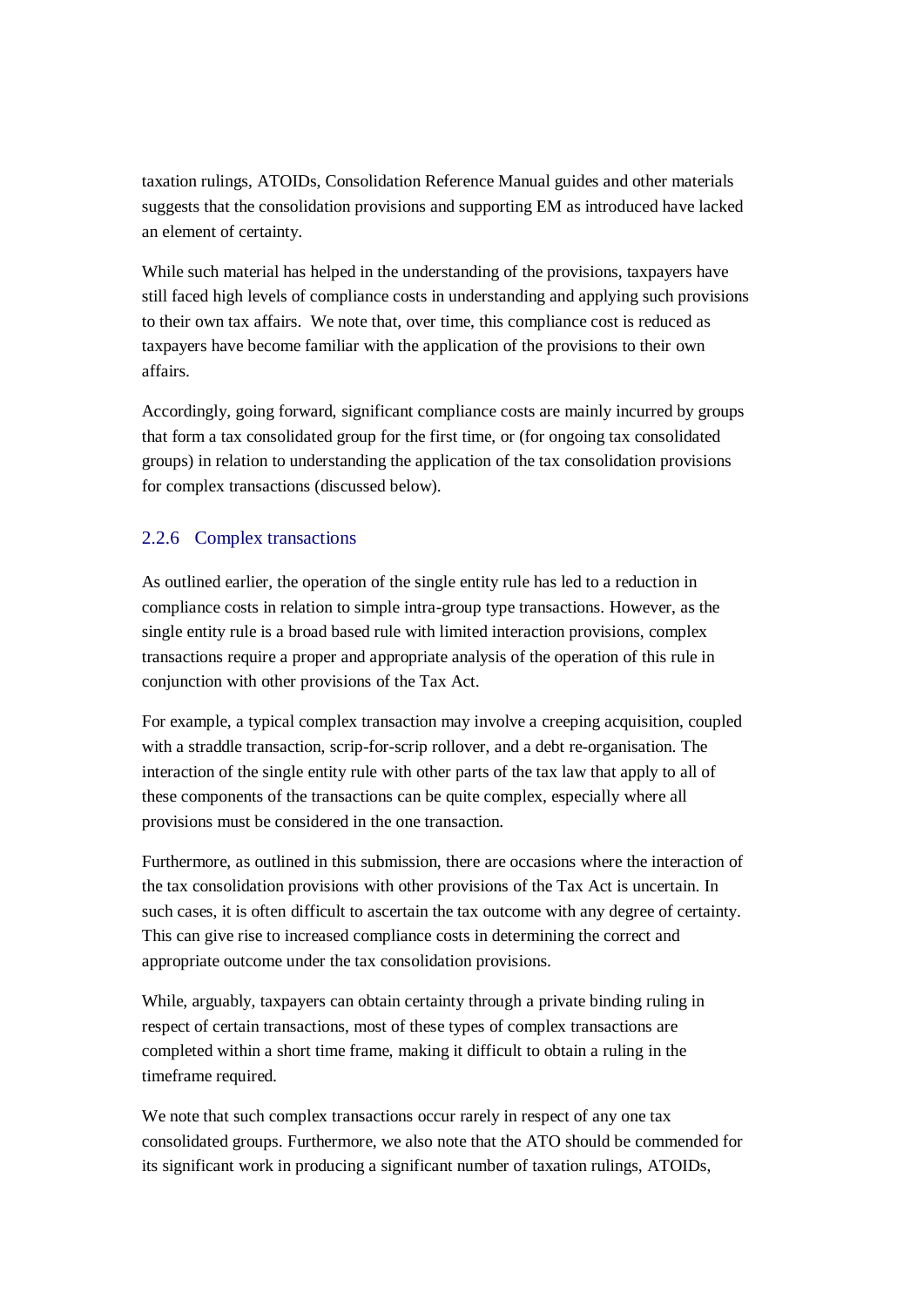analysis in the consolidation reference manual and other guidance materials on the interaction of the single entity rule with many provisions of the Tax Act.

Accordingly, while the application of the tax consolidation provisions to these transactions has been quite complex, we are thankful that the ATO has appropriately invested significant resources in assisting with the understanding of the law and the reduction of taxpayer compliance costs over time.

### 2.2.7 Retrospective legislative amendments

As expected with any complex piece of legislation, there will be occasions where amendments will be required to ensure that the provisions operate as originally intended. With tax consolidation, there has been a significant number of amending bills that have had retrospective application dates. It is noted that most of these retrospective amendments have been for the benefit of taxpayers.

However, the recently introduced *Tax Laws Amendment (2010 Measures No. 1) Bill 2010* contains a number of significant amendments that have effect from 1 July 2002, which will require a revisiting of all formation and post formation entry and exit calculations. Some of these amendments apply mandatorily, while others are elective.

In particular, we highlight amendments that have been made to section 701-55, section 715-370, section 716-405, section 716-410 and section 705-25. We reiterate that many of these amendments are favourable to taxpayers as they clarify the intended operation of the law. However, it is noted that to comply with the amendments, and thus obtain the relevant intended outcome, will likely result in significant compliance costs associated with re-computations.

We understand that CGT event L6 provides an opportunity to save on compliance costs by taking an error on a reset cost base asset as being either a capital gain or capital loss. However, this outcome may not be appropriate where the reset cost base asset is otherwise a revenue asset.

# <span id="page-14-0"></span>**2.3 Barriers to entry**

*Question 2.1(c) For those corporate groups that have not yet elected to consolidate, what are the key concerns that are keeping corporate groups out of the consolidation regime*

Our response to this question is addressed in Question 6.1.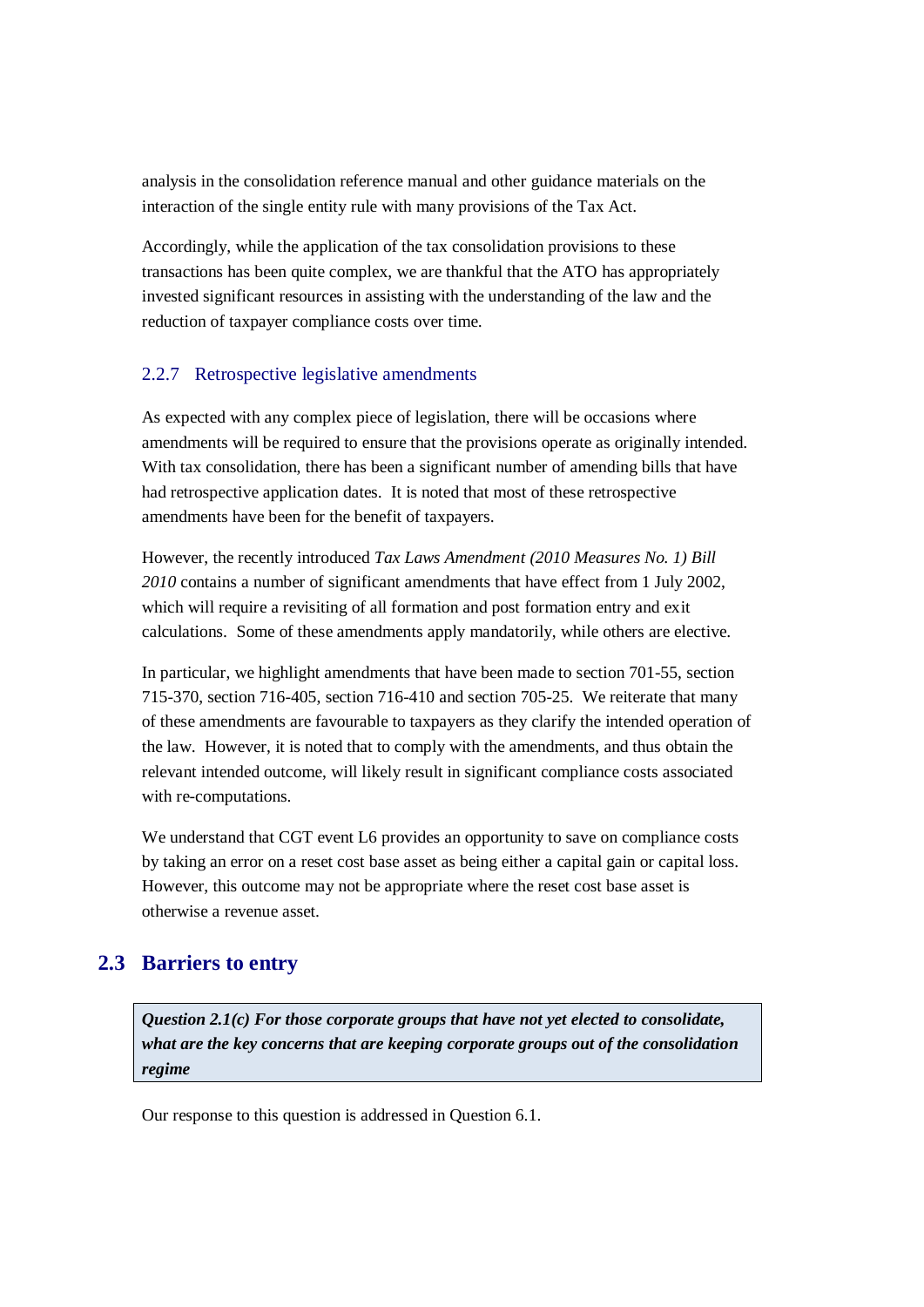# <span id="page-15-0"></span>**3 Chapter 3: Operation of the single entity rule**

# <span id="page-15-1"></span>**3.1 Objectives of the single entity rule**

*Question 3.1(a) Is the operation of the single entity rule effectively meeting its stated policy intent of simplifying the tax system, reducing taxpayer compliance costs, and increasing the economic efficiency and integrity of the tax system?*

Our comments made at Section [2.1](#page-7-1) and [2.2](#page-11-0) of this submission were made broadly in relation to the principles of tax consolidation. In those sections, we highlighted that the core principles of tax consolidation include the operation of the single entity rule and the inherited history rules.

Accordingly, our discussion in those sections of this submission is equally applicable here. Broadly, we believe that the single entity rule operates appropriately and as intended in the majority of cases. However, there are a number of cases where the single entity rule does not appear to operate appropriately. We have summarised the issues in four broad categories in Section [3.2](#page-15-2) below.

# <span id="page-15-2"></span>**3.2 Issues with the single entity rule**

*Question 3.1(b) If not, in what circumstances is the single entity rule failing to meet its intended policy objectives, and what is the practical impact of this failure on consolidated groups?*

We believe that there are four broad categories of issues in respect of the single entity rule that the Board may wish to consider reviewing. While such issues do not arise frequently, we have outlined our concerns below.

#### 3.2.1 Interaction of single entity rule with other provisions

As highlighted in the Board"s Paper, there are a number of provisions that do not interact with the single entity rule appropriately. However, the Board"s Paper has only identified a small number of these provisions. In Section [3.13](#page-35-0) below, we have highlighted a greater number of provisions that may require further analysis and consideration by the Board. We note that uncertainty relating to the application of these provisions in relation to the single entity rule can give rise to higher compliance costs in applying the tax consolidation provisions.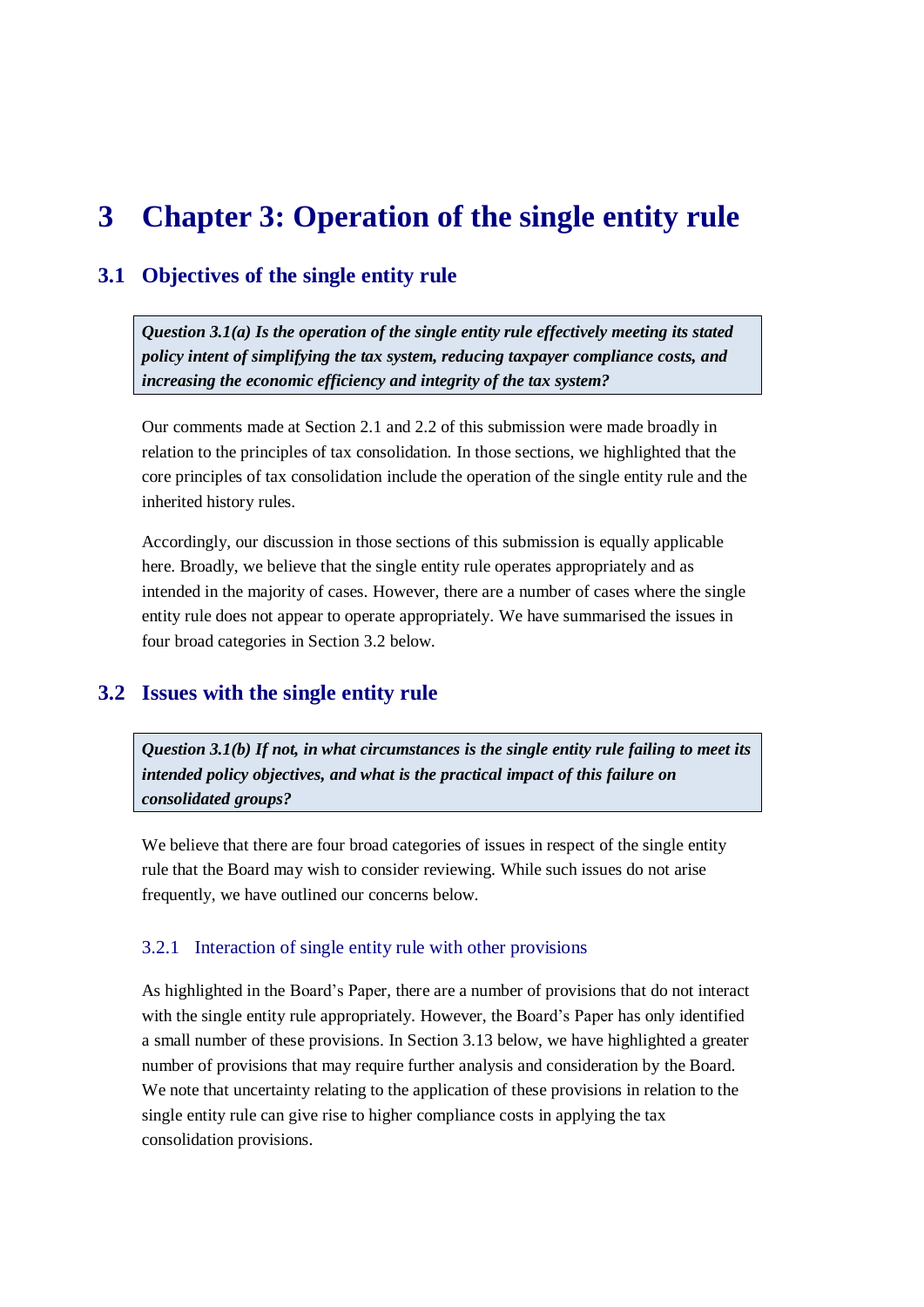#### 3.2.2 Intra-group assets and liabilities

There are a number of intra-group arrangements that have been identified to date where the single entity rule may not apply appropriately. While the ATO provided a discussion paper on this issue on 23 November 2006, there is currently a lack of certainty in respect of how the provisions apply (or should apply) in relation to those types of transactions. Where such transactions do occur, they can generally result in blackhole expenditure for the consolidated group. This issue is discussed further at Section [3.7](#page-25-1) below.

#### 3.2.3 Single entity rule and character issues

To date, there has been little guidance as to the effect of the single entity rule on the character of transactions undertaken by the tax consolidated group. The only real guidance provided on this issue is contained in the original EM to the provisions. As outlined below, the provisions indicated that (in general) the tax consolidation provisions should not affect the character of a transaction entered into by the tax consolidated group.

#### Characterisation of assets and transactions

2.26 Following an election to consolidate, the single entity rule has the effect that for the purposes of assessing the income tax position of the head company, the head company is taken to hold all the assets and liabilities of its subsidiaries and to enter into the transactions of its subsidiaries. This is because the subsidiary members are treated as if they are parts of the head company for income tax purposes.

2.27 With the exception of intra-group dealings, the mere act of consolidation is not expected to change the character of transactions, where assets continue to be held by a consolidated group in the same manner as held by a member of the group prior to consolidation.

2.28 As is the situation under current law, it may be relevant to consider the nature of a transaction undertaken by a subsidiary member of a wholly-owned group in the context of the activities of the group as a whole, in order to determine the income tax character of a particular act or transaction in an assessment of the consolidated group. The income tax character of a transaction undertaken by a consolidated group will continue to be a question of fact to be determined in the light of all the relevant circumstances.

2.29 It is possible for assets of the same type to be held for dual purposes within one wholly-owned group. For example, at any point in time one piece of land may be held as trading stock (e.g. for the purposes of land development) while another may be held as a capital asset (e.g. for the purposes of housing business premises) by a group. If that wholly-owned group chooses to consolidate, the current law will apply using existing principles and case law. Transactions under consolidation are subject to the same scrutiny for the purposes of characterisation as those involving a single taxpayer.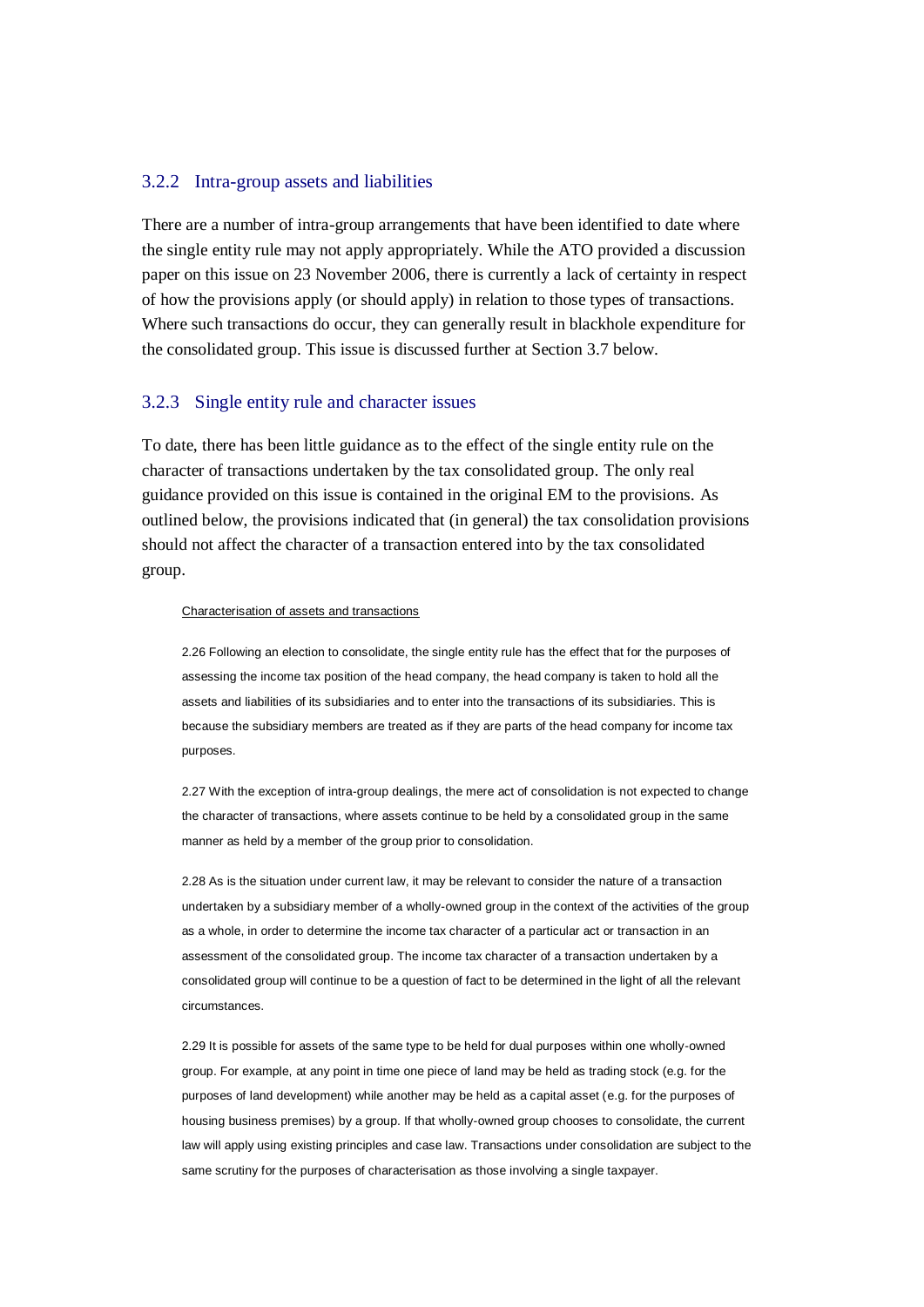To demonstrate this issue of uncertainty, consider the simple case where a corporate group, before it consolidated, had a finance entity that provided finance to the group. Assume that the finance company only provided finance infrequently to non-wholly owned group entities. The finance entity would potentially have been considered to be in the business of money lending.

However, consider the position when the corporate group forms a tax consolidated group. While the finance entity still exists in the group, a question arises as to whether the single entity rule means the tax consolidated group would be considered to be in the business of money lending. In our view, and consistent with the EM, the single entity rule should not ignore the fact that the group conducts significant finance activities internally. Accordingly, the head company of the tax consolidated group should not be precluded from being considered to be in the business of money lending. This is consistent with TR 2007/2 which states:

18. Activities, undertakings and enterprises taking place within a consolidated group (not involving the derivation of income through dealings outside the group) will be relevant for characterising the business of the head company. This will be the case notwithstanding the fact that individual transactions between group members will not be recognised as happening under the same business test because of the single entity rule which treats group members as parts of the head company for the purpose of determining its income tax liability.

That being said, the ATO has not formalised such a view in respect of all intra-group dealings and has not effectively incorporated that view into its ruling on the operation of the single entity rule (TR 2004/11).

Accordingly, as outlined above, the issue of characterising the business and transactions of the head company can be somewhat uncertain under the single entity rule. We note that similar issues may also occur in relation to the sale of the shares in a subsidiary entity (i.e. in applying TD 2006/36), whether assets are held on revenue or capital account by the head company under the single entity rule, and whether assets are held as trading stock when such stock is sold between group members.

### <span id="page-17-0"></span>3.2.4 Inconsistent application of the single entity rule

There are a number of occasions where the single entity rule has been applied differently or inconsistently by the ATO. The Board"s Paper limits the exception to debt instruments. However, this inconsistency occurs more frequently than suggested in the Board"s Paper.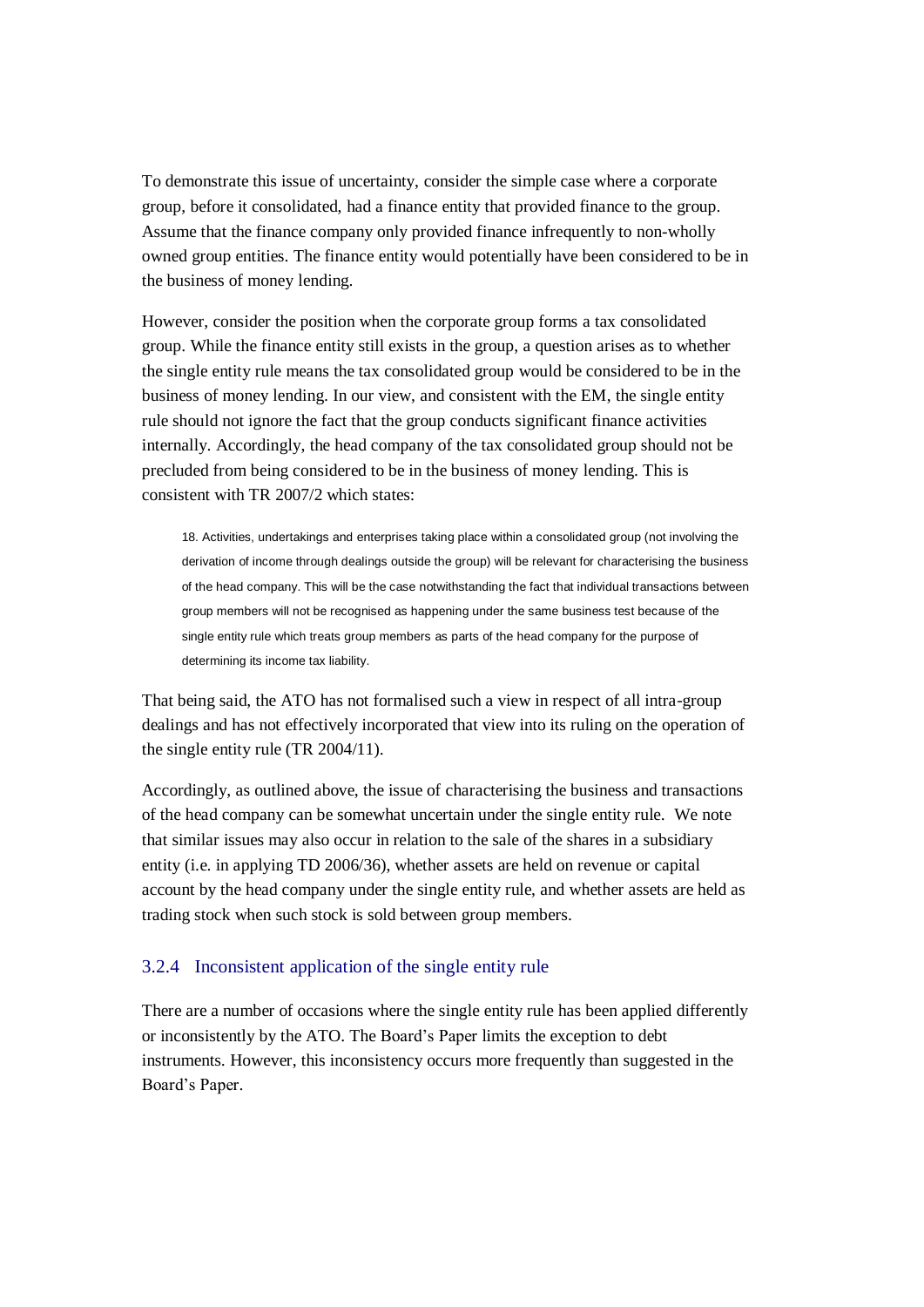We believe that it is important for the Board to identify these inconsistencies at the first instance and then determine whether systemic issues need to be addressed in relation to the operation of the single entity rule. We highlight some of these inconsistencies below.

#### *a Treatment of intragroup arrangements*

The Board"s Paper highlights a difficulty in the "Divisional model" and its application to certain types of transactions. One of those transactions is the treatment of debt like arrangements. Generally, the ATO has taken a view that the sale / assignment of an intragroup assets is treated as a disposal under CGT event A1 (per TD 2004/34, 2004/35, and 2004/39). However, the ATO hold that an exception occurs for debt like instruments, where the sale / assignment is treated as the creation of a right (TD 2004/33 and 2004/83).

However, we question whether this analysis is indeed correct and whether the treatment of debt like instruments is an exception, or is in fact the way such arrangements should be seen under the single entity rule. That is, if there is an intra-group option that is disposed of to a third party, it is questioned whether the single entity rule in fact results in CGT event A1, or instead results in the creation of a new asset. In our view, the inconsistent treatment of intra-group arrangements results in a fundamental question as to whether the ATO view is indeed technically correct, giving rise to uncertainty of application.

Accordingly, it would appear that such issues can be resolved if there is further legislative guidance provided in respect of the treatment of these types of arrangements.

### *b Treatment of intragroup debt arrangements*

Example 3.1 of the Board"s Paper is predicated on the view that the acquisition of an intra-group debt achieves the correct policy outcome where it does not result in an amount being recognised for tax purposes.

However, we question whether this view contained in the Board"s Paper in fact does achieve the correct outcome. That is, the treatment of the debt arrangement under the single entity rule in this way does not produce similar results to an arrangement that is actually entered into by a single entity. That is, repayment of a debt instrument at a loss may give rise to tax consequence that is different where it is undertaken by a single entity as compared to a tax consolidated group. We demonstrate this at Section [3.7.2](#page-27-0) below.

Inconsistent treatment of the single entity rule allows for multiple interpretations of the single entity rule for different circumstances, increasing the compliance costs of applying the provisions to intra-group arrangements. Accordingly, we highlight such instances for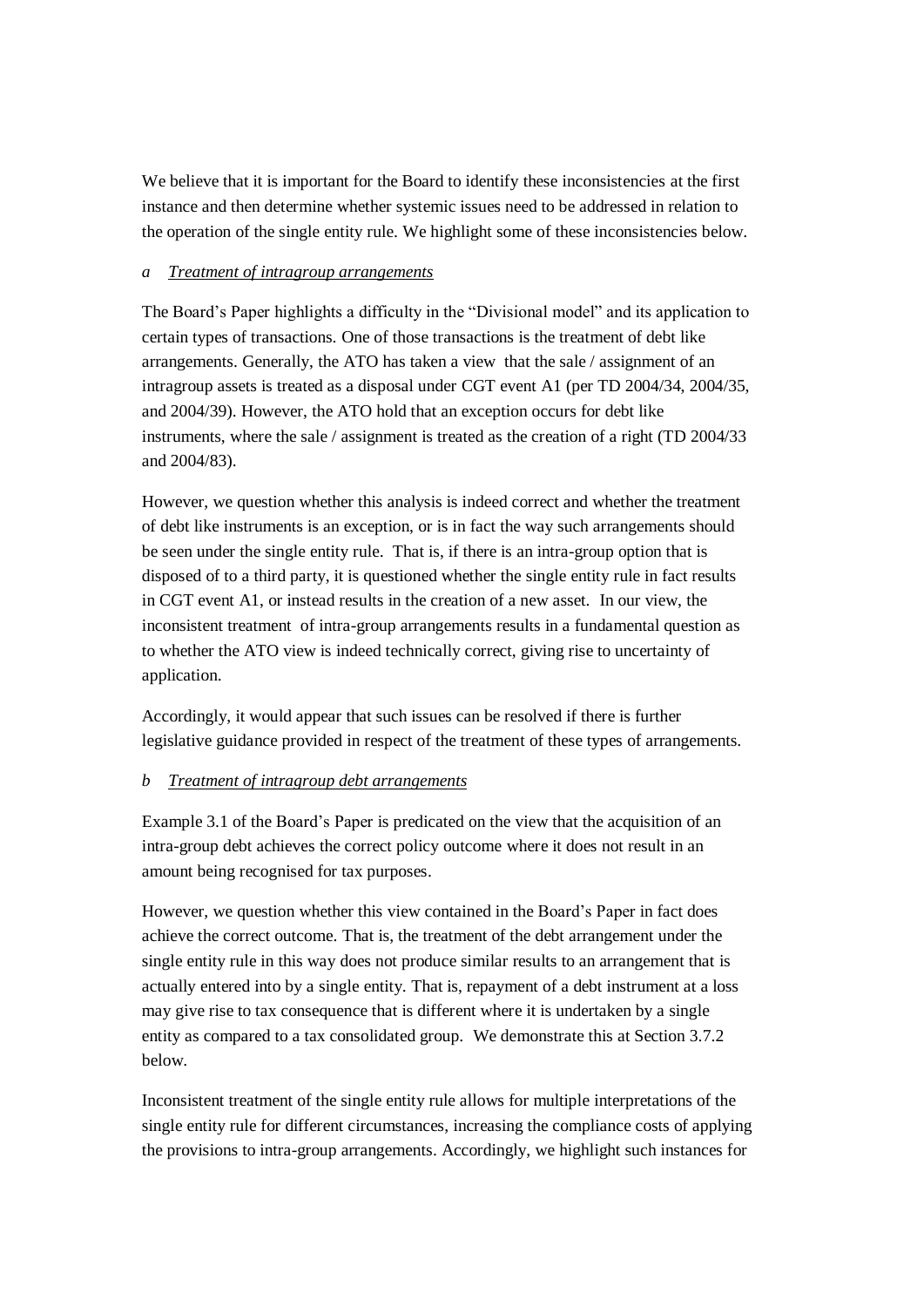consideration by the Board. It would appear that such issues can be resolved if there is further legislative guidance provided in respect of the treatment of these types of arrangements.

#### *c Treatment of intragroup membership interests*

There are a few instances where membership interests are treated differently under the single entity rule. For example, paragraphs 5 and 6 of TD 2004/48 takes the view that the shares in a demerged entity can be recognised, even though the entity is to be treated as a part of the head company. Furthermore, in accordance with TD 2004/40, the sale of shares is not treated as an issue of shares, but rather results in CGT event A1.

This can be compared to paragraph 20 of TD 2006/47 in relation to MEC refinancing arrangements. The TD takes the view that the SER can be used to reconstruct the transaction involving the sale of shares. The sale of shares is seen as an effective issue of shares. The determination states:

20. In the context of the Roberts and Smith decision, from the head company's perspective, the payment for the shares in the ET-1 company is therefore like a repayment of the head company's share capital. Where borrowed funds are used to buy the shares, those funds are effectively seen as a replacement for a source of funding that was previously used in the business of the head company of the consolidated group. Therefore, the head company may be allowed a deduction for interest paid on those funds subject to the limitations expressed in TR 95/25 (for example, the limitations in paragraph 16).

While the views expressed in these TDs achieve, what we consider to be, the correct policy outcome in those circumstances, they represent an inconsistent application of the law to two different transactions. This inconsistency can make it difficult to determine the correct view of the operation of the single entity rule to the sale of an intragroup asset such as shares.

To demonstrate this problem, take the case where a subsidiary member of an eligible tier-one company is transferred to the top company (but remains a member of the group as an eligible tier-one company in its own right), a question arises as to whether the sale of the shares should be seen as a sale (and subject to CGT event A1) or an issue of shares. The treatment of the arrangement as an issue of shares produces the correct tax outcome (as the law does not allow a cost base to be recognised for the shares). This can be supported by TD 2006/47. However, the ATO has taken the view that the arrangement is a sale of shares and thus a taxable event under CGT event A1. As no cost base can be calculated for the shares, the ATO view results in a capital gain equal to the gross proceeds received. This clearly produces an inappropriate outcome.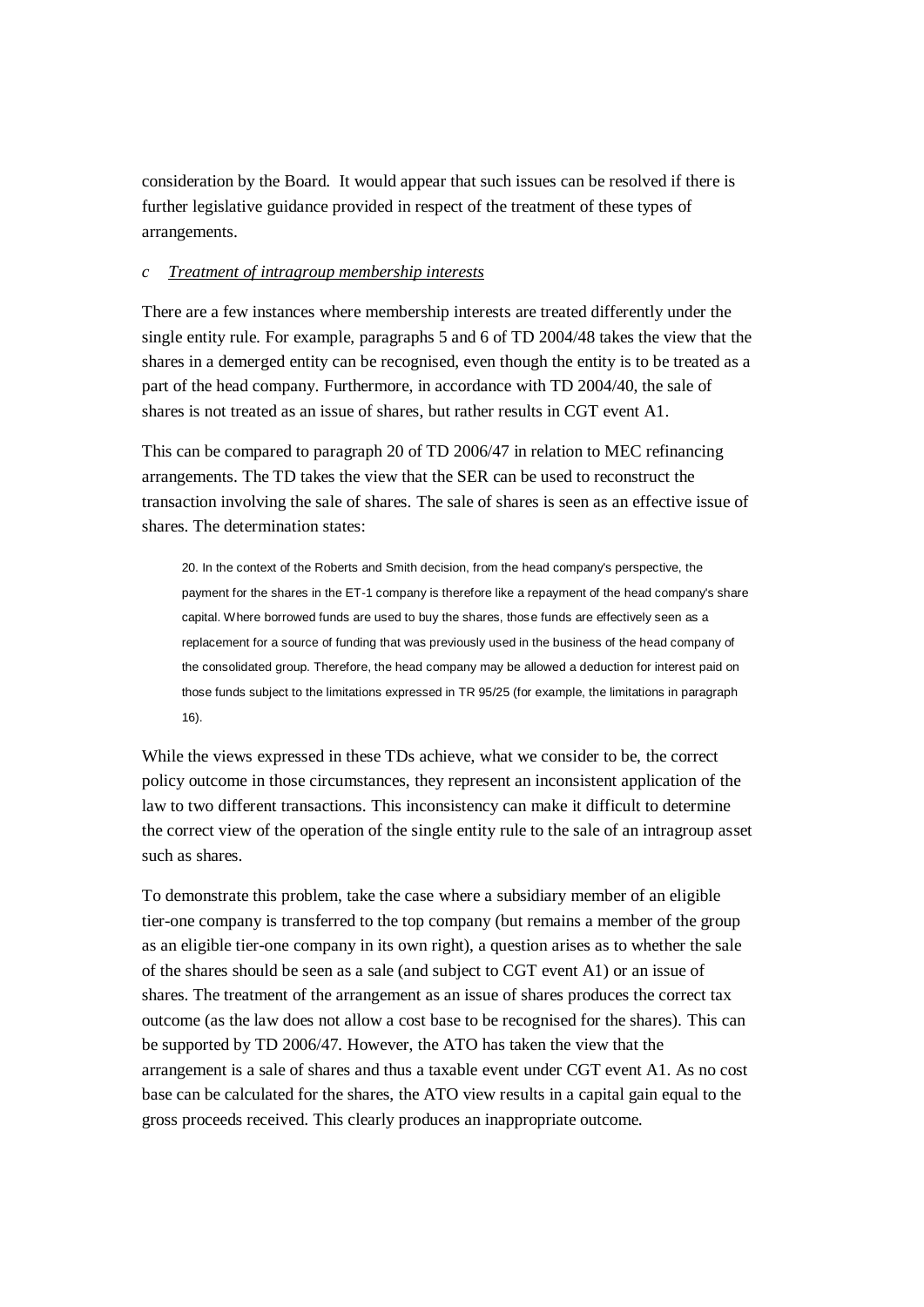As demonstrated above, the inconsistent views in respect of arrangements can result in uncertainty and, therefore, increase compliance costs from applying the single entity rule.

#### *d Preparation of accounts*

The ATO has also applied the single entity rule in an inconsistent manner in determining the relevant financial accounts that are to be used in applying certain tax provisions.

For example, in paragraph 5 and 6 of TD 2006/7 dealing with functional currency elections, the determination states that:

5. The single entity rule, by which subsidiary members of a consolidated group are deemed to be parts of the head company rather than separate entities while they are members of the group, operates only for the purposes of working out income tax liability and losses (per section 701-1 of the ITAA 1997). 6. The single entity rule does not affect the obligation to prepare reports under section 292 of the Corporations Act 2001. That obligation will apply to the head company where it is one of the entities covered by the section.

Therefore, the financial reports examined were the actual financial reports of the head company. However, this should be compared to the ATO"s guide for thin capitalisation calculations, which states that:

"consolidated financial statements" are used for the purpose of working out thin capitalisation assets and liabilities of a consolidated group. The fact guide states "The values of assets and liabilities used by a group when calculating its thin capitalisation position are based on information that would be contained in a set of consolidated accounts prepared in accordance with the accounting standards. Because the consolidation rules only allow 100% owned entities to consolidate, the consolidated accounts prepared for accounting purposes may not be able to be used, without modification, for thin capitalisation purposes. The accounts are to take into account only those entities that can be grouped under the consolidation rules.

The fact guide effectively requires the consolidated group to reconstruct accounts using accounting standards, applying the single entity rule. While the pre-tax consolidation thin capitalisation grouping provisions contained a provision to achieve this outcome, this provision was repealed with effect from the introduction of the tax consolidation regime. Accordingly, the outcomes outlined above demonstrate a possible inconsistent application of the single entity rule to the preparation of accounts for tax purposes.

It is noted that a number of other provisions require an analysis of financial statements for tax purposes, including Division 230. Inconsistent application of the single entity rule to such requirements adds to the uncertainty in determining the correct set of accounts to be used. It is noted that this is a current issue for Division 230 purposes and that the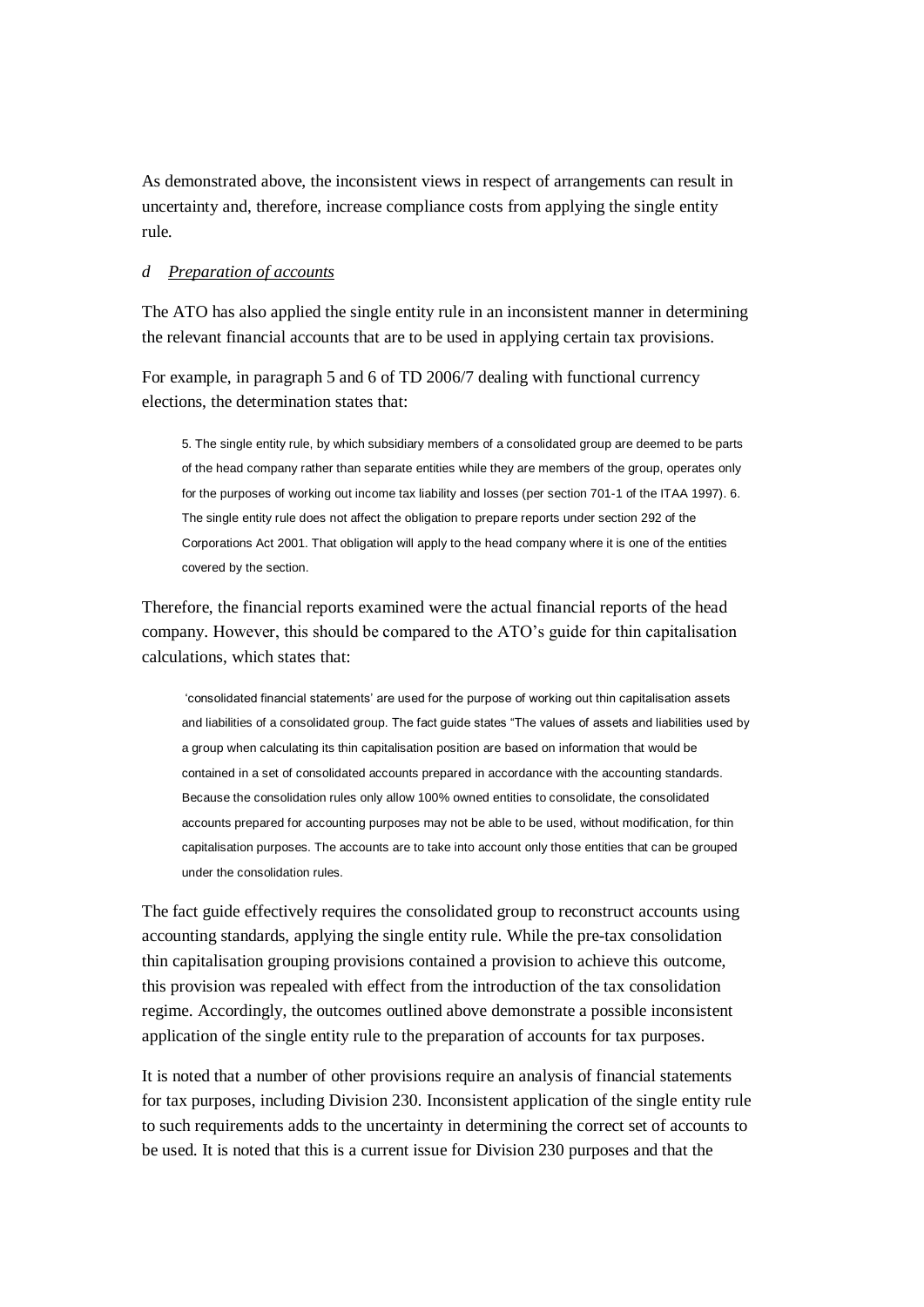ATO has issued a discussion paper outlining its view on the single entity rule and the use of financial statements for Division 230 purposes.

#### *e Inconsistent supporting provisions*

The existence of certain provisions that complement the single entity rule may also give rise to uncertainties where the supporting provision contains an inconsistency. For example, consider section 701-25 which explicitly states that:

"Note: In the case of assets other than trading stock, the fact that the head company ceases to hold them when the single entity rules ceases to apply to them would not constitute a disposal or other event having tax consequences for the head company."

However, under Division 230, a balancing adjustment event occurs in accordance with paragraph 230-435(1)(b) when all of your rights under the arrangement otherwise "cease". Subsection 230-440(4) was introduced to ensure that a member leaving a tax consolidated group would not trigger subsection 230-435(1). However, while this clarified the operation of Division 230, this specific amendment has raised a question as to whether section 701-25 operates as intended.

To demonstrate this issue, forex realisation event (FRE) 2 happens if you "cease to have a right, or a part of a right, to receive foreign currency". The words contained in the taxing event in section 775-45 are almost identical to those contained in section 230-435. Accordingly, one would question whether FRE2 applies when a subsidiary leaves a tax consolidated group, irrespective of the note to section 701-25. Furthermore, FRE4 can also apply to legal liabilities that are assets (i.e. in the money obligations). Accordingly, the same issue may occur in respect of those liabilities when a subsidiary leaves the tax consolidated group. Finally, this interpretation raises the possibility of CGT event C2 happening when a subsidiary member leaves or joins a tax consolidated group.

As demonstrated above, there are instances where supporting principles do not appear to apply consistently and appropriately.

# 3.2.5 Single entity rule amendments and location of provisions

There are various provisions that modify the application of the single entity rule. Division 701 contains "supporting" provisions, such as section 701-20 and 701-60, that modify the application of the single entity rule in respect of certain intra-group assets. However, other supporting provisions are contained throughout the Tax Act. This can make it difficult to determine the application of the single entity rule in respect of a provision.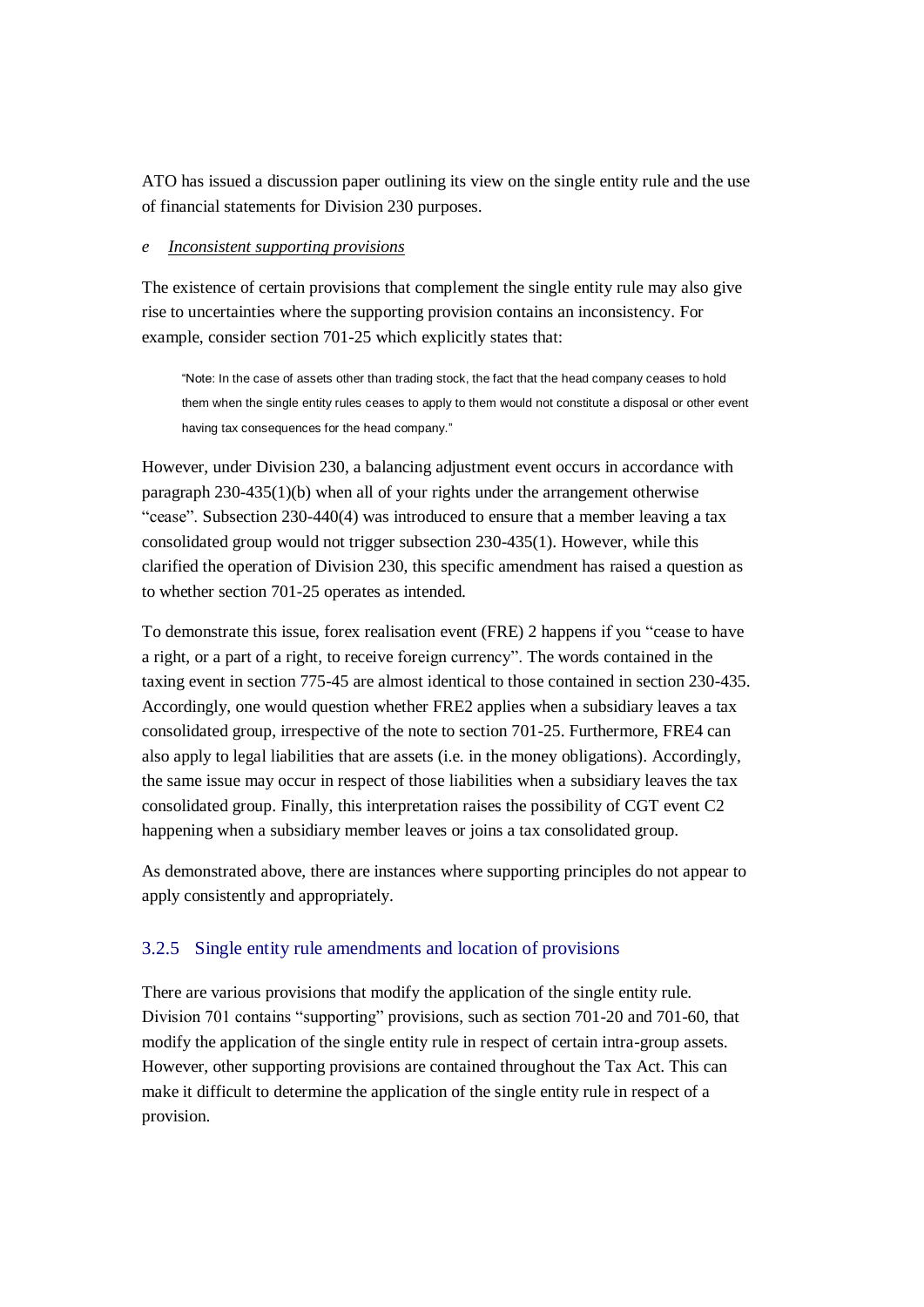To demonstrate, Division 715 contains extensions to the single entity rule for provisions in Subdivision 165-CC and 165-CD and the conduit foreign income provisions. However, Division 230 contains its own tax consolidation amendments that modify the operation of the single entity rule. For example, consider subsection 230-440(4) and section 701-25, which appear to have the same purpose as discussed earlier. It is difficult to reconcile why one of these supporting provisions is contained in Division 701, while the other is contained outside of Division 701.

Unless taxpayers are aware of the location of all modifications, we believe that this can give rise to uncertainty in the application of the single entity rule.

# <span id="page-22-0"></span>**3.3 Improvements to the single entity rule**

*Question 3.1(c) How can the operation of the single entity rule be improved to ensure it achieves its intended outcomes?*

The single entity rule represents a core principle, which is supported by a number of principles contained in Division 701, with extensions contained in Division 715 and elsewhere in the Tax Act.

We believe that, as a concept, the single entity rule does not itself require amendment. However, the shortcomings outlined in Section [3.2](#page-15-2) above could be addressed by considering some of the options contained in Section [3.4](#page-22-1) below.

# <span id="page-22-1"></span>**3.4 Additional rules**

*Question 3.2(a) Are additional rules needed in the income tax law to support the operation of the single entity rule (section 701-1) to ensure the rule achieves its policy intent? If so, what supporting principles are needed?*

We have provided a number of suggested additional rules that could be used to support the operation of the single entity rule. We believe that these additional rules could assist in addressing some of the issues outline in Section [3.2](#page-15-2) above.

#### 3.4.1 Interaction of single entity rule with other provisions

We recommend that the Board consider an extension to the single entity rule, for purposes other than core purposes, on a case by case basis.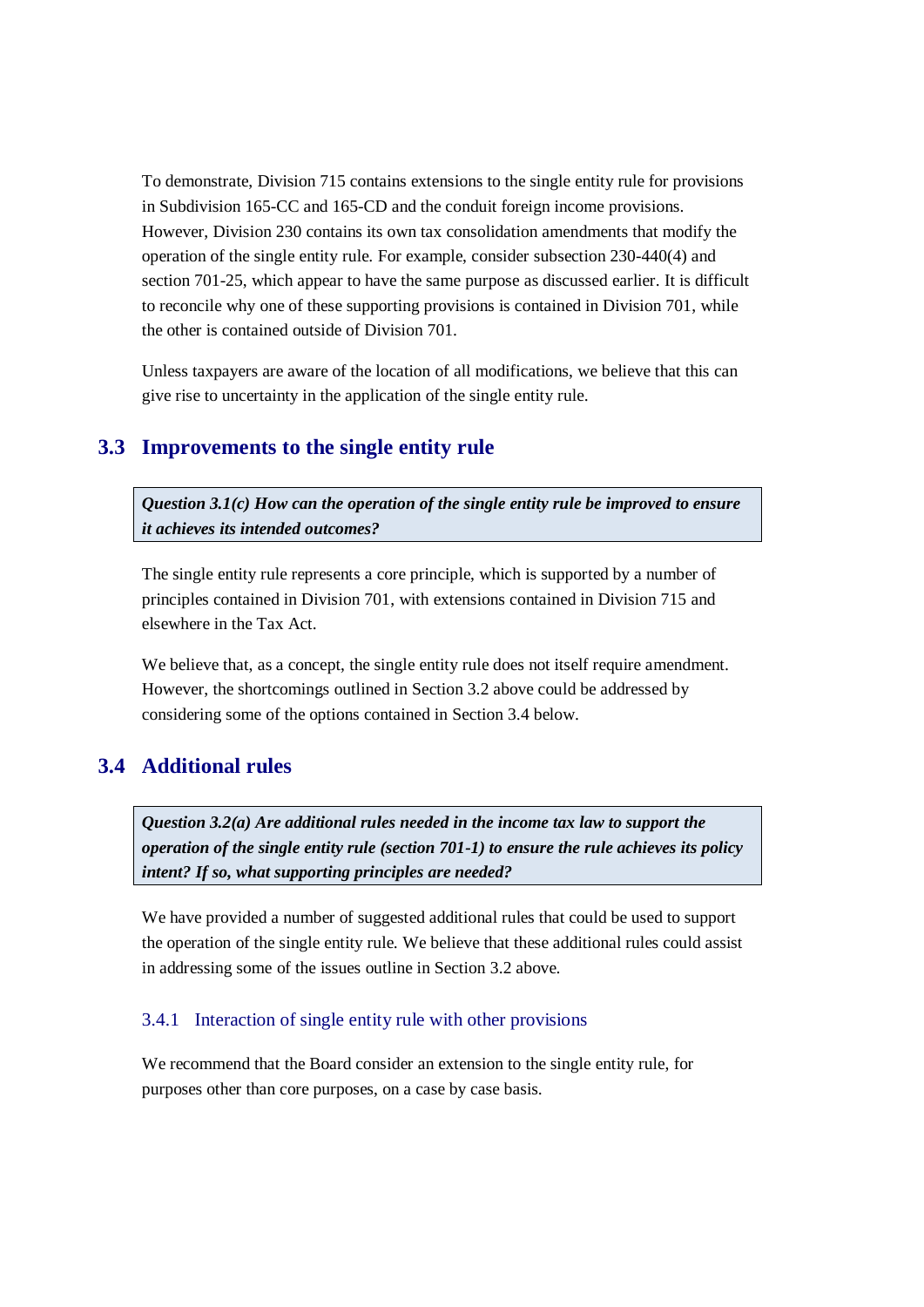Rather than *ad hoc* extensions similar to those contained in Division 715, we recommend that the extension be by way of a generic provision within in Division 701 [see Section [3.13](#page-35-0) below for further detail].

#### 3.4.2 Single entity rule and character issues

Consistent with the view in paragraph 18 of TR 2007/2, we recommend that the Board consider recommending a supporting provision to the single entity rule that allows one to consider "[a]ctivities, undertakings and enterprises taking place within a consolidated group (not involving the derivation of income through dealings outside the group)" when characterising the business of the head company. Accordingly, this allows the head company to effectively take into consideration intra-group transactions when considering its business activities.

We believe that this view is consistent with the EM to the bill that introduced the provisions. If applied more broadly, we believe that this would help to restore a degree of certainty in relation to character treatment under the single entity rule.

#### 3.4.3 Treatment of intra-group arrangements

It is our view that the single entity rule and its current supporting provisions do not deal adequately with a certain category of intra-group transactions. We recommend that this category of arrangements be defined and that specific rules be inserted in Division 701 to cater for those arrangements [see Section [3.7](#page-25-1) below for further detail].

### 3.4.4 Inconsistent application of the single entity rule

The Board should consider circumstances where there is a deviation in applying the single entity rule to certain transactions. We have highlighted a number of examples in Section [3.2.4](#page-17-0) above. If the Board agrees that such instances result in an inappropriate treatment under the Tax Act, the Board should consider whether it is appropriate to address such deviations by way of supporting provisions in Division 701. For example, the thin capitalisation provisions could be amended to provide certainty as to how accounts are prepared for a MEC group. Alternatively, a supporting provision could be inserted to extend "core purposes" to the preparation of accounts and other material that is used in determining taxable income.

We note that any amendments suggested to the single entity rule would need to balance certainty with compliance costs.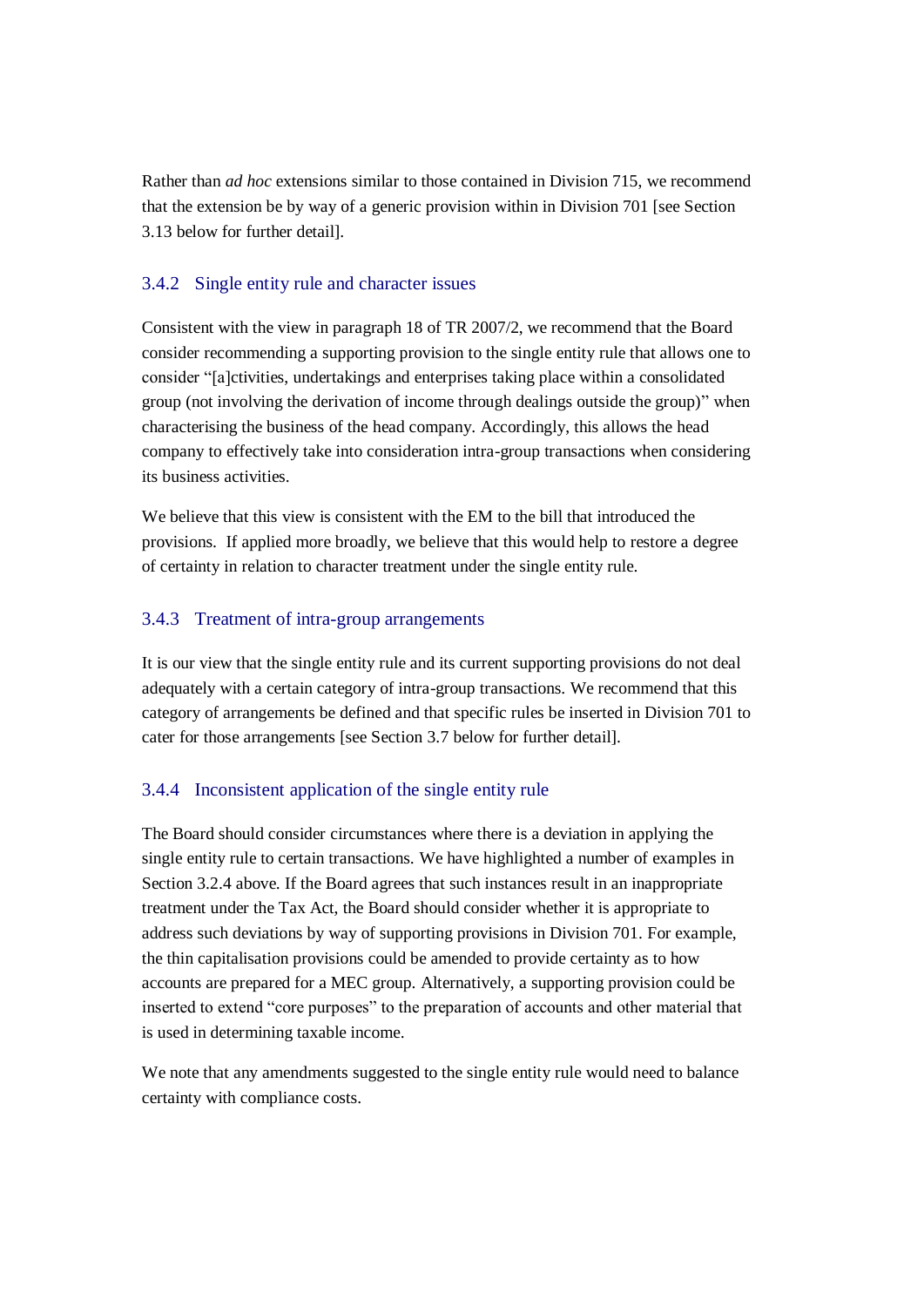#### 3.4.5 Location of provisions

We recommend that all key amendments and supporting provisions to the single entity rule be contained in Division 701 and that appropriate links to other provisions be made through Division 701. A key example is the operation of section 701-60 together with Division 711. Accordingly, provisions such as subsection 230-440(4) should be moved to section 701-25. Furthermore, single entity rule modifications contained in Division 715 should also be moved to a centralised provision contained in Division 701.

Finally, the Board should consider whether other amendments to the tax consolidation provisions, such as subsection 230-280(3), should be moved to Division 715 (the modification provisions) or within the Subdivision to which they relate. Once the Board concludes on this issue, we request that this be consistently applied throughout the Tax Act, to ensure that taxpayers can more easily locate the tax consolidation modification provisions.

# <span id="page-24-0"></span>**3.5 Exceptions to the single entity rule**

*Question 3.2(b) Should the income tax law contain specific exceptions to the operation of the single entity rule? If so, what should those exceptions be?*

There will be occasions where the operation of the single entity rule may not apply appropriately in its interaction with other provisions. While section 701-85 provides a mechanism to allow for modification of the single entity rule, it is difficult to ascertain when this provision should apply. Furthermore, once the provision is applied, it may be difficult to limit the application of the provision.

Therefore, it is of no surprise that the ATO has never utilised section 701-85, even though the provision could have been used to remove some of the concerns and uncertainties associated with straddle arrangements or the calculation of net income of a trust that joins or leaves a tax consolidated group.

This does not mean, however, that section 701-85 should be repealed. The provision provides an important policy principle. That is, it allows deviations from the single entity rule where there is either an "express" or "implicit" requirement to do so. Accordingly, it allows for explicit rules to be introduced, like Division 707 that compliment the application of the single entity rule. Where a provision is not explicit, but it is abundantly clear that the provision operates without the single entity rule, then section 701-85 also has a role to play. It is noted that this second area can provide for uncertainty in the tax provisions, and we believe that care needs to be taken in applying section 701-85 to such "implicit" cases.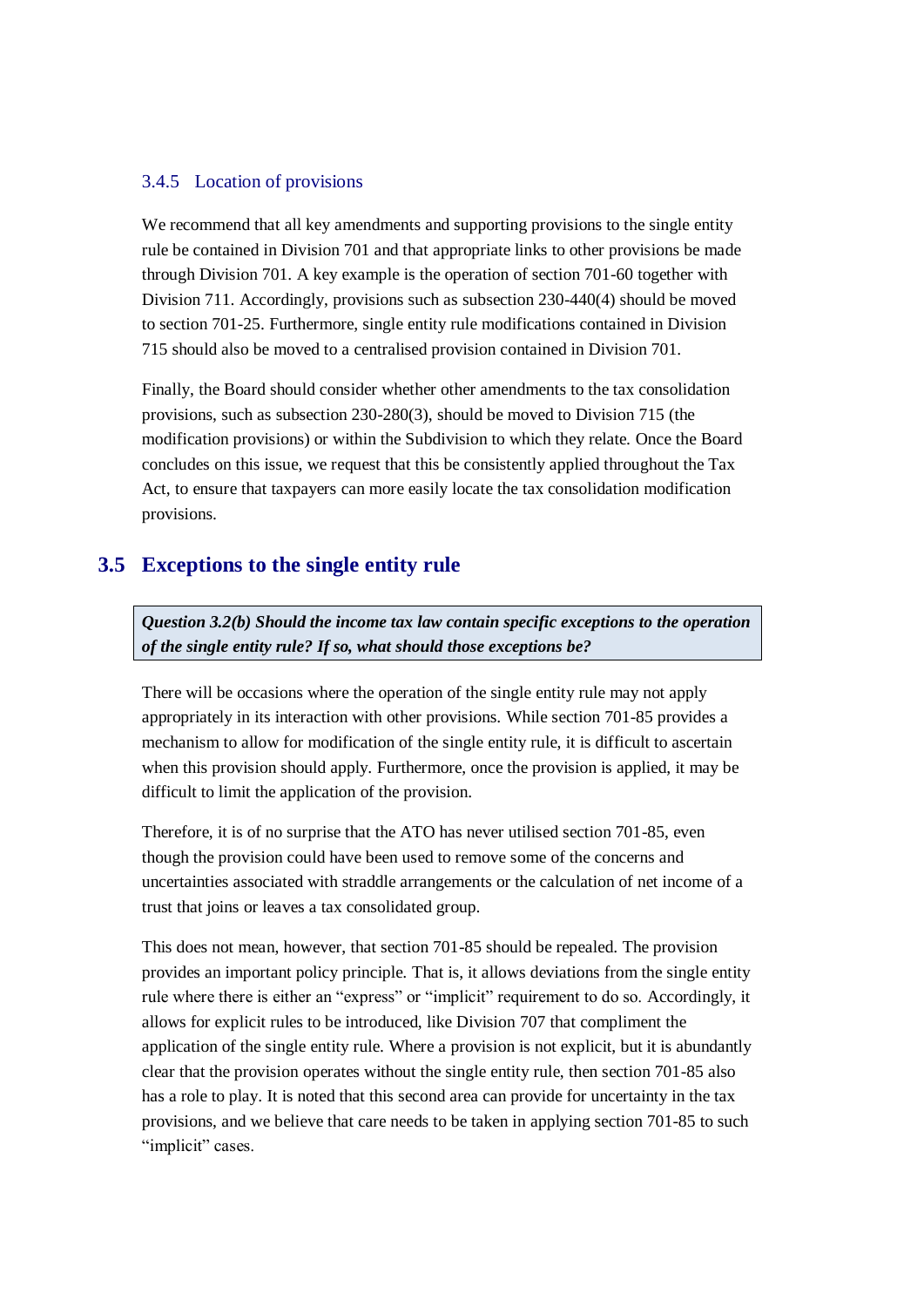Accordingly, where difficult questions on the operation of the single entity rule exist, it may be more appropriate to resolve such questions by virtue of some minor technical amendments to the provisions. For example, TD 2004/48 recognises shares in a tax consolidated group for the purpose of the demerger provisions. The same principle may also apply in the case of a Subdivision 124-M scrip-for-scrip transaction. While TD 2004/48 states that it is unnecessary to utilise section 701-85 to achieve this outcome, it may be preferable for there to be minor technical amendment within the CGT provisions that allow for the recognition of shares in scrip / demerger arrangements.

# <span id="page-25-0"></span>**3.6 Operation of section 701-85**

*Question 3.2(c) Does section 701-85 of the ITAA 1997, which sets out the approach to the interpretation of the core consolidation provisions, increase uncertainty in the application of the single entity rule? If so, how can this uncertainty be alleviated?*

Our comments in relation to section 701-85 are contained in Section [3.5](#page-24-0) above.

# <span id="page-25-1"></span>**3.7 Treatment of intra-group assets and liabilities**

*Question 3.3(a). What concerns, if any, arise in relation to the announced changes to section 711-40 of the ITAA 1997?*

*Question 3.3(b). In what circumstances, if any, do you consider the taxation outcomes that arise when intra-group assets are acquired or disposed of to be inappropriate? What do you consider the appropriate outcome to be?*

#### 3.7.1 Overview of issue and suggested solutions

By way of background, we highlight that the tax consolidation provisions contain some mechanisms to deal with intra-group transactions. A number of these modifications are contained in Division 701. However, the rules seem to target either membership interests or vanilla loan arrangements. Where an arrangement consists of another intra-group asset or liability, or where it deals with a special component of those types of intra-group arrangements, it is our view that the provisions do not currently deal with the arrangements appropriately.

These arrangements are referred to in this section as "other intra-group arrangements". Generally, such arrangements consist of an intra-group asset that is recognised for tax cost setting purposes. However, the associated intra-group liability or a component thereof, is generally one that obtains no tax recognition. For example, it may not be a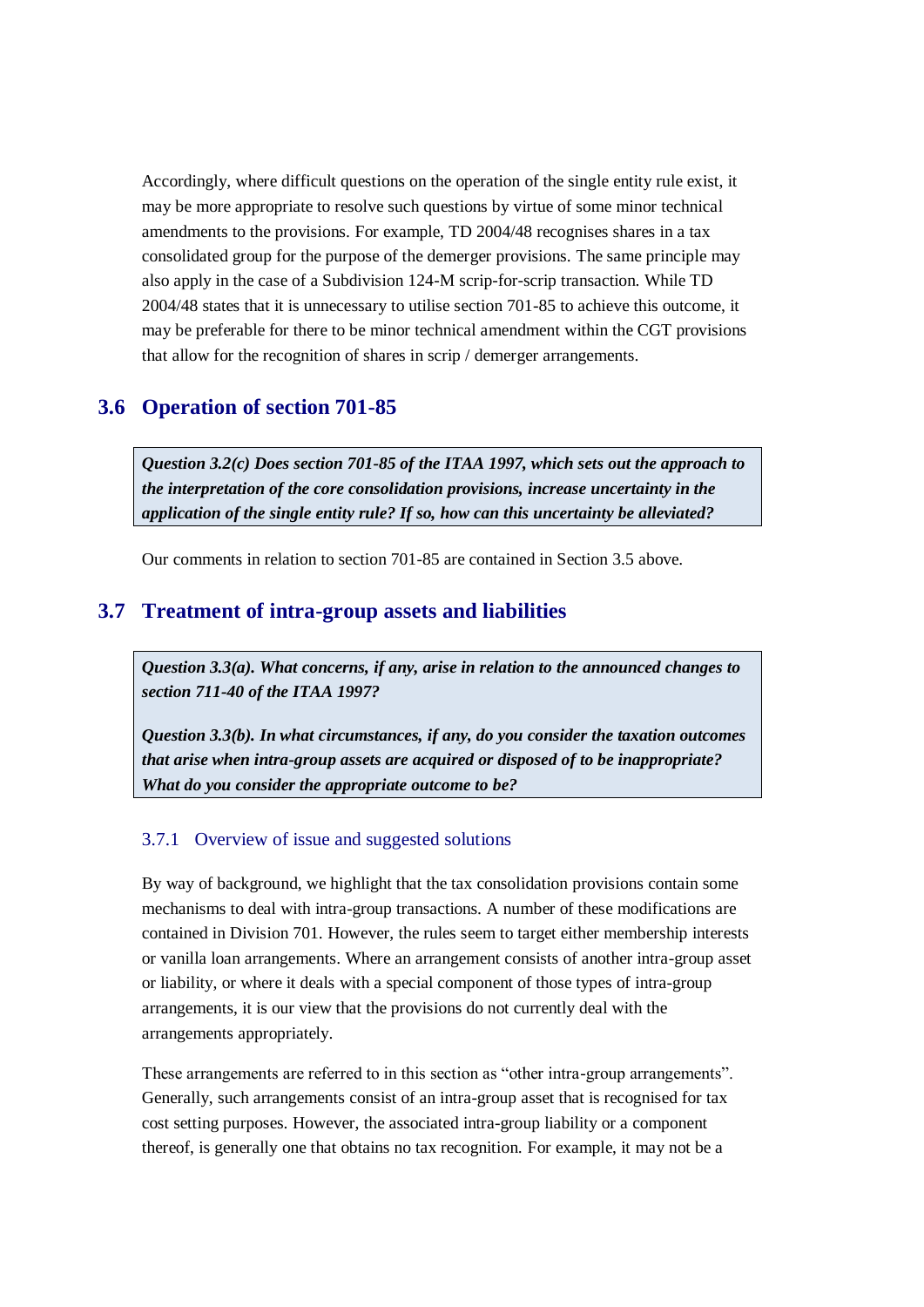liability for Step 2 purposes, or it may be a liability that does not require payment of the value of the liability.

To demonstrate this type of arrangement, consider an intra-group licence arrangement allowing the use of an asset for two years. The licence asset may receive a tax cost setting amount. However, the liability may not be one that is considered at Step 2. Furthermore, the market value of the liability is not generally an amount that needs to be paid, as it simply represents the provision of the asset for the period of two years. Accordingly, these "other intra-group arrangements" typically result in an economic cost to the group that is not recognised under the tax consolidation regime.

To address this issue, we believe that the Board should consider amendments to the tax consolidation provisions that are aimed at providing some tax recognition to be given to the economic cost of the "other intra-group arrangement" to the group. Our suggestions are demonstrated in our response to Examples 3.1 to 3.4 below and are summarised as principles in the following table.

| <b>Principle</b>                                         | <b>Comment</b>                                                                                                                                                                                                                                                                                                                                                                                                                                                                                                                                            |
|----------------------------------------------------------|-----------------------------------------------------------------------------------------------------------------------------------------------------------------------------------------------------------------------------------------------------------------------------------------------------------------------------------------------------------------------------------------------------------------------------------------------------------------------------------------------------------------------------------------------------------|
| Principle 1: Point<br>of cessation of<br>the arrangement | If the arrangement starts as a third party arrangement, and later<br>becomes an intra-group arrangement, the tax laws should determine<br>whether the "other intra-group arrangement" should be deemed to<br>have ceased. Cessation of the arrangement would trigger tax<br>consequences at that point in time. If the arrangement is not taken to<br>cease, the provisions should then determine another point in time to<br>recognise the tax outcomes (e.g. an actual disposal / cessation of the<br>arrangement, or a sale of the subsidiary member). |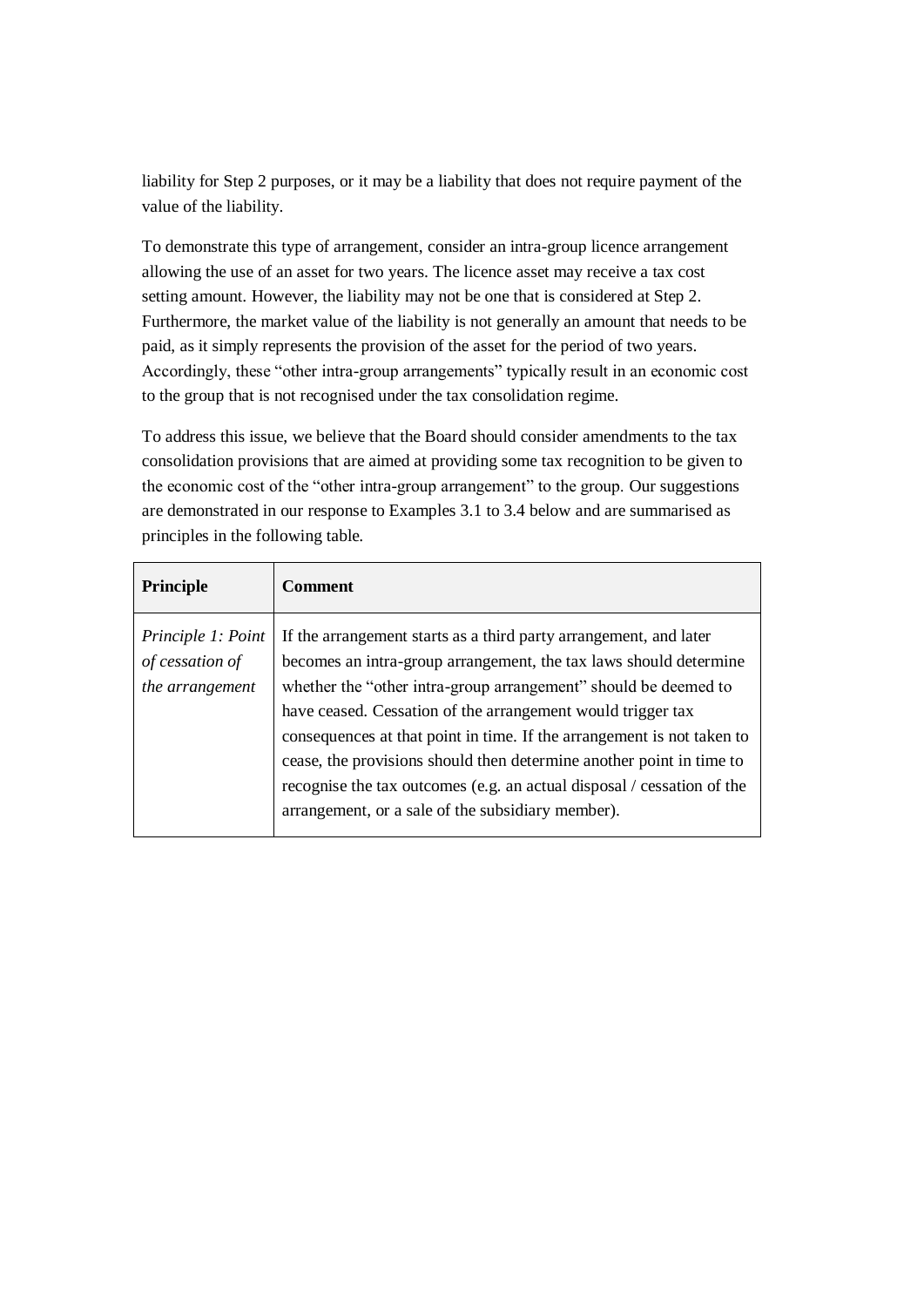| Principle                                                           | <b>Comment</b>                                                                                                                                                                                                                                                                                                                                                                                                                                                                                                                                                                                                                                                                                                                                                                                                                                                                   |
|---------------------------------------------------------------------|----------------------------------------------------------------------------------------------------------------------------------------------------------------------------------------------------------------------------------------------------------------------------------------------------------------------------------------------------------------------------------------------------------------------------------------------------------------------------------------------------------------------------------------------------------------------------------------------------------------------------------------------------------------------------------------------------------------------------------------------------------------------------------------------------------------------------------------------------------------------------------|
| Principle 2:<br>Recognition of<br>costs                             | Where the asset is or becomes an "other intra-group arrangement",<br>tax recognition is required in relation to the cost or amounts paid in<br>respect of the asset by the group. Such recognition cannot be limited<br>to incidental costs of the asset and must be extended to amounts<br>paid in respect of the asset (including amounts deemed to have been<br>paid under subsection 701-55(6)). The Board should consider the<br>mechanism that it believes is the appropriate provision to recognise<br>such costs. This could be through section 40-880, section 8-1, CGT<br>event C2, or by allowing the amount to be included in the relevant<br>assets cost base. Alternatively amendments could be made to the<br>ACA process to remove the requirement to allocate ACA to such<br>assets or to provide a Step 2 amount in respect of the corresponding<br>liability. |
| Principle 3:<br>Recognition of a<br>broader concept<br>of liability | Care needs to be taken in amending section 711-40 to remove<br>reference to these "other intra-group arrangements". If such<br>arrangements are excluded from the exit calculation (where they are<br>not accounting liabilities), this will result in further blackhole<br>expenditure issues. Such items need to be recognised on exit<br>appropriately. Amendments are also required to ensure that the D1<br>exclusion does not inappropriately apply where the head company<br>(instead of the subsidiary) has included the gain under CGT event<br>D1 due to the operation of the single entity rule.                                                                                                                                                                                                                                                                      |

Finally, we are not sure that intra-group loans should be treated differently to other intragroup arrangements. While Example 3.1 states that this produces an appropriate outcome, we question whether this is the case. Based on our comments below, we believe that the Board needs to consider this issue in more detail to determine the appropriateness of this ATO exception to the operation of the single entity rule.

# <span id="page-27-0"></span>3.7.2 Example 3.1 – assignment of debt

Example 3.1 of the Board"s Paper ends with the conclusion that "This outcome is appropriate because both the asset and liability have been brought within the group." We are not sure that the conclusion contained in Example 3.1 is fundamentally correct in all circumstances. This is made even more difficult given the limited facts contained in the example. That is, the example does not disclose the actual cost of the original loan and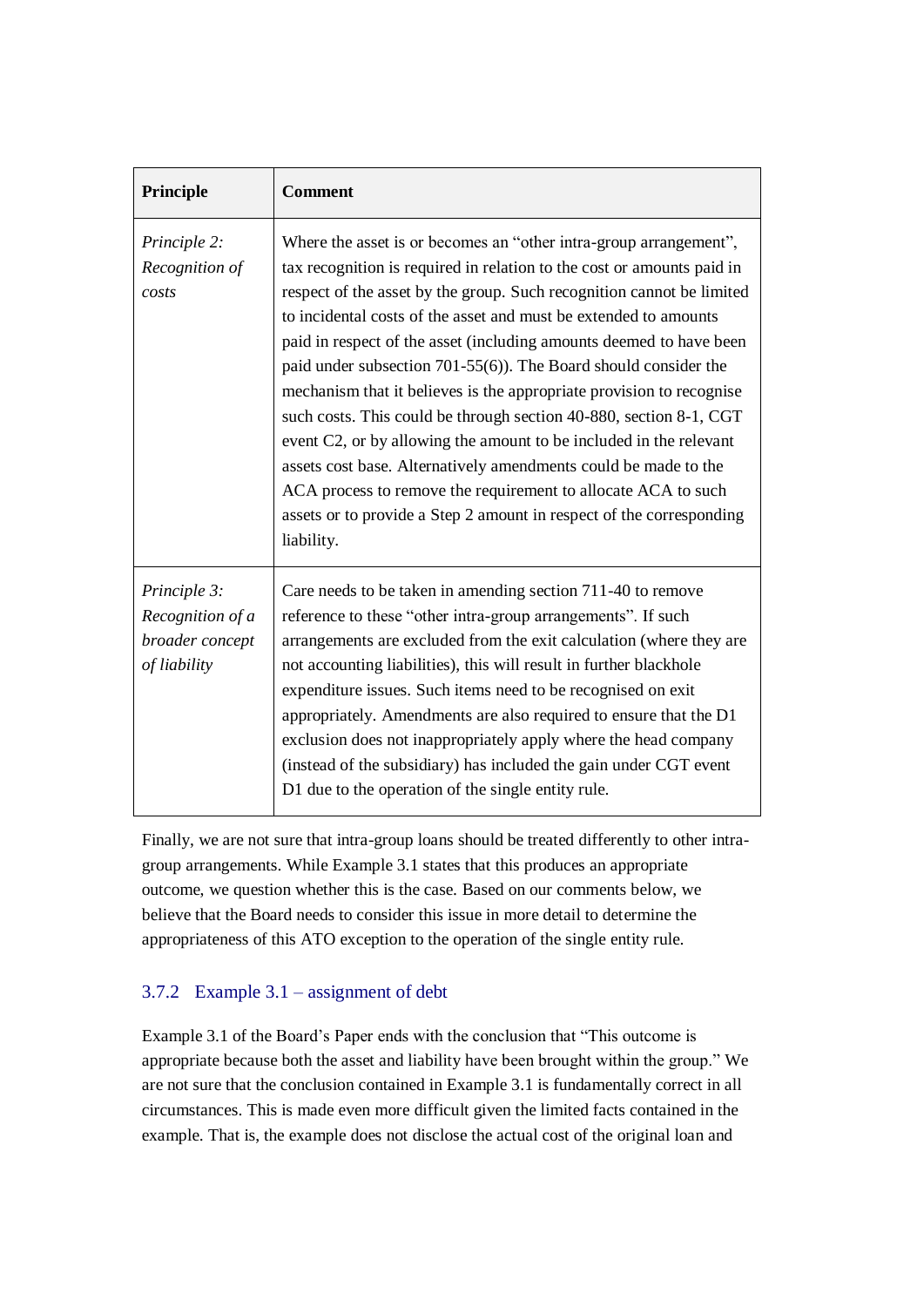whether there is an amount that is not recognised (i.e. blackhole expenditure) in respect of the repayment of the loan.

For example, assume that the third party (Third Party Co) loans an amount of \$20 million to the member of the consolidated group (Sub A) at an interest rate of 10% p.a., at fixed rates. Assume market interest rates subsequently move to 8% so that the debt is a liability with a market value of \$25 million. Accordingly, assume that Third Party Co agrees to assign the debt to Head Co for \$25 million.

We note that the value of \$5 million in respect of the loan falls within our definition of "other intra-group arrangement". That is, it is the value of the loan that does not give rise to a tax recognition under the tax consolidation regime (i.e. it would not be picked up under Step 2 where the historical cost of the liability is used and would not be an amount that is paid out if the loan is held to maturity). Accordingly, allocating \$5 million of ACA to the asset, while receiving no recognition for the liability, would constitute a blackhole expenditure amount of \$5 million.

Furthermore, the payment of \$25 million by Head Co should be compared to an arrangement entered into by a single entity. As an assignment is not possible in this case where a single entity is concerned, the alternative transaction would be to close out the loan early for a payment of \$25 million. Such a payment would result in an economic loss of \$5 million. Such a loss may be given tax recognition under provisions such as section 8-1, Division 230, or section  $40-880^2$ . However, the Board paper seems to conclude that in a consolidation context, such recognition of the loss is inappropriate. Clearly, this view is inconsistent with the outcome that would otherwise occur in a nontax consolidated single entity context.

Accordingly, in order to appropriately find solutions to the operation of the single entity rule in respect of these "other intra-group arrangements", we highlight that the Board needs to be clear as to the correct policy outcome in respect of arrangements by comparing the transaction to a single entity transacting on a similar basis. We believe that our three policy suggestions above could be extended to these circumstances where either the debt, or a component of the debt, is considered to be an "other intra-group arrangement".

-

 $^{2}$  As the \$5 million is not a return on a debt interest that would be excluded by subsection 40-880(9).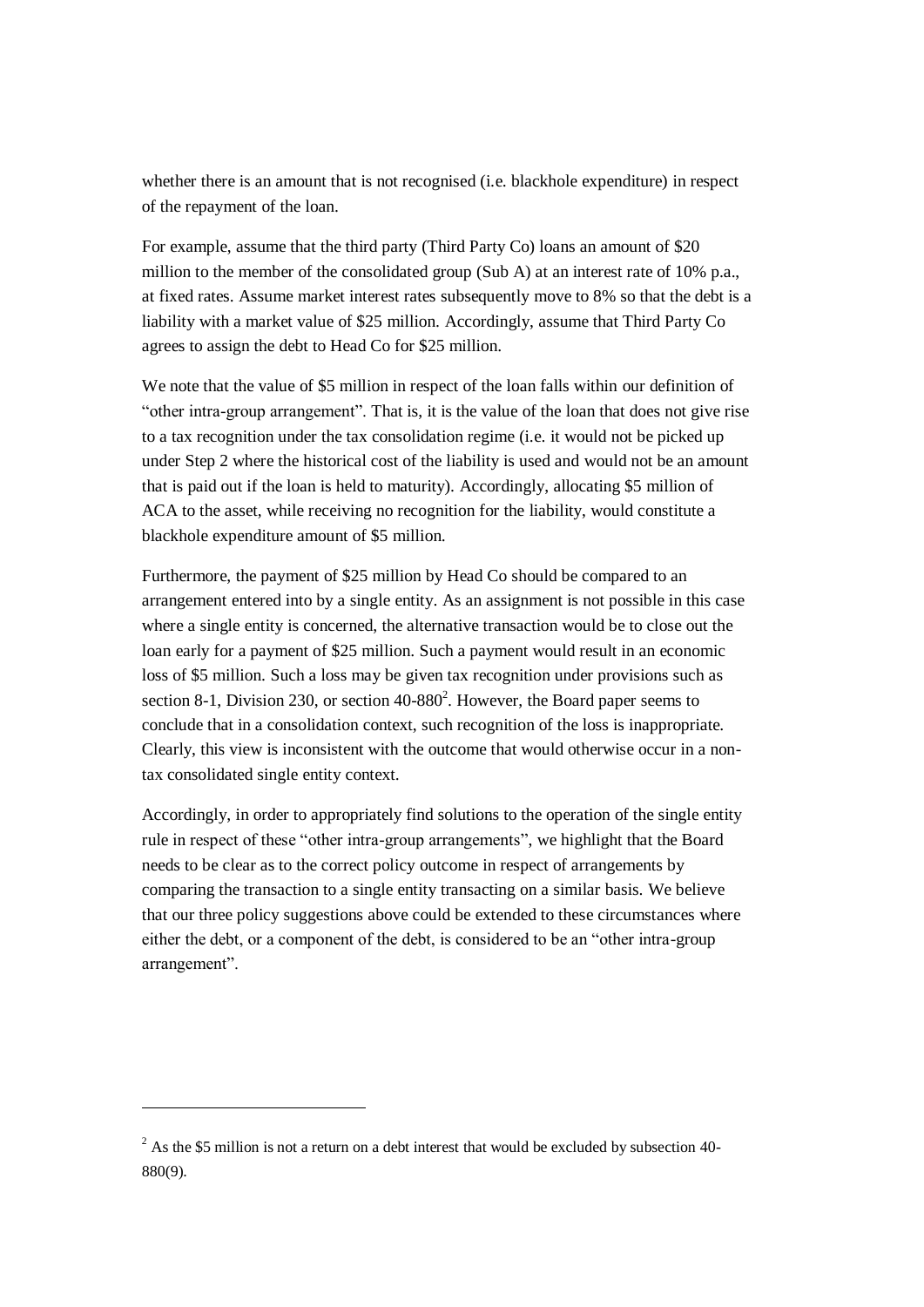# 3.7.3 Example 3.2 – direct acquisition of an intra-group licence

In the example provided in the Board"s Paper, double taxation occurs as there is no recognition for the \$5 million paid by the consolidated group to acquire the licence as an "other intra-group arrangement". This problem could be resolved by applying the proposed three principles. The principles are demonstrated in further detail below.

#### *a Blackhole expenditure and section 40-880*

In the example, actual expenditure is incurred to acquire the licence. Assuming the amount is not a section 8-1 deduction and does not form part of the cost base of the relevant asset, then it would be concluded that there is no recognition of the \$5 million cost in respect of the asset.

It would seem, therefore, that it would be appropriate to allow recognition under section 40-880 to allow the consolidated group a tax deduction for expenditure where it is capital in nature. This would be in accordance with Principle 2. Furthermore, Principle 1 would determine the time at which such expenditure is deductible (i.e. most likely on the incurrence of the expenditure).

The ATO provided a preliminary conclusion that section 40-880 cannot apply in respect of such expenditure in their paper dated 23 November  $2006<sup>3</sup>$  (the Intra-group Discussion Paper). However, this view is debateable. This issue could be clarified such that section 40-880 is given specific application where an intra-group arrangement is acquired at an economic cost to the consolidated group.

### *b Deemed cessation of an asset and recognition of the cost amount*

-

Under the single entity rule, the payment to acquire an "other intra-group arrangement" could be seen as a payment to "end" the relevant asset, akin to settling or buying back the relevant asset (Principle 1). This would treat the arrangement in the same way as if the group were a single entity transacting on a similar basis.

However, the ATO has highlighted various problems with this interpretation under the current law in its Intra-group Discussion Paper. Firstly, the ATO does not appear to consider the criteria in subsection 104-25(1) to be satisfied in respect of the transaction. Accordingly, under their view, CGT event C2 cannot happen to the arrangement. This shortcoming would be addressed by Principle 1. Furthermore, the ATO highlighted that

<sup>&</sup>lt;sup>3</sup> Discussion Paper, "What is the income tax treatment of expenditure incurred by a consolidated group to acquire an asset that becomes an intra-group asset which is then disregarded due to the single entity rule?", NTLG Consolidation Subcommittee Meeting, 23 November 2006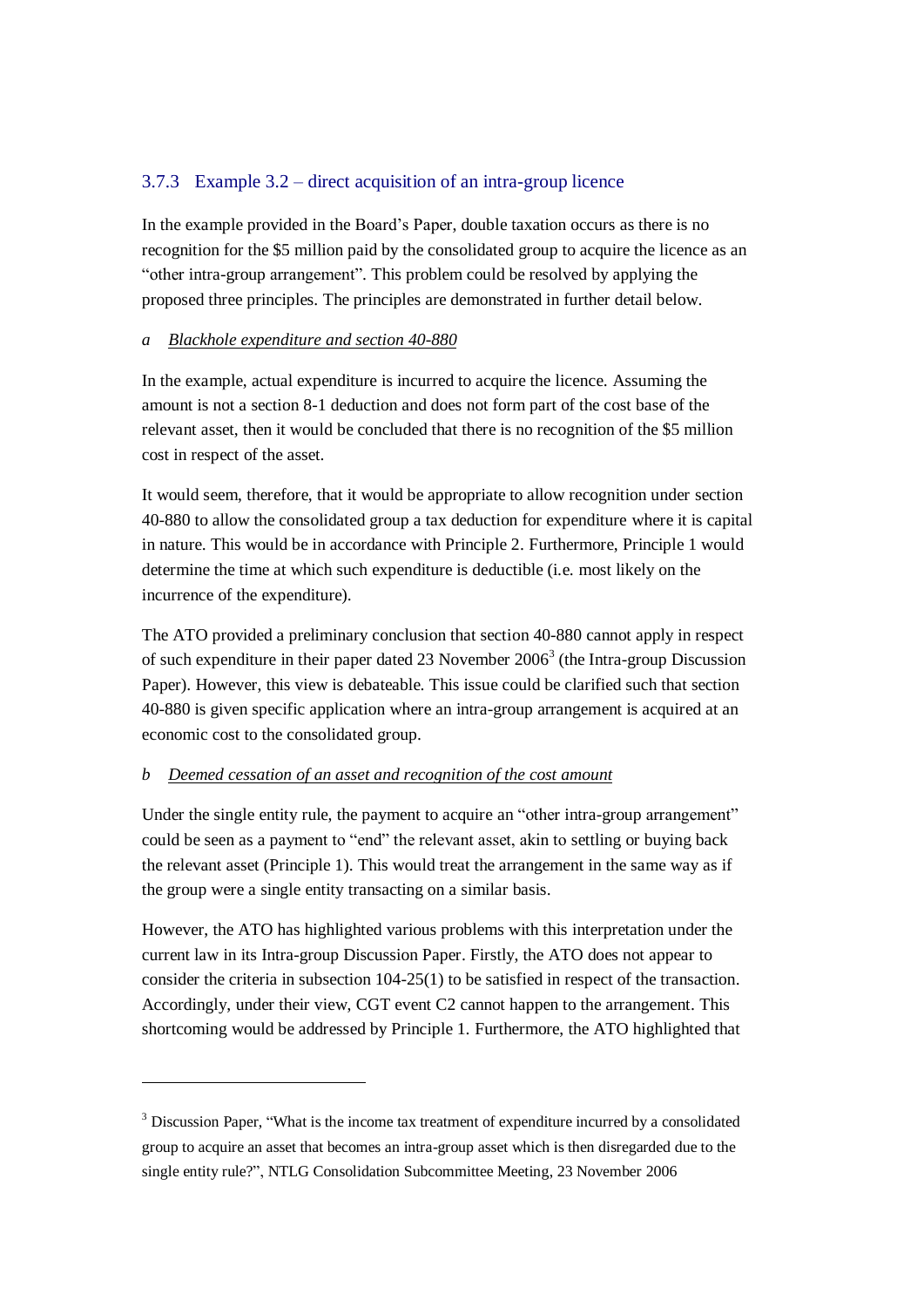the payment is unlikely to be included in the calculation of a capital loss in respect of the asset (as the five elements of cost base do not include payments for the cessation of an asset). This shortcoming would be addressed by Principle 2.

Alternatively, if the asset is held on revenue account, then the ordinary net profit / loss concepts would be applied under Principle 1 and 2 to the cessation of the asset to allow the \$5 million to be used in calculating the gain or loss in respect of the asset.

### 3.7.4 Example 3.3 – indirect acquisition

We believe that the example contained in the Board's Paper does not properly articulate the problem that occurs on acquisition of the subsidiary entity. Unless the problem is properly explored, we do not believe it is possible to identify appropriate solutions to this problem.

In the example, the asset is one that is allocated some value representing the future use of the asset. However, as time goes by, this value diminishes such that it will become nil at the time of maturity. In this example, the liability does not generally represent future economic outflows expected in respect of the arrangement. The value of the liability typically represents the value (alternative economic cost) to provide the asset to maturity. Where the arrangement runs its full course, the consolidated group incurs an actual cost which is not recognised for tax purposes, being the amount paid to acquire the asset (as this cost is not recouped on closing out the arrangement at maturity). If there is no tax recognition for this cost, this results in blackhole expenditure to the consolidated group.

In summary, a problem occurs under the single entity rule where the asset is recognised for tax cost setting purposes, but neither the tax cost is utilised nor the liability is recognised for tax purposes. In our view, this results in a one sided tax cost allocation problem, and thus blackhole treatment of the expenditure. This can be demonstrated by expanding on Example 3.3 of the Board"s Paper.

#### *a Indirect acquisition of the asset and liability*

In this example, assume that the licence obligations are held by Sub B and that Sub B is also acquired at the same time as Third Party Co. The "asset" receives a tax cost equal to its market value. However, assume that the intra-group licence is not an "accounting liability" that has any value for the purpose of Step 2. Sub B will not obtain any ACA recognition for the liability amount. This treatment would result in an inappropriate onesided ACA allocation amount to the asset as there has never been any recognition for the cost of the asset (while the receipt of the same amount has been considered a taxable event).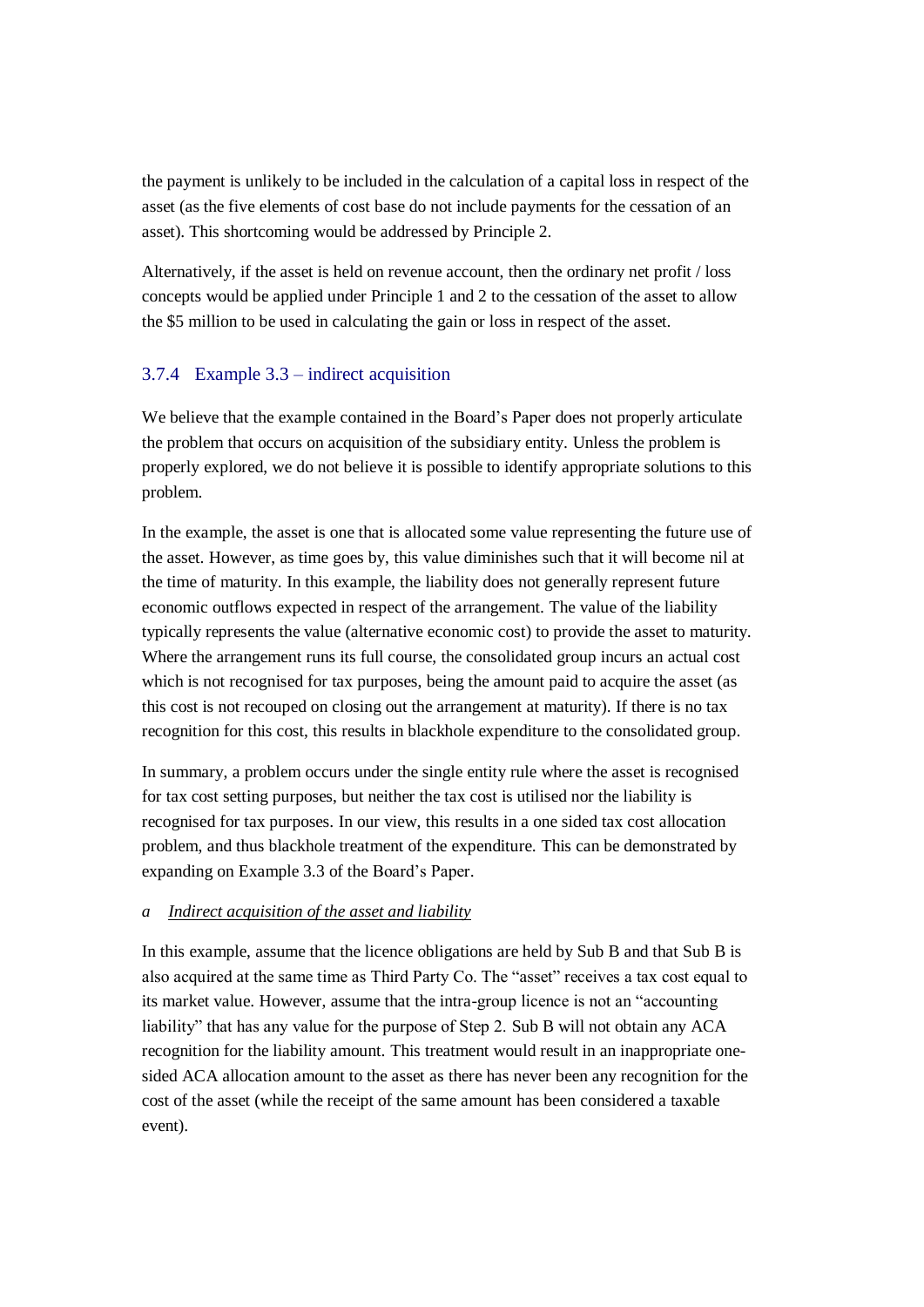Applying Principle 2, Step 2 could be modified on an entry calculation to ensure that it also picks up the market value of these intra-group liabilities for Sub B. Another possible solution could be that, where no liability is recognised under Step 2, the asset should not be given a tax cost setting amount (allowing the ACA to be allocated to other assets). Alternatively, if the asset is given a tax cost setting amount, then the provision should operate to allow some recognition for that tax cost setting amount (i.e. contrary to section 701-58(2)). This could be through section 40-880, Division 230, CGT event C2, section 8-1, etc.

Any of the above modifications would help to ensure that the cost of the relevant asset is not treated as blackhole expenditure and provided some recognition under the Tax Act.

#### *b Indirect acquisition of the asset only*

Alternatively, assume that the liability is already a part of the tax consolidated group and that Third Party Co is acquired by the tax consolidated group. In this example, the allocation of ACA to the asset would also result in a one sided ACA entry, as the "liability" is not given any tax recognition. The ACA process would allocate the cost of the shares to the intragroup asset. Subsection 701-55(6) would treat such expenditure as a cost incurred to acquire the asset. However, if no tax recognition is provided in relation to the asset, this results in blackhole expenditure.

Principle 2 could be applied to this example to help alleviate this problem. That is, the ACA allocation provisions could be amended so that no tax cost is set in respect of this type of asset (allowing ACA to be allocated to other assets). Alternatively, if the asset is given a tax cost setting amount, then the provision should operate to allow some recognition for that tax cost setting amount (i.e. contrary to section 701-58(2)).

#### 3.7.5 Example 3.4 – direct acquisition of an intra-group licence

Example 3.4 is an extension of Example 3.2. It examines what would occur if the entity is disposed of where it holds a "liability" that consists of the intra-group licence. However, it is predicated on there being no amendment to section 711-40. If section 711- 40 is amended to include accounting liabilities only, it is questionable whether the arrangement would satisfy this provision. Unless Principle 3 is applied to this example, there is a risk that the sale of the membership interests in the subsidiary would give rise to double taxation consequences.

However, even if section 711-40 is not amended, the ATO do not appear to agree with the conclusion contained in the Board"s Paper. In the Board"s Paper, it is assumed that Step 3 applies appropriately in an exit so that the tax cost of membership interests is increased by the market value of the liability. However, in the Intra-group Discussion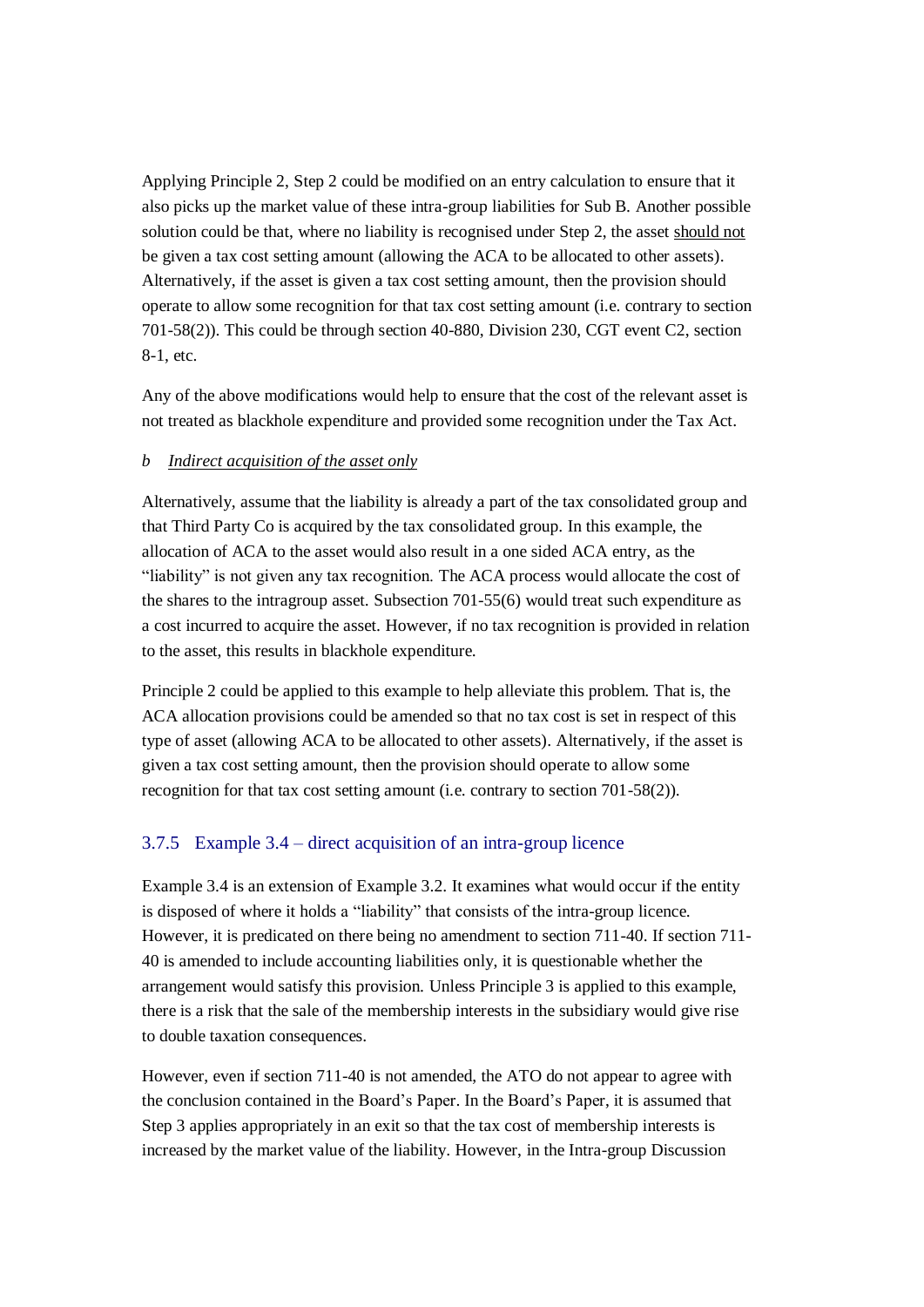Paper, the ATO state that subsection 711-40(3) still operates in this example due to a technical error in the provisions. This is explained in paragraph 23 and 24 of their paper.

23. Where the licence leaves the group with Coy Y (leaving entity), Division 711 determines the cost base of the membership interests in the leaving entity. When calculating the Step 3 amount of the exit ACA, subsection 711-40(1) specifies the use of the market value of the corresponding asset of the leaving entity where a liability is owed by members of the old group to the leaving entity. However, where subsection 711-40(3) applies to the liability, the Step 3 amount in relation to CGT event D1 is limited to the incidental costs incurred. Sub A's liability under the licence arose when the licence was granted. Due to the SER Sub A (the member of the old group) did not make a capital gain for the CGT event when that liability arose [As a result of the SER, it was the Head Coy that made the capital gain for the CGT event when the licence was granted by Sub A]. If the SER was disregarded, Sub A would have made a capital gain for the CGT event D2 and therefore subsection 711-40(3) applies to limit the Step 3 amount to the incidental costs incurred.

24. Use of the incidental costs incurred in relation to the licence at Step 3 of the exit ACA means that the head company makes a capital gain on the disposal of the membership interests in Coy Y. Under sections 701-45 and 701-60 the licence's tax cost is set in the hands of Coy Y (leaving entity) at its market value. [emphasis added]

Should the ATO be correct in their interpretation above, this would mean that subsection 711-40(3) could still operate inappropriately in Example 3.4 as contained in the Board"s Paper. Accordingly, Principle 3 outlines that certain technical amendments would be required to subsection 711-40(3) to ensure that the provision operates appropriately in this case.

### <span id="page-32-0"></span>**3.8 History of an intra-group asset and liabilities**

*Question 3.4(a) Are there any circumstances, in practice, where the history of an intra-group asset (other than its history as a divisional arrangement) is relevant to determine its tax treatment when it ceases to be owned by the group?*

When an intra-group asset or liability emerges, there are instances where the "purpose" to which the asset or liability is and has been used must be determined. For example, interest on monies borrowed are deductible where the funds are used for income producing purposes.

For example, where an intra-group debt emerges (e.g. where a subsidiary is sold out of the tax consolidated group), one must determine whether that debt is used for income producing purposes. As outlined in TR 95/25 and the case of *FC of T v. Roberts; FC of T v. Smith 92 ATC 4380*, "[t]he character of interest on money borrowed is generally ascertained by reference to the objective circumstances of the use to which the borrowed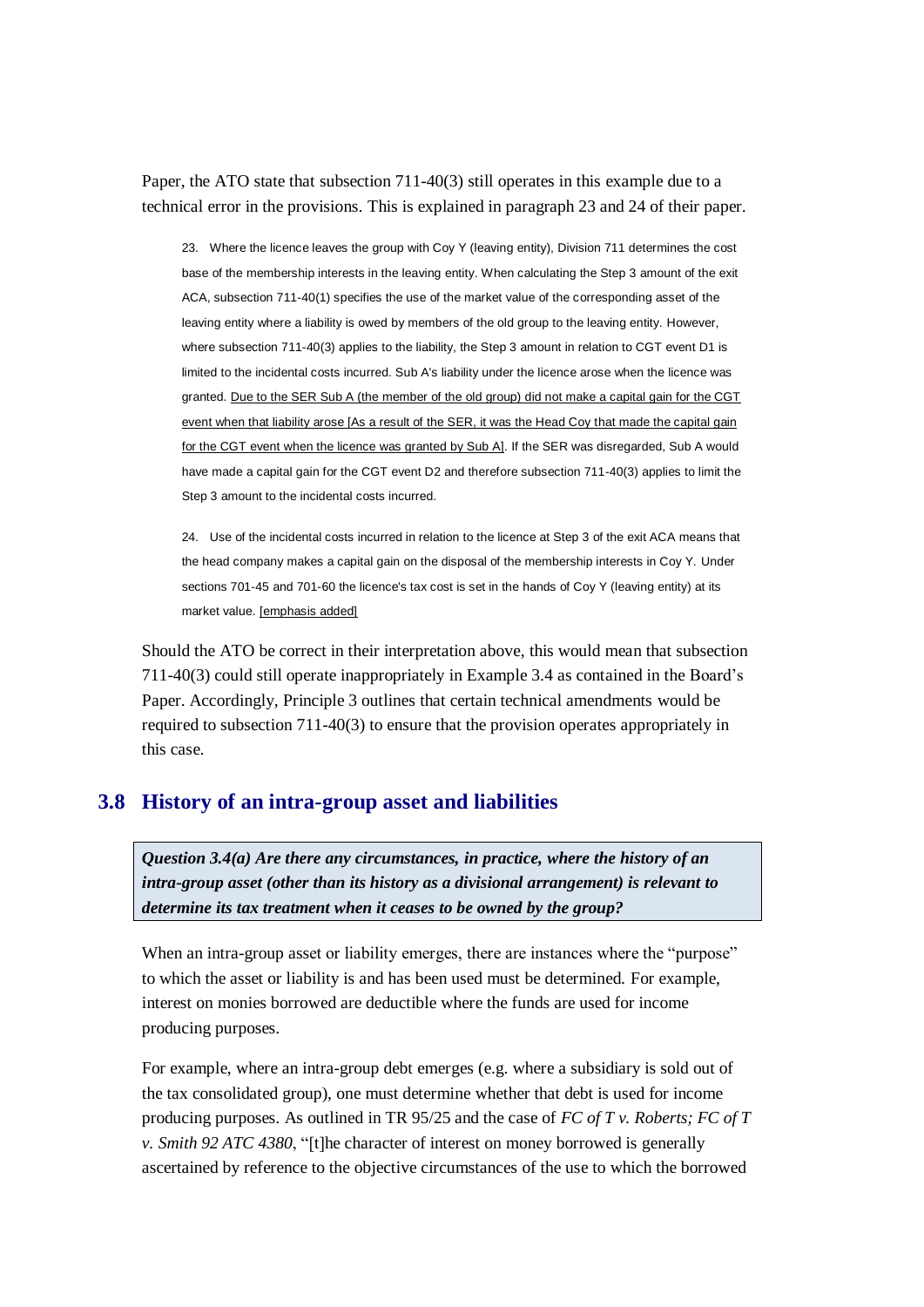funds are put by the borrower." However, the subsidiary entity may have borrowed such funds from another group member during a period of time when the entity was a member of the tax consolidated group. Accordingly, when the debt re-emerges, history may be required in respect of the asset to determine the deductibility of the interest paid on the debt.

The above issue is not limited to intra-group debts. The issue occurs in respect of any intra-group asset or liability that re-emerges, where a deduction or assessment is dependent on the history of the asset or liability.

# <span id="page-33-0"></span>**3.9 Modifications relating to history**

*Question 3.4(b) If any other history of an intra group asset is relevant, are any modifications to the income tax law required to allow that history to be recognised?*

In order to resolve the issue identified in Section [3.8,](#page-32-0) the Board should consider whether the "actual" history of the asset or liability can be considered on or after the time when the asset or liability re-emerges. In the example of the intra-group debt, if the debt actually funded the working capital of the subsidiary member, this could be taken into account as actual history when determining the deductibility of interest on the debt after the time when the debt re-emerges.

# <span id="page-33-1"></span>**3.10 Third party dealings and the single entity rule**

*Question 3.5(a) Are there other situations which are not identified in this Chapter where a third party may be required to reconstruct intra-group transactions?*

The single entity rule contained in section 701-1 applies only for core purposes, as defined, unless another provision of the Act operates to extend its operation<sup>4</sup>. As core purposes are restricted to determining the income tax position of the tax consolidated group and its members, it is not uncommon that third parties would need to reconstruct the intra-group transactions when considering the operation of the Tax Act.

Appendix A to this submission provides a summary of the operation of a number of provisions of the Tax Act that may require reconstruction of an intra-group transaction from the perspective of the third party. These provisions include (a) the various debt forgiveness provisions of the Tax Act,(b) the private company loan provisions contained in Division 7A, (c) the small business concession provisions contained in Division 152,

1

<sup>&</sup>lt;sup>4</sup> See for example section 715-410 of the 1997 Act.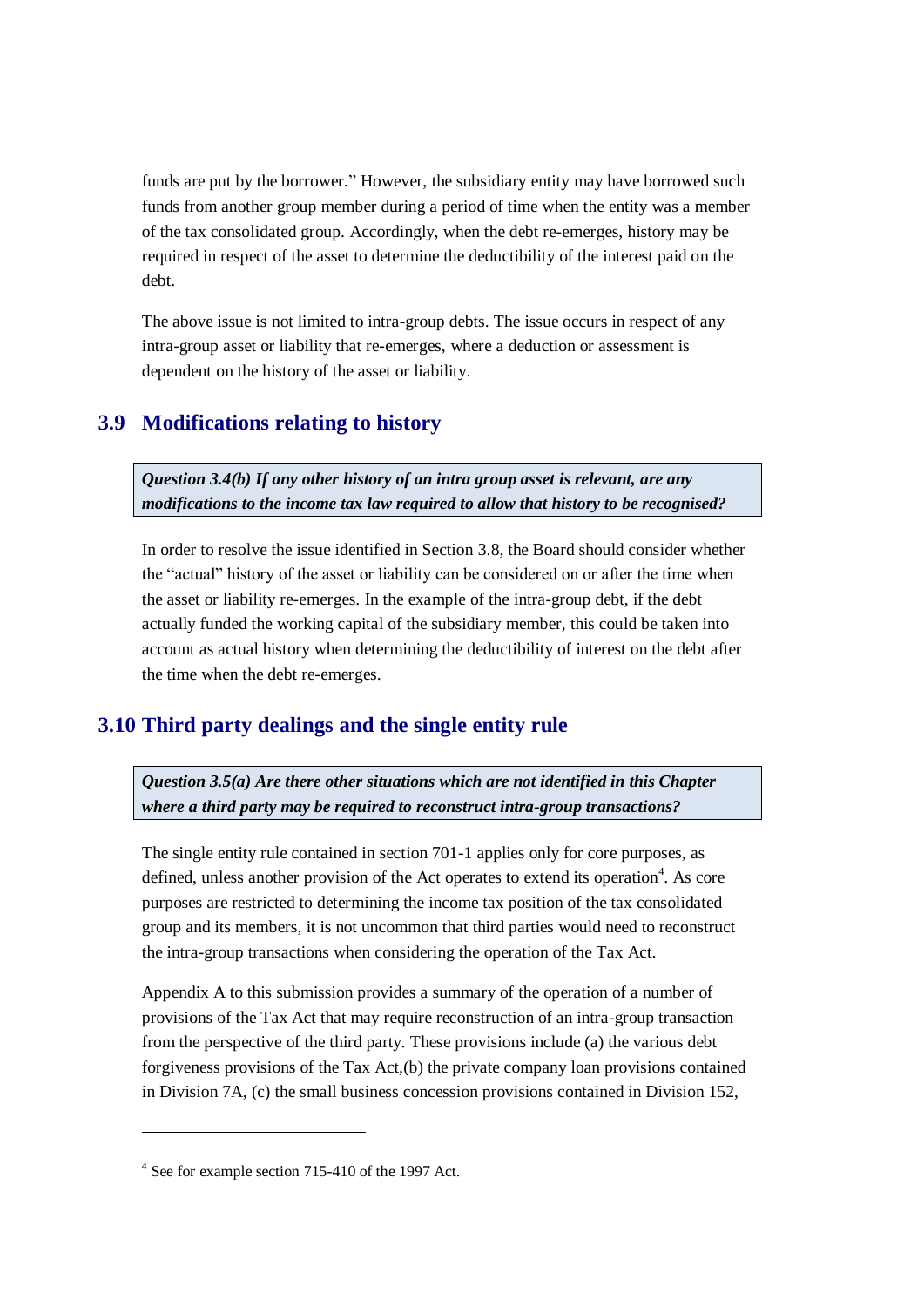(d) the share tainting provisions contained in Division 197, (e) provisions dealing with financial arrangements including Division 230 and 974, and (f) franking and imputation provisions.

# <span id="page-34-0"></span>**3.11 Extension of single entity rule to third parties**

*Question 3.5(b) Should the single entity rule be extended to all third parties who have dealings with a consolidated group? If so, would any exceptions be required?*

It is difficult to assess whether there should be a blanket extension of the single entity rule to all third party dealings. This would require a review as to whether it is appropriate in all circumstances and whether third parties would have such information to be able to determine whether they are dealing with a tax consolidated group.

In our view, it is difficult to make a recommendation that the single entity rule be extended (in global) to all dealings with third parties without properly assessing all of the provisions of the Tax Act.

# <span id="page-34-1"></span>**3.12 Extension of single entity rule to related third parties**

*Question3.5(c) Alternatively, should the single entity rule be extended to third parties who are directly related to a consolidated group (such as shareholders)? If so, would any exceptions be required?*

It is difficult to assess whether there should be a blanket extension of the single entity rule to all third party dealings with related parties. While related parties may have better access to information about the tax consolidated group, this option still requires an appropriate analysis of the relevant tax provisions.

In our view, it is difficult to make a recommendation that the single entity rule be extended (in all cases) to dealings with related third parties without properly assessing all of the provisions of the Tax Act.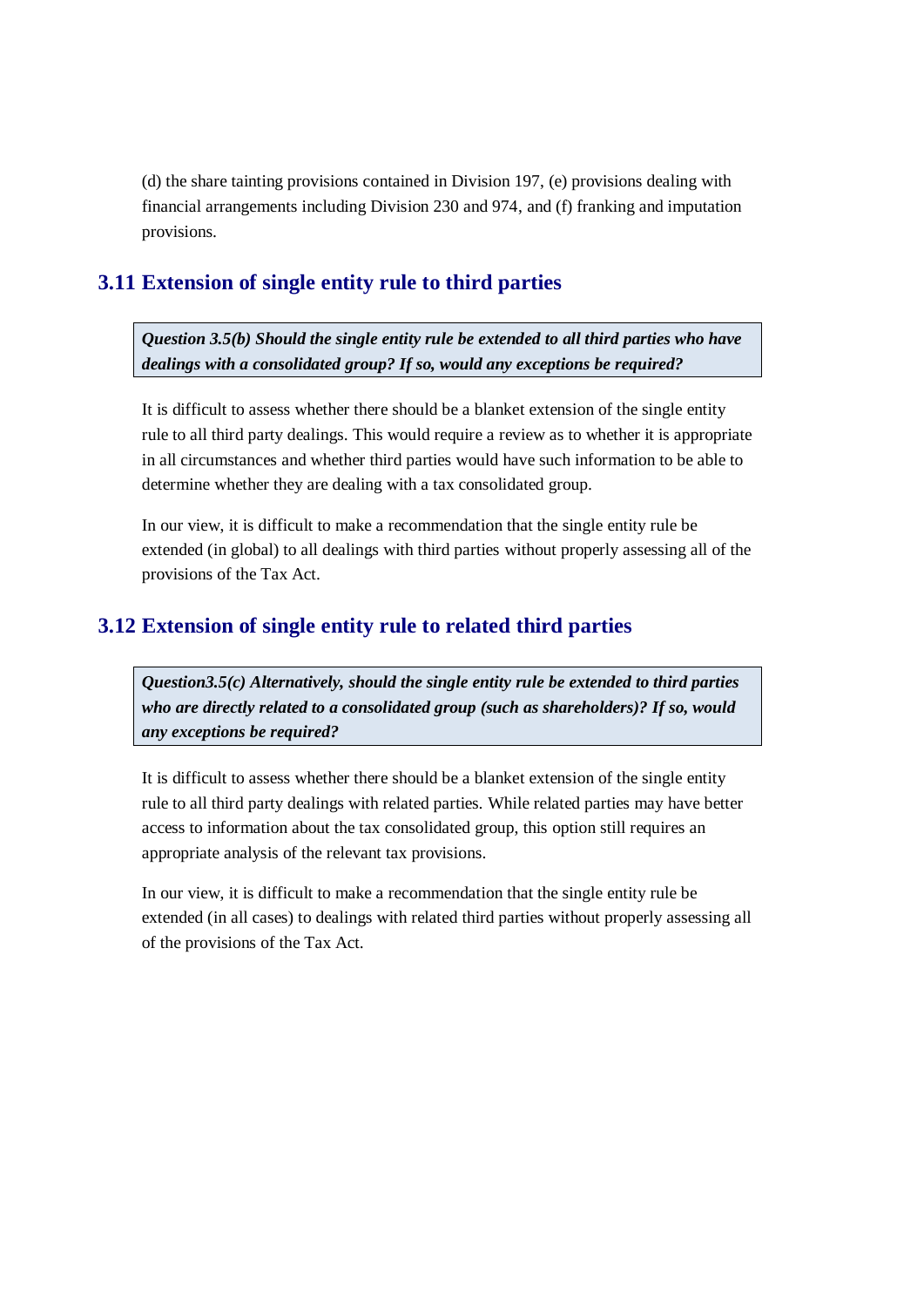# <span id="page-35-0"></span>**3.13 Extension of single entity rule on a case by case basis**

*Question 3.5(d) As a further alternative, should the operation of the single entity rule outside the consolidation provisions be considered on a case by case basis?*

### 3.13.1 Overview

We believe that this option has merit. It ensures that the extension occurs where it is appropriate, after considering the relevant provisions. To date, this has been done for a number of provisions. For example, Division 715 contains a number of extensions to the single entity rule, as contained in section 715-75 (Subdivision 165-CC extension), section 715-215 (Subdivision 165-CD extension), section 715-410 (value shifting extension) and section 715-875 (conduit foreign income extension).

However, the review of provisions and the relevant extensions to date has been ad-hoc. We would recommend the following course of action to determine what other extensions are required.

### 3.13.2 Review of all tax provisions

It is our view that the Board should conduct a preliminary review of the operation of the provisions of the Tax Act and whether the single entity needs to be specifically extended to any those provisions. It is noted that the extension may be for the avoidance of doubt in respect of certain provisions.

# 3.13.3 Single provision for all extensions

As indicated above, Division 715 contains extensions to the single entity rule in a number of provisions. However, we would recommend that these sections be repealed and replaced with a central extension provision.

As Division 701 contains the single entity rule, it would seem logical that an extension to the single entity rule to third party dealings and other provisions should be contained in Division 701 (e.g. section 701-100).

In our view, the provision would require two parts. The first part would identify relevant provisions of the Tax Act requiring an extension of the single entity rule outside core purposes. Essentially this section would contain a list of provisions where it is considered necessary to extend the operation of the single entity rule (e.g. Division 115, Division 152, Division 974, etc). Expansion of this list could be done via amendment or by regulations.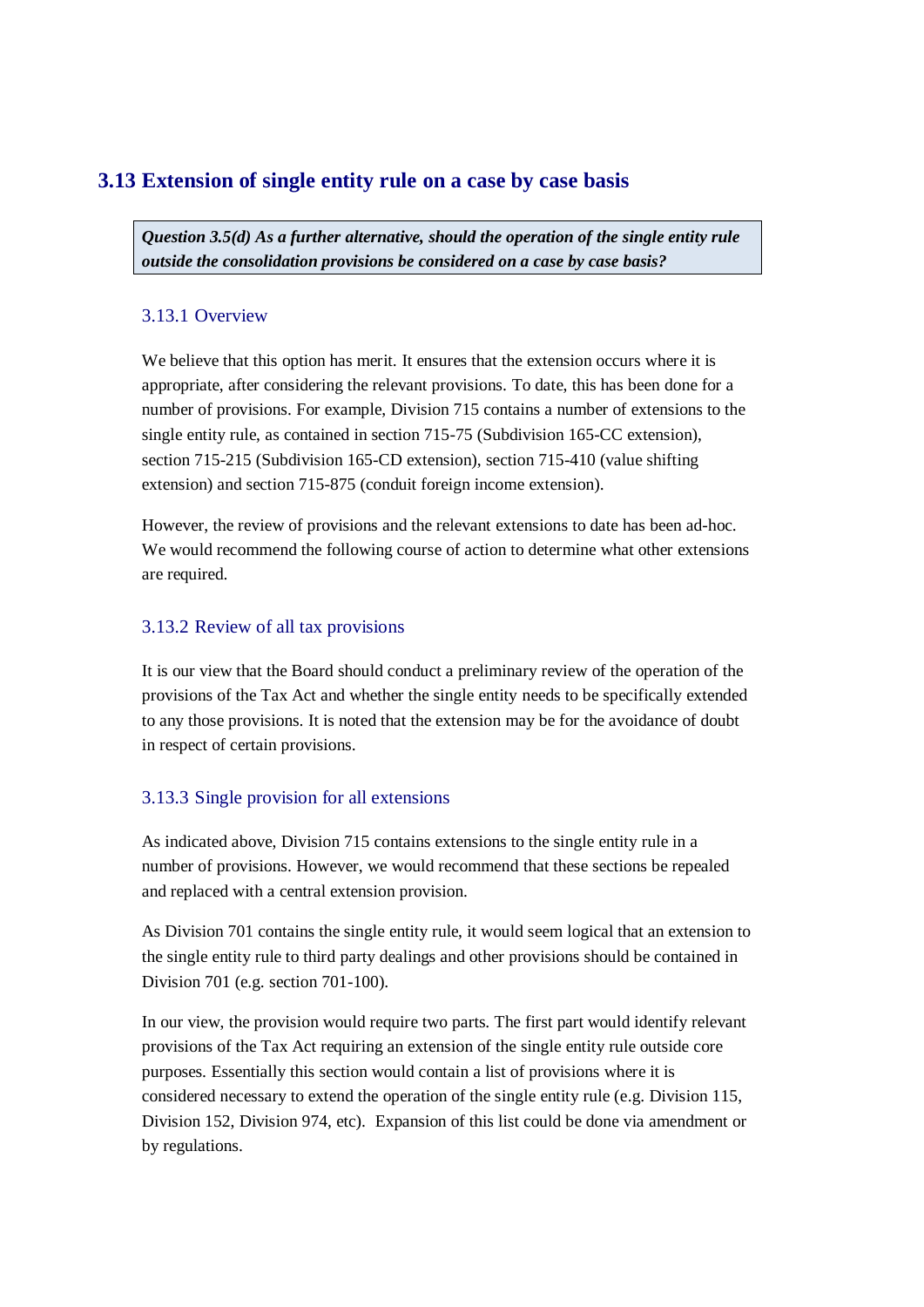The second part would then be needed to turn on the single entity rule in respect of all provisions contained in the first part. We would presume that the wording of the section would be based on the wording of other extension provisions contained in Division 715, such as the following:

Subsection 701-1(1) (Single entity rule) and section 701-5 (Entry history rule) also have effect for the purposes of applying the provisions as contained in [*section containing the list of provisions*].

Using this centralised extension provision, we believe that the list of provisions could be expanded as and when they are reviewed or when issues are identified.

#### 3.13.4 Future provisions

If our recommendation for centralised provision is accepted by the Board, we believe it would be imperative that Treasury consider this central provision whenever enacting new tax provisions into the Tax Act.

We would request that it be a mandatory requirement for Treasury to consider the operation of the single entity rule in respect of any new provision and whether it would operate as intended. It would also be helpful that such an analysis regarding the tax consolidation interaction be documented in the EM to the new provision. We believe that this will ensure that the tax consolidation provisions continue to interact appropriately with all new laws introduced.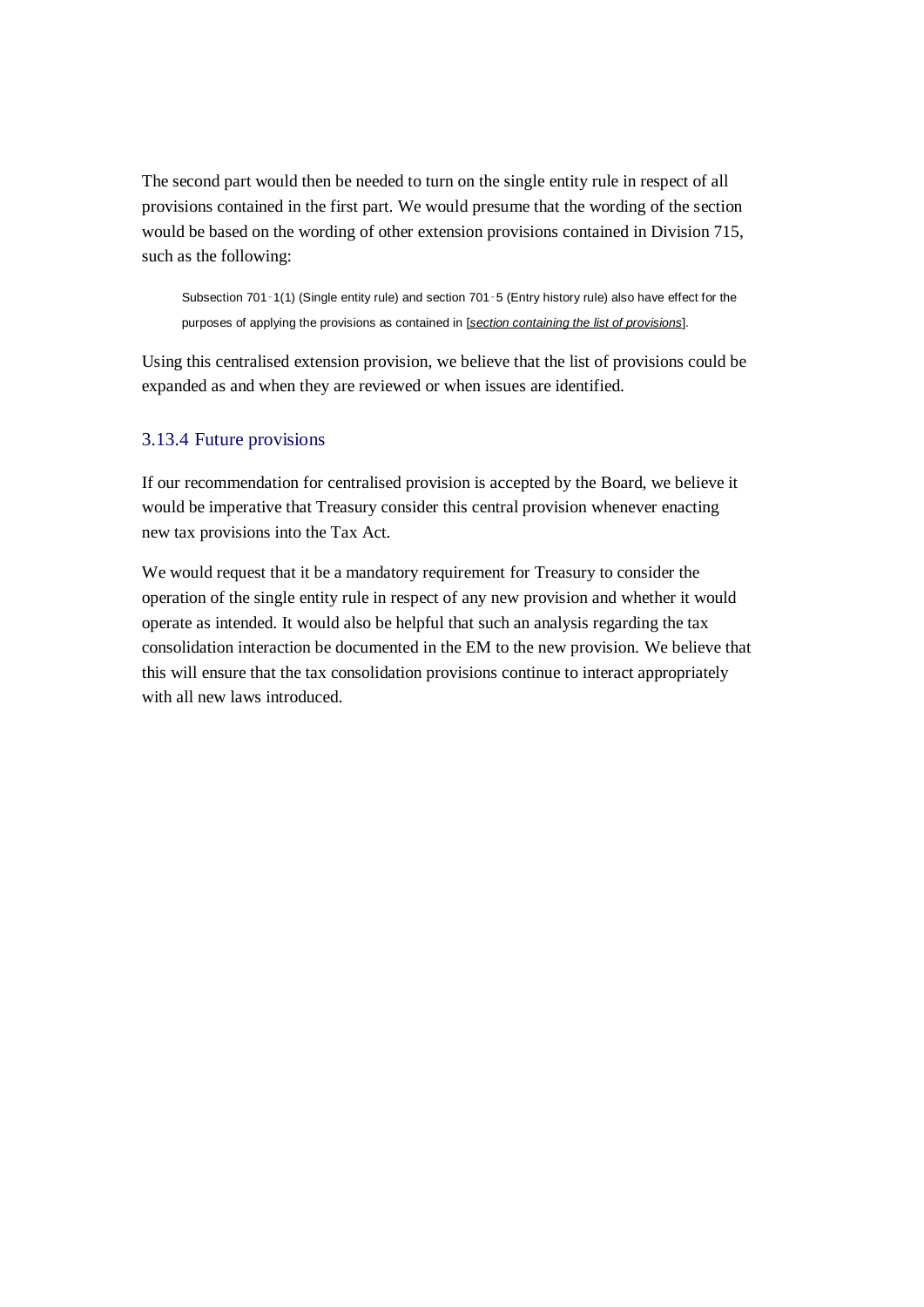# **4 Chapter 4: Interactions with other parts**

# <span id="page-37-0"></span>**4.1 Policy principles on assessing beneficiaries and trustees**

*Question 4.1 (a) How should the net income for a trust's non-membership period be assessed to beneficiaries and trustees?*

Under the current law, section 701-65 applies to amend the operation of section 701-30 in relation to trusts and non-membership periods. However, the provision simply extends section 701-30 to the calculation of net income and was never intended to be a provision that determines the policy as to how income should be assessed to beneficiaries and trustees during the non-membership period.

Accordingly, absent a clear direction from Parliament to the contrary, it is our view that the consolidation provisions should produce an outcome that is both consistent with the operation of Division 6 and the tax consolidation provisions. That is, we believe that the provisions should operate to:

- Ensure that all of the net income of the relevant trust is assessed to a party for the  $\bullet$ income year.
- Provide a mechanism that allows the net income of the trust to be allocated on a fair  $\bullet$  . and reasonable basis, having regard to entitlements to the income of the trust during the relevant periods.
- $\bullet$ Ensure that the mechanism used to allocate the net income of the trust does not result in the occurrence of double taxation or a duplication of losses.
- Ensure that trustees and beneficiaries are not penalised inappropriately at the top- $\bullet$ marginal tax rate in circumstances where they would not otherwise be penalised if the non-membership period were instead an income year.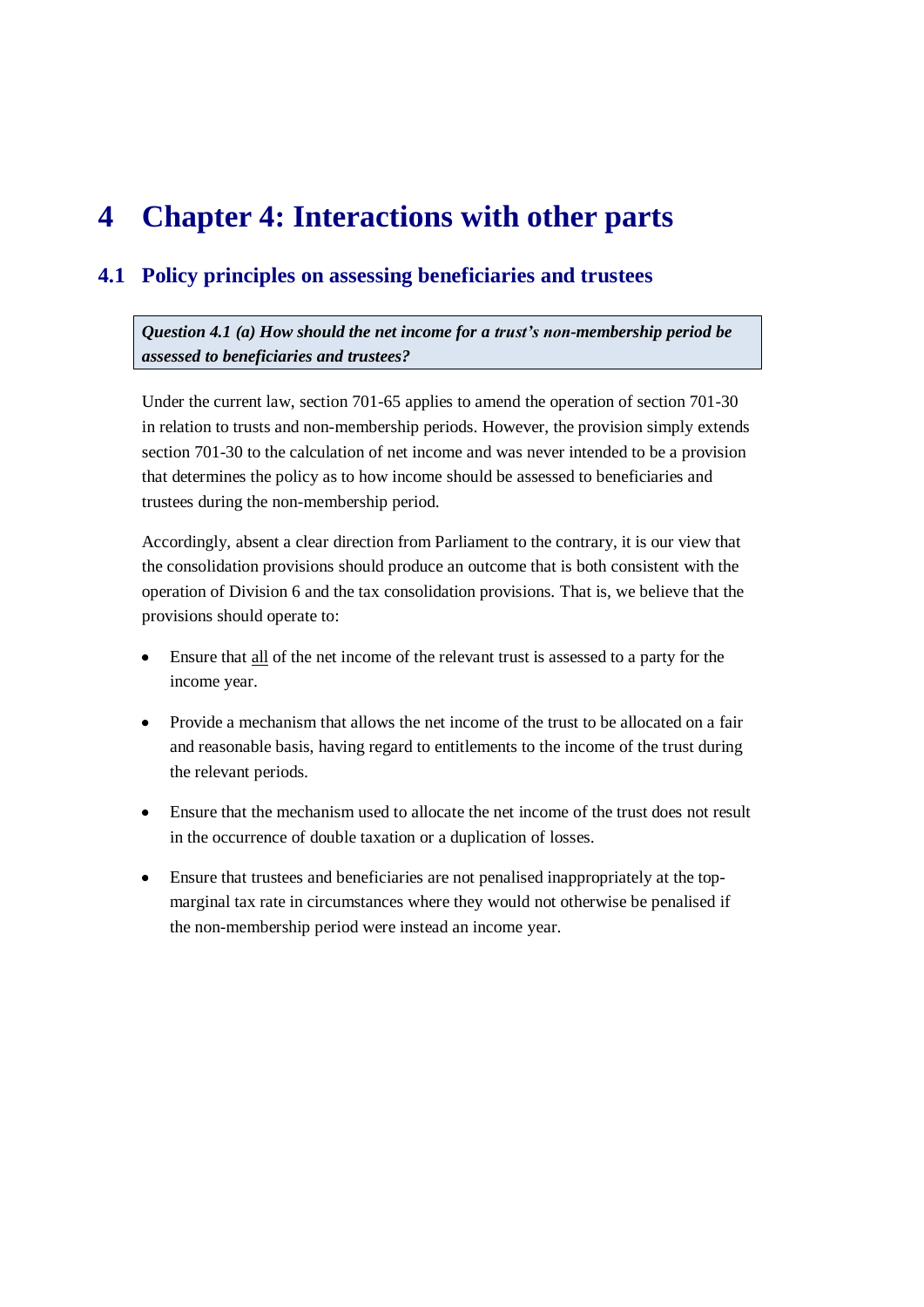# **4.2 Problems with the current law**

*Question 4.1(b) Do the current rules need to be amended to achieve an appropriate outcome? For example, are specific provisions needed in the consolidation rules to align the calculation of the income of a trust with the method used for calculating the net income for the trust's non-membership period? If so, is there a simple approach that can be used that produces an appropriate outcome?*

It is our view that the current rules do not operate as intended to appropriately achieve the four objectives outlined in Section [4.1](#page-37-0) of this submission. However, as mentioned earlier, the current provisions have not been drafted with appropriate consideration of how beneficiaries and trustees should be taxed in those circumstances. Per the EM to the provisions, section 701-65 is simply an extension provision and, accordingly, does not deal with a number of key problems with the interaction between Division 6 and the tax consolidation regime.

That is, the first problem is that the single entity rule is not extended to third party arrangements for the purpose of applying section 95 and 97. Accordingly, where the trust has beneficiaries outside of the tax consolidated group during a non-membership period, those beneficiaries do not apply the single entity rule (in respect of concepts such as determining net income) during the membership period. This can result in a different application of Division 6 for the beneficiaries during the non-membership and membership period.

The second problem is that section 701-65 only extends its operation to the determination of the net income of the trust during a non-membership period. However, the allocation of income under Division 6 is based on present entitlement to a share of income of a trust estate during the whole year of income (without modification). Accordingly, a beneficiary"s share of the net income may be influenced by events that occur before or after the trust joins or leaves the tax consolidated group.

The third problem is that, in a joining case, many trusts may not be able to determine present entitlement to income by the end of the non-membership period. Accordingly, if no beneficiary is presently entitled to income of the trust by that time, the trustee may be inappropriately assessed on the net income during the non-membership period at the top marginal tax rate.

Finally, the fourth problem is that trust deeds may provide for a definition of income of the trust being "taxable income" as determined under the Tax Act. It is questioned whether this is determined with the modifications made by section 701-65 and section 701-30. Furthermore, it is questioned whether the single entity rule also modifies the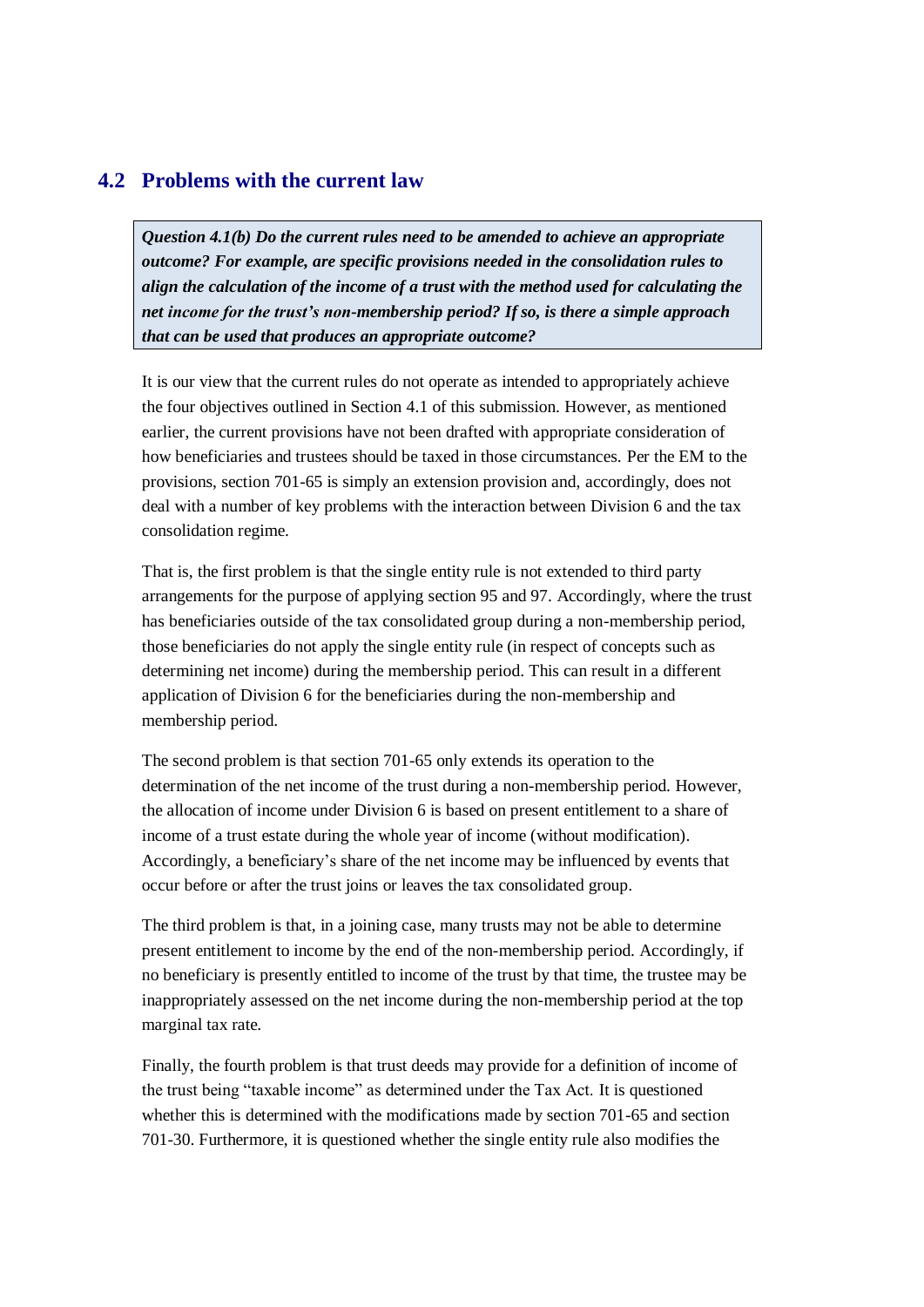application of the trust deed in determining income of the trust when the trust is a member of a tax consolidated group for part of the year of income.

In addition to the issues outlined above, the operation of section 701-65 is clouded with further uncertainty due to the pending High Court decision of *Commissioner of Taxation v Bamford* [2010]. The lower courts' have taken different views as to the definition of income of the trust estate and, accordingly, this has made it even more difficult to ascertain the appropriate operation of section 701-65.

Based on the above, we understand why this issue has not been resolved to date. This issue is very complex and we do not believe there is a simple solution. However, in working toward a solution, we have provided the Board with four possible methods of assessing the trustee and beneficiaries in Section [4.3](#page-39-0) to this submission.

# <span id="page-39-0"></span>**4.3 Possible solutions to assessing the beneficiary and trustee**

*Question 4.1(c) Should a single set of rules apply to assess all beneficiaries on a share of the trust's net income for a non-membership period? If so, what should the rules be?*

As outlined above, the issue of assessing beneficiaries and the trustee is not a simple issue. In order for the Board to review alternative mechanisms, and their consistency with the policy intent of the provisions, we have provided four possible options below. Each of these options is explained in detail in Appendix B together with examples.

#### 4.3.1 Option one: the deemed head company entitlement option

Under this first option, where a trust joins a tax consolidated group during an income year, the head company of the tax consolidated group would be deemed to be presently entitled to all of the income of the trust estate for the entire income year. This would be regardless of membership periods. Accordingly, any pre-joining time distributions would be treated as non-assessable distributions to those beneficiaries and, thus, subject to CGT event E4 and section 99B.

When a trust leaves a consolidated group, the net income of the trust would be calculated with reference to the non-membership period only. The operation of the single entity rule would be extended for all purposes. Furthermore, the provisions could be modified to ensure that the "income of the trust" is also only calculated with reference to that period.

This option would give rise to an outcome similar to that which would occur outside of the tax consolidation rules.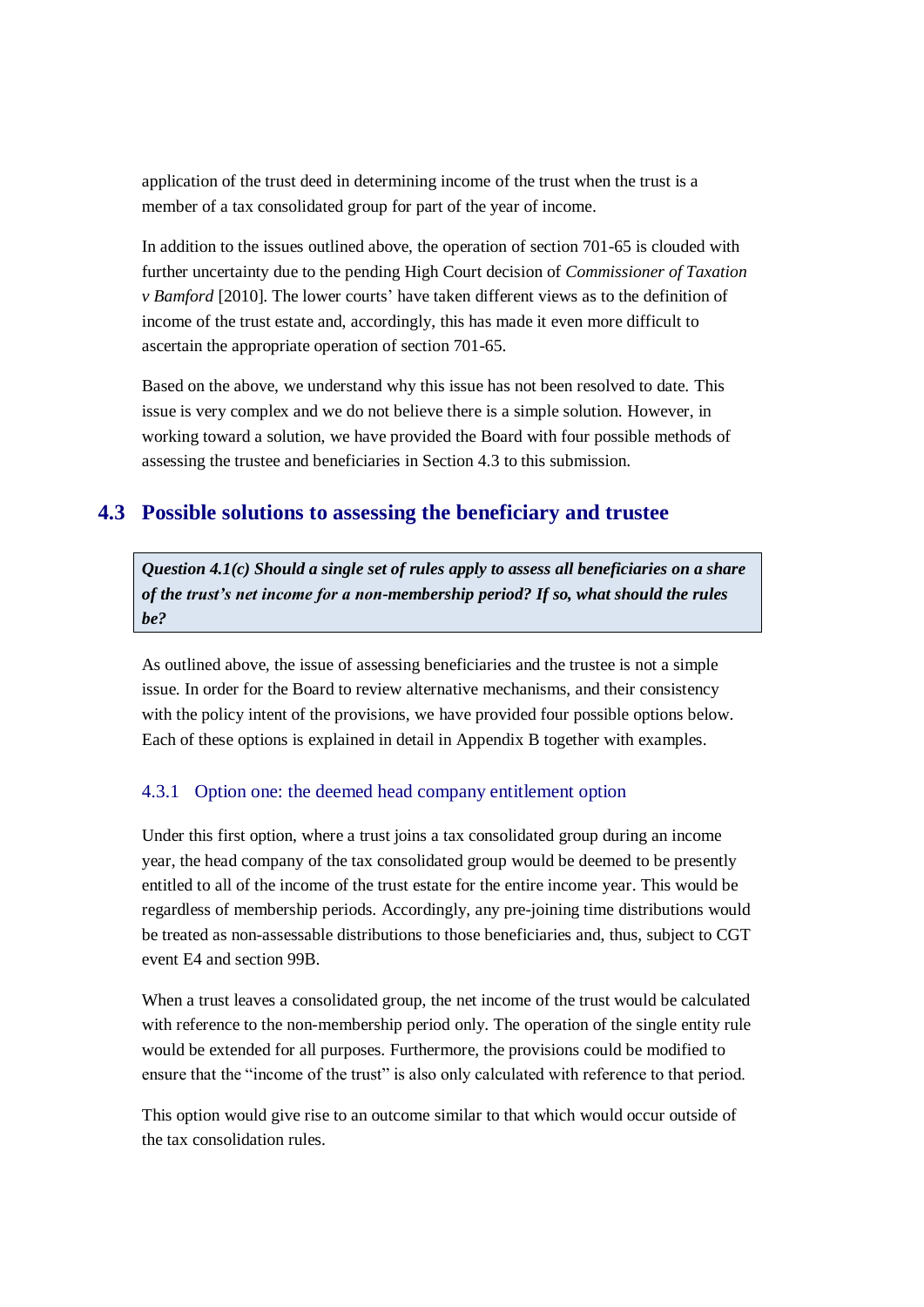### 4.3.2 Option two: the deemed joining time option

Option two is similar to option one, except that the trust will only be taken to join a tax consolidated group on the first day of the following income year (the "trust joining time"). Accordingly, present entitlement to income of the trust during the income year would be calculated in the ordinary fashion under Division 6. The drawback of this option would be that the single entity rule would not apply to intra-group transactions for the period after acquisition until the trust's joining time.

Where a trust leaves a consolidated group, the rules could operate in the same way as proposed under option one.

### 4.3.3 Option three: the Division 6 modification option

The third option would involve a number of complex modifications to Division 6 to ensure that it applies appropriately to each non-membership and membership period. This option essentially tries to create a deemed present entitlement to income (and thus an allocation of net income) for those beneficiaries that are outside the consolidated group during the non-membership period. While we believe that this option may provide for an appropriate outcome, this option would be by far the most complex of all four options.

### 4.3.4 Option four: the administrative option

The fourth option involves the drafting of provisions to allow for an appropriate administrative determination of the amount of income. For example, each beneficiary (either the new / old beneficiaries after joining or leaving time and the head company) would be assessed on a reasonable portion of the net income of the trust, having regard to the circumstances. What is reasonable would depend on the circumstances and a number of factors. As this option would not provide any degree of certainty, we would only recommend this option if the other options are expected to be too complex to administer.

#### 4.3.5 Comparison of options

As mentioned earlier, Appendix B provides further details in relation to these four options. A common example is used to demonstrate the application of the options and the outcomes that would occur. Furthermore, we compare what is considered a "reasonable" allocation with that provided by each of the options.

Given the complexities associated with Division 6 and trust law concepts, it is important that any option recommended by the Board maintains an appropriate balance between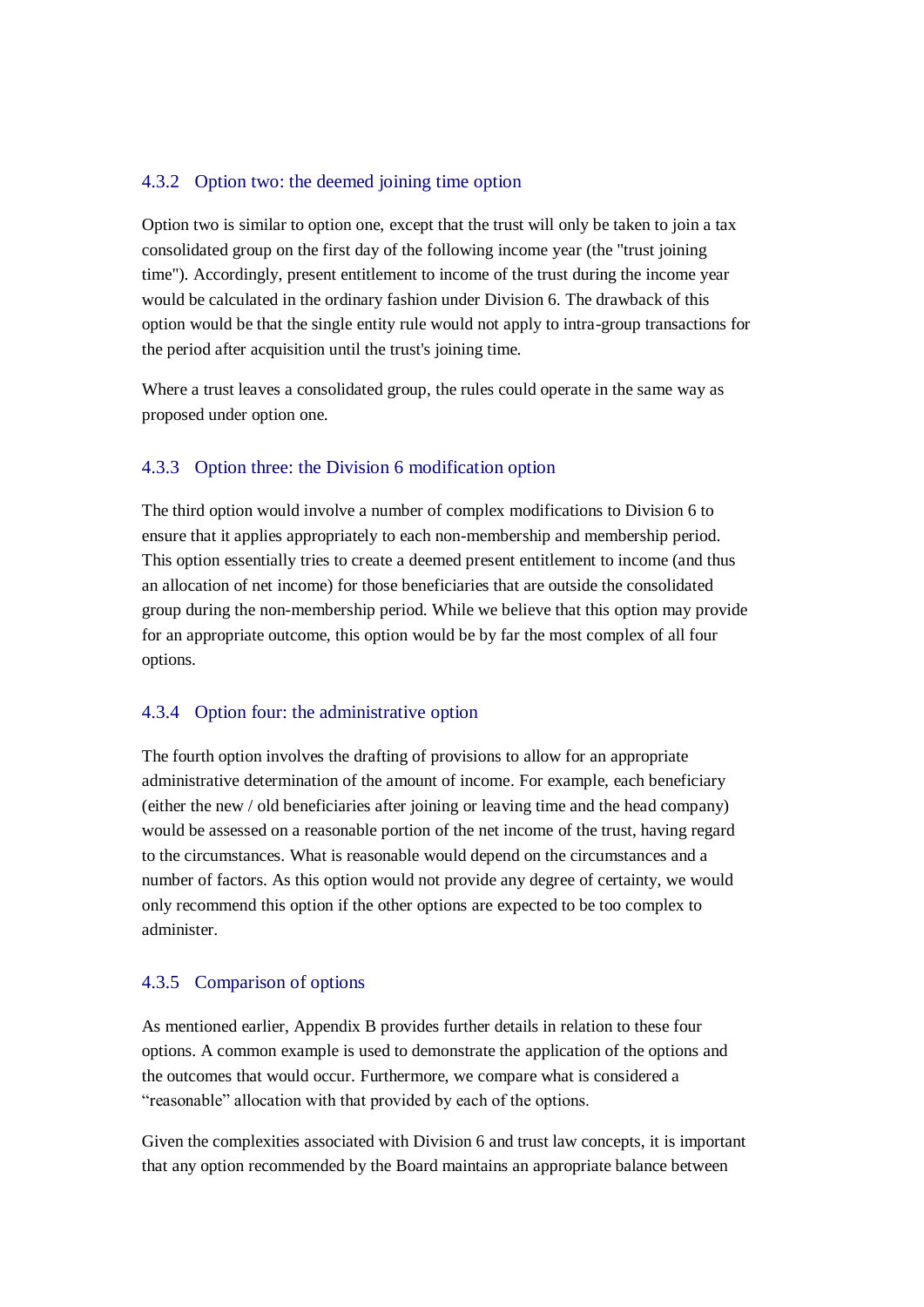achieving the correct policy outcomes, and providing a solution that is simple enough for taxpayers to comply with.

In this respect, we believe that options one and two appear to provide this balance. We note that if option four is adopted, further administrative guidance could be drafted within the section, or the provision could be drafted broadly to allow the ATO to administer the provision appropriately.

# **4.4 Other trust joining and leaving issues**

*Question 4.1(d) Are there any other issues which are not identified in this Chapter that arise when a trust joins or leaves a consolidated group part way through an income year? What is the best way of resolving these issues?*

We highlight that there are some minor technical issues that can occur when a trust joins a tax consolidated group. These are due to some technical errors in the provisions contained in Division 713. Many of these issues have been previously identified<sup>5</sup>. We would recommend some minor technical amendments to correct these issues.

# **4.5 Income tax liability**

-

*Question 4.2(a) When working out the allocable cost amount for a trust, should the head company recognise its liability for income tax payable on its share of the net income of the trust as a cost of acquiring the joining entity? If yes, do the current cost setting rules need to be amended to achieve this outcome? If so, how?*

The current consolidation provisions do not appear to work appropriately where a head company acquires the membership interests in a trust, and those interests that are discounted to accommodate an embedded tax liability.

In the case of a trust (and other flow through entities such as partnerships), the tax liability lies with the beneficiary, the trustee or the partners. Accordingly, this issue arises because Step 2 of Division 705 only includes liabilities of the entity (and not its members).

This issue is demonstrated in Appendix C. We believe that this issue could be resolved through some minor technical amendments, which would only apply to entities where

 $5$  Kokkinos, A., "SMEs - the forgotten lost souls", The TAX Specialist Vol. 11 No. 1 August 2007, pages 28 to 30.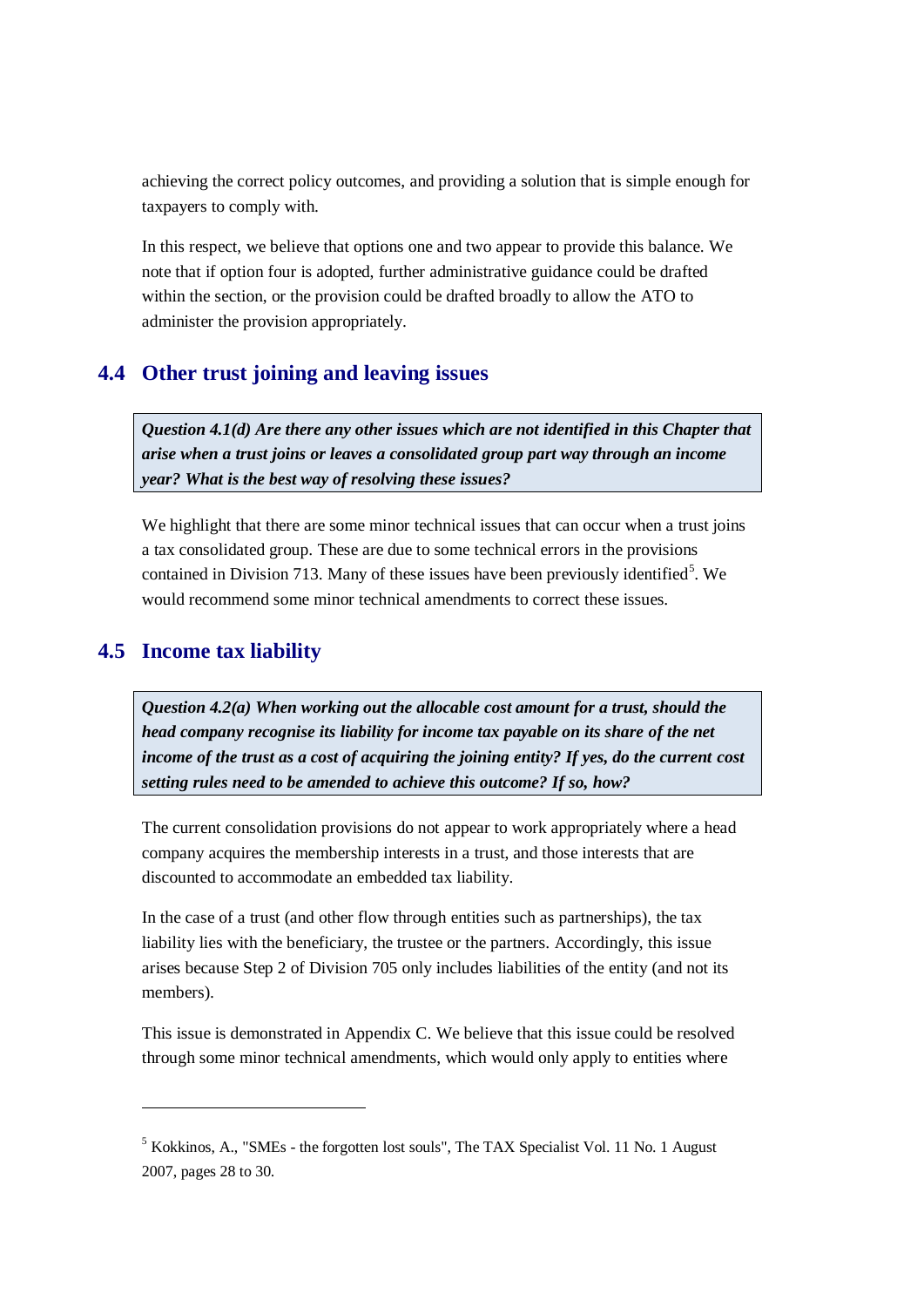members may be liable to pay tax in respect of the income derived by the entity (for example, trusts and partnerships). Such amendments could be incorporated in Division 713 of the Tax Act.

# **4.6 Other trust cost setting issues**

*Question 4.2(b) Are there any other issues which are not identified in this Chapter that arise with the way the cost setting rules apply to trusts when they join or leave a consolidated group? If so, how can these be overcome?*

There are some minor technical issues that can occur when a trust joins a tax consolidated group. These are due to some errors in the provisions contained in Division 713. Many of these issues have been previously identified<sup>6</sup>. We would recommend some minor technical amendments to correct these issues.

# **4.7 Membership issues**

1

*Question 4.3(a) Does a trustee need to be a member of the same consolidated group as the trust? If yes, why? If not, why not?*

#### 4.7.1 Operation of section 960-100

We do not believe that a trustee needs to be a member of the same consolidated group as a trust. In our view, the operation of section 960-100 makes this clear and operates appropriately.

Subsection 960-100(3) states that an entity can have one or more legal capacities and in each of these different capacities the entity is a different legal entity. The note to the section specifically refers to the role of a trustee company. Subsection 960-100(1) then clearly identifies a relevant "entity" for the purpose of applying the relevant tax laws. This provision specifically includes a trust. Subsection 960-100(2) then specifies that the person who is the "entity", being the trust, is the trustee of the trust. In our view, these rules clearly identify the boundaries between the trustee company in its own capacity and the trustee company in its capacity as trustee (i.e. the trust).

There is no specific provision in the consolidation regime that states that a trustee must be a member of a group. The membership rules contained in subsection 703-15(2) states that an entity that is a company, a partnership or a trust can be a member of a

 $6$  Kokkinos, A., "SMEs - the forgotten lost souls", The TAX Specialist Vol. 11 No. 1 August 2007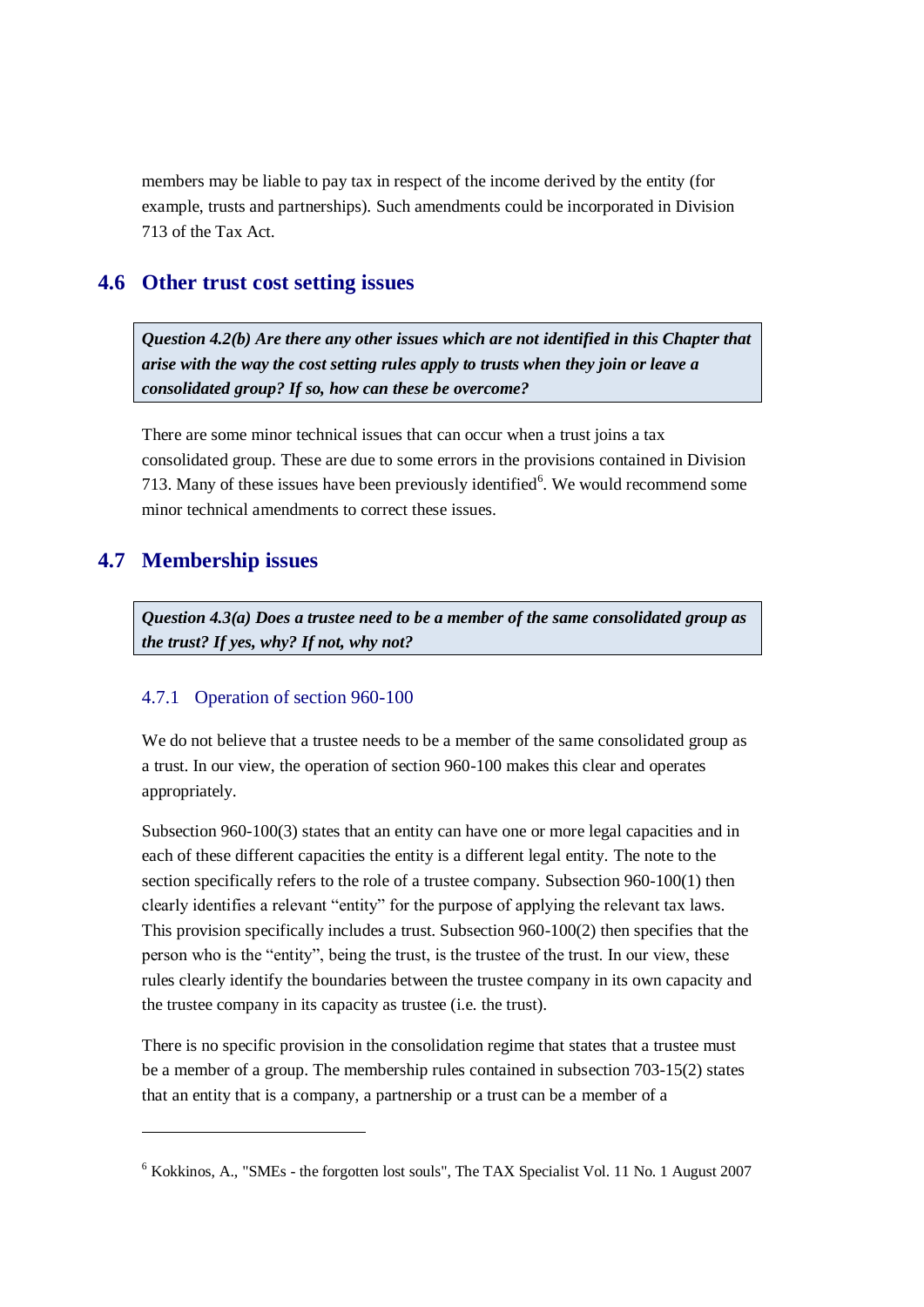consolidated group (subject to certain conditions). The reference to an entity in this provision is a reference to section 960-100 (as per section 2-15).

Accordingly, a trust can be a member of a group so long as all the membership interests of the trust are beneficially owned by the consolidated group. "Membership interests" are the interests and rights that are held by the beneficiaries and objects of the trust. Therefore, in our view, so long as the beneficiaries are all members of the group, the trust will become a member of the group as well.

The operation of section 960-100 in this manner does not require the trustee to be a member of the tax consolidated group. However, we don"t believe there are issues with this interpretation as the trustee, in its capacity as a trustee, becomes part of the consolidated group in that capacity.

A "trust" is the term given to describe the circumstances where one person legally owns property (trustee) and is under an obligation to deal with that property for the benefit of another (beneficiary). Therefore, in our view, it is not possible to separate a "trustee" from the concept of a "trust" and say that a trust can be in a consolidated group and a trustee (in its capacity of trustee) is outside it. To cite Gummow J in the recent High Court transcript of Bamford, section 960-100 "seems to turn relationships between trustees and beneficiaries into a creature of itself". A trustee (in its capacity as trustee a trustee) does not have an identity that is separate from the "trust"."

In reality, what this means is that a trustee company must account for its activities separately under the Tax Act where it is acting in different capacities. That is, where the company is acting as trustee of a trust, its activities will be those of the tax consolidated group. Where the company is acting in its own capacity, its activities will be its own outside of the tax consolidated group. As it is not possible to mix these purposes, we do not see any issues arising where the trustee is not wholly owned by the tax consolidated group.

### 4.7.2 Practical issues

The Board"s Paper, at paragraph 4.27 seems to suggest that the view outlined above gives rise to problems in applying provisions of the Tax Act. For example, deductions for the decline in value of a depreciating asset are only available to the holder of the asset, which is the trustee company, and various CGT provisions only apply to the owner of an asset or specifically refer to the trustee.

However, we re-iterate that where the 'holder' of the asset is taken to be its 'legal owner' or specifically refers to a 'trustee', it is our view that this should be considered in context. Accordingly, if the trustee is the 'legal holder' of the asset in its capacity as trustee of the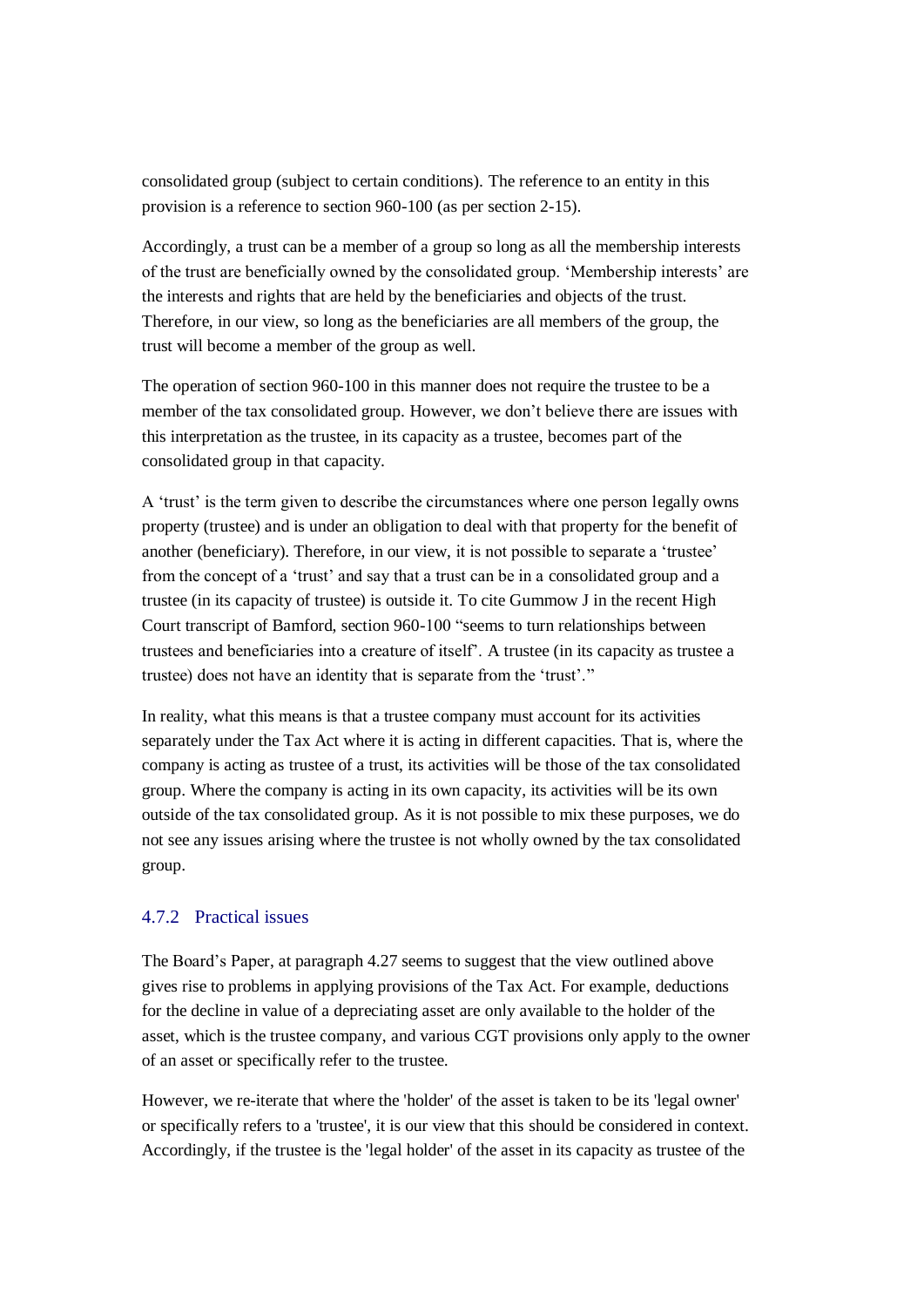trust, under section 960-100, the holder would be the trust. Furthermore, if the CGT provisions refer to a trustee, the provision must be construed as a trustee in its capacity as trustee of a trust. Accordingly, this is the same as referring to 'the trust'. This means that subsection 104-80(3) does not result in the 'trustee' (in its own capacity) making a capital gain. Instead, this means that the 'trust' makes the capital gain (or the trustee does in its capacity as trustee).

In our view, we do not see any practical difficulty with the above interpretation and application of the principles. However, should the Board consider it necessary, we would support provisions that merely clarify the operation of the law.

### 4.7.3 Beneficially owned – direct interests

We believe that there may be some uncertainties around whether a trust (particularly a discretionary trust) can become a member of a consolidated group.

As stated earlier, to be a member of the consolidated group, the membership interests in a trust must be beneficially held by the head company and / or a member of a group. However, it may be unclear whether a beneficiary can actually "own' an interest in a discretionary trust or even a unit trust.

For example, in a discretionary trust, the trustee has a discretion to make distributions of the income of the trust estate to a number of beneficiaries, as specified under the trust deed. Therefore, can a beneficiary who may or may not receive a distribution be considered to have a interest in the trust? There is case law to suggest that beneficiaries in a discretionary trust do not have any 'interest' either individually or collectively in the property or income of the trust estate. The case of *Gartside v I.R. Commrs (1968) A.C. 553* provides useful commentary as to the concept of an interest in a trust.

The ATO has provided its views as to whether a discretionary trust can be a member of a consolidated group in a number of private binding rulings, specifically 46276 and 43177. In those rulings, the ATO overcomes the uncertainties around whether a beneficiary or object has an interest in the trust, by considering that the "rights" that a beneficiary or object has against the trustee (i.e. the right to ensure proper administration of the trust and to be considered by the trustee in exercising its discretion) are the "rights" that constitute the 'membership interests' under section 960-135. Consequently, the ATO has held that such membership interests are beneficially owned by the respective beneficiaries.

However, the views in these private binding rulings have not been incorporated into tax rulings or ATO interpretative decisions. Accordingly, while the rulings appear to provide the correct administrative treatment of trusts, there is some uncertainty as to whether this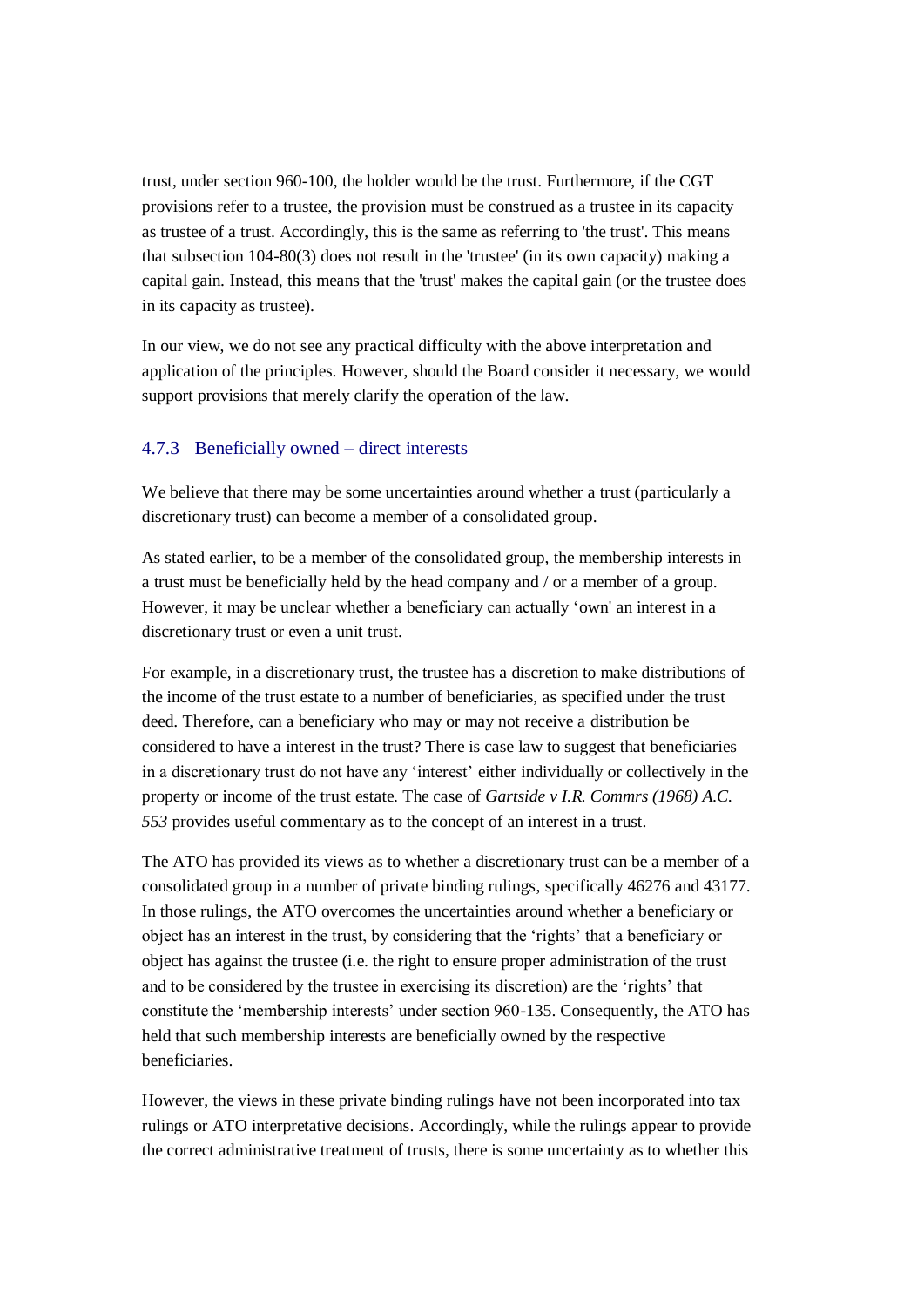approach can be technically supported. Furthermore, taxpayers cannot rely on private binding rulings contained in the ruling register. Accordingly, in our view, taxpayers require some clarity on this issue. We believe that the Board should consider whether this issue should be clarified by way of an ATO ruling or through legislative amendment.

#### 4.7.4 Beneficially owned – indirect interests

Where a consolidated group acquires the membership interests in a trust (first trust) which also holds membership interests in another entity (second entity), it is questioned whether the section 703-30 is satisfied in respect of the second entity. That is, the membership interests in the second entity must be "beneficially owned" by either the holding entity and / or wholly owned subsidiaries of the holding entity.

The ATO view contained in TD 2000/27, at paragraphs 1 and 2 would seem to make it problematic to satisfy. That is, the ATO state:

1. Under the existing law, if the trustee(s) of a discretionary trust(s) holds shares carrying between them 50% or more of the voting, dividend or capital rights in a company in the year in which a loss was incurred, or the year of income in which the loss is sought to be deducted, the company cannot satisfy the continuity of beneficial ownership test in subsection 80A(1) of the Income Tax Assessment Act 1936 (the Act).

2. This is because the shares are not beneficially owned by any persons: see Gartside and Another v . Inland Revenue Commissioners [1968] 1 All ER 121 and Re Weir's Settlement MacPherson and Another v . Inland Revenue Commissioners [1970] 1 All ER 297, which provide authority for the proposition that beneficiaries of a discretionary trust do not have any interest, either individually or collectively, in the property or income of a trust estate. It is for the trustee to determine, firstly, whether such beneficiaries will benefit at all under the terms of the trust and, secondly, to what extent the beneficiaries will benefit. Such beneficiaries have no more than a right to have the trust duly administered. This right does not constitute beneficial ownership.

An alternative argument to this would be that, once the discretionary trust becomes a member of the tax consolidated group, section 703-30 is applied taking into account the single entity rule. This would require the consolidated group to ignore the membership interests held by the trust and assume that such interests were instead held by the head company of the tax consolidated group. This approach would seem to overcome the technically absurd outcome that could result in applying TD 2000/27. We believe that the Board should consider whether this issue should be clarified by way of an ATO ruling or through legislative amendment to the consolidation provisions.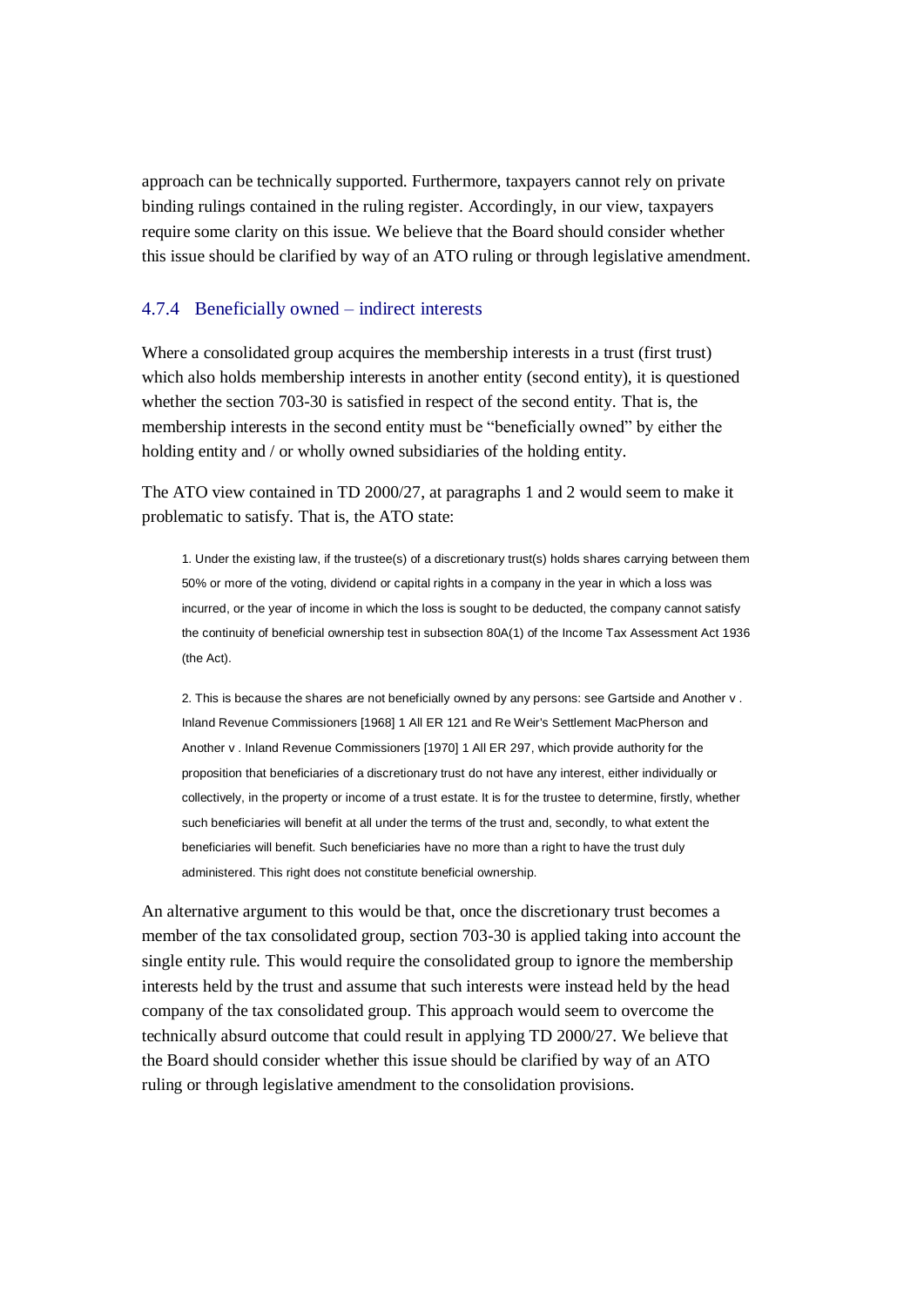# **4.8 Operation of the core rules**

*Question 4.3(b) If a trustee is not a member of the same consolidated group as the trust, do the core rules and other tax rules operate appropriately to deem the income and expenditure of the trust to be that of the head company?*

As outlined above, we believe that the core rules and other tax rules operate appropriately in these circumstances. That is, as the trust (as an entity) is considered to be part of the tax consolidated group, any assets, liabilities, income and expenditure of the trustee in its capacity as trustee, is taken to be that of the head company under the single entity rule.

# **4.9 Membership where beneficiaries are not members of the group**

*Question 4.3(c) Should a trust be a member of a consolidated group if it has beneficiaries that are not members of the group? If yes, what other issues need to be resolved? If not, why not?*

This question seems to draw on the practical application of section 960-130(3) where a beneficiary of the trust (being outside the tax consolidated group) holds units that are considered a "debt interest" under Division 974. In such a case, the entity is not considered to be a "member", and accordingly it is arguable that the trust may join the tax consolidated group if all other membership interests are owned by the group.

As the non-member is still a beneficiary of the trust, this gives rise to whether the beneficiary is still to be assessed under section 97 in respect of distributions received from the trust on its debt interest.

However, without modification to section 97 and the tax consolidated provisions, we are unsure how the net income of the trust would be allocated between the tax consolidated group and such beneficiaries outside of the group. That is, under the consolidation regime, once the trust becomes a member of a consolidated group, the single entity rule applies such that the net income of the trust becomes the net income of the head company. Therefore, if a beneficiary outside the group becomes presently entitled to the income of the trust estate on its debt interest, there is arguably no net income of the trust to be allocated to the beneficiary (as it is taken to be assessable income of the head company under the single entity rule). Alternatively, one may argue that the single entity rule does not apply for the purpose of the third party. However, such an argument would mean that the beneficiary could be assessed on its share of income that may include an intra-group transaction that would otherwise be ignored under the single entity rule.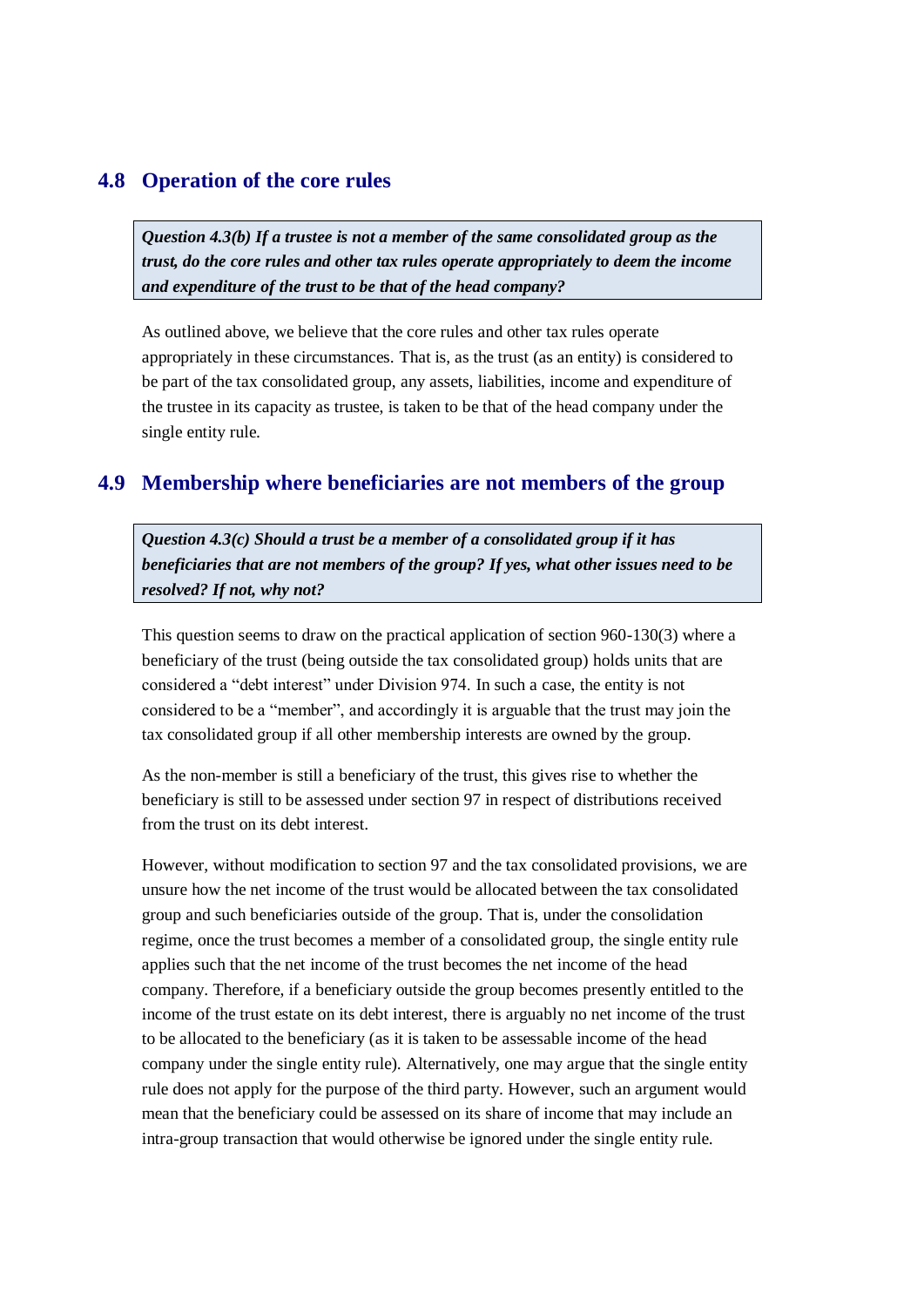Should the Board consider that such arrangements are appropriate, modifications will be required to the tax provisions to ensure that they can operate in these circumstances.

This can be achieved by switching off Division 6 in its entirety. Any income received by the debt interest holder would therefore be assessed as ordinary income.

### **4.10 Modifications to the current provisions**

*Question 4.3(d) How can the current provisions be altered so they are workable and provide certainty?*

We have outlined suggested modifications to the provisions in the prior sections to this question.

# **4.11 Foreign hybrid rules and non-residents**

*Question 4.4(a) Should non-resident entities that satisfy the foreign hybrid rules be members of a consolidated group? If yes, how is this consistent with the Government's policy intent that limits the types of entities that become members of a consolidated group?*

Section 703-15 outlines the requirements for an entity to join a tax consolidated group. Under this section, there are no requirements for a partnership to be resident in Australia. Accordingly, the partnership will join a tax consolidated group provided that all of the partners in the partnership satisfy the residency requirements.

A partnership may be considered to be a non-resident entity, but may still join the tax consolidated group if the partners of the partnership are resident of Australia. This policy intent appears fairly clear in respect of how section 703-15 is drafted. We believe that this is supported by the fact that the income of the partnership flows through to the respective partners (all being Australian residents) and that CGT events also flow through to those respective partners. The fact that the partnership is a non-resident for tax purposes appears to be irrelevant when considering the tax consequences of the income derived by the partnership from the perspective of the Australian residents (being the partners).

Therefore, where a foreign hybrid is treated as a partnership for Australian taxation purposes, we see no reason to deviate from this policy objective. Given the ATO view contained in ATO ID 2008/149, which provides that a US LLC which satisfies the foreign hybrid provisions can join a consolidated group, we would submit that this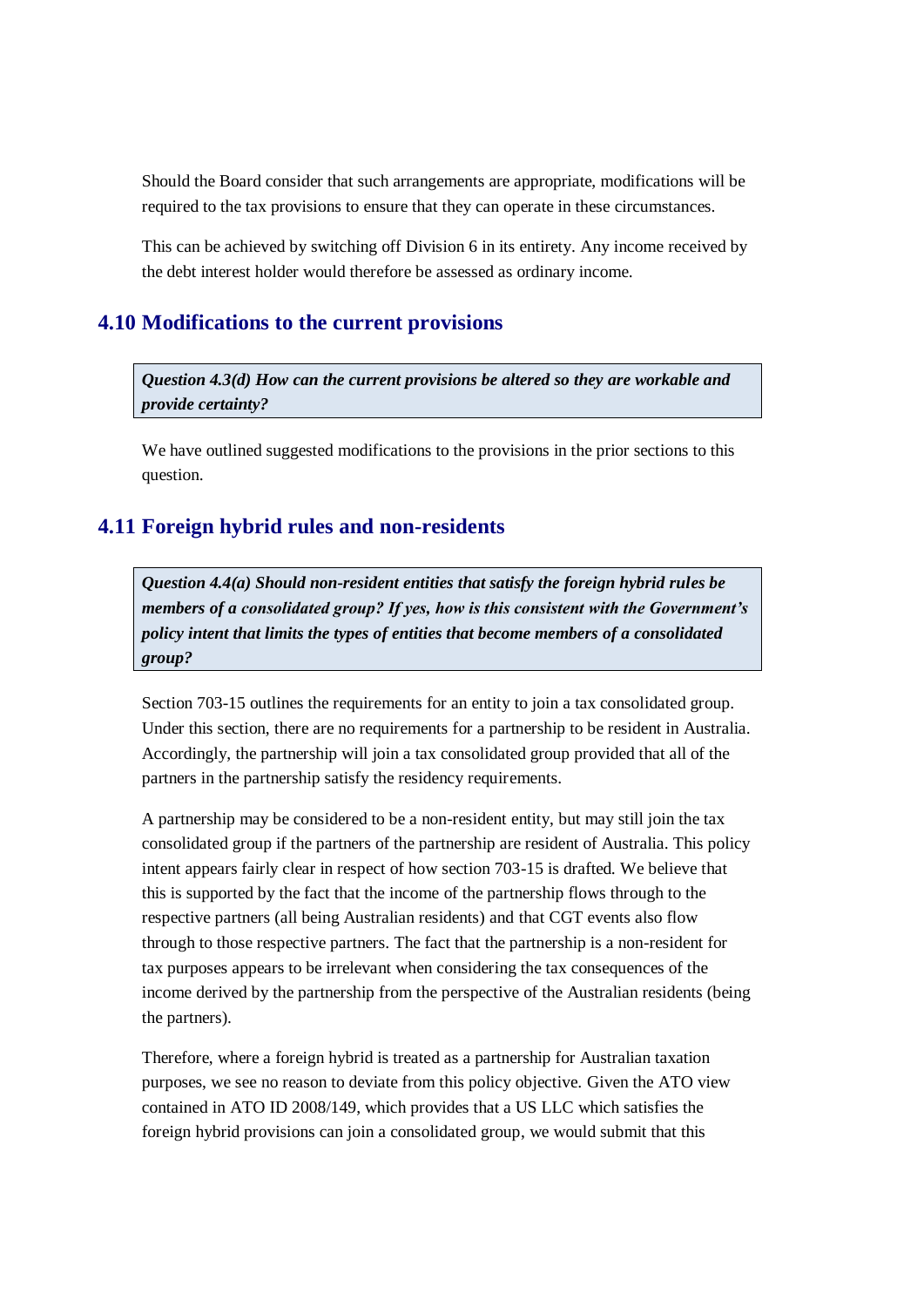produces a correct policy outcome when such an entity is compared to a legal form partnership.

# **4.12 Concessional treatment**

*Question 4.4(b) Would non-resident entities that satisfy the foreign hybrid rules effectively gain or be denied concessional treatment by becoming a member of a consolidated group?*

We don't believe that such an entity will be afforded or denied concessional treatment by becoming a member of a consolidated group. As discussed earlier, this treatment is on par with a legal form partnership.

However, we highlight that the operation of the tax consolidation provisions in the case of an actual partnership or a foreign hybrid partnership can be somewhat uncertain in its interaction with the remaining provisions of the Act.

For example, there are uncertainties around whether the partnership will constitute a "branch" for tax purposes, whether distributions received by the foreign hybrid from another foreign company are subject to section 23AJ, whether transactions between the foreign hybrid and the consolidated group are ignored under the single entity rule, the effect of the application of the transfer pricing provisions to intra-group transactions, and the application of the treaty provisions.

As mentioned above, these uncertainties equally apply to a non-resident partnership that is not a foreign hybrid. The Board should consider whether the ATO should provide further guidance on the application of these provisions, with a view to providing certainty on the application of the single entity rule.

# **4.13 Integrity risks**

*Question 4.4(c) If these entities can become members of a consolidated group, are there any integrity risks that need to be addressed? If so, what are they and what is the best way to resolve them?*

We are not aware of any integrity risks associated with such entities forming part of the tax consolidated group. If the ATO has identified potential integrity risks associated with such arrangements, we would ask the ATO to provide an outline of such risks to enable a better understanding of any issues it may have with foreign hybrids joining a tax consolidated group.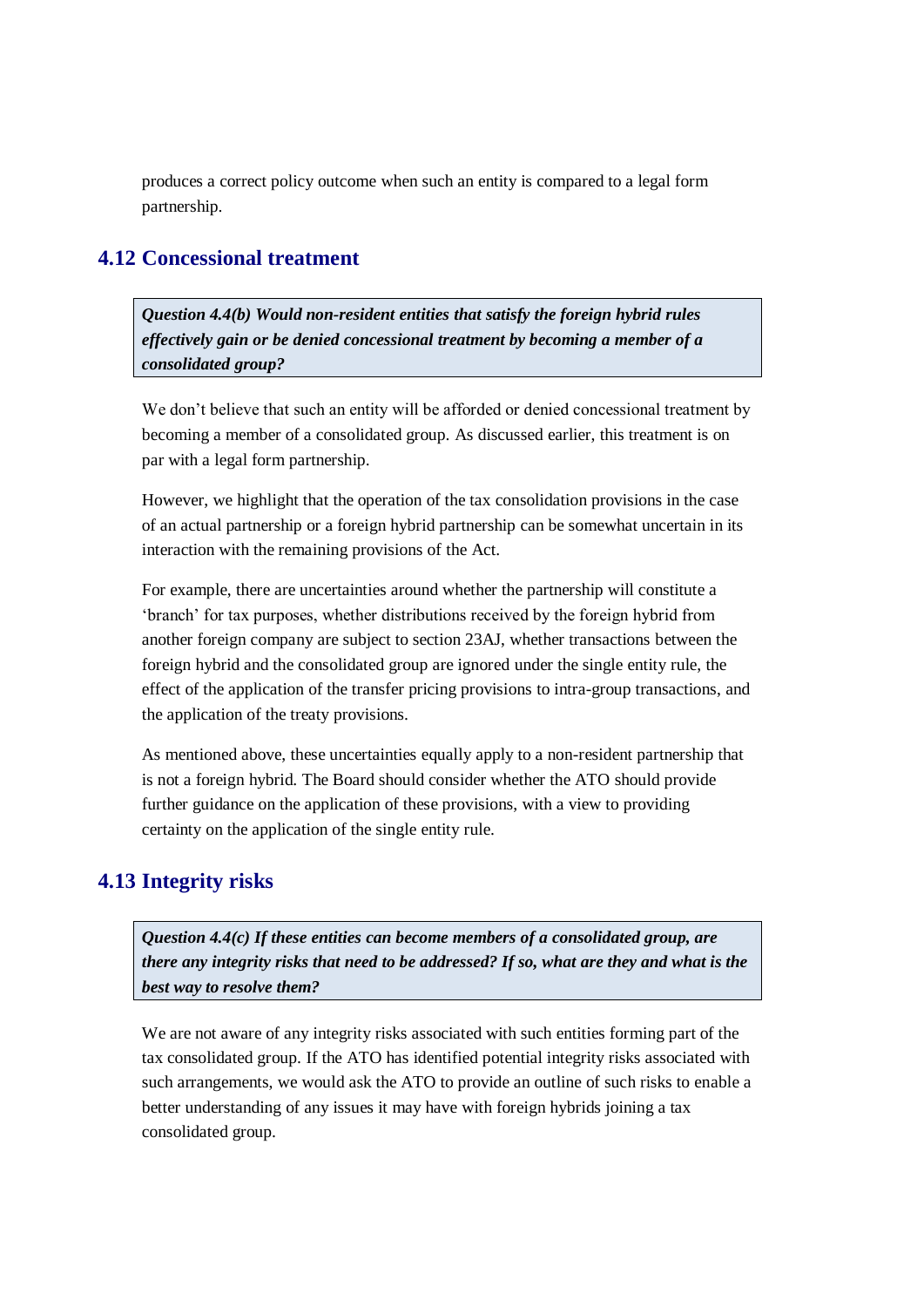# **4.14 Preventing such entities being members**

*Question 4.4(d) If these entities cannot be members of a consolidated group, what is the most efficient way of preventing non-resident entities from being members of a consolidated group?*

We are unsure of this question, as it is predicated on entities not being members of a consolidated group. We believe that the word "cannot" has been incorrectly used instead of "should not".

Assuming that is the case, our response is that there has been nothing provided to date to indicate a reason why such foreign hybrids should be excluded from being a member of a tax consolidated group. Excluding such entities would be relatively easy (i.e. by way of section 703-20). However, we would stress that such an action should only be taken if the Board can be convinced that such entities pose an integrity issue and concern over and above that of the use of ordinary partnerships.

# **4.15 Non-resident CGT rules**

*Question 4.5(a) Does the interaction of the consolidation regime and non-resident CGT rules give rise to integrity risks? If so, what are they and what is the most effective way to overcome those risks?*

We are unsure whether the example provided gives rise to integrity risks without the ATO providing its view on the operation of the existing law in respect of such arrangements. We note that two integrity provisions currently exist that counter arrangements that would otherwise pass the principal asset test.

Firstly, subsection 855-30(5) ignores assets transferred to or from the test entity if those assets are used to circumvent the principal asset test. Secondly, Part IVA can also apply where assets are transferred from a test entity to another entity, where the other entity would not be within the principal asset test.

If transfers are done for a commercial purpose, other than to obtain a tax benefit, then we would be concerned with integrity rules that would jeopardise international investment in Australia.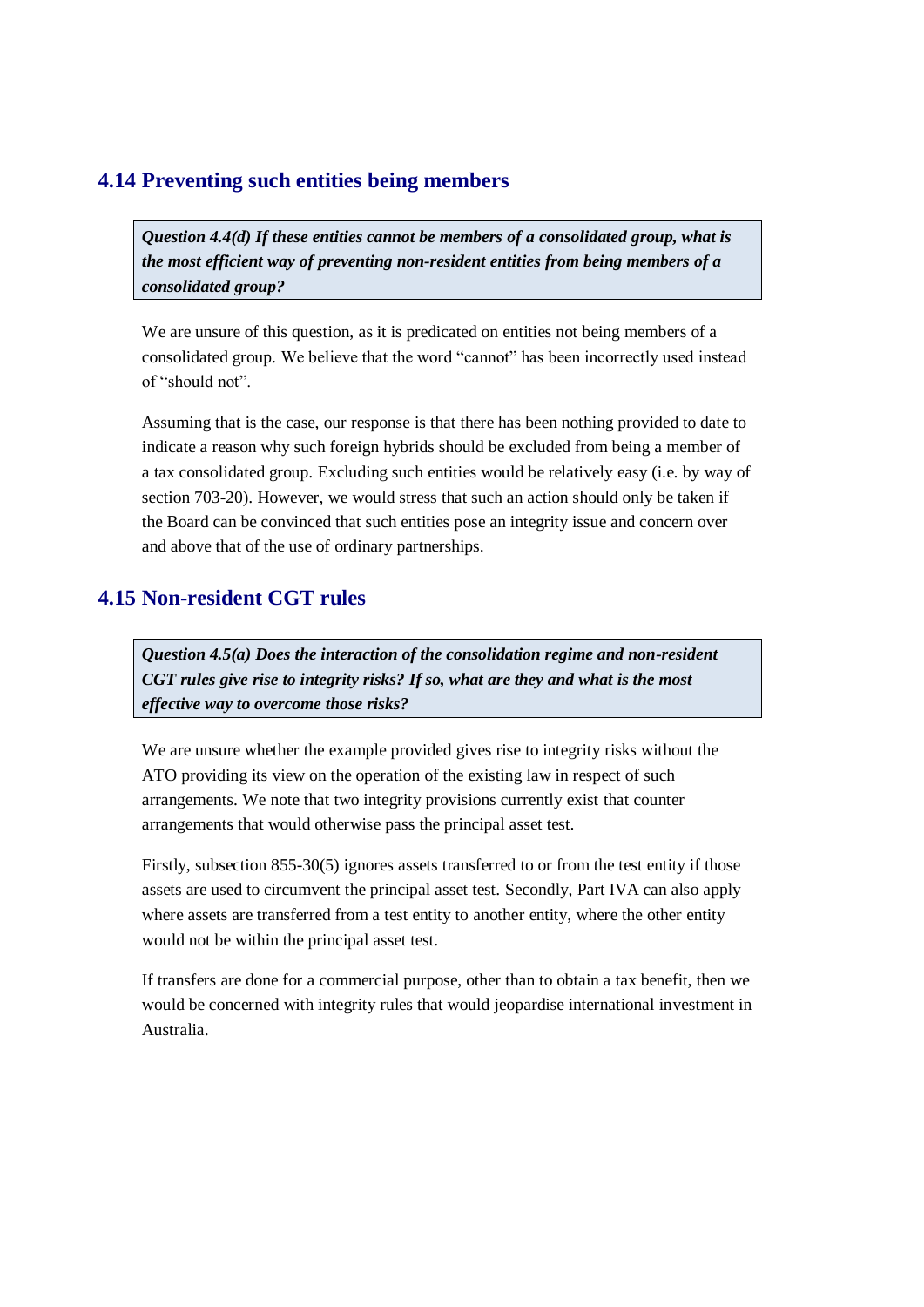# **4.16 CGT rules where there is no change in beneficial ownership**

*Question 4.6(a) Do integrity risks arise from a consolidated group being able reset the cost base of its assets to market value where there has not been a change in ultimate beneficial ownership of the assets before and after the transaction? If so, what is the most effective way to overcome those integrity risks?*

We note that the interposition of an entity for the sole or dominant purpose of obtaining a tax benefit under the tax cost setting process ACA pushdown is contained as an example to the ATO's consolidation Part IVA guide<sup>7</sup>. Accordingly, we believe that such integrity risks are covered by the operation of the GAAR.

On this issue, we note that the same concerns were provided by the ATO in respect of the application of Subdivision 124-M rollovers relating to public companies and restructuring arrangements. Complicated provisions have now been inserted into Subdivision 124-M to deal with such restructures (refer to Subdivision 715-W and sections 124-784A to C).

However, during and after consultation, it was (and has since been) acknowledged that it would be rare that a transaction would fall within such provisions where Part IVA would not otherwise apply. Accordingly, a significant amount of consultation time was devoted to provisions that practically have little or no effect. We request the Board to consider whether such integrity provisions are required over and above Part IVA and whether such issues pose a real integrity concern to the Revenue.

# <span id="page-50-0"></span>**4.17 CGT event J1 – undesirable outcomes**

-

*Question 4.7(a) Are there circumstances in which CGT event J1 produces undesirable outcomes? If so, how can the income tax law be amended to overcome these concerns?*

The ATO has conducted a significant amount of work in respect of the application of CGT event J1. Over the course of the last few years, the ATO has released numerous papers on its application at NTLG meetings. Accordingly, we would be surprised if the ATO would not be in a position to outline whether CGT event J1 operates to produce undesirable outcomes, or whether CGT event J1 does not operate in circumstances that it otherwise should.

 $7$  Consolidation reference manual, Section C9-1-220, "Application of Part IVA to elections to consolidate"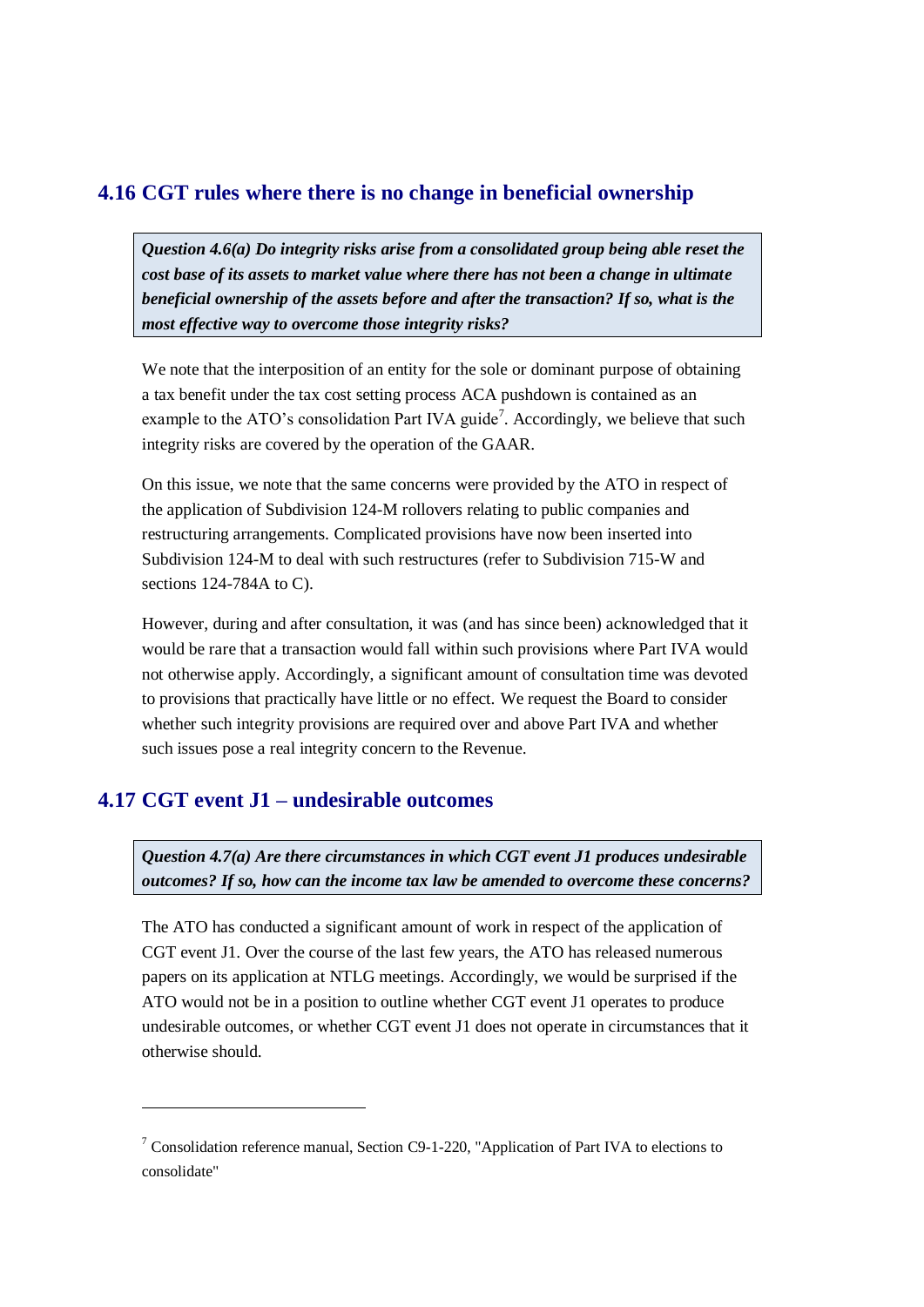We note that, in the course of this review, we have previously submitted examples to the ATO where the operation of CGT event J1 is considered inappropriate. We have provided one example in Appendix D to this submission. We understand that further examples have been provided to the ATO.

# **4.18 CGT event J1 – shortcomings**

*Question 4.7(b) Are there situations that CGT event J1 does not apply to but should? If so, what are they?*

Please refer to our response contained in Section [4.17](#page-50-0) of this submission.

# **4.19 Foreign currency provisions**

*Question 4.8(a) Are there any areas of concern that arise as a result of the interaction between the consolidation regime and the foreign currency gains and loss provisions? If so, what are the issues and how can they be resolved?*

It is noted that a number of amendments are contained in *Tax Laws Amendment (2010 Measures No. 1) Bill 2010* that deal with the interaction of the foreign currency provisions and the tax consolidation regime. These provisions include the new currency exchange rate effect provision (section 715-370), and the operation of the new tax cost setting rules (section 701-55).

We highlight that the main concern with Division 775 is that it does not seem to appropriately apply to a derivative contract (such as a forward contract) that is acquired after its inception. The cost rules in Division 775 do not seem to include any costs in acquiring such an arrangement. Accordingly, difficulties appear to occur in the interaction between section 701-55(6) and Division 775. However, that is not to say that such costs may not be taken into account under another provision (such as section 8-1 or the CGT provisions).

Given the extensive consultation on the provisions recently introduced, we believe that these provisions will operate to provide an appropriate outcome in applying Division 775 in a tax consolidation context. Accordingly, we believe that these amendments will address most of the interaction issues with tax consolidation and Division 775. However, in order to make this assessment, we believe it will be critical for the ATO to provide guidance on the interaction of these provisions with Division 775, especially on forward exchange contracts subject to forex realisation events 3 to 5 (which are not covered by the EM to the new provisions).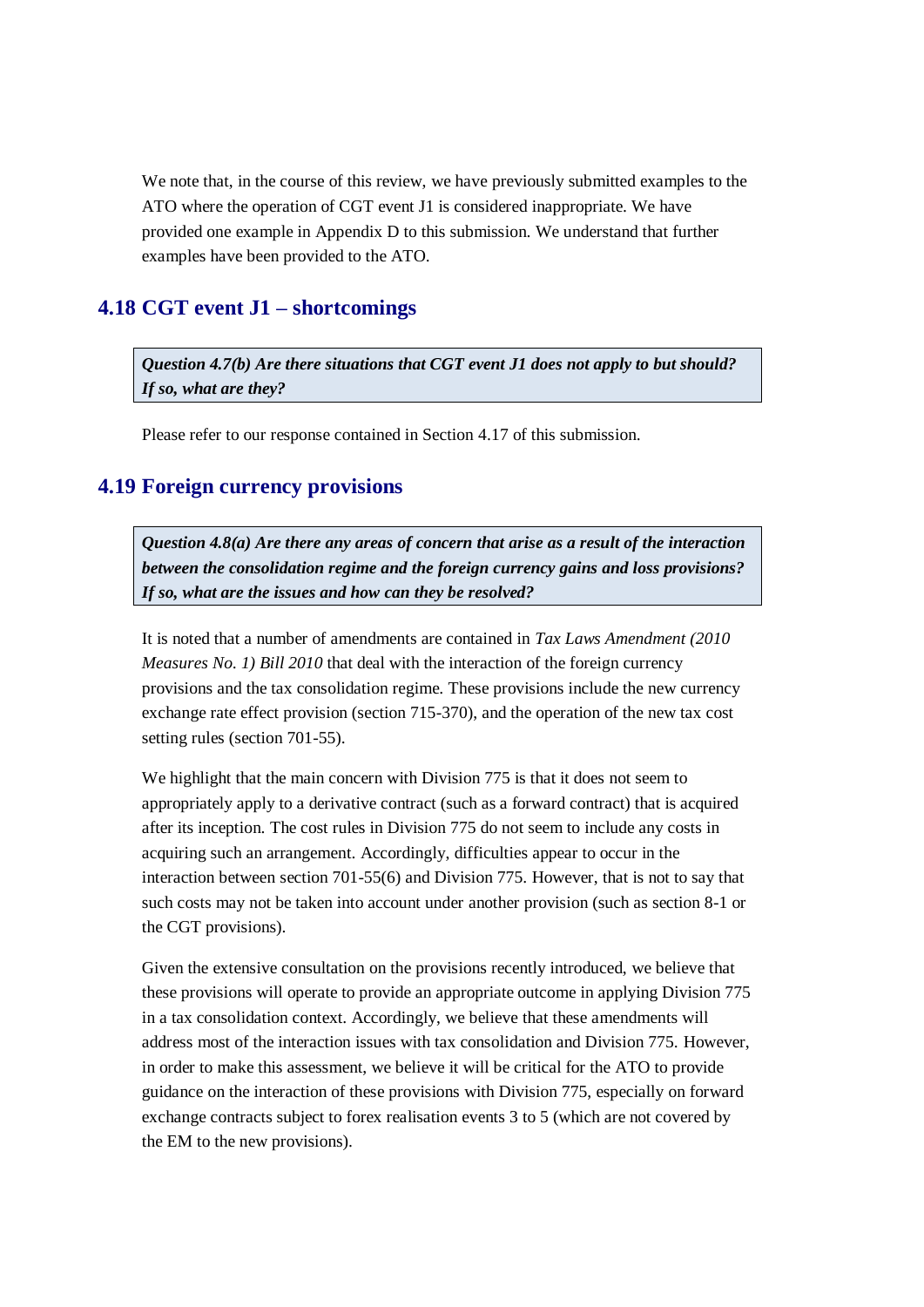We understand that the interaction of these provision are complicated and that the ATO may not conclude that the provisions operate as intended. Accordingly, we would request that the Board consider an appropriate review of these interaction provisions where the ATO hold a view that results in inappropriate interaction outcomes between the relevant provisions.

# **4.20 Taxation of financial arrangements**

*Question 4.8(b) Are there any areas of concern that arise as a result of the interaction between the consolidation regime and the taxation of financial arrangement provisions? If so, what are the issues and how can they be resolved?*

On the introduction of Division 230, there was extensive consultation on the interaction provisions dealing with Part 3-90 and Division 230. This consultation resulted in a number of provisions being included within the Tax Act dealing with the interaction of these two parts.

A number of technical issues have subsequently been raised in relation to the interaction of these provisions in the NTLG TOFA subgroup. These issues can be found on the TOFA issues register of the NTLG.

Issues on that register include the operation of the hedging provisions to leaving and joining entities, the operation of the elective provisions where audited accounts are not prepared at the joining or leaving time, the operation of the inherited history provisions in respect of elections made by a tax consolidated group, and the operation of the single entity rule to the financial reports referred to in the elective methods.

To the extent that the examination of these issues by the NTLG does not result in a resolution of these issues, we would request that the Board consider an appropriate review of these interaction provisions by Treasury.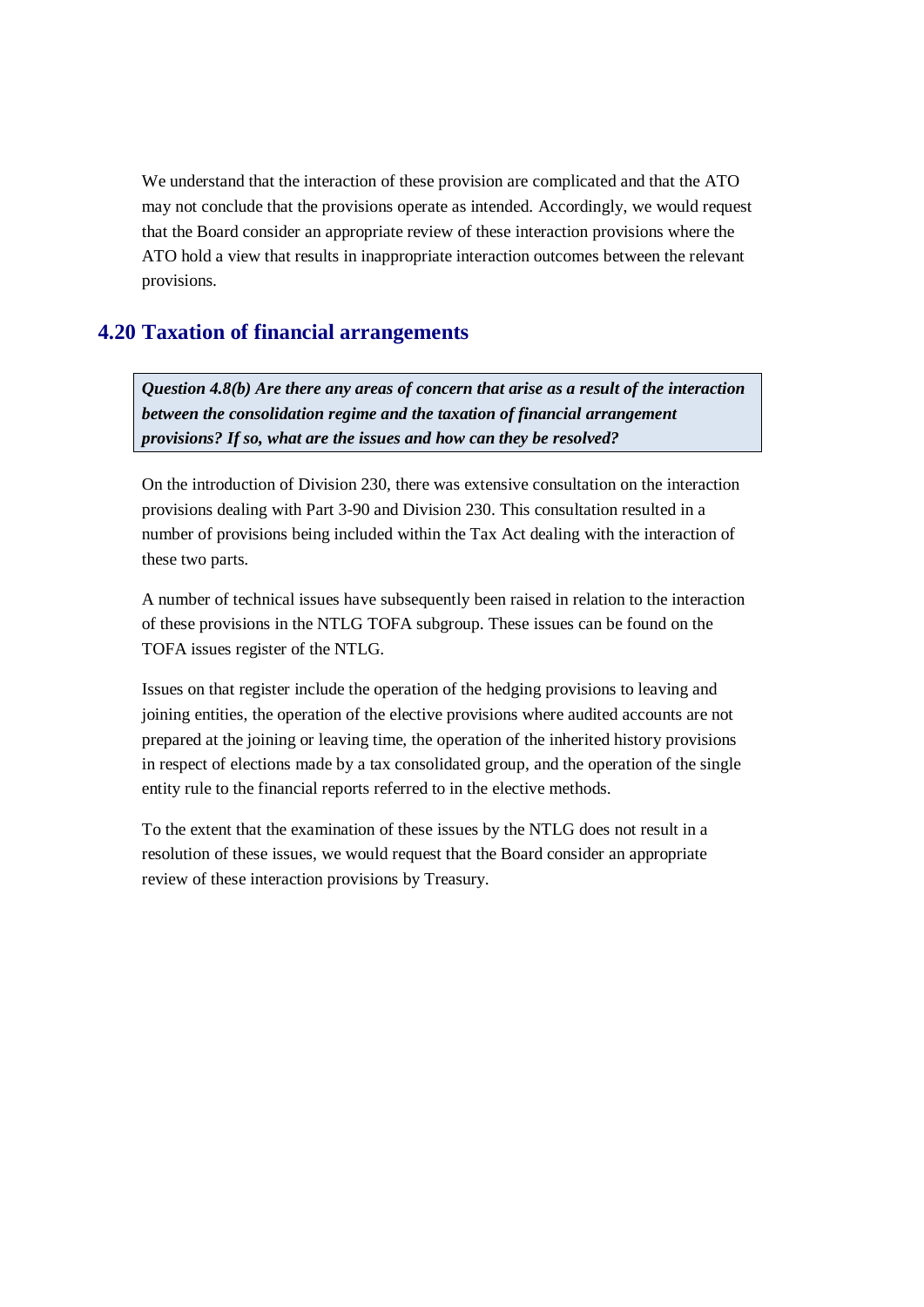# **4.21 Other provisions**

*Question 4.9. The Board seeks stakeholder comment on any other areas of concern that arise as a result of the interaction between the consolidation regime and other provisions in the income tax law? If so, what are the issues and how can they be resolved?*

### 4.21.1 Sale of a subsidiary member of a MEC group to the top company

Where a subsidiary member of a MEC group is sold to the top company, the ATO has provided a view that this gives rise to a CGT event A1. However, as the subsidiary does not leave the group, no cost base is provided in respect of the membership interests under Division 711. Accordingly, the consolidated group may be taxable on the gross gain. We would recommend an amendment to the law to ensure an appropriate outcome in this circumstance. This can be achieved by either (a) treating the sale as an issue of shares, or (b) allowing the group to calculate a cost base under Division 711.

### 4.21.2 Subdivision 705-C

In the recently released ATOIDs 2009/160 and 2010/40, the ATO has held that Subdivision 705-C does not apply when a single entity acquires a tax consolidated group. In addition to this example, members have put forward at least four other scenarios where it is believed that Subdivision 705-C should apply.

Given the narrow view being taken by the ATO, we request the Board to consider recommending an expansion of Subdivision 705-C. We highlight that there appears to be no policy reason why the measures should not be expanded.

### 4.21.3 Elections

Subdivision 715-J contains exceptions to the entry history rule where choices have been made by a subsidiary member. In particular, where a tax consolidated group acquires another entity, specific rules apply to inconsistent choices that have been made by the joining entity prior to joining the new group.

It is highlighted that there are only a limited number of elections that are covered by that Subdivision. However, there are literally hundreds of elections that are made under the Tax Act. Accordingly, many elections that can be made and that are inherited under the inherited history rules are not contained within this Subdivision. Examples of elections that are currently topical include the transitional financial arrangements election and the early adoption election for Division 230.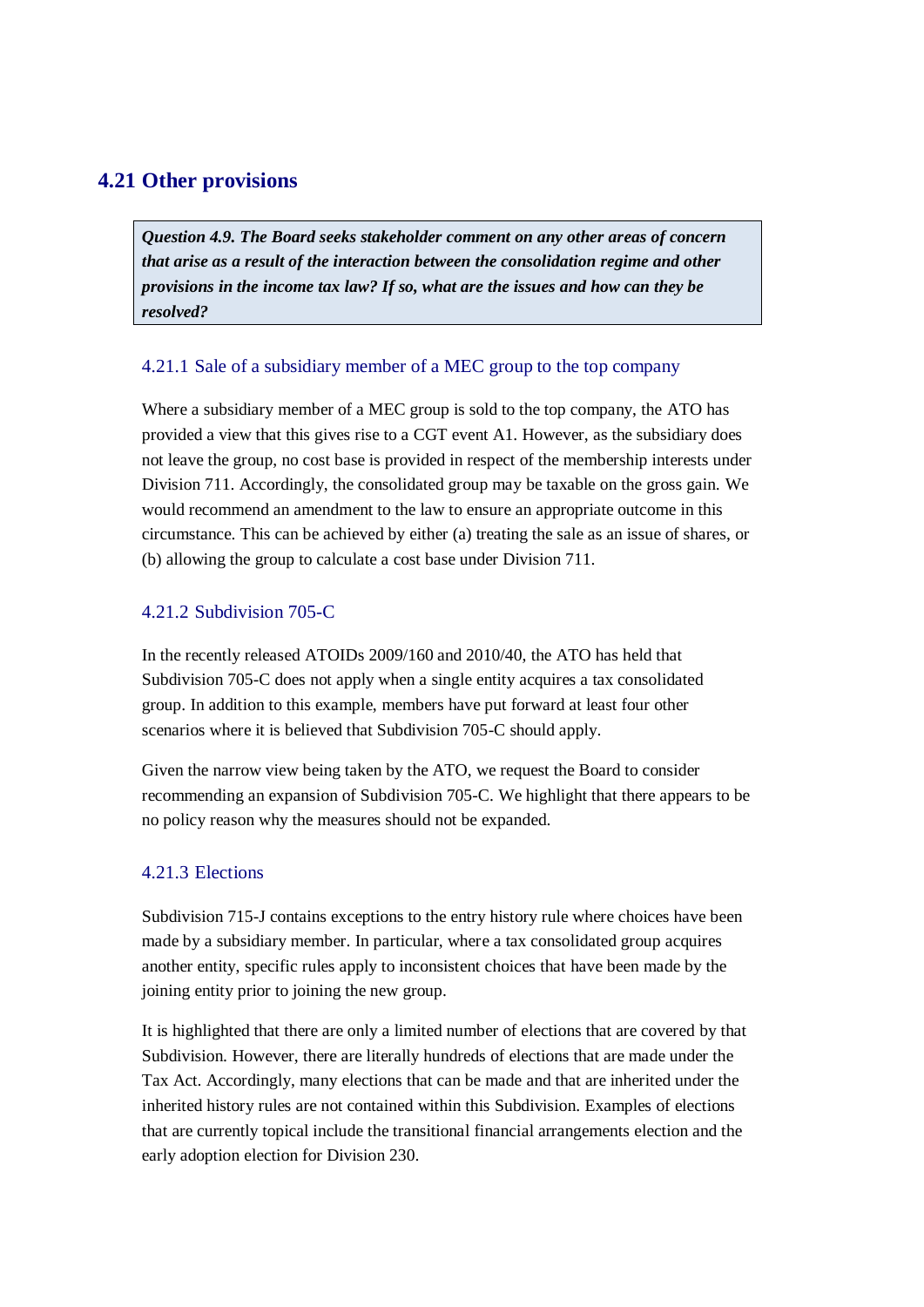We would recommend the Board consider a "principle" that allows for inconsistent elections to be cancelled or ignored.

### 4.21.4 Foreign hybrids

The foreign hybrid rules contain a tax cost setting rule in section 830-80. It is possible that the tax cost setting rules contained in Division 830 may apply at the same time as the cost setting rules in Division705. We note that while the provisions have a similar purpose, the two provisions generally result in different tax cost setting amounts for assets. While this overlap is not common, we highlight that the provisions do not currently appear to contain an order of application.

### 4.21.5 CGT event A1 and intra-group straddles

While recent amendments have been introduced in relation to straddle contracts, these amendments are limited to straddle arrangements involving assets that are recognised on applying the single entity rule. Accordingly, the recent amendments do not apply to intra-group straddle arrangements. An intragroup straddle arrangement occurs where a subsidiary of a tax consolidated group is disposed of, where that subsidiary has entered into a straddle contract in respect of the sale of an underlying subsidiary entity.

It is noted that this arrangement is technically within the parameters of the ATO"s ruling TD 2008/29. That is, the TD does not apply "if the entities entering into the contract are members of the same consolidated group at either the contract time or the time just after the contract is completed." In the example provided, the straddle contract is between a member of the tax consolidated group and an external party.

While the recent amendments address the double taxation issues associated with straddle contracts, TD 2008/29 provides an administrative solution in paragraph 4. Unfortunately, however, the straddle of an intra-group asset is not specifically addressed in the taxation determination. Accordingly, the consequences of applying the ATO"s views in these cases is still somewhat uncertain.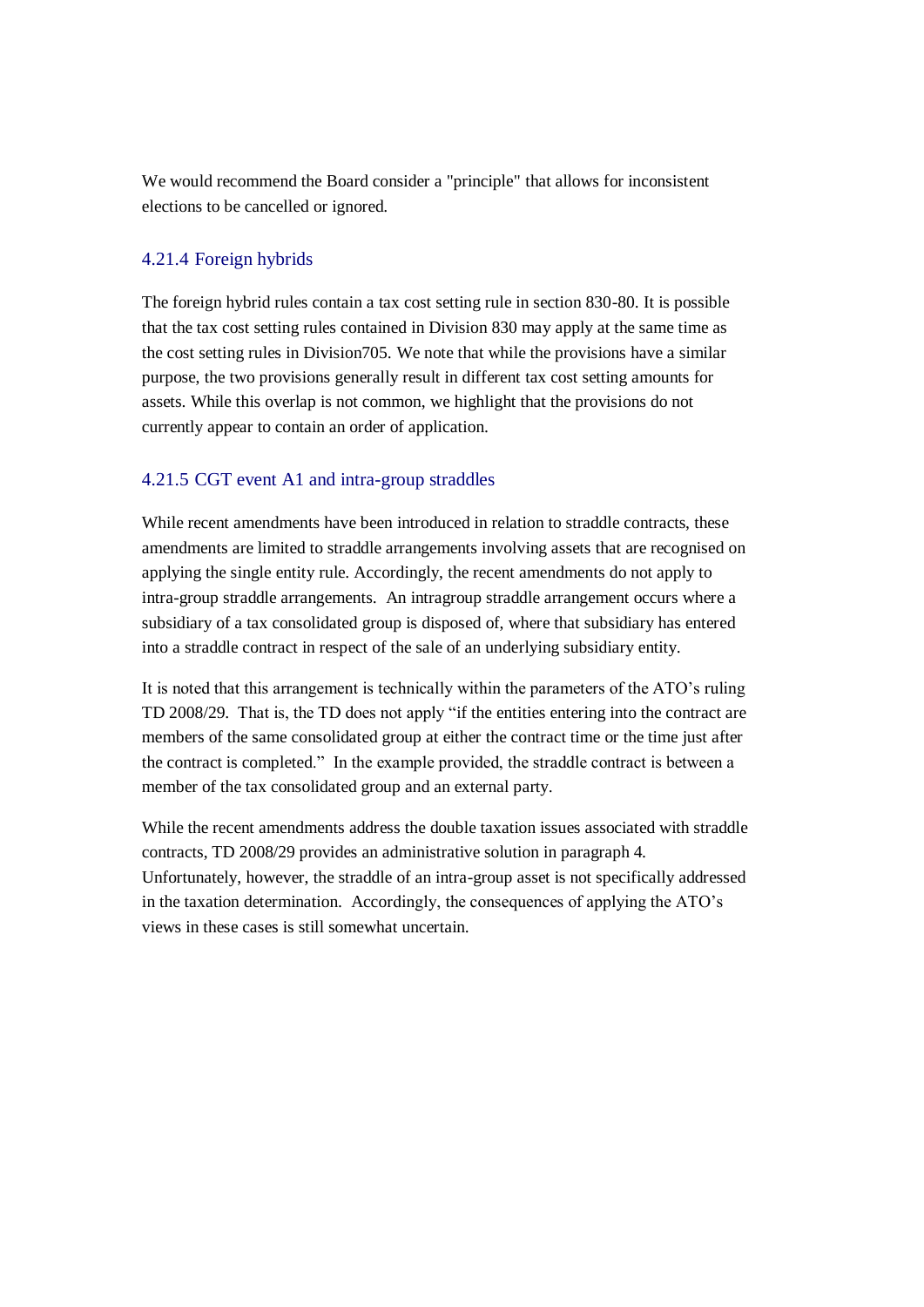# **5 Inherited history rules**

### **5.1 Difficulties under the inherited history model**

#### *Question 5.1(a) What difficulties, if any, arise under the inherited history rules?*

#### 5.1.1 Inherited history rules appropriate in a formation case

The entry history rule and exit history rule (collectively the "inherited history rules") are core rules in the tax consolidation provisions. The EM to the introduction of the tax consolidation provisions states that the inherited history rules were introduced to replace the clean slate rules due to problems associated with the change in character of various assets and expenditure:

2.7 The February 2002 exposure draft contained rules which provided that things that happened to a subsidiary entity before it joined the group could not be attributed to the head company for the purposes of working out its income tax liability or losses (entry clean slate rule). Similarly, when subsidiaries exited the consolidated group, they did so with a fresh income tax identity, so things that happened to them before they joined or while they were a member of a group cannot generally be taken into account in working out their post-consolidation income tax liability or losses (exit clean slate rule). Consultation identified that these rules created significant compliance costs as a consequence of certain assets and expenditure changing character from being on revenue account to capital account. As a consequence of consultation the clean slate approach was replaced with an inherited history approach.

In a formation case, such a concern would have appeared appropriate. That is, a consolidatable group may have existed for 20 years. In moving to a consolidation regime, the group would not have "acquired" the assets at that date, but would have had history associated with such assets. Accordingly, a change to a clean slate would have eliminated the 20 years of history and potentially change the character in respect of all assets and expenditure held. For example, the group may have held pre-CGT assets and pre-13 May 1997 CGT assets. The group may have also acquired an asset with a certain intention. Under the inherited history rule, the group could move into tax consolidation without worrying about a re-characterisation of its existing assets (at least in theory, noting our concerns raised at Section [3.2.3](#page-16-0) on character issues).

Accordingly, we for this reason, the inherited history model appeared to be an appropriate model in formation cases.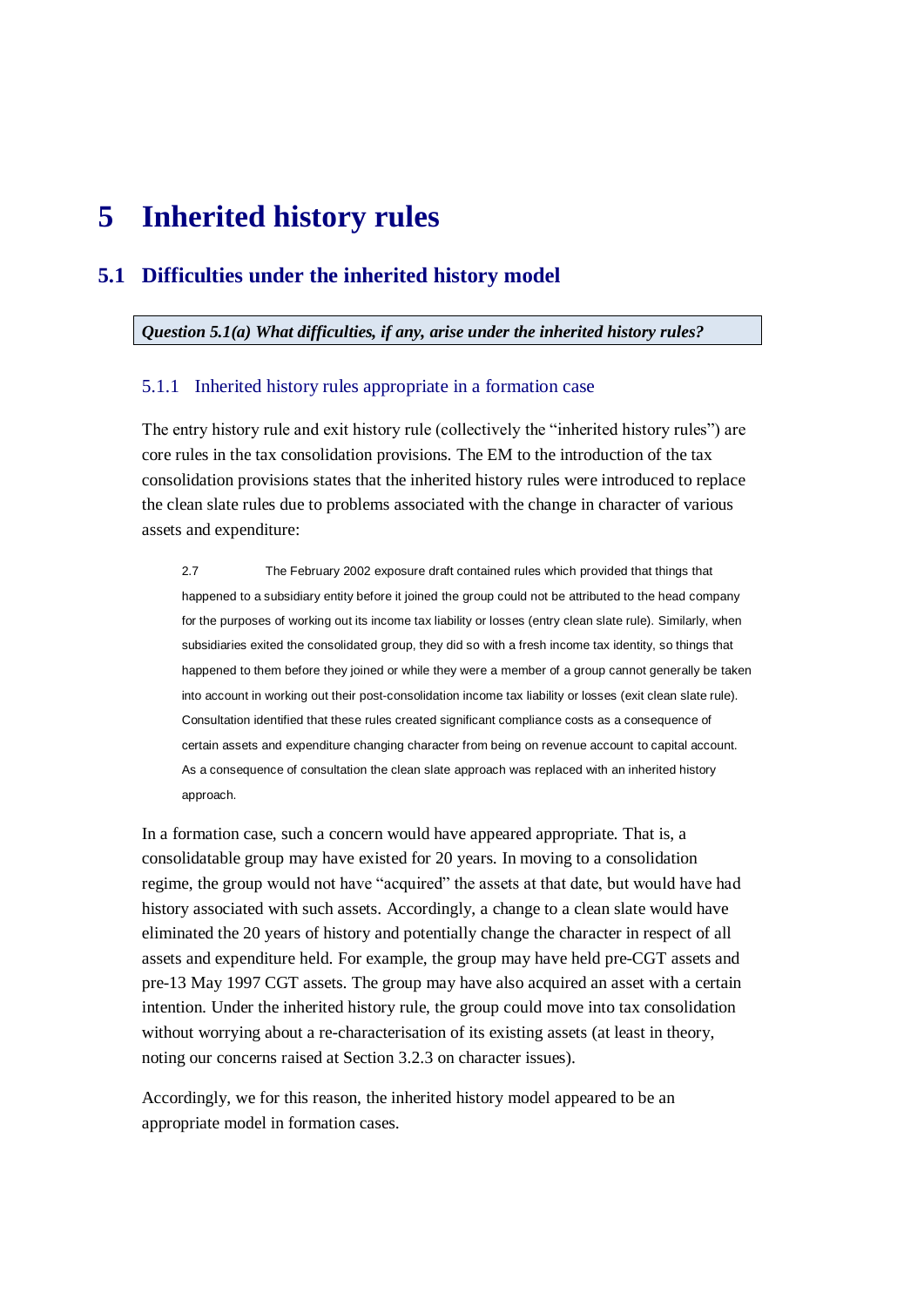### 5.1.2 Current model is a hybrid model

However, that being said, the tax consolidation regime contains a number of significant departures to the history model. For example:

- Section 701-55(2) effectively provides a hybrid approach for depreciable assets, with  $\bullet$ an acquisition model used for the cost of the asset and a history model used for choices and other information relating to the depreciable assets.
- Section 701-55(5A) provides an acquisition model for certain financial arrangement  $\bullet$ assets under subsection 701-55(5A) and (5B). Furthermore, the acquisition model is extended to financial arrangements that are liabilities under Subdivision 715-F.
- $\bullet$  . Section 165-212E, where the entry history rule does not apply to include the business of the joining entity under the same business test.

It is noted that the above is provided by way of example only and that there are many other examples. Accordingly, in our view, the current model is not a pure inherited history model as there are significant elements of an acquisition model scattered throughout the provisions.

### 5.1.3 Difficulties with an inherited history model

Post formation cases, there are a number of difficulties that can arise in relation to an inherited history model. Some of these difficulties are summarised in the following paragraphs.

#### *a Appropriate treatment of the tax cost setting amount*

One of the more significant concerns with an inherited history model is whether the model provides for an appropriate outcome when an entity is acquired or disposed of by a tax consolidated group.

Up until recently, there have been significant issues with the way in which the tax cost setting amount was dealt with under section 701-55, particularly in respect of "other assets" under subsection 701-55(6). Other assets assumed by the head company under the entry history rule were provided a "cost", however there was uncertainty as to how that cost was treated under the remainder of the Tax Act.

In our view, the uncertainty of treatment of the tax cost setting amount in those cases, together with an inconsistent treatment as compared to a real acquisition of the asset, resulted in a preference towards an "acquisition" model for the tax consolidation regime. That is, there was a view being created that a lot of the uncertainty would be removed if the entry history rule and section 701-55 were replaced by a rule that mimics the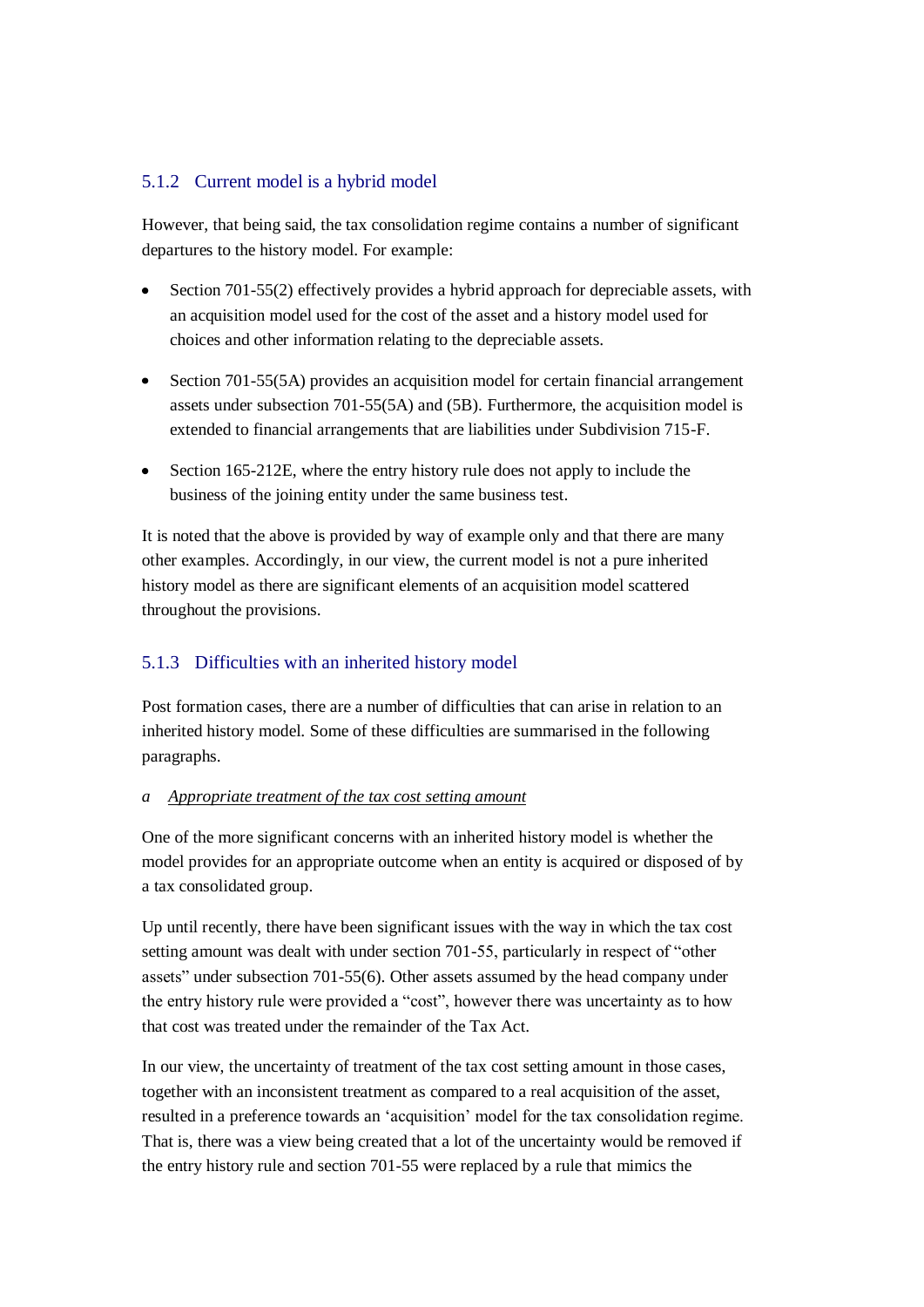acquisition of assets (i.e. it ensured that the tax cost of assets were deemed to be a cost incurred to acquire the relevant asset).

However, *Tax Laws Amendment (2010 Measures No. 1) Bill 2010*, which was recently introduced into Parliament, includes a number of amendments that significantly change the way in which the tax cost setting amount is to be used under an inherited history model. It is expected that many of these amendments will help to provide a more appropriate recognition of the tax cost setting amount under an inherited history model.

Accordingly, the recent introduction of these amendments seem to reduce the impediment for a change from an inherited history model to an acquisition model. However, this conclusion is predicated on the basis that the ATO view on the application of these new provisions allows for an appropriate treatment of tax costs allocated to assets.

We highlight a number of additional difficulties with the inherited history model below. While these additional issues are not as significant as that contained in this section, we believe that the Board should consider all of these issues in some detail, to determine whether amendments to the inherited history rule are warranted to remove some of these problems identified.

### *b Compliance and complexity*

The inherited history rule contains numerous exceptions and supporting provisions. In most cases, specific black letter law provisions have been inserted to deal with such items. We believe that this has led to numerous complex interaction rules to achieve the desired outcome of Parliament in respect of certain asset and liability categories.

For example, there is an exception for depreciable assets contained in section 701-55(2), which effectively places such assets within a hybrid acquisition type model. However, where such assets are pre-1 July 2001 assets subject to allowable capital expenditure, transport capital expenditure, exploration or prospecting expenditure, special transitional provisions were inserted in section 705-305 of the Transitional Act 1997 to ensure that the history model worked appropriately with the acquisition model. These provisions are complex, however, they are intended to achieve certain policy outcome that was considered appropriate. Accordingly, complex modifications to the inherited history rule were required to achieve this outcome.

#### *c Comparison of outcomes to an acquisition model*

An inherited history model provides for a different outcome as compared to an acquisition model. This difference can sometimes influence whether an entity chooses to dispose of the underlying assets or the membership interests relating to those underlying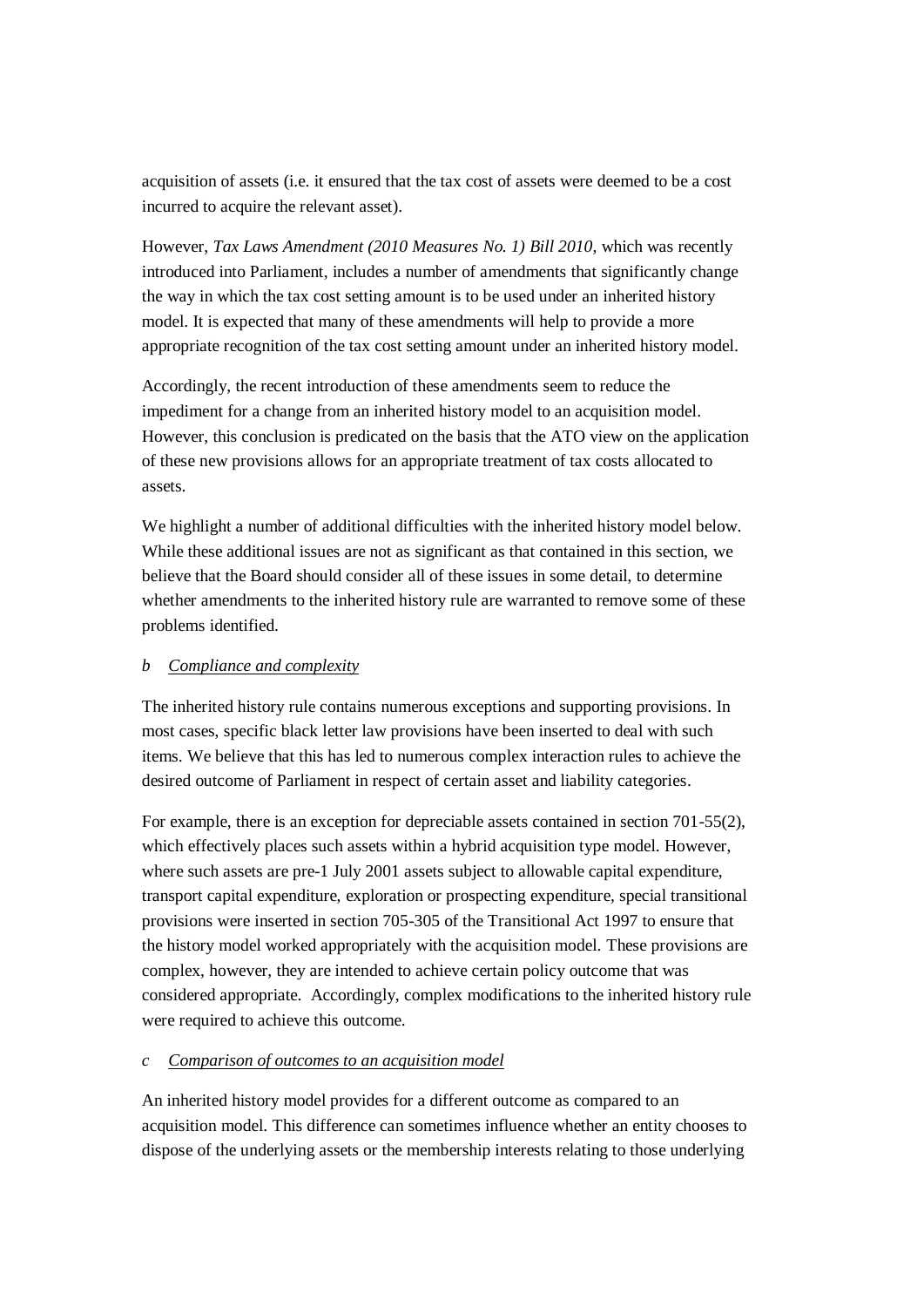assets. For example, where a business is acquired, together with its assets and liabilities, the rules relating to the treatment of such assets under section 8-1 and the CGT provisions are generally well known. However, in a consolidation context, the application of those provisions is adjusted by virtue of section 701-55 together with an entry history rule. Accordingly, the acquisition of a pre-13 May 1997 asset provides for a different outcome as to its treatment under an inherited history model.

For completeness, we note that while the inherited history model contains a number of deviations from an acquisition model, in our view, such deviations appear to be warranted. For example, retaining access to franking credits, losses and bad debt deductions is justified on the basis that, if the assets were instead acquired, such tax characteristics would be retained by the vendor entity disposing of the relevant assets. That is, such characteristics are retained by an entity. Accordingly, if these characteristics were lost, the inherited history rule would not provide for an equitable outcome as compared to an acquisition of the assets.

While these deviations add to the compliance of reviewing the tax consolidation provisions, we believe that such deviations are justified on other policy grounds.

#### *d Application to intra-group assets*

A number of issues have been highlighted in respect of history that related to intra-group assets, where such assets are acquired by a tax consolidated group and then subsequently re-emerge. Such issues were discussed at the NTLG tax consolidation subcommittee meeting of June 2007 and were highlighted in Section [3.8.](#page-32-0) These issues occur where the such assets and liabilities do not obtain appropriate history under the inherited history model.

# **5.2 Modifications to the inherited history rule**

*Question 5.1(b) Should the inherited history rules be modified to address those difficulties? If so, how?*

### 5.2.1 Appropriate treatment of the tax cost setting amount

As discussed earlier, the introduction of *Tax Laws Amendment (2010 Measures No. 1) Bill 2010* into Parliament includes a number of significant proposed amendments to the application of the inherited history provisions. These include:

The rights to future income amendment – which provides a specific rule dealing with  $\bullet$ tax cost allocated to such assets in section 716-405. This amendment helps to remove uncertainty on the application of an inherited history model for such assets.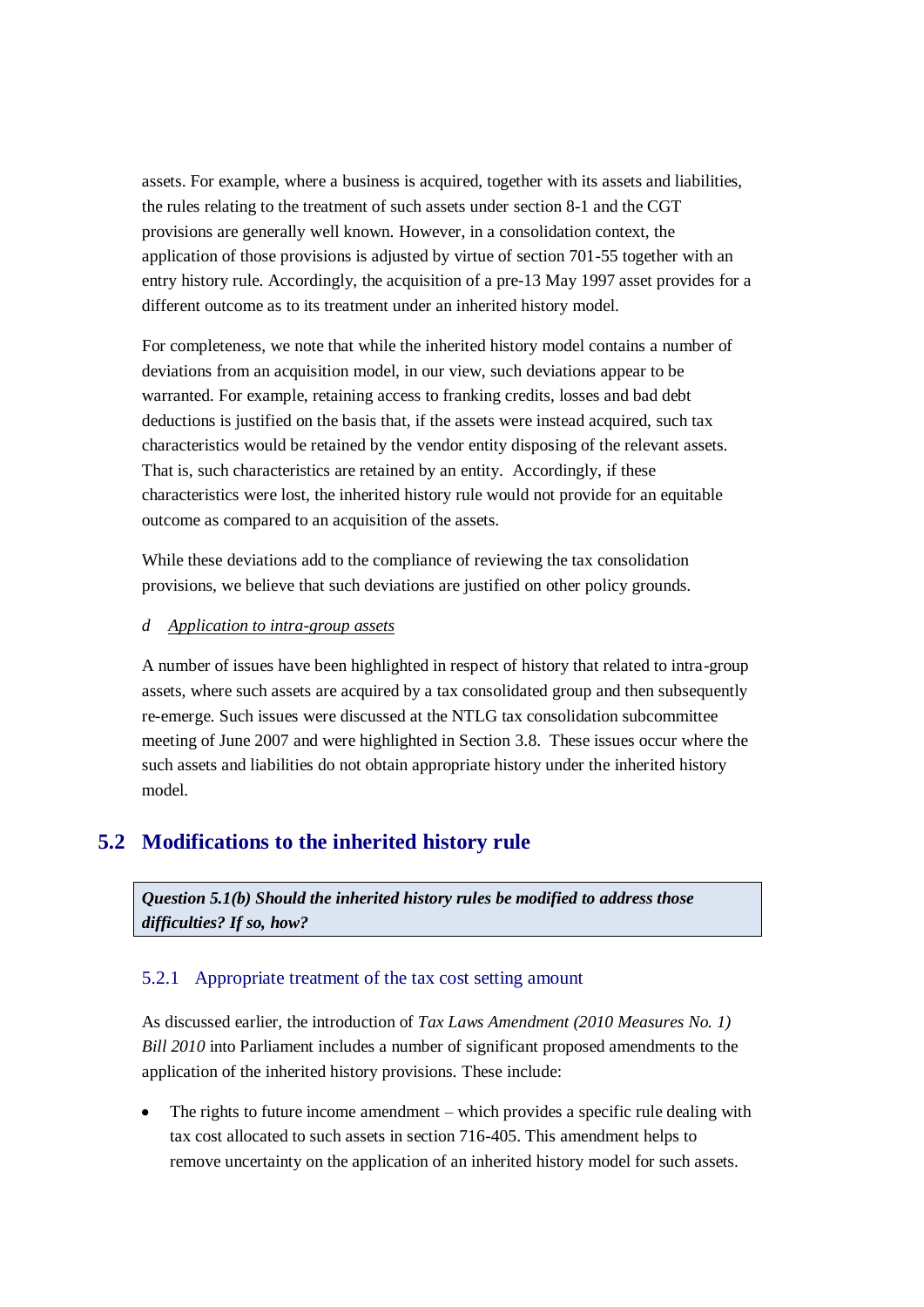- $\bullet$ The other assets amendment – which provides that the tax cost setting amount for other assets is deemed to be a cost incurred to acquire an asset (subject to an entry history exception). This amendment helps to remove uncertainty in respect of the application of the inherited history model in respect of such assets.
- The currency exchange rate amendment  $-$  as contained in section 715-370, which ensures that only currency exchange rate effects from joining are taken into account in respect of such assets. This modification effectively places these assets on par the treatment of the gain or loss under Division 775 with those assets that are actually acquired.
- The bad debt amendment as contained in section 716-400, which ensures that a bad  $\bullet$ debt deduction can be claimed in respect of debts brought into the group. This provision ensures a retention of the inherited history rule for such debts.

In our view, these amendments address some of the significant uncertainties that have occurred in an history model in respect of the treatment of the tax cost setting amount allocated to assets. These amendments have been introduced with a retrospective date of 1 July 2002 to address any problems with the tax cost setting rules that may have been prevalent since formation.

In our view, these amendments are likely to remove some of the pressure on introducing an acquisition model for the sole purpose of providing appropriate recognition of tax costs of assets. However, this conclusion will ultimately be dependent on the administration of these provisions by the ATO.

### 5.2.2 Compliance and complexity

As outlined earlier, the inherited history model currently involves a number of complex interaction provisions. It is noted that a lot of that complexity may have been relevant in relation to formation cases, but may not be seen as relevant post formation.

While the Board may not consider it appropriate to move to an acquisition model, at a minimum, we would recommend that the Board consider a review of some of the specific interaction rules in relation to the history rules, with a view to simplifying their operation.

To demonstrate, a recent amendment that would achieve this type of simplification of the inherited history model is the recent repeal of the over-depreciation rule as contained in section 705-50. Similarly, subsection 701-55(2) [dealing with the acquisition of depreciable assets] could be significantly simplified in an "acquisition" world, by repealing paragraphs (b) to (e).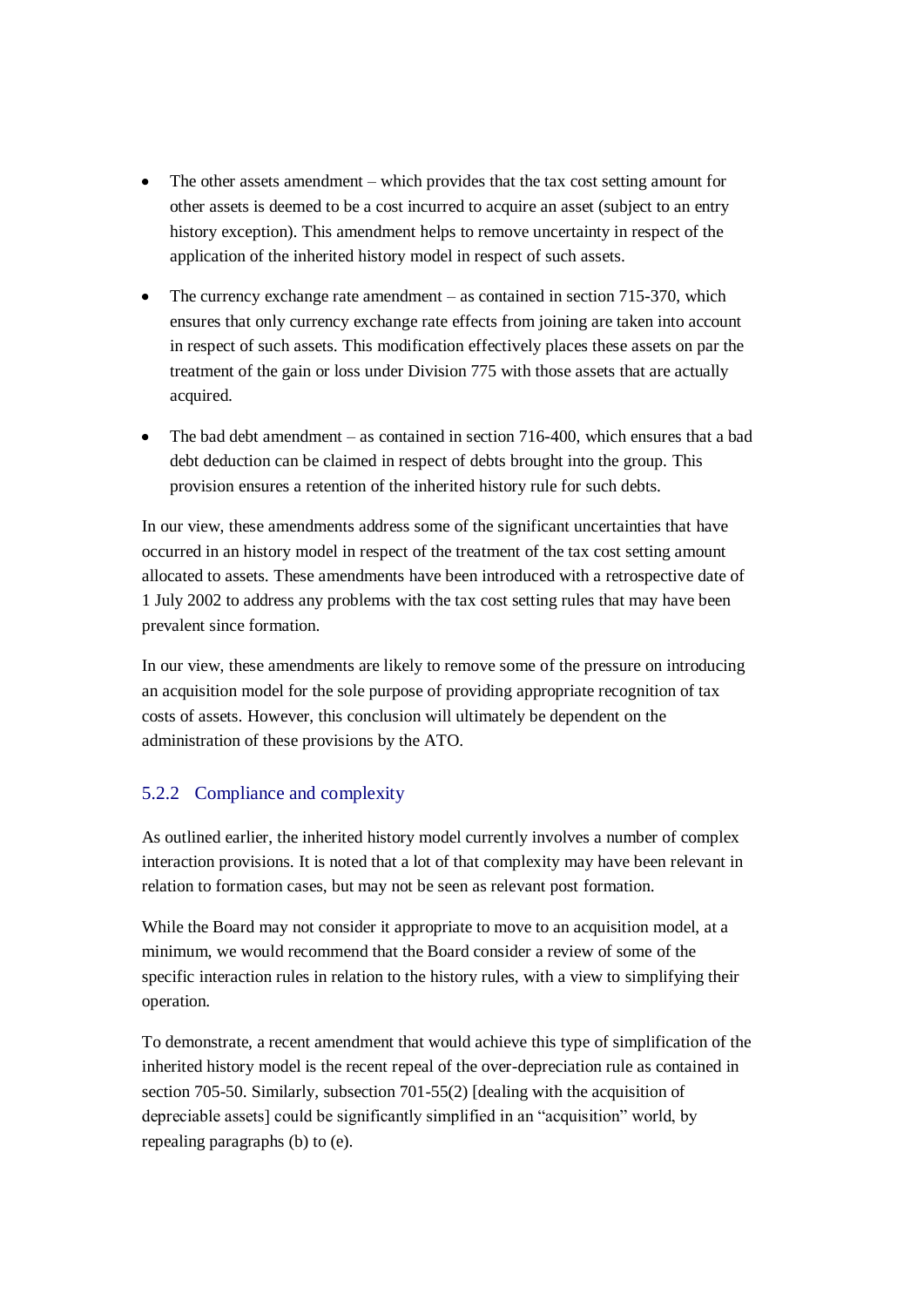We believe that the simplification of many of the interaction provisions could significant reductions in the complexity and compliance costs associated with the operation of the an inherited history rule, where such complexity is not as relevant in a post-formation world.

### 5.2.3 Dealing with intra-group assets

The inherited history rules should be amended to include specific rules that deal with how history is to determined in respect of assets, liabilities and business activities that become or cease to be an "intra-group asset". This recommendation was covered in Section [3.9.](#page-33-0)

### 5.2.4 Deferred tax positions

The inherited history model deals with deferred tax assets and liabilities in a certain way, that may be inconsistent as compared to an acquisition of actual assets and liabilities. On entry, the operation of subsection 705-70(1A) for DTLs and the operation of subsection 705-35(2) in respect of DTAs has caused a number of concerns for both the ATO and tax practitioners. Furthermore, the operation of section 711-45 to deferred tax liabilities in an exit scenario (even where the DTL will cease to exist after the leaving time causes inequities and double taxation issues).

Many of these issues were highlighted in the ATO's paper on deferred taxes<sup>8</sup>. While the ATO has been constrained in its review of the operation of these provisions, we believe that it would be worthwhile if the Board recommended a review of these provisions by Treasury, with the objective of determining whether DTAs and DTLs could be ignored under an entry history model.

# **5.3 Moving to a clean slate model**

-

*Question 5.1(c) Alternatively, should the consolidation regime adopt a deemed acquisition model, using clean slate rules?*

Our major concern with changing to a clean slate / acquisition model is that it may result in significant compliance costs for corporate taxpayers, with little or no change to the outcomes of the existing model. For example, taxpayers would need to re-build models

<sup>8</sup> ATO Discussion Paper – NTLG Consolidation Subcommittee Meeting 26 February 2009,

<sup>&</sup>quot;Topic: Deferred Taxes in the Allocable Cost Amount (ACA) and the Tax Cost Setting Process"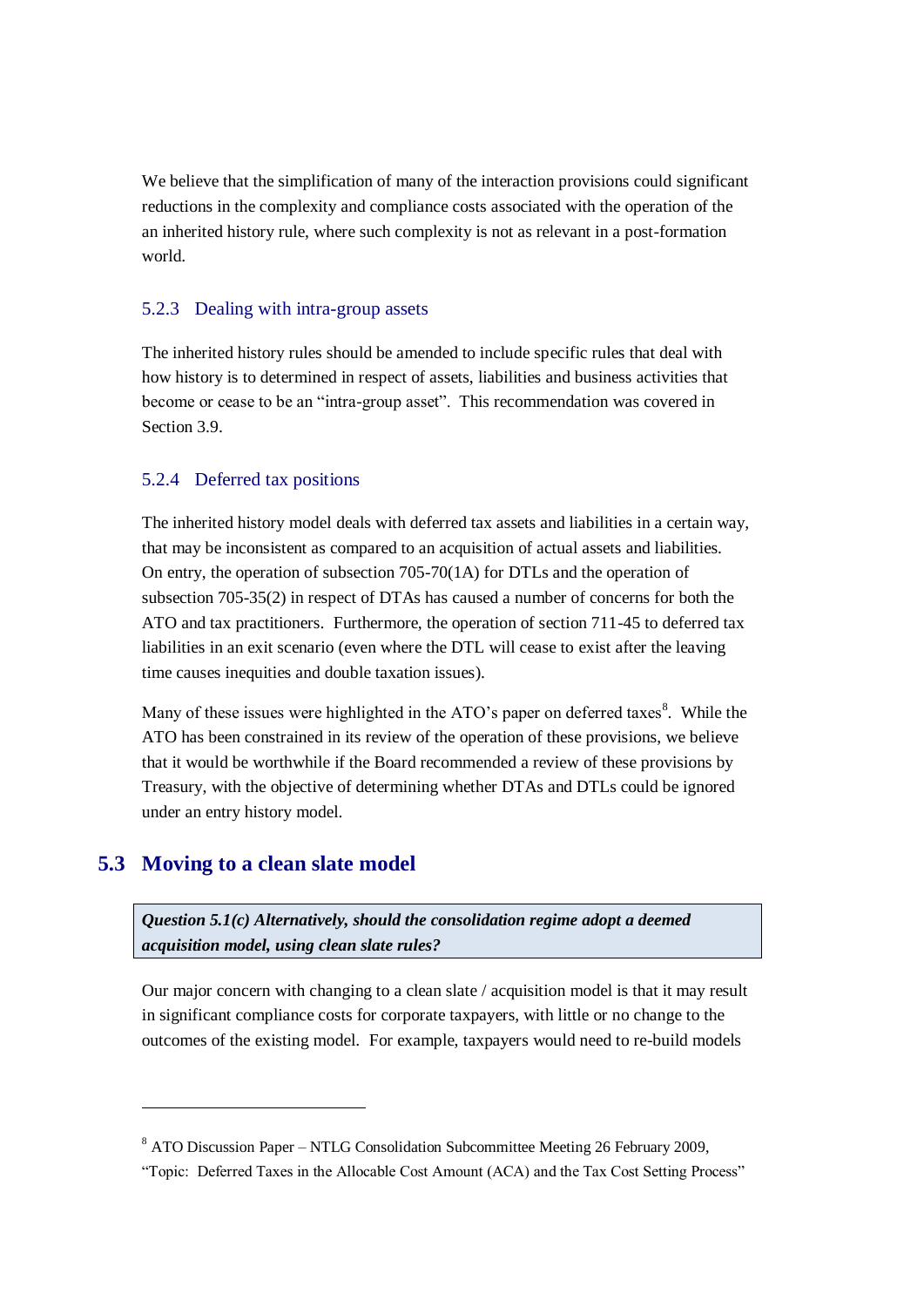associated with their tax consolidation calculations, and would also need to understand how the provisions apply to their transactions.

In theory, a clean slate / acquisition model would provide for a more neutral outcome as compared the acquisition or disposal of the net assets of an entity. However, it is difficult to conclude whether the cost of implementing an acquisition model is justified where there may (in effect) be limited changes to the ultimate result of the tax cost setting process.

On that note, we are mindful that such a change may be significant and that, subject to the Henry review, corporate taxpayers may be facing significant other tax law amendments in the near future. Accordingly, but for the theoretical advantage of applying an acquisition model as compared to the current hybrid history model, it is difficult for us to conclude that the Board should recommend wholesale change to the way in which the consolidation regime deals with the allocation of tax costs to assets.

# **5.4 Deemed acquisition model and exceptions**

*Question 5.1(d) How would a deemed acquisition model with clean slate rules work and what exceptions would be needed?*

### 5.4.1 Overview

Should the Board recommend a move to an acquisition model, we highlight some of our high level thoughts on how such a model could be applied.

In our view, the acquisition model would require a number of limited exceptions to acknowledge the difference between actually acquiring assets and acquiring membership interests. For example, where an entity has franking credits, such credits are retained by the vendor entity where it"s assets are disposed of. Where the shares are disposed of, it is not possible for the vendor to retain such franking credits. It is therefore appropriate to have a special treatment of franking credits under an acquisition model.

Accordingly, an acquisition model would require specific exceptions to ensure an appropriate outcome is achieved. While such a model may result in very similar outcomes as compared to the current inherited history model, we believe that an acquisition model may achieve this in a more simplified manner.

### 5.4.2 Mechanics in an entry case

Our proposed acquisition model would retain the entry history rule, but would work to ensure that the assets, liabilities and businesses would be deemed to be acquired by the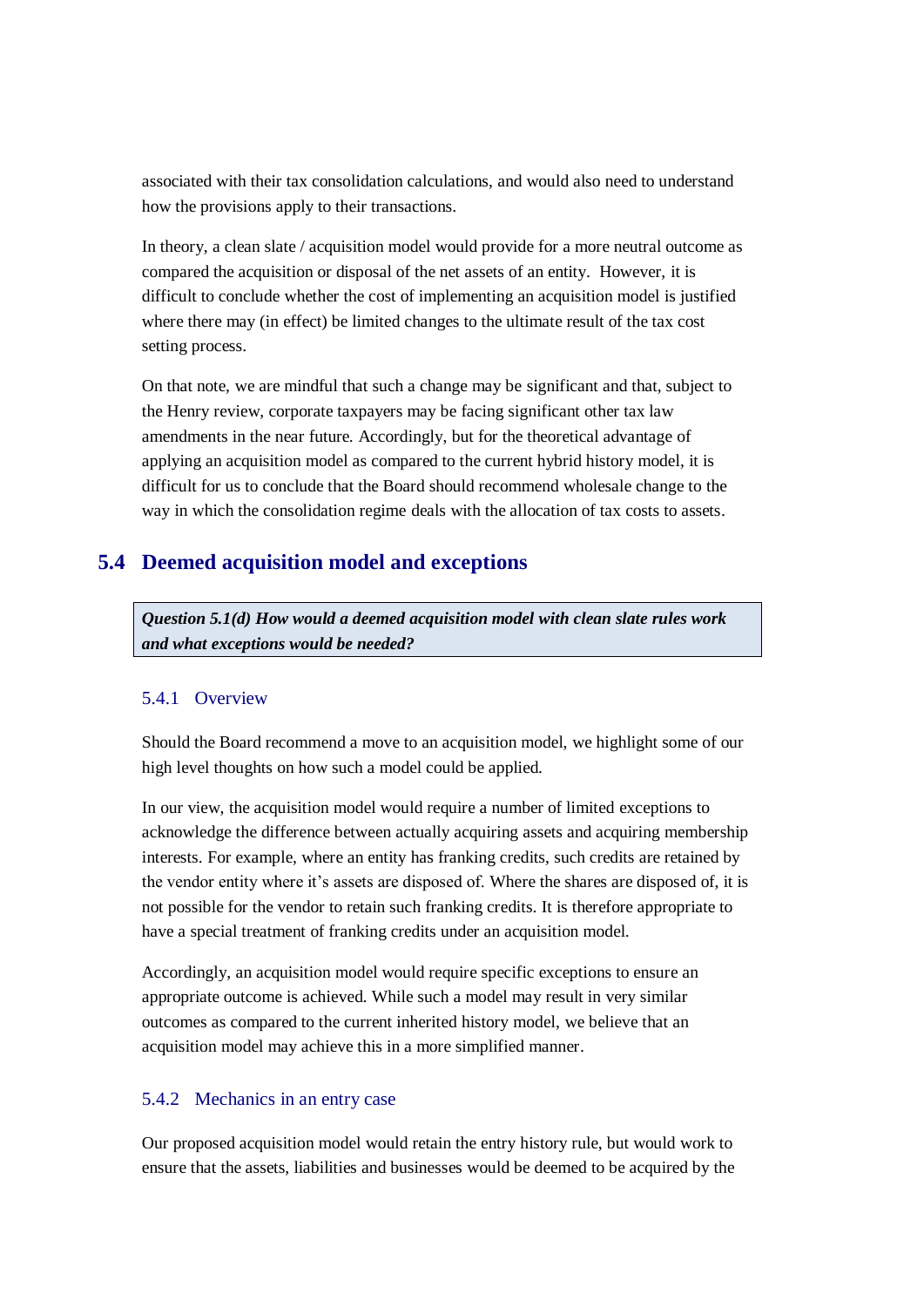new group (similar to the case where such items would otherwise be acquired). Accordingly, history would still be retained in respect of these items (i.e. that a previous party had owned the asset), but it would also inherit some new history, being the fact that a new owner acquired those items. To achieve this outcome:

- **Deemed acquisition of assets** section 701-55 would be modified so that all assets would be deemed to be acquired for a payment equal to their tax cost setting amount. The assets would be deemed to be acquired as if all the assets of the subsidiary were acquired in an asset acquisition. This last rule would provide a context for the acquisition (e.g. whether the acquisition was on revenue or capital account).
- **Deemed assumption of liabilities** section 701-55 would be expanded to liabilities, so that the entity would be taken to have assumed all liabilities of the joining entity (for a certain value). The provision would deem the liabilities to be used to fund the assets of the joining entity (or something similar), providing a purpose for the funding. A precedent for such a rule is contained in Subdivision 715-F.
- **Repeal of certain provisions** the remainder of section 701-55 would be repealed.  $\bullet$ Accordingly, the tax cost setting amount would be covered by the general rule. Interaction of the tax cost setting rule with all other tax provisions would be determined by comparing it to a case of where the asset was in fact acquired.
- $\bullet$ **Special interaction rules –** special rules for other assets may be required where a certain objective needs to be achieved. For example, section 701-55(5A) or (5B) may be retained, as those provisions are aimed at allowing the financial reports election to work where Division 705 otherwise results in an imperfect ACA allocation to the relevant financial arrangement.
- $\bullet$ **Exceptions based on policy** – exceptions to the acquisition model will be required for policy reasons. At a minimum, the following exceptions should occur (consistent with the current model).
	- o Given that "debtors" could be retained in a vendor entity under a sale of assets, the acquisition model should still allow for a retention of the bad debt rules in relation to debts that are taken to be acquired under an asset acquisition case (given that no such choice is available where the shares are sold).
	- o Given that tax losses would be retained in the vendor entity under a sale of assets scenario, it would be appropriate to provide an option to transfer losses to the new head company under Division 707 in an asset acquisition model.
	- o The same policy argument would occur in respect of franking credits that are retained in the vendor entity.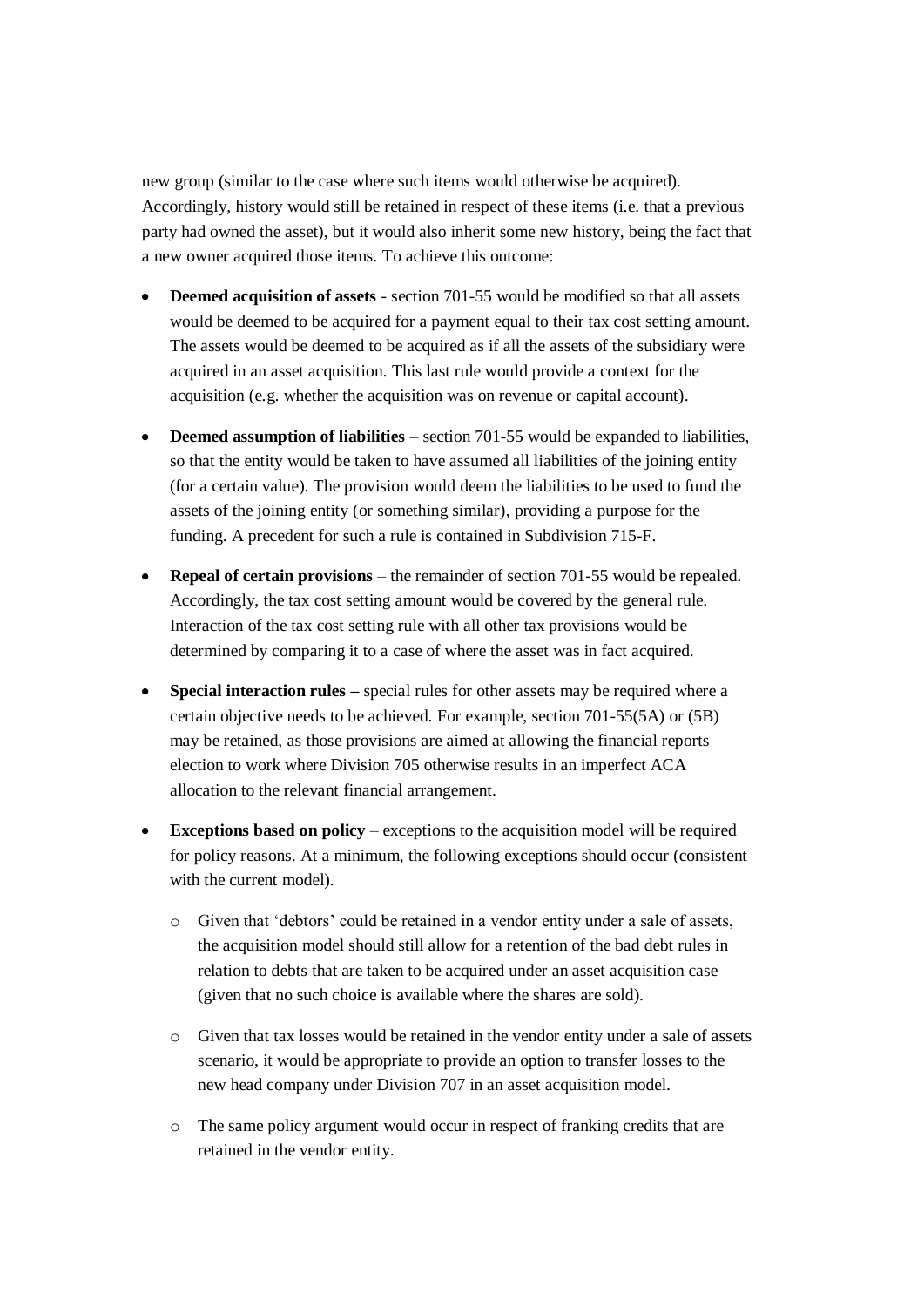$\bullet$ **Exceptions based on other grounds –** issues regarding the status of certain assets and liabilities would also need to be considered. For example, there would need to be a question as to whether pre-CGT assets, pre-13 May 1997 CGT asset, pre-Division 775 and pre-Division 974 arrangements all retained their status in the new consolidated group.

### 5.4.3 Mechanics in an exit case

If a pure acquisition model were to be used in an exit scenario, we agree that the Division 711 calculation would split the gain between revenue and capital gains. While this may, theoretically, provide a neutral outcome, there are significant practical problems associated with adopting such a model on exit.

That is, in order for such a proposition to work, the sales proceeds for the shares would need to be matched to the underlying sale of assets. This would require a thorough identification of assets, irrespective of whether they have a tax cost. This is because an asset with a nil tax cost may have some value and may be a revenue asset as compared to a capital asset. This identification of assets would greatly increase the level of compliance, as currently taxpayers only need to identify assets with a tax cost.

Furthermore, this process would also require all assets identified to be valued to ensure that the proceeds are appropriately split. As it is unlikely that this split is provided for in a share sale agreement, this additional tax "valuation" requirement would result in additional compliance costs.

If the Board considers it necessary to determine appropriate character, it would also seem appropriate to extend this analysis to the CGT L events. Currently, those events only provide for gains and losses to be treated on capital account. For example, CGT event L5 results in a capital loss (even where the assets are wholly on revenue account). Splitting the CGT L events into character would also increase the level of complexity.

Under the current operation of Division 711, the treatment of the gain as being wholly on revenue or capital account appears to provide a balance between equity and compliance. Accordingly, in our view, we would not recommend any changes to the operation of the exit provisions under an acquisition model.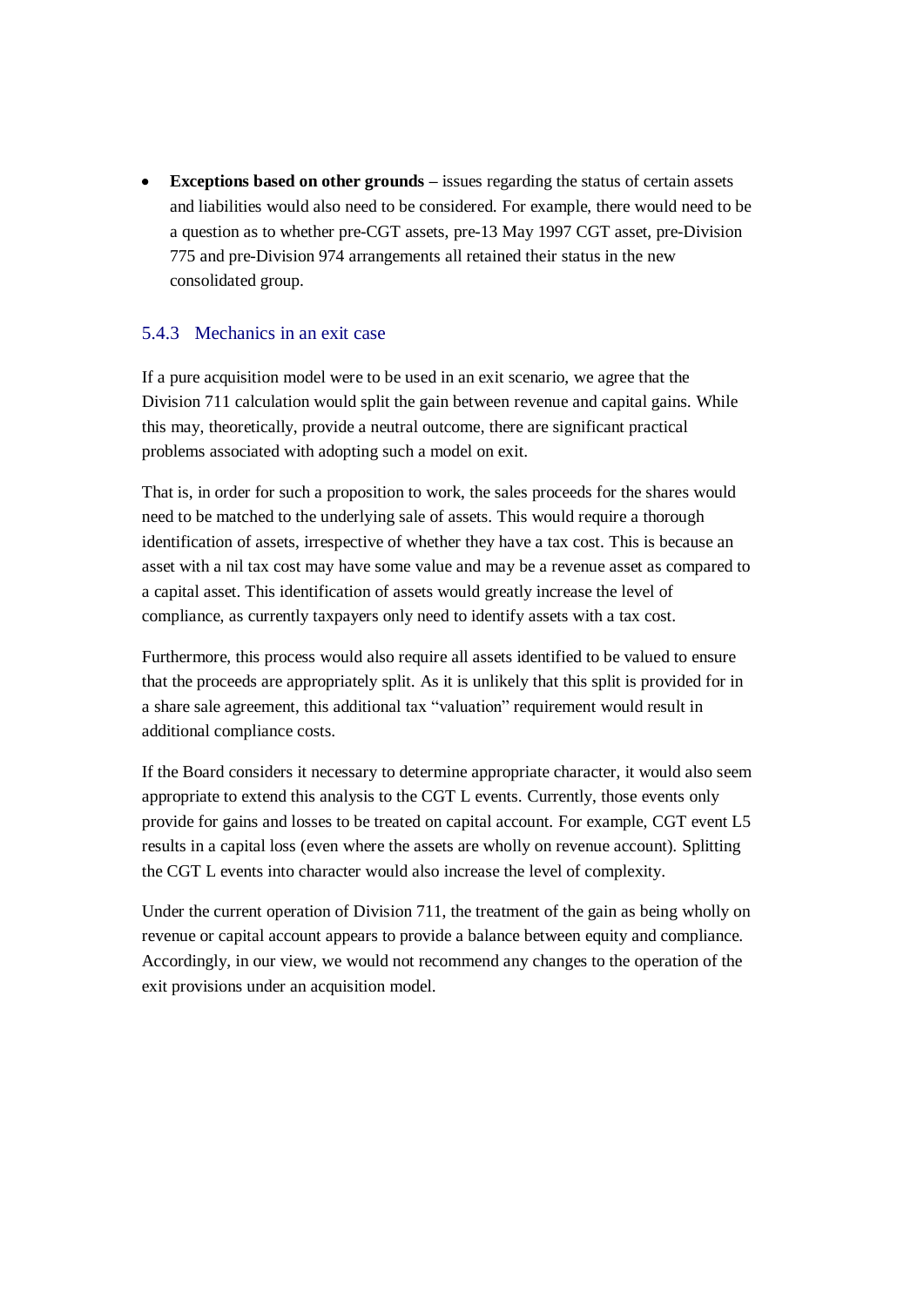# **5.5 Transitional issues**

*Question 5.1(e) What transitional issues would arise if the inherited history approach was replaced by a deemed acquisition model with clean slate rules?*

As with the introduction of all provisions, there is likely to be significant transitional rules. However, such rules would be dependent on how the proposed deemed acquisition model would interact with the rest of the provisions of the Tax Act and which provisions were to be repealed or amended as a consequence.

In our view, we don"t envisage there being a significant number of transitional provisions. However, one of the key issues would be the application date of the new model. This will be particularly important where entities are acquired over a period of time through a creeping acquisition. Furthermore, providing taxpayers some lead time into the new provisions may also be important. Accordingly, providing an optional start date may require a retention of existing provisions for a period of time.

# **5.6 Compliance costs**

*Question 5.1(f) What compliance cost implications would arise from the adoption of a deemed acquisition model with clean slate rules?*

As outlined earlier, our concern with adopting a deemed acquisition model would be the effect on compliance costs. In our view, it is very difficult to ascertain the exact effect that a shift to an acquisition model would have on compliance costs.

With that being said, there are a significant number of rulings and ATO guidance on the way in which the tax consolidation provisions operate. A significant change to provisions may result in a number of rulings and other ATO guidance becoming redundant and the application of the law becoming uncertain. Accordingly, this could have a dramatic effect on compliance costs associated with applying the provisions.

However, we note that it is quite possible that such a change would ultimately help to reduce compliance costs by simplifying the way in which the tax consolidation provisions work. By ensuring that the model mimics an acquisition of assets, a significant amount of guidance may not be required. That is, the existing law that applies on an actual acquisition would likely be applied under an acquisition model.

Alternatively, a move to an acquisition model can occur over a period of time. For example, section 701-55 could be modified over a period of time so that certain categories of assets are treated as if they are "acquired" with no history. This would be an easy modification for depreciable assets under subsection 701-55(2). Certain other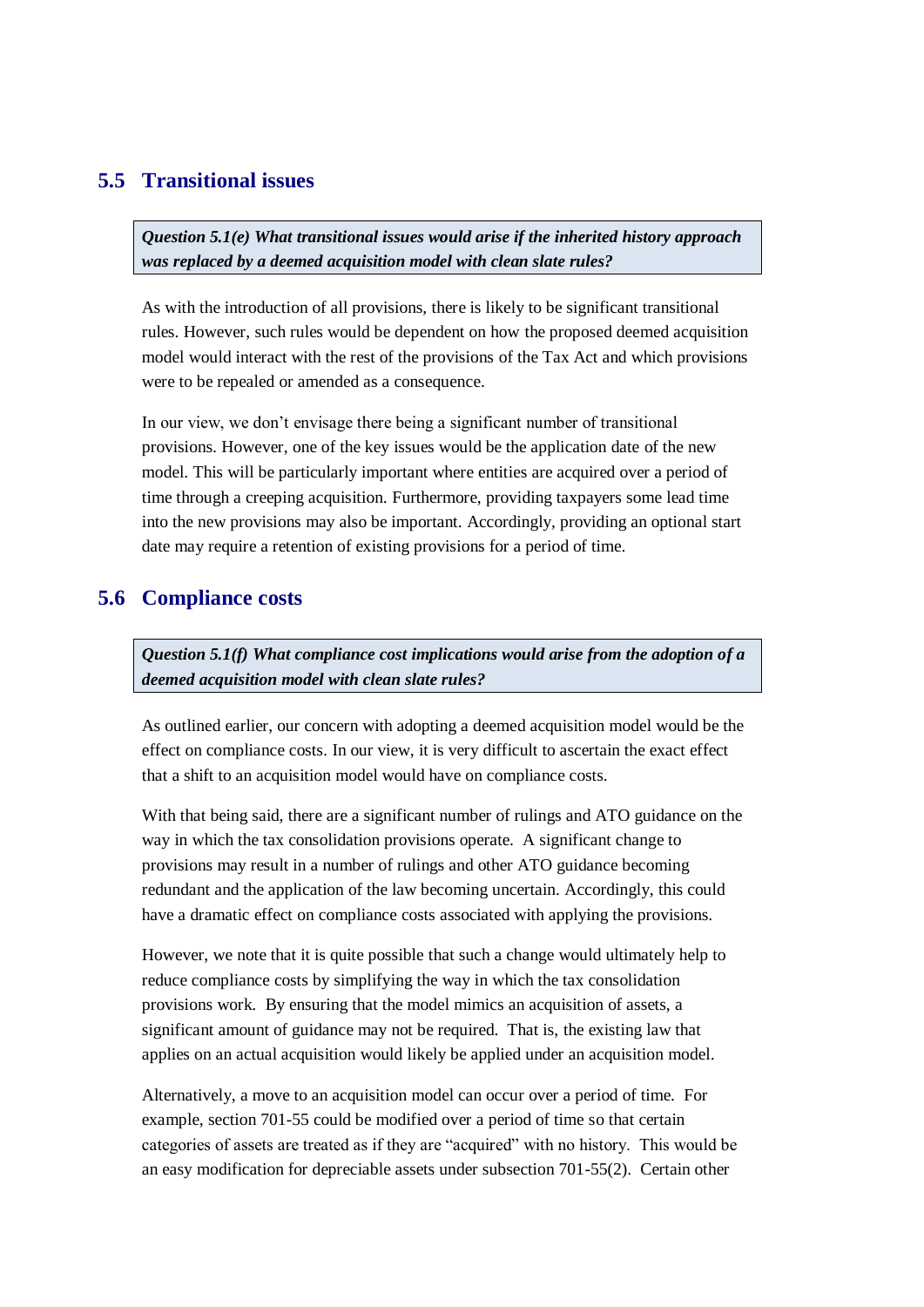amendments could be slowly implemented, rather than wholesale change at one time. This may make it easier to comply with and for taxpayers and the ATO to slowly adopt to the changes in the existing model.

In conclusion, without a thorough review of an acquisition model and its effect on an acquisition / disposal case, it is not possible to determine whether such a model would give rise to additional compliance costs or not.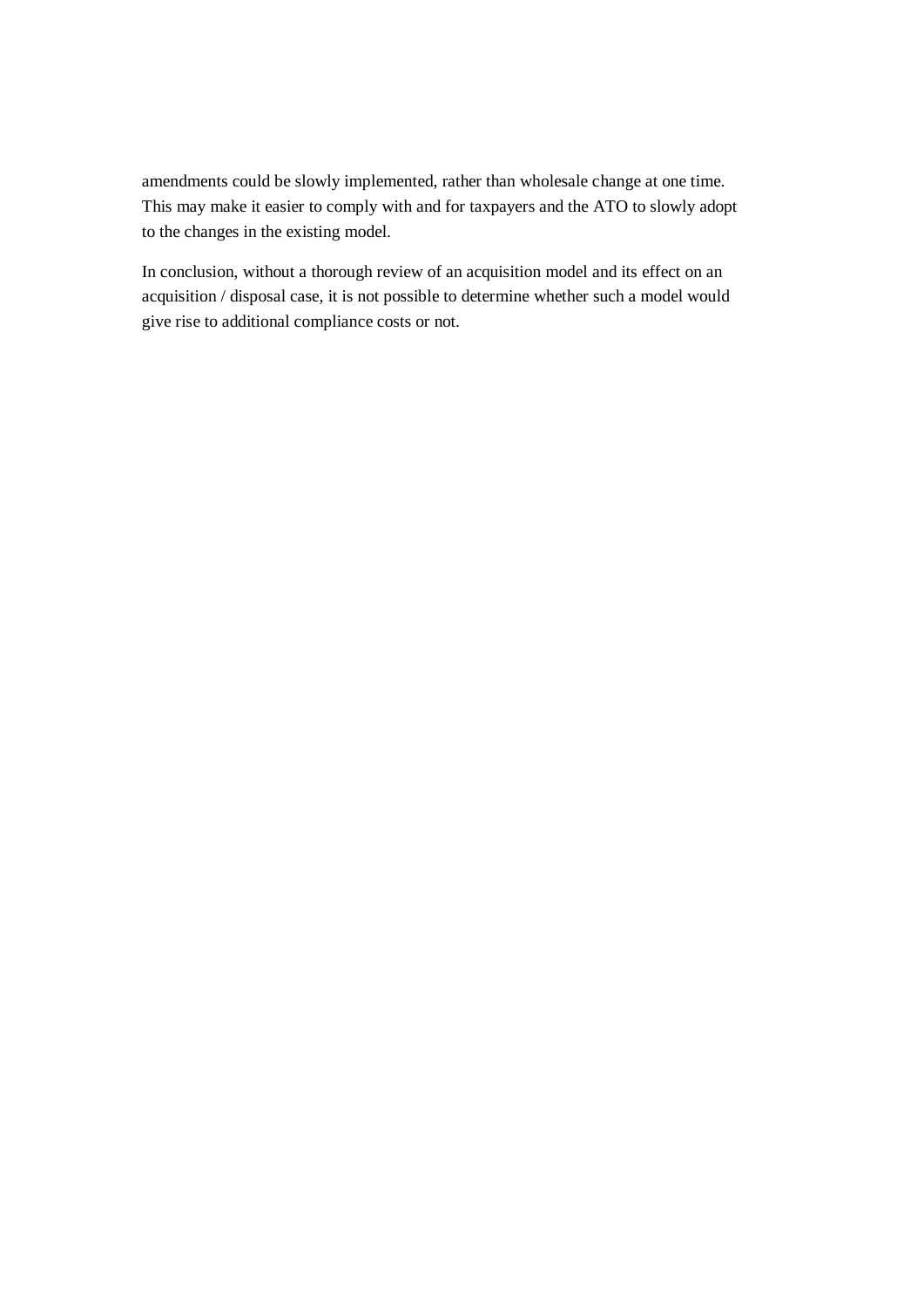# **6 Chapter 6: Small business**

# **6.1 Difficulties faced by SMEs**

*Question 6.1(a) Are any aspects of the consolidation regime causing particular difficulties for small businesses?*

The tax consolidation provisions are a very complex set of provisions. Not only is there an abundance of legislation and explanatory material, but the provisions are intrusive and change the way the whole of the Tax Act is applied. Accordingly, to apply the tax consolidation provisions requires a fairly detailed understanding of how the provisions work.

This is made even more difficult for small medium enterpresises (SMEs), as there are currently no short cuts or simplified provisions of the rules for SMEs and consequently, they are expected to apply the consolidation regime in the same way that an ASX top 100 company would. Furthermore, the consolidation provisions are dependent on market valuations and the application of accounting standards, both resulting in significant costs where the entity would not otherwise obtain or apply such methods.

The complexity of the legislation and the interaction uncertainties with the rest of the Tax Act (for example, Division 7A, trust distribution provisions and the small business CGT rules) further represents a significant difficulty for SME taxpayers.

In addition, there were a number of impediments upon the introduction of the regime that did not entice SMEs to consolidate. Firstly, the pre-CGT factor proportion methodology diluted pre-CGT interests. An amendment has now been introduced to address this problem, with effect from 1 July 2002. However, this amendment will not entice certain SMEs to now form a tax consolidated group simply because the original transitional concessions have now expired (e.g. utilisation of the stick method, loss donation rules and unfranked profits at Step 3).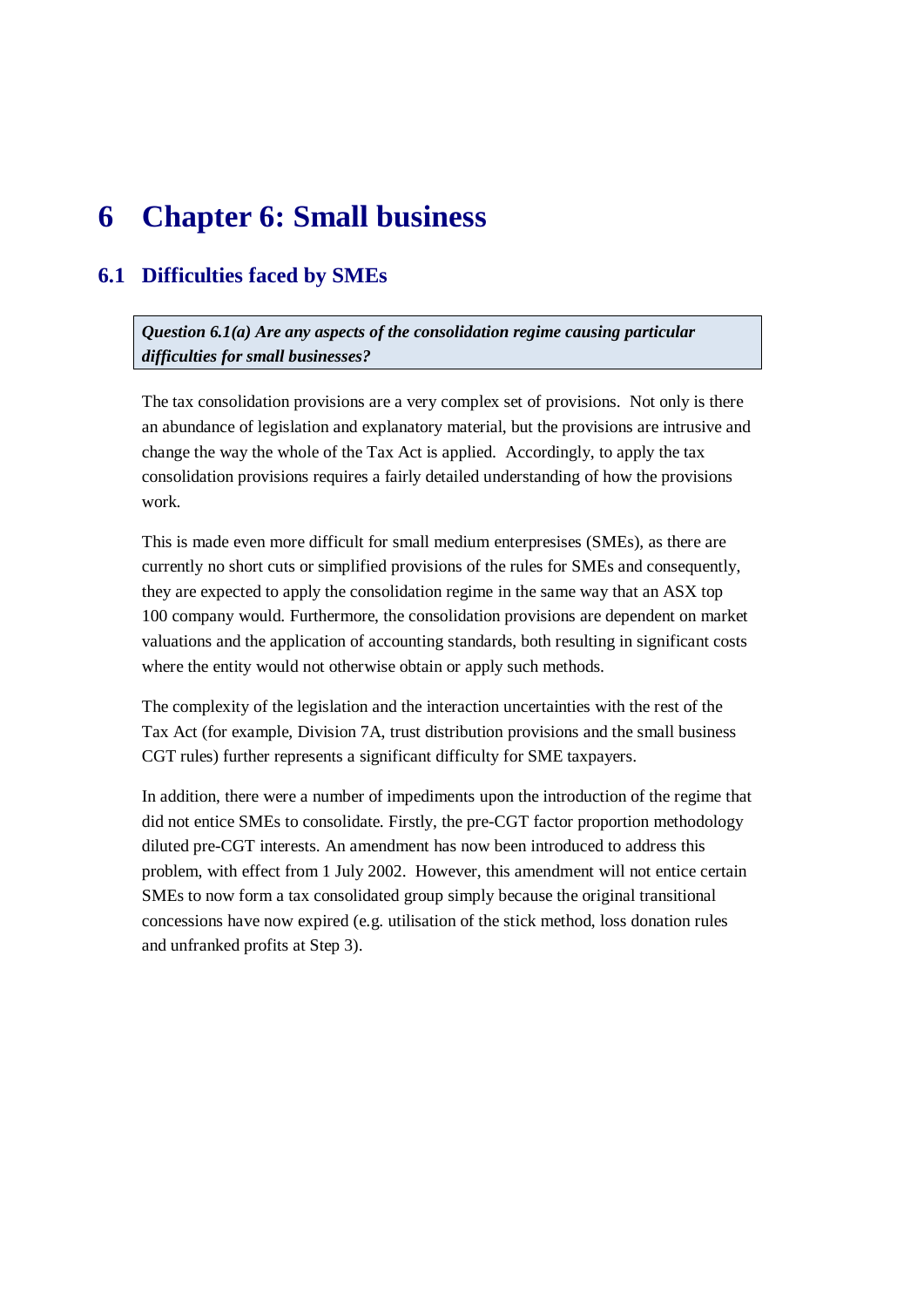# **6.2 Simplifying the tax consolidation regime for SMEs**

*Question 6.1(b) Should the consolidation regime be simplified for small businesses? If so, how?*

### 6.2.1 What is an SME taxpayer for consolidation purposes?

The first question that needs to be addressed by the Board is their definition of "small business" or SME taxpayer. We don"t believe that significant changes should be made to the consolidation regime for entities with a turnover of less than \$2 million. As indicated in the Board report, less than 30% of small business entities within this bracket operate use a corporate structure. Accordingly, the use of other flow through vehicles would allow these types of groups to effectively consolidate the taxable income. As the tax consolidation provisions interact with the whole of the Act, the regime will always have some elements of complexity. Accordingly, the Board should more appropriately define the scope of the SME taxpayers that it would be targeting with a simplified regime.

Taking into account the above, it is noted that Diagram 6.1 of the Board"s Paper indicates that only approximately 50% of groups with \$10 to \$50 million of turnover have chosen to consolidate. Furthermore, only approximately 65% of groups with \$50 to \$100 million of turnover have chosen to consolidate. We would have thought that these numbers would be of concern to the Board, given that these groups are comparatively large, yet have chosen to stay out of the regime.

Accordingly, in our view, it would be appropriate to consider this range of SME taxpayers when considering ways in which to simplify the tax consolidation provisions.

# 6.2.2 Simplified consolidation regime

For the purpose of this section, we refer to an SME taxpayer as a taxpayer that has a turnover of between \$10 million to \$100 million.

As outlined above, the current consolidation provisions are significantly complex and can act as a deterrent from the consolidation regime for SME taxpayers. We believe that, for this group of taxpayers, the consolidation provisions could be made more "SME friendly" by providing a simplified regime for SMEs. The simplified regime could be contained in a separate Division, for example Division 704. It could then provide an outline as to how the whole of Part 3-90 can be applied by SMEs, with additional shortcuts. Accordingly, an SME taxpayer would only be concerned with considering the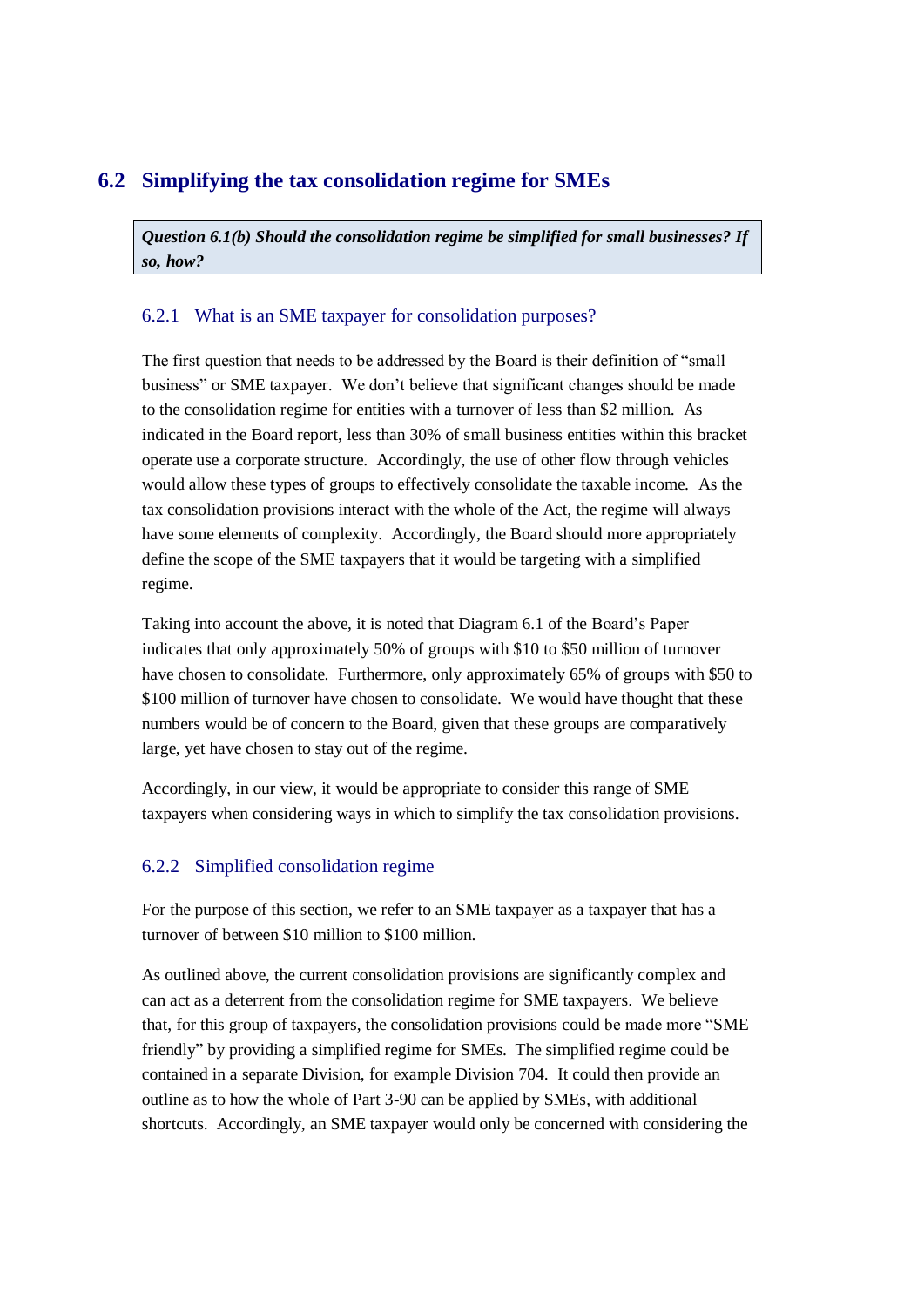SME division, (e.g. Division 704) and its cross references to the remainder of the Act. The following table demonstrates how this could occur.

| <b>Existing division</b>                                                                 | Simplified 'short cut' for SME's                                                                                                                                                                                                                                                                                                                                                                     |
|------------------------------------------------------------------------------------------|------------------------------------------------------------------------------------------------------------------------------------------------------------------------------------------------------------------------------------------------------------------------------------------------------------------------------------------------------------------------------------------------------|
| Division 701:<br>Core rules                                                              | Applied without modification<br>$\bullet$<br>The core rules are essential for the consolidation regime<br>$\bullet$                                                                                                                                                                                                                                                                                  |
| Division 703:<br>membership rules                                                        | Applied without modification<br>$\bullet$<br>The membership rules are similar to pre-tax consolidation grouping rules<br>$\bullet$                                                                                                                                                                                                                                                                   |
| Division 705:<br>Tax cost setting<br>on entry                                            | Shortcut tax cost setting methods could be provided<br>$\bullet$<br>Election to apply the 'stick' method<br>$\bullet$<br>Simplification of the 8 steps contained in section 705-60<br>٠<br>Removal of complicated interaction provisions<br>٠<br>Ability to use non-AIFRS accounts of the SME<br>$\bullet$<br>Shortcut valuation methods that can be used rather than market valuations<br>$\bullet$ |
| Division 707:<br>Losses                                                                  | A simplified way of testing COT and SBT on acquiring an entity<br>٠<br>A simplified method of utilising losses (e.g. a 1/5 method over five years)<br>٠                                                                                                                                                                                                                                              |
| Division 709:<br>Franking                                                                | An extension of the core rules to franking issues<br>٠<br>Removal / simplification of other complicated interaction provisions<br>٠<br>Simplification of the bad debt deduction provisions for SMEs<br>$\bullet$                                                                                                                                                                                     |
| Division 711:<br>Tax cost setting<br>on exit                                             | A simplified manner of calculating the cost base of membership interests<br>$\bullet$<br>Ability to use non-AIFRS accounts of the SME in the ACA calculation<br>$\bullet$                                                                                                                                                                                                                            |
| Division 715:<br>(interaction with<br>other provisions<br>e.g. Subdivision<br>$165$ -CD) | An exception from applying the loss integrity rules for SMEs<br>$\bullet$<br>Simplified loss integrity rules for SMEs<br>٠<br>Appropriate interactions with SME provisions (Division 7A etc)<br>٠                                                                                                                                                                                                    |

In our view, we believe it is possible to have a simplified tax consolidation regime contained in one Subdivision, that applies the provisions in a manner that is more SME friendly. We believe that this simplified regime could provide more certainty and reduced compliance costs for an SME group and accordingly may help to entice more SMEs into the tax consolidation regime.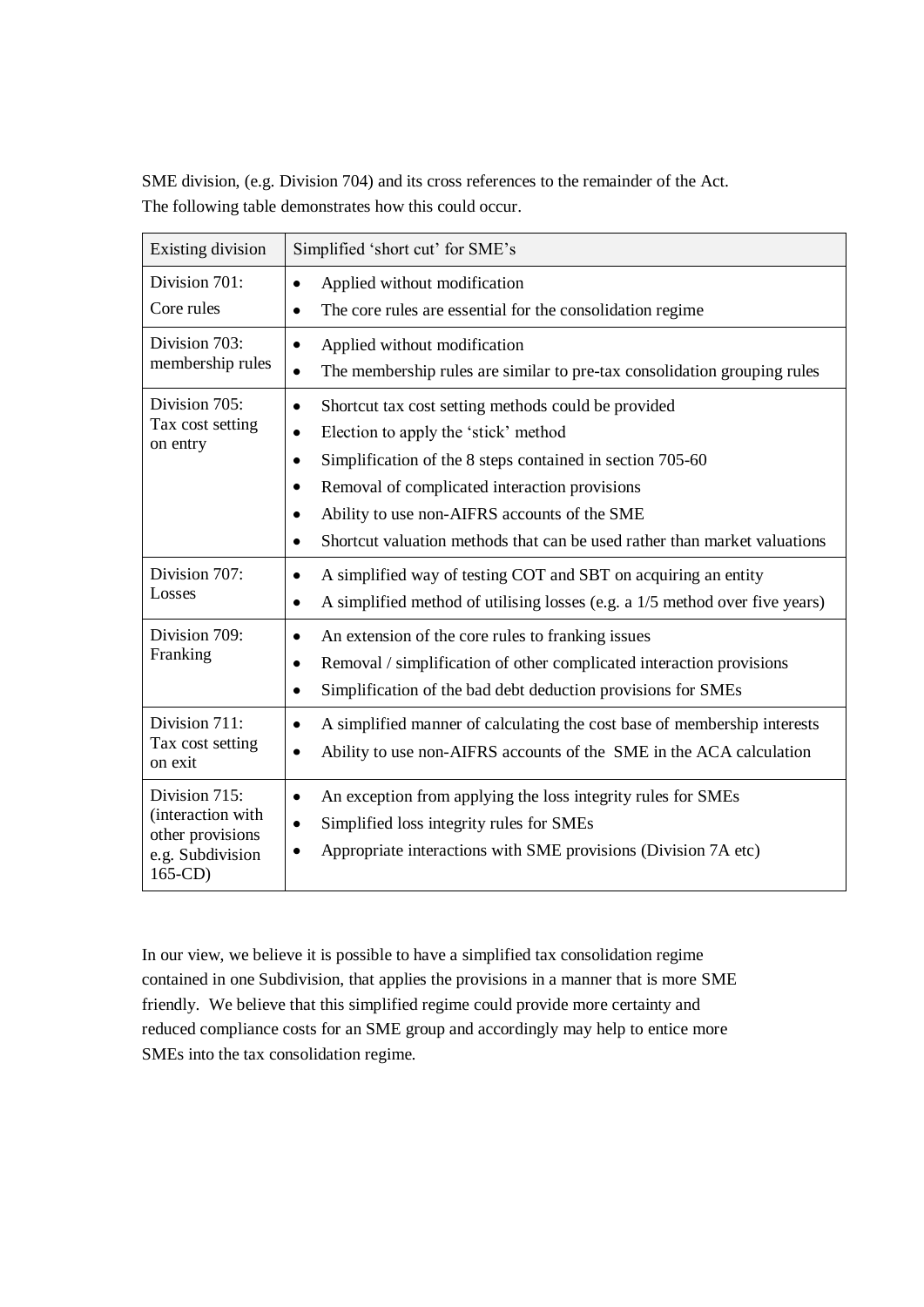### 6.2.3 Alternatives to a simplified consolidation regime

As highlighted earlier, the tax consolidation provisions contain core rules that interact with the whole of the Tax Act. Accordingly, it is often difficult to simplify the operation of the tax consolidation regime, simply due to its intrusive nature.

In our view, the Board should consider this issue and alternative options for allowing SME groups to effectively consolidate their tax affairs. We highlight two alternative options below.

### *a Option 1 – simplified grouping rules for SME taxpayers*

It is possible to provide a simplified set of "grouping" provisions for SME taxpayers for the purpose of applying the Tax Act. That is, the Board could consider the merits of allowing:

- $\bullet$ Tax loss grouping for wholly owned groups, similar to the Division 170 pre-tax consolidation provisions
- Tax rollover relief for asset and liability transfers between wholly owned groups, similar to Subdivision 126-B rollover relief
- $\bullet$ Transaction grouping between wholly owned groups in relation to income and deduction amounts.

While complex value shifting interaction provisions would need to be re-considered, many SME taxpayers feel more comfortable with these limited types of grouping provisions, as they don"t require a complex knowledge of how all provisions of the Tax Act operate with a set of core rules. That is, tax losses can be grouped using a special grouping rule without having to learn about complex other interaction provisions, like ACA pushdowns and the interaction of the single entity rule on the application of Division 7A.

This simplified regime would have its shortcomings. For example, it would not effectively deal with issues such as duplicated gains. However, this limitation would be at the discretion of the SME taxpayer (i.e. the SME taxpayer could instead choose to consolidate to help remove instances of double taxation). This result would also be no different to offering a "stick" option for SMEs, which would also likely result in duplication of gains (i.e. as taxpayers would obtain a blackhole treatment for the cost base of shares that is not otherwise pushed down on underlying assets).

Furthermore, we understand that this would also mean that complex provisions such as Subdivision 165-CC and CD would still be required to deal with issues such as the duplication of losses. However, as these SME groups are already outside of the tax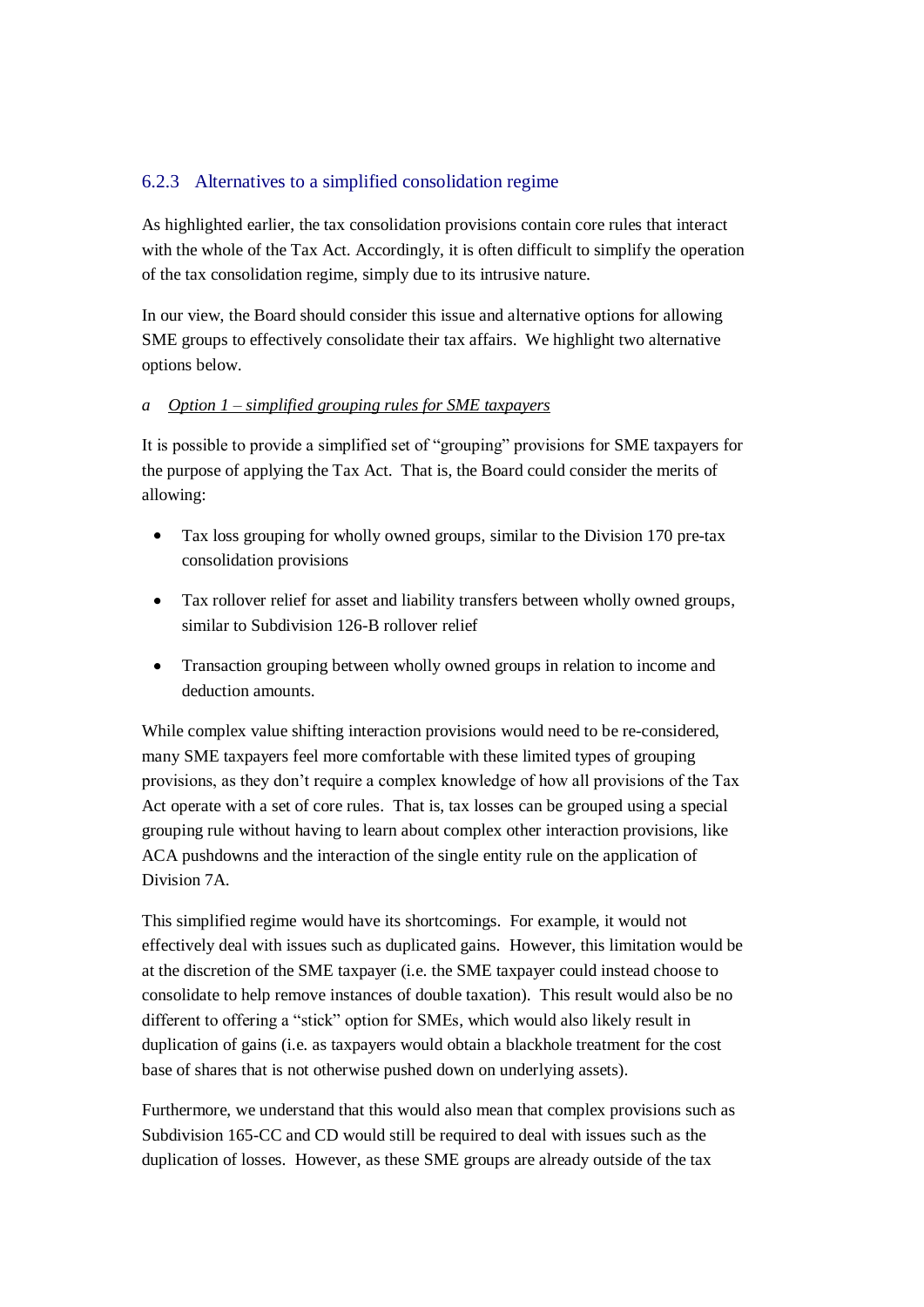consolidation regime, such provisions already need to be considered by such taxpayers. In addition, such provisions were also given their full force through Division 715 when an entity joined a tax consolidated group using the "stick" transitional option (i.e. see section 715-70 for the rule that occurred on formation with transitional stick entities). Accordingly, this would likely be the same result that would occur if the stick option were retained for SME taxpayers, unless Division 715 were otherwise simplified for SME taxpayers.

### *b Option 2 – entity flow through taxation regime*

The Board could also consider the adoption of a simpler flow through taxing model for SMEs. An entity flow through model would enable an operating entity to flow through the taxation consequences of transactions to the owners of the entity, essentially being treated as a tax law partnership with the added benefit of limited liability for such owners.

Under such a regime, multi-tiered groups could elect to be treated as flow through entities, thereby providing a quasi-tax consolidation regime that is likely to be significantly less complex than the current consolidation provisions. Such a regime has been previously submitted to the Government by the Institute of Chartered Accountants together with Deloitte<sup>9</sup>.

-

<sup>&</sup>lt;sup>9</sup> A joint report from the Institute of Chartered Accountants in Australia and Deloitte, "Entity" flow-through (EFT) submission", April 2008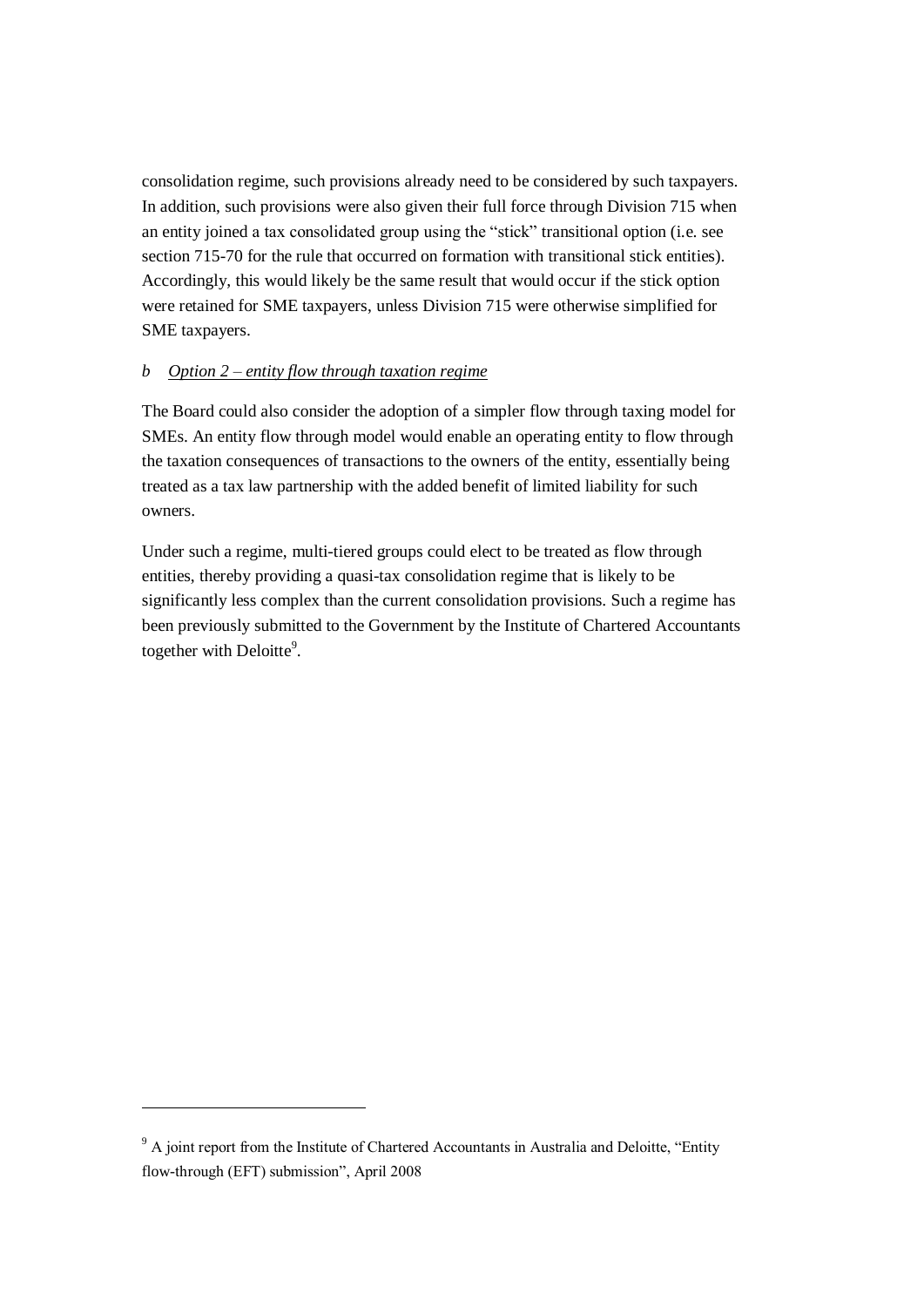# **7 Appendix A**

# **7.1 Extending the single entity rule to other provisions**

### 7.1.1 Overview

This section provides an overview of provisions that may require an extension of the single entity rule. These provisions are in addition to those identified in the Board"s Paper. We recommend that the Board consider the application of these additional provisions in its review.

### 7.1.2 Franking and imputation issues

Division 709 contains a number of interaction provisions that effectively extends the single entity rule to franking and imputation issues. However, it is questioned whether these provisions could be simplified if the single entity rule and entry history rule were instead simply extended to such franking and imputation issues.

For example, Subdivision 709-A effectively results in only the head company of a consolidated group operating a franking account. The subsidiary members' franking accounts do not operate while they are subsidiary members. The Subdivision contains 10 operative sections to achieve this outcome. However, most if not all of these provisions could be repealed (on one view) if the single entity rule was simply extended to Part 3-6 of the Tax Act.

Accordingly, the Board should consider whether it is possible to simplify the interaction provisions contained in Division 709 by simply extending the single entity rule and entry history rule to Part 3-6 of the Tax Act.

### 7.1.3 Division 7A

In TD 2004/68 ,the ATO concludes that the single entity rule does not apply if a private company, that is a member of a tax consolidated group, makes a payment or a loan, or forgives a debt to a shareholder (or shareholder's associate) external to the consolidated group. This is because the rules operate to treat the transaction as a dividend to the shareholder or associate and is therefore outside of core purposes.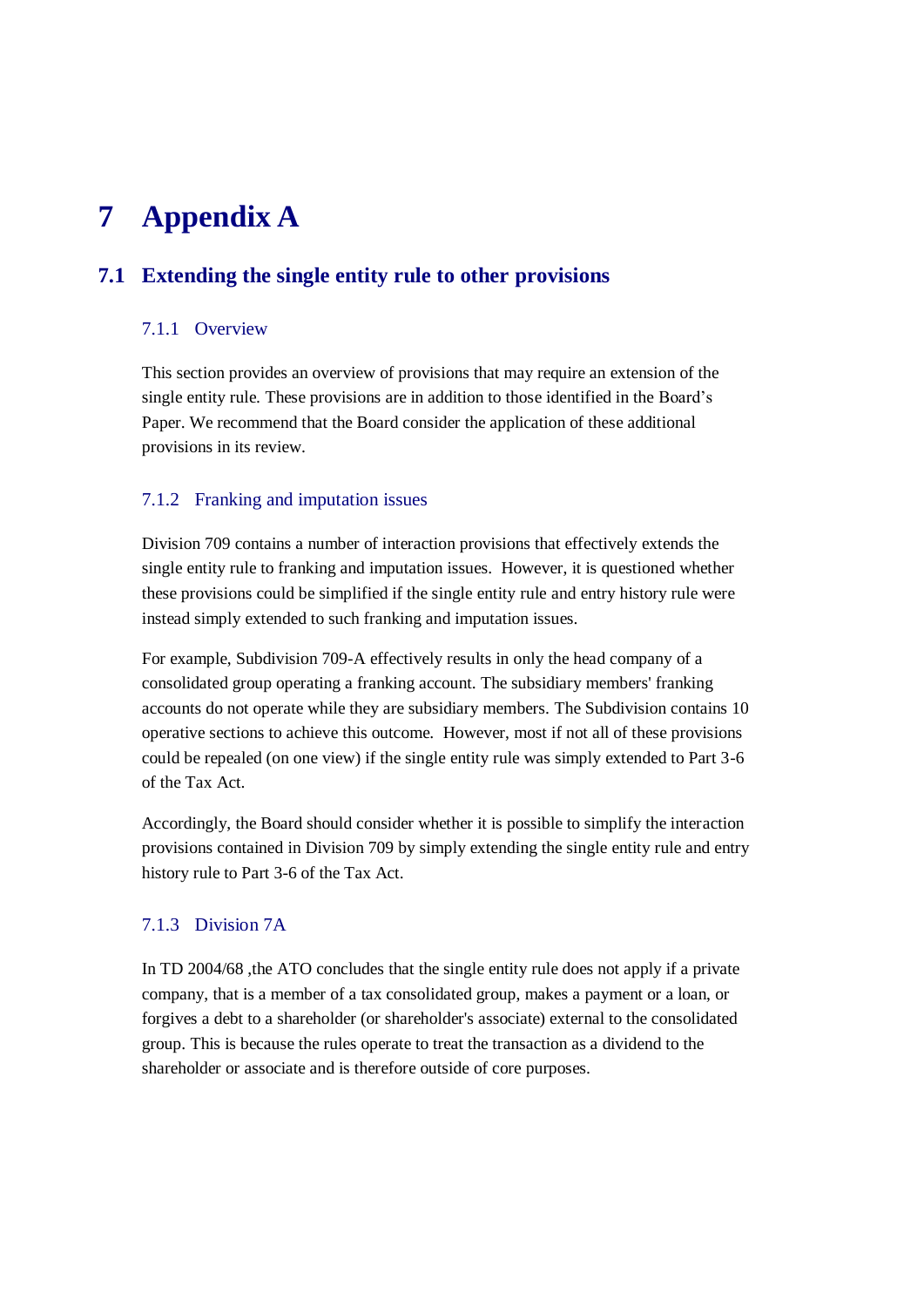## 7.1.4 Division 152

In TD 2004/47, the single entity does not affect the application of the controlling individual test in paragraph 152-10(2)(a). While this issue is effectively overcome by amendments contained in paragraph 152-10(2)(b) (i.e. through an indirect test), it is noted that in TD 2004/47, an extension of the single entity rule would ensure that the sale of the shares in the subsidiary entity would ordinary fall within the direct test (paragraph  $152-10(2)(a)$ ). The extension of the single entity rule to Division 152 would ensure that the provisions are simplified (i.e. would remove the requirement to apply the complex indirect tracing provisions).

## 7.1.5 Division 197

Where the share tainting provisions contained in Division 197 give rise to un-tainting tax issues, it is questionable whether the single entity rule modifies the operation of the tainting provisions (i.e. as this is could be considered a purpose outside of core purposes). Accordingly, while a subsidiary member is part of a tax consolidated group, the share capital account of the subsidiary may become inadvertently tainted due to an intra-group transaction (e.g. a debt forgiveness transaction). Where this is the case, the share capital account of the subsidiary would appear to remain tainted upon leaving the tax consolidated group.

From a policy perspective, we are unsure why the single entity rule would not be extended to the share capital tainting provisions while a subsidiary is part of a tax consolidated group.

## 7.1.6 Division 230

#### *a Transactions with consolidated groups*

A taxpayer (which may be a consolidated group) may also contract with members in another tax consolidated group. It is questioned whether the single entity rule should be extended to ensure symmetrical treatment of the arrangement.

To demonstrate, assume Aco (head company of the Aco consolidated group) loans \$100 to Bco (the head company of the Bco consolidated group). Further assume that Aco assigns 50% of the rights to receive payment to Xco, a subsidiary member of Bco for \$60 (being the market value of 50% of the debt).

Applying Division 230 from Aco's perspective, a balancing adjustment in respect of the loan would likely occur under subsection 230-435(1) due to the assignment. A gain of \$10 would likely be recognised on the transaction. However, from Bco's perspective, tax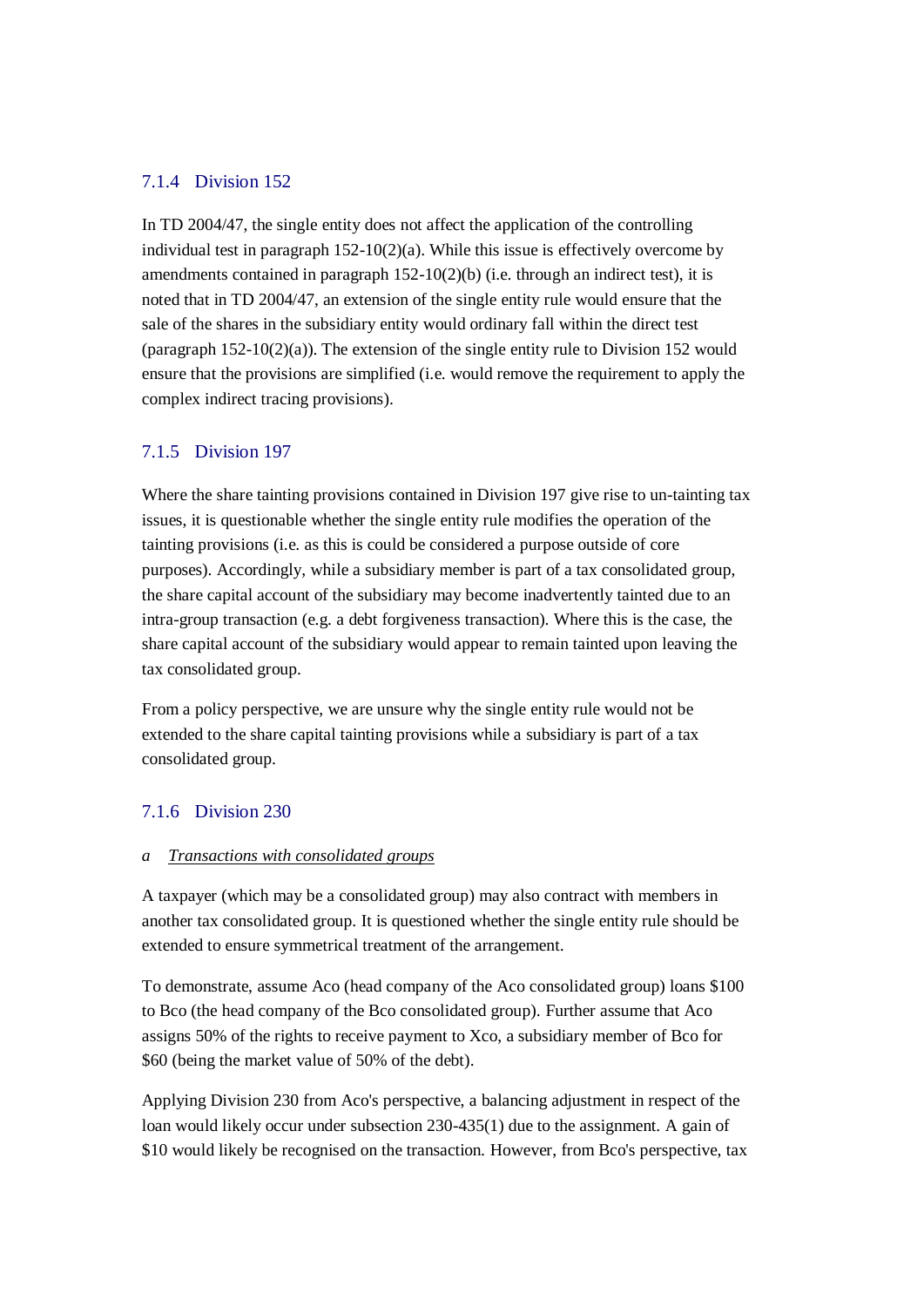consolidation would make it difficult to recognise the assignment. This is because it would be difficult for Bco to have the debt assigned to itself (being the debtor). Accordingly, Bco may see the transaction as being a repayment of the loan of \$60. Applying Subdivision 230-B, Bco would need to determine whether the amount gives rise to a realisation gain or loss under section 230-180.

## 7.1.7 Division 974

There are a number of single entity application issues in relation to Division 974. These are outlined below. The Board should consider whether a more appropriate treatment would occur if the single entity rule was specifically extended to Division 974 for all purposes.

## *a Application of subsection 974-75(6)*

The turnover test contained in subsection 974-75(6) is used to determine whether an arrangement is debt or equity. However , it is queried whether the single entity rule can apply to the turnover threshold, such that it would group the turnover of the whole of the tax consolidated group. For example, the instrument in question may be an "interest free" loan, which does not give rise to a tax deduction or assessable amount. Accordingly, irrespective of whether the arrangement is a debt or equity interest, the arrangement would not affect "core purposes".

## *b Section 974-80*

Section 974-80 requires consideration of a number of entity's, including a company, a target entity and connected entities. It is questioned whether the single entity rule should be extended to the application of this provision.

For example a company (Aco) may issue a debt interest to a connected entity outside of the tax consolidated group (Xco). In turn Xco may issue an equity interest to Wco, being the wholly owned parent of Xco. Assume that Wco and Xco are part of the same tax consolidated group.

Under the ATO view on the operation of section 974-80, Wco would be considered a target entity and Xco would be considered the connected entity. If the single entity rule is not extended to Aco, then it is likely that this would result in the application of section 974-80 to Aco to treat the debt interest as an equity interest. This result appears inappropriate, given that (in reality) the tax consequence of the arrangement is simply a debt interest between Aco and Xco for tax purposes.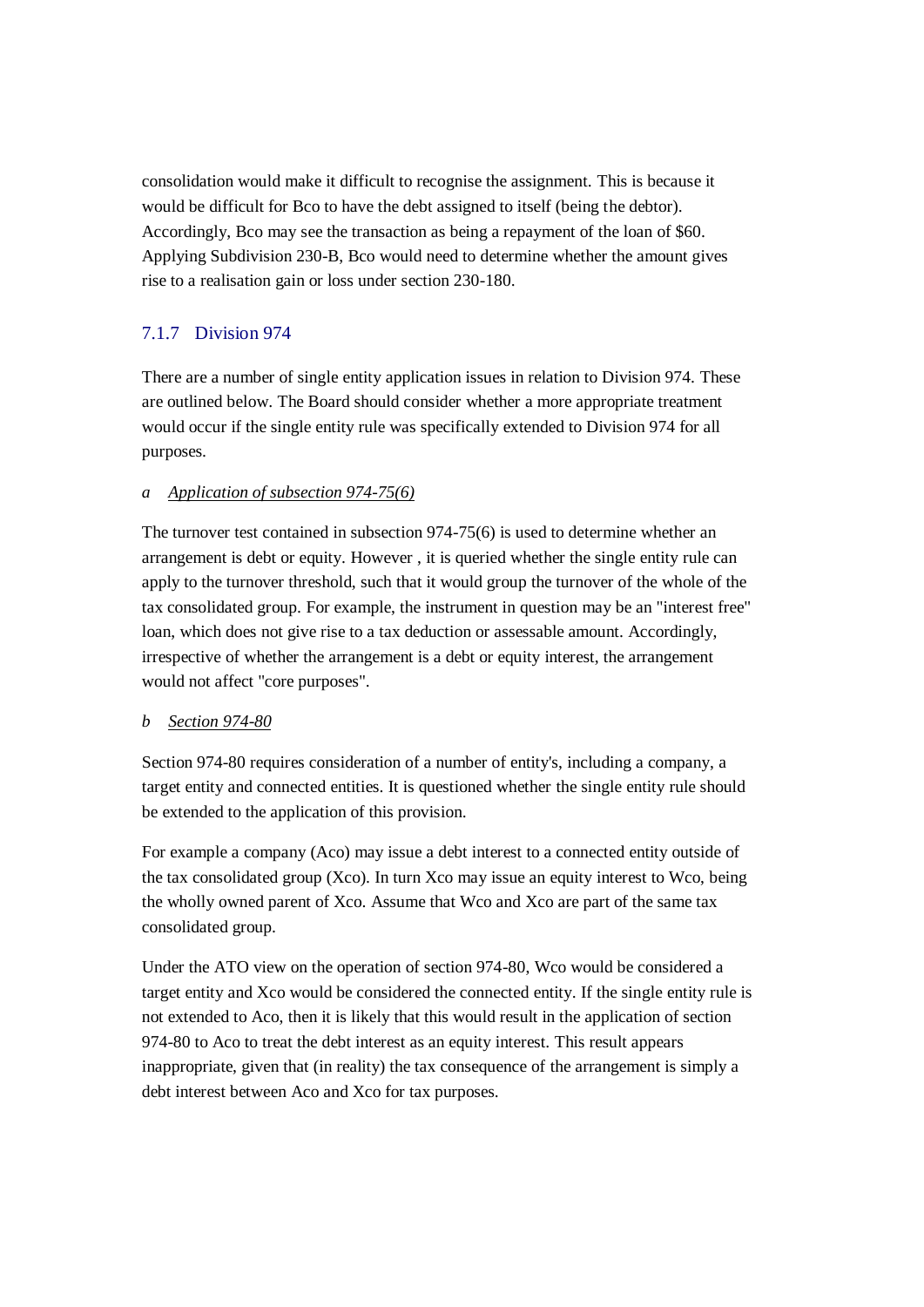#### *c Non-share distributions*

When a company issues a non-share equity interest, payments made in respect of the instrument do not affect core purposes. Accordingly, it is unlikely that the single entity rule applies from the perspective of either the issuer or the holder. This means that the third party is taken to hold an equity interest n the subsidiary member of the tax consolidated group.

This can then result in a complex series of interactions. Under section 709-85, any nonshare distribution is considered to be that of head company for franking purposes only. However, whether the distribution can be franked is determined by reference to the profits of the subsidiary member under section 215-20. Subsequently, when applying section 974-115, the non-share distribution is treated as a distribution by the subsidiary member. Furthermore, Division 164 requires the subsidiary member to maintain the nonshare capital account in respect of the equity interest.

It is queried whether the single entity rule should be extended for the whole of the operation of Division 974. This would result in the equity interest being taken to have been issued by the head company, would remove the requirement of section 709-85, would allow the consolidated group to consider its group profits for the purpose of section 215-20 and would require the head company to maintain non-share capital accounts.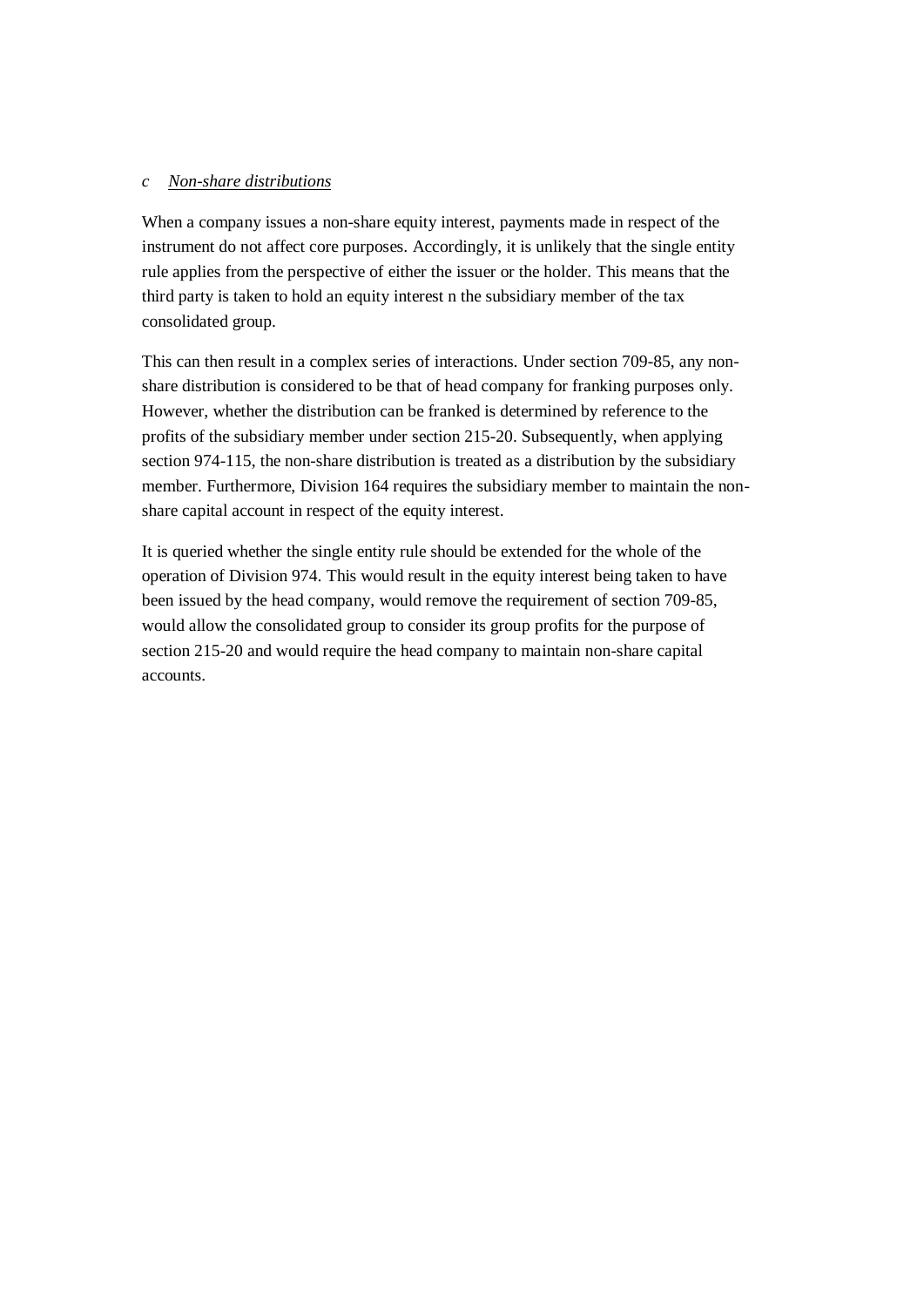# **8 Appendix B**

# **8.1 Taxing trust income – possible options and examples<sup>10</sup>**

## 8.1.1 Option one: the deemed head company entitlement option

#### *a Trust joins a tax consolidated group*

Under this option, when a trust is acquired 100% by a tax consolidated group during an income year, the head company could be deemed to be presently entitled to all income of the trust for the whole income year (irrespective of which beneficiaries have received trust distributions).

Consequently the head company would be taken to be presently entitled to the whole of the net income for the non-membership period. Any distributions of income of the trust that had been made prior to the joining time would be treated as a non-assessable distribution, and thus subject to CGT event E4 or section 99B in respect of those beneficiaries.

In practice, as the head company would be assuming the tax liability in respect of the acquired trust, the purchase price would generally be adjusted to take into account this acquired liability. It may also be necessary to make an adjustment to the step 2 amount so that this tax liability can be recognised (see the analysis on question 4.2 for further details).

## *b Trust leaves a tax consolidated group*

-

When a trust leaves a consolidated group, the net income of the trust would be calculated with reference to the non-membership period only. That is the operation of the single entity rule would mean that the net income derived during the membership period would be income of the head company and not that of the trust. To accommodate this provision, the single entity rule would need to be extended for all purposes. Accordingly, the net income of the trust during the remaining non-membership would be allocated in the to the beneficiaries based on present entitlement as determined at the end of the income year in the ordinary fashion.

 $10<sup>10</sup>$  Note that these examples have been applied assuming that the proportionate view of taxation under Division 6 is the correct approach – this is currently being considered by the High Court.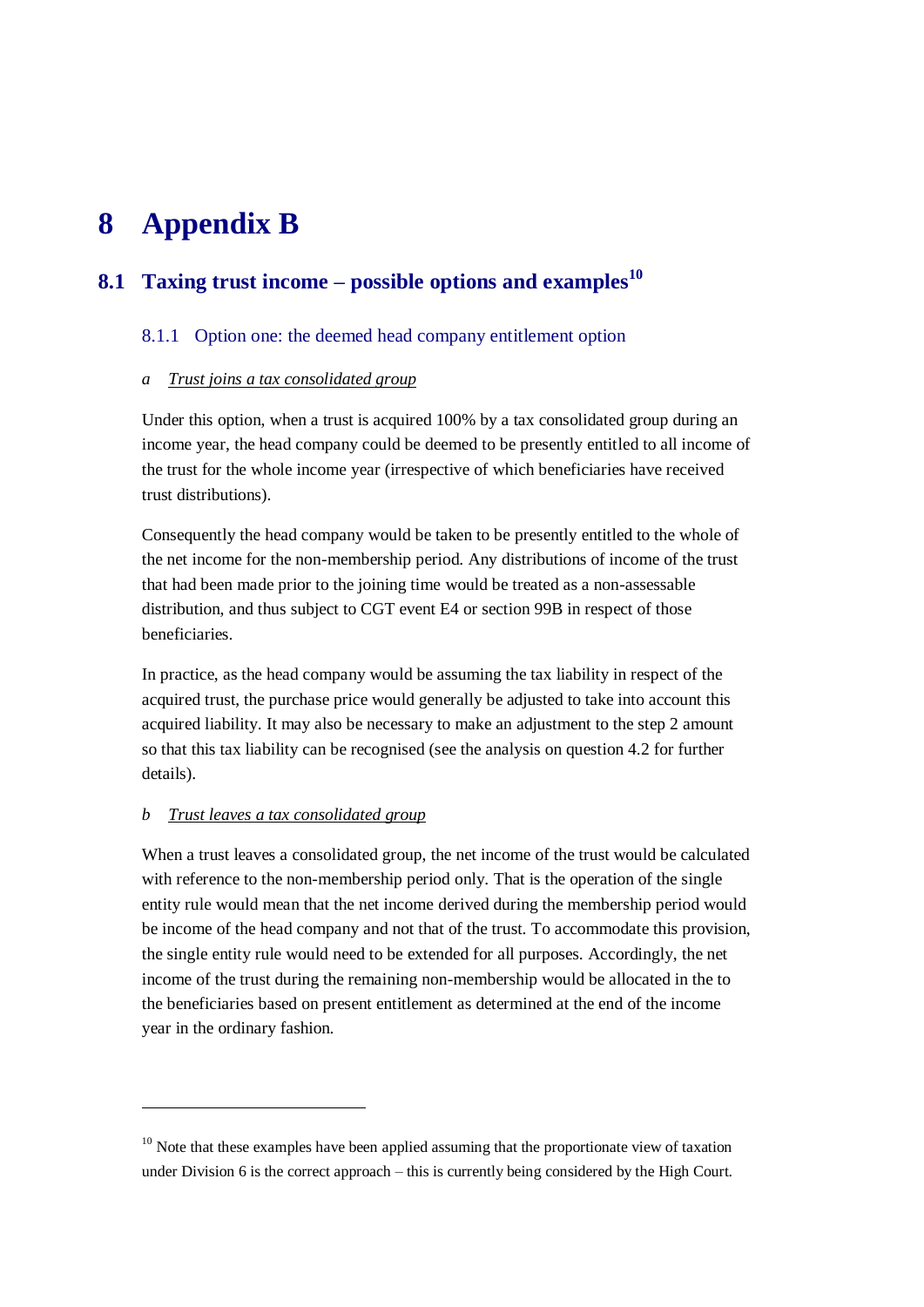## 8.1.2 Option two: the deemed joining time option

### *a Trust joins a tax consolidated group*

Option two is similar to option one, only that the trust instead will only be taken to join a tax consolidated group on the first day of the next income year (the new joining time). Accordingly, present entitlement to income of the trust during the income year would be calculated in the ordinary fashion under Division 6. The drawback of this option would be that the single entity rule would not apply to intragroup transactions for the period after acquisition until the new joining time.

### *b Trust leaves a tax consolidated group*

Where a trust leaves a consolidated group, the rule could operate in the same fashion as those proposed under option one.

## 8.1.3 Option three: the Division 6 modification option

### *a Trust joins a tax consolidated group*

This option involves complex modifications to Division 6 so that its interacts with the tax consolidation provisions more appropriately. We have developed the following six steps that could be used in allocating the net income of the trust in a joining case.

- $\bullet$ Step 1: The SER is extended to third parties for the purposes of applying Division 6 and other applicable provisions (for example section 115-215).
- Step 2: The trust calculates its net income, exempt income and the non-assessable  $\bullet$ non-exempt income of the trust for the non-membership period. This amount is deemed to be the 'net income of the trust' for the entire income year.
- Step 3: The trust calculates its income for the non-membership period as if that  $\bullet$ period was a discrete income year – this amount is deemed to be the "income of the trust".
- Step 4: The trustee determines whether beneficiaries, other than members of the  $\bullet$ consolidated group were made presently entitled to an amount during the income year (this is the distribution amount)
- Step 5: Determine the amount that any "non-tax consolidated" beneficiaries are  $\bullet$ presently entitled to during the non-membership period: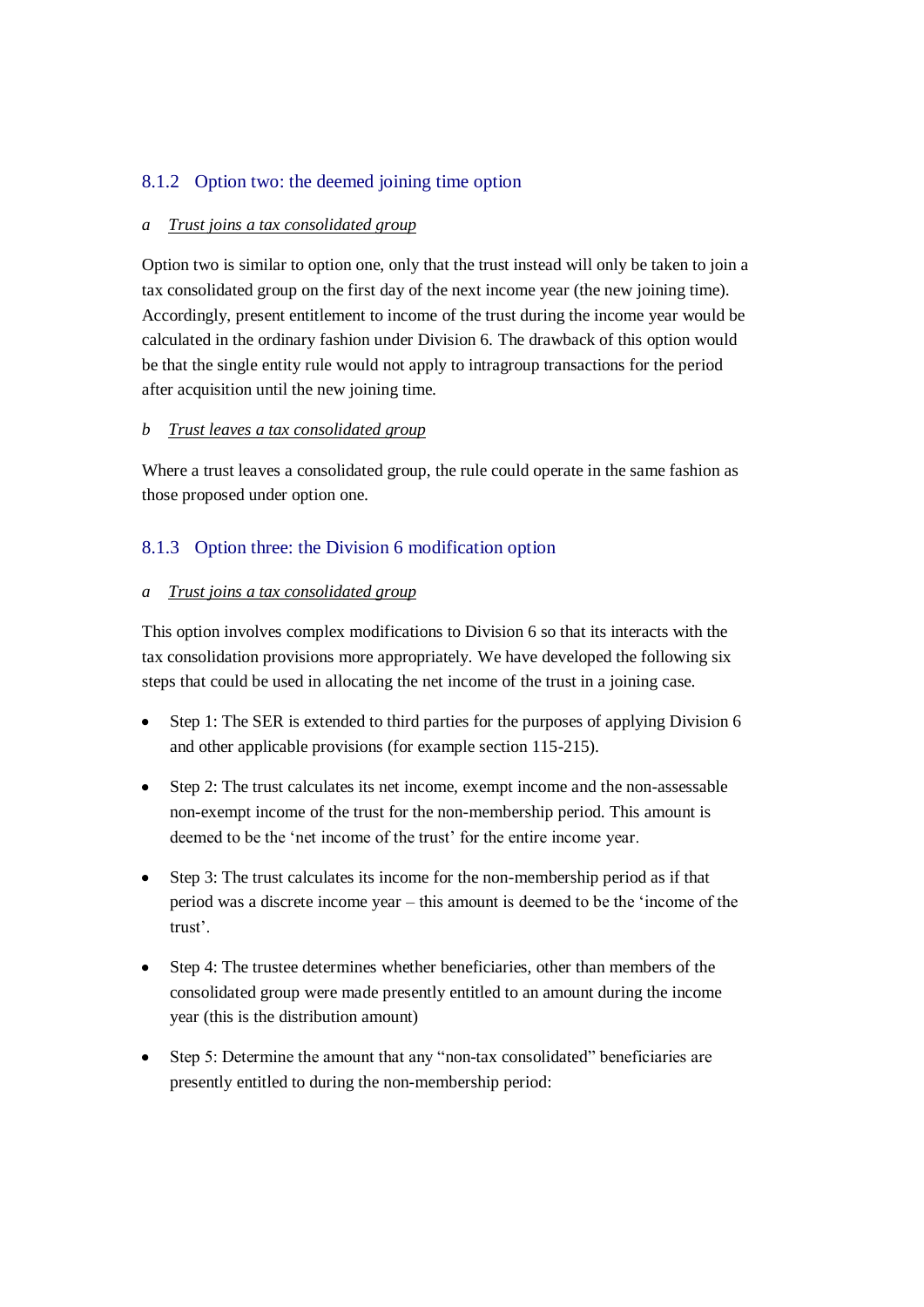- o Step 5a. If the distribution amount is *less than* the deemed "net income of the trust" the beneficiary is deemed to be presently entitled to the distribution amount.
- o Step 5b. If the distribution amount is *more than* the deemed "net income of the trust" the distribution amount should be proportionately reduced so that it doesn"t exceed the deemed "net income of the trust" – any excess will be treated as a non-assessable capital distribution under CGT event E4 or section 99B.
- The head company is deemed to be presently entitled to the remaining income of the  $\bullet$ trust for the non-membership period.

### *b Trust leaves a tax consolidated group*

On leaving a tax consolidated group, the modification proposed to Division 6 above would be generally the same. However, Step 4 would be modified so that the trustee is required to determine whether beneficiaries were made presently entitled to an amount during the non-membership period (i.e. excluding any membership periods).

### 8.1.4 Option four: the administrative option

This final option would allow for an administrative solution to the problem. For example, each beneficiary (either the new/old beneficiaries after joining or leaving time and the head company) would be assessed on a reasonable portion of the net income of the trust, having regard to the circumstances. What is reasonable would depend on the circumstances and a number of factors. This option would be equally applicable to both joining and leaving cases.

As this option would not provide any degree of certainty, we would only recommend this option if the other options proved too complex to administer.

# **8.2 Example 1: Trust joins a tax consolidated group**

### 8.2.1 Facts of the example

In this example, assume the AB unit trust has two beneficiaries Hco (a head company of a tax consolidated group) and Bco. Each beneficiary owns 50% of the units. On 30 November 2007, the trust makes an interim cash distribution to its beneficiaries of \$4,500 each. On 1 December 2007, Hco acquires all the units from Bco. Accordingly, at this time, the AB unit trust becomes a 100% subsidiary of Hco. During the income year, assume that the AB unit trust earned the following income: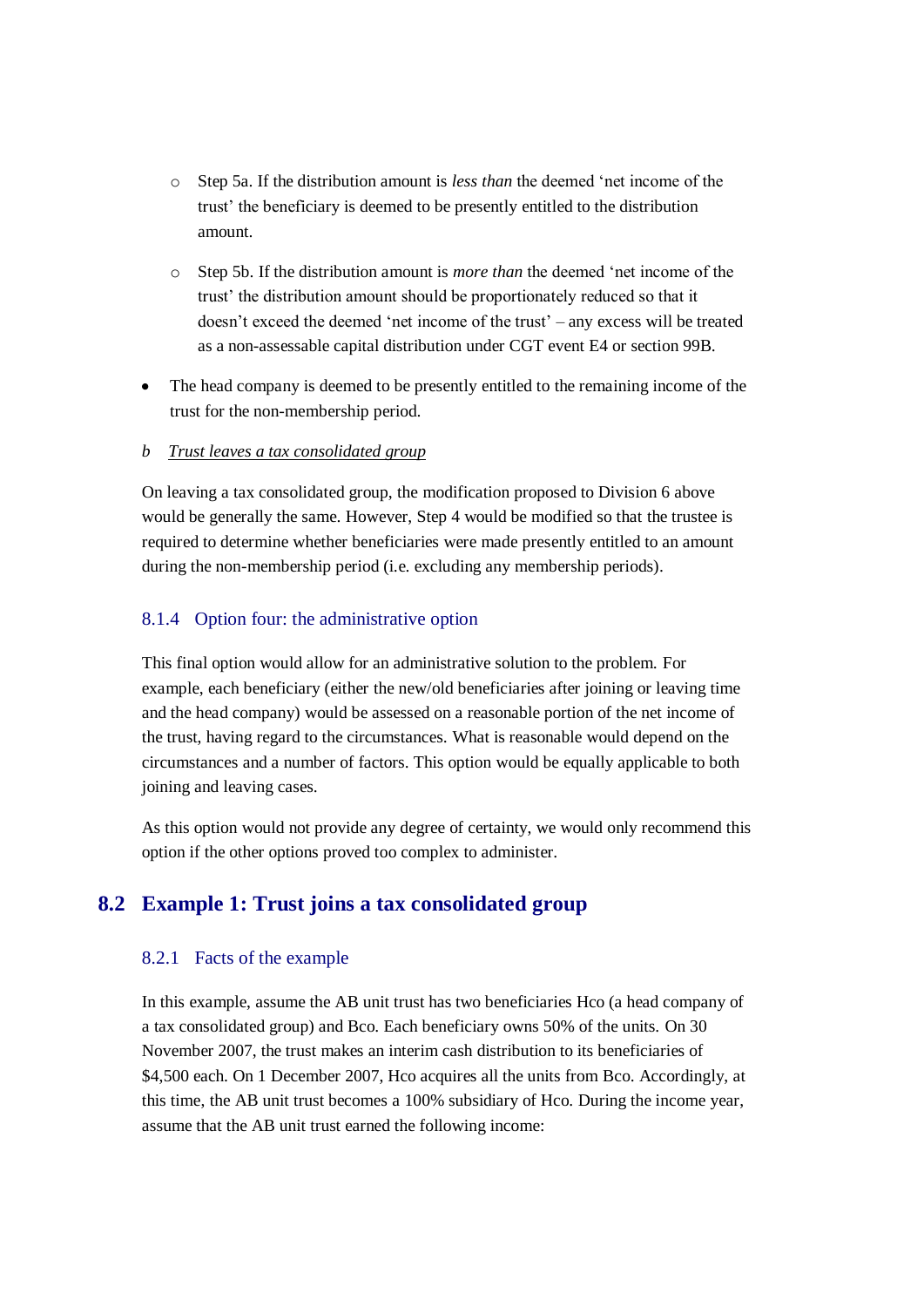|                     | 1 July 2007 to 30<br>1 December 2007 to<br>November 2007<br>30 June 2008 |        | Total  |
|---------------------|--------------------------------------------------------------------------|--------|--------|
| Net income          | 12,000                                                                   | 13,000 | 25,000 |
| Income of the trust | 10,000                                                                   | 10,000 | 20,000 |
| Cash distribution   | 9,000                                                                    | 11,000 | 20,000 |

## 8.2.2 Applying the example

Based on the above table, it would seem reasonable to allocate \$12,000 of the net income of the trust between the beneficiaries that existed during the non-membership period and for the head company to be taxable on the remaining \$13,000 during the membership period. In trying to achieve this outcome, the four options are applied to this example below.

## 8.2.3 Option one

Under option one, Hco is deemed to be presently entitled to all of the income of the trust estate during the non-membership period. Therefore, Hco will include and be taxed on the \$12,000 during that period. The remaining \$13,000 will be included in Hco"s assessable income under the single entity rule. Accordingly, Hco would be assessed on the whole of the \$25,000 of net income of the trust estate.

The distribution that Bco received (\$4,500) would be potentially assessable under CGT event E4 or potentially assessable under section 99B to Bco. As Hco is acquiring a tax liability when purchasing the units from B Co, the purchase price would be adjusted to take this into account.

## 8.2.4 Option two

Under option two, the trust is not taken to have joined the consolidated group until the first day of the next income year. Therefore, at the end of the income year, Division 6 is applied in the ordinary fashion. As Bco is presently entitled to \$4,500 and Hco will (presumably) be made presently entitled to the remainder of the income (i.e. \$15,500), under Division 6, Bco would be entitled to 22.5% of the income of the trust. Accordingly, Bco would include \$5,625 of the net income of the trust (4,500/20000) under section 97. Hco would be assessed on the remaining 77.5%, being \$19,375.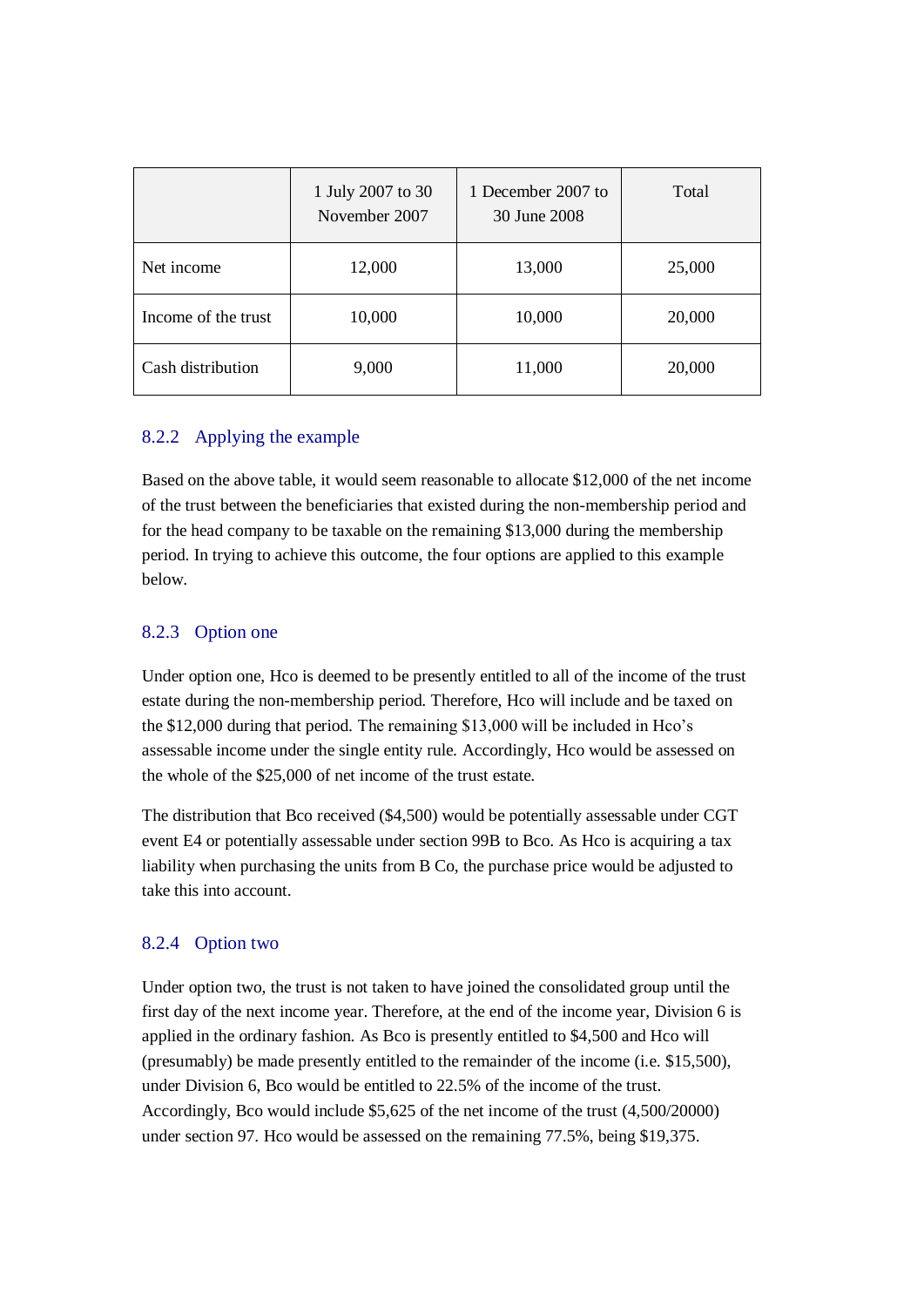## 8.2.5 Option three

Under option three, Division 6 is modified by the six steps proposed. The calculation is shown in the table below.

| <b>Step</b>                                                           | <b>Modification</b> |
|-----------------------------------------------------------------------|---------------------|
| Step 1: Extend SER to all parties                                     | N/A                 |
| Step 2: Net income for the non-membership period                      | \$12,000            |
| Step 3: Income for the non-membership period                          | \$10,000            |
| Step 4: Distribution of net income to non-tax consolidated members    | \$4,500             |
| Step 5a: Adjusted distribution amount to non-tax consolidated members | \$4,500             |
| Step 5b. Non-assessable distributions to non-tax consolidated members | \$-                 |
| Step 6: Distribution amount of income to tax consolidated group       | \$5,500             |

Based on the above, Bco is deemed to be presently entitled to \$4,500 of the income of the trust, while Hco is deemed to be presently entitled to the remaining amount of income, being \$5,500. The net income of the trust during the non-membership period, being \$12,000, would be allocated to Bco based on their proportionate share of the income of the trust. Accordingly, under section 97, Bco would be assessed on \$5,400 (being \$4,500 / \$10,000 x \$12,000) and Hco would be assessed on \$6,600 (being \$5,500 / \$10,000 x \$12,000). Hco would also be assessed on the remaining \$13,000 during the membership period under the single entity rule (as the \$13,000 of income would be deemed to be derived by Hco).

It is noted that the outcome under this method is broadly similar to that provided by Option two.

## 8.2.6 Option four

Under option four, Hco and Bco would be assessed on the amount of the net income of the trust estate that is fair and reasonable, having regard to the facts and circumstances. In this example, the amount of net income derived by the trust during the relevant periods and the distributions received by the beneficiaries during those periods would be important facts and circumstances.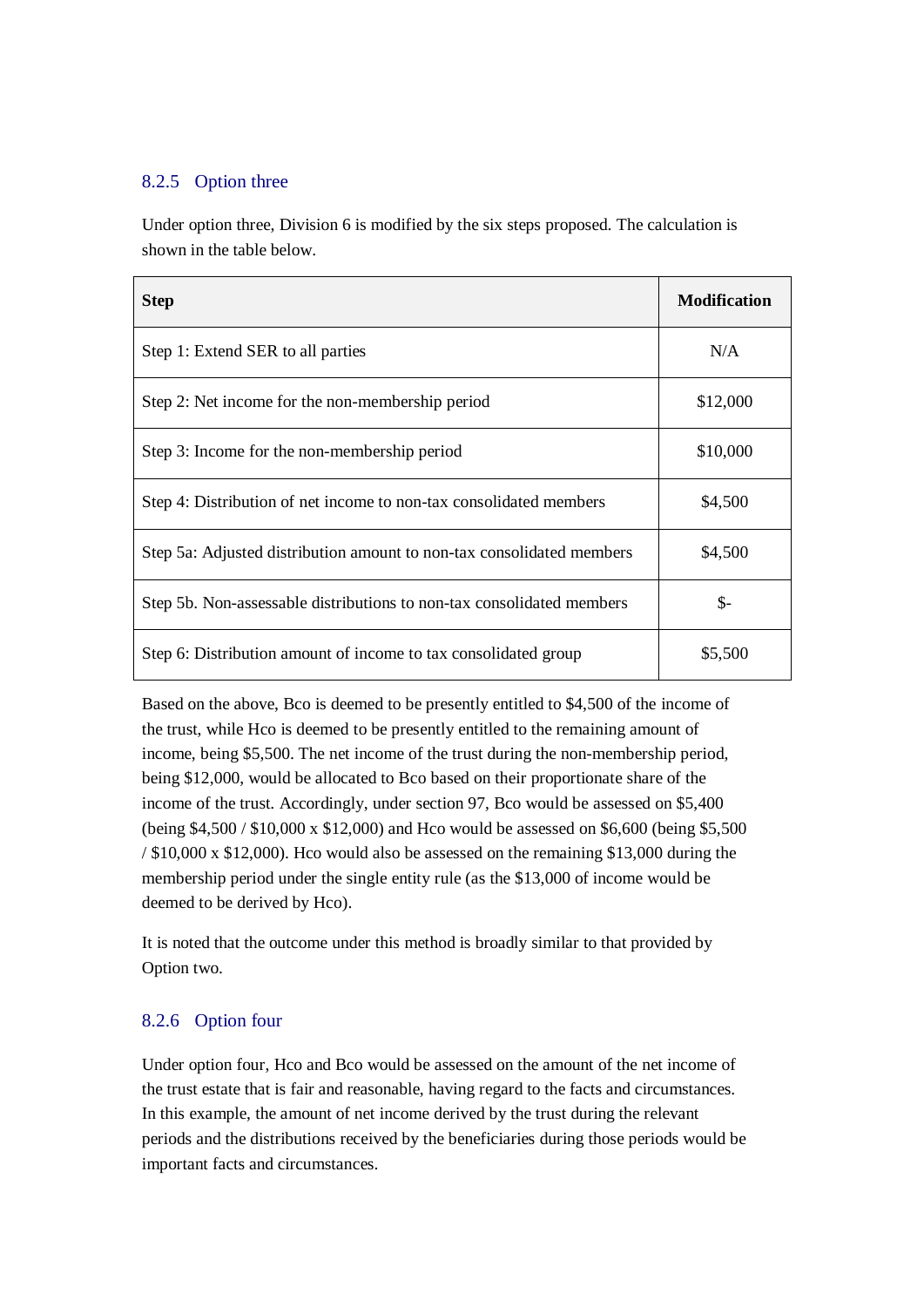It may seem appropriate to allocate 45% of the net income of the trust estate during the non-membership period to Bco (i.e. \$5,400), 45% to Hco (i.e. \$5,400) and the remainder to be assessed to the trustee at top marginal rates (i.e. \$1,200).

The net income of the trust during the membership period would automatically be attributed to Hco under the single entity rule (i.e. \$13,000).

## 8.2.7 Comparison of the four options

The following table provides a comparison of the outcomes that would occur under the four options of assessing the beneficiaries and the trustee.

| Option      | H Co     | <b>B</b> Co | <b>Trustee</b> | <b>Total</b> | E4 / 99B |
|-------------|----------|-------------|----------------|--------------|----------|
| Option one  | \$25,000 |             |                | \$25,000     | \$4,500  |
| Option two  | \$19,375 | \$5,625     |                | \$25,000     |          |
| Option two  | \$19,600 | \$5,400     |                | \$25,000     |          |
| Option four | \$18,400 | \$5,400     | \$1,200        | \$25,000     |          |

# **8.3 Example 2: Trust leaves a tax consolidated group**

## 8.3.1 Facts of the example

Assume that the AB unit trust is 100% owned by Hco and is subsidiary member of the Hco tax consolidated group. On 30 November 2007, the AB unit trust makes an interim distribution of \$9,000 to Hco.

On 1 December 2007, Hco sells 50% of its units to Bco, and the AB unit trust leaves the tax consolidated group. At the end of the income year, AB unit trust makes Bco and Hco presently entitled to 50% of the income of the trust estate each. During the income year, assume that the AB unit trust earned the following income: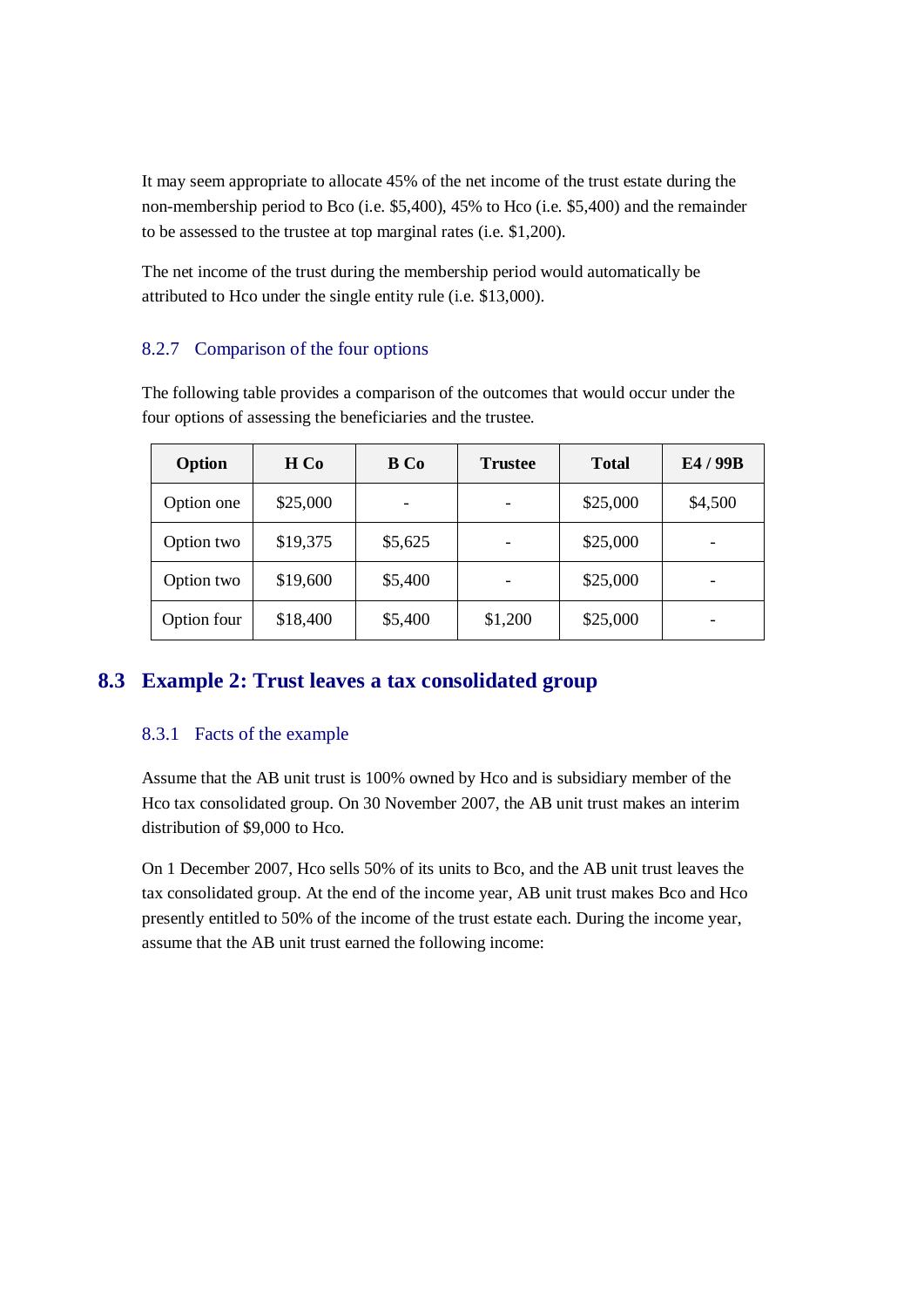|                     | 1 July 2007 to 30<br>November 2007 | 1 December 2007 to<br>30 June 2008 | Total    |
|---------------------|------------------------------------|------------------------------------|----------|
| Net income          | 13,000                             | 12,000                             | 25,000   |
| Income of the trust | 10,000                             | 10,000                             | 20,000   |
| Cash distribution   | 9,000                              | 11,000                             | \$20,000 |

## 8.3.1 Applying the example

Based on the above table, it would seem reasonable to assess Hco on the whole \$13,000 for the membership period, and then on 50% of the net income for the non-membership period (i.e. \$6,000). It would also appear reasonable to assess Bco on 50% of the net income from the non-membership period, being the remaining \$6,000. In trying to achieve this outcome, the four options are applied to this example below.

## 8.3.2 Option one

Under option one, the net income of the trust estate for the non-membership period, and the thus the income year, would be deemed to be \$12,000. The income of the trust would also be deemed to be \$10,000 for the same period. Hco and Bco would be taken to be presently entitled to 50% each of this amount. Accordingly, applying section 97, both beneficiaries would include \$6,000 of net income in their assessable income. As the cash distribution is more than the distribution of "income of the trust", this could give rise to a capital return to the beneficiaries. One would need to therefore consider whether CGT event E4 or section 99B would apply to the distribution of \$500 of cash to each beneficiary.

Hco would be assessed on the remaining \$13,000 of taxable income from the membership period applying the single entity rule.

## 8.3.3 Option two

Under Option two, the outcome is identical to that of Option one.

#### 8.3.4 Option three

Under option three, Division 6 is modified by the six steps proposed. The calculation is shown in the table below.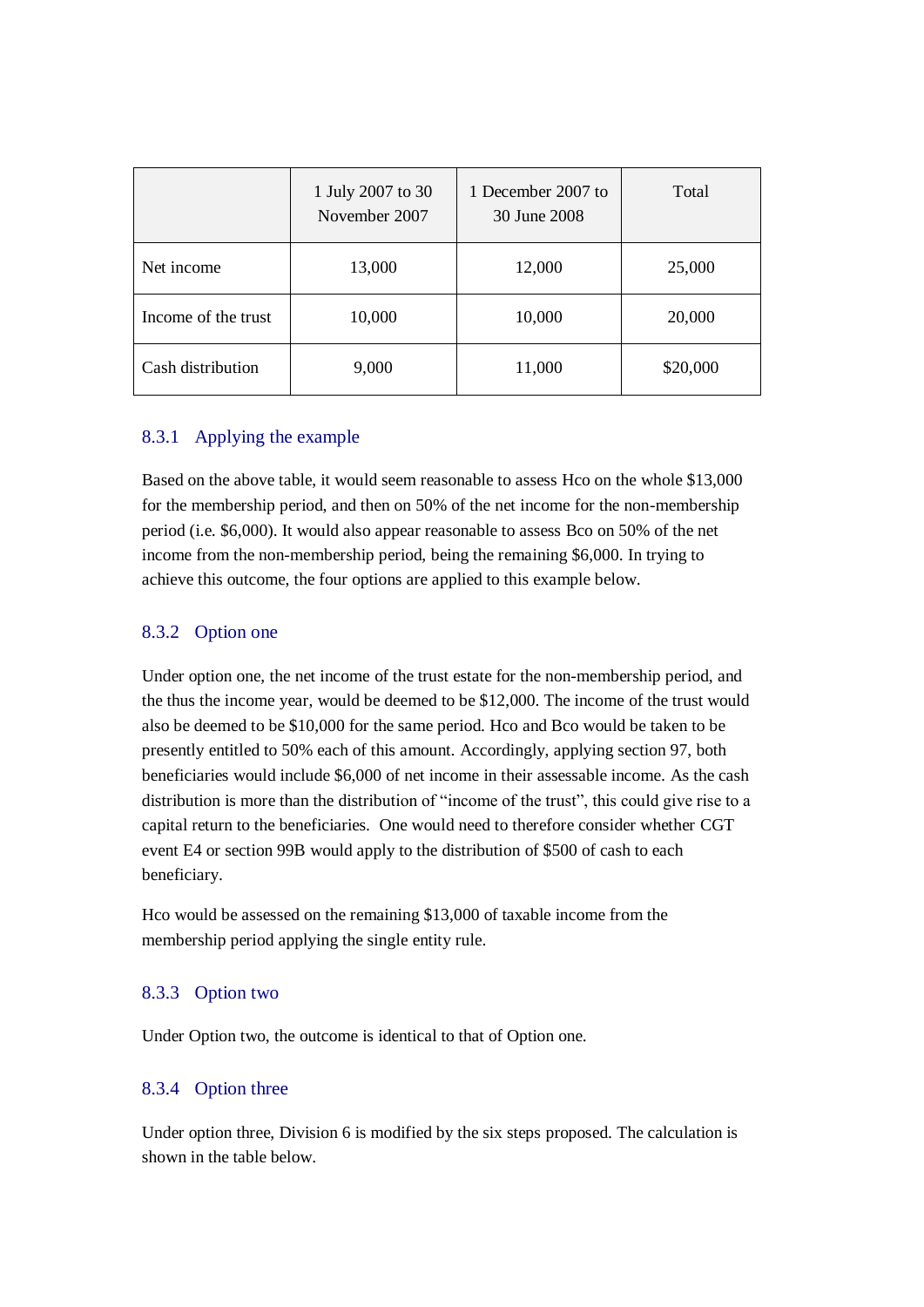| <b>Step</b>                                                              | <b>Modification</b> |
|--------------------------------------------------------------------------|---------------------|
| Step 1: Extend SER to all parties                                        | N/A                 |
| Step 2: Net income for the non-membership period                         | \$12,000            |
| Step 3: Income for the non-membership period                             | \$10,000            |
| Step 4: Distribution of net income to non-tax consolidated members       | \$5,500             |
| Step 5a: Adjusted distribution of income to non-tax consolidated members | \$5,000             |
| Step 5b. Addition cash distributions to non-tax consolidated members     | \$500               |
| Step 6: Distribution amount of income to tax consolidated group          |                     |

Based on the above, both Bco and Hco are deemed to be presently entitled to \$5,000 of the income of the trust. The net income of the trust, being \$12,000, would be allocated to Bco based on their proportionate share of the income of the trust. Accordingly, under section 97, Bco would be assessed on \$6,000 (being \$5,000/ \$10,000 x \$12,000) and Hco would be assessed on \$6,000 (being \$5,000 / \$10,000 x \$12,000). The additional cash distribution received by both beneficiaries of \$500 would require consideration of CGT event E4 or section 99B.

Hco would also be assessed on the remaining \$13,000 during the membership period under the single entity rule (as the \$13,000 of income would be deemed to be derived by Hco).

It is noted that the outcome under this method is broadly similar to that provided by Option two.

## 8.3.5 Option four

Under option four, Hco and Bco would be assessed on the amount of the net income of the trust estate that is fair and reasonable, having regard to the facts and circumstances. In this example, the amount of net income derived by the trust during the relevant periods and the distributions received by the beneficiaries during those periods would be important facts and circumstances.

It may seem appropriate to allocate 50% of the net income of the trust estate during the non-membership period to Bco (i.e. \$6,000), 50% to Hco (i.e. \$6,000). The net income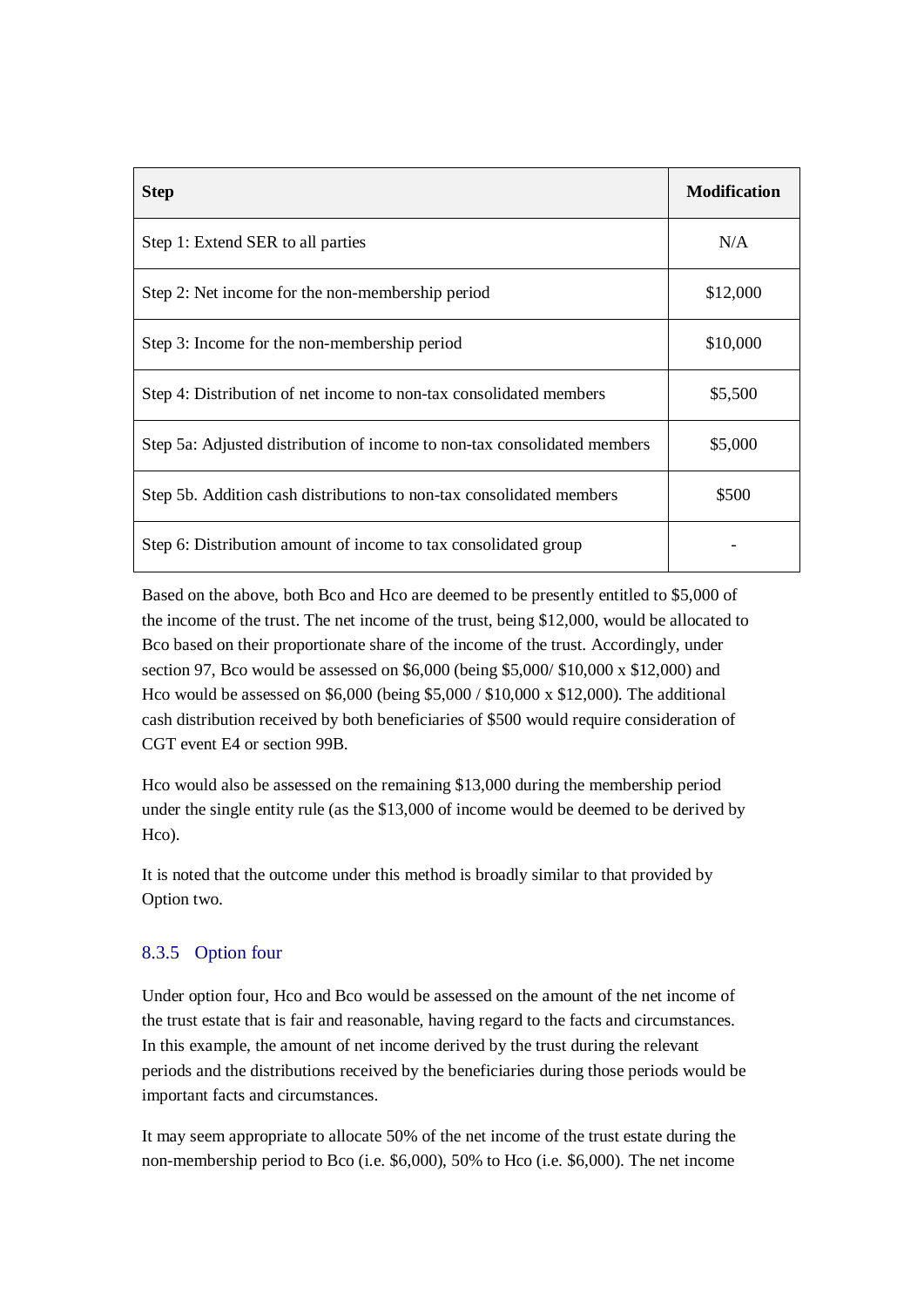of the trust during the membership period would automatically be attributed to Hco under the single entity rule (i.e. \$13,000).

## 8.3.6 Comparison of the four options

The following table provides a comparison of the outcomes that would occur under the four options of assessing the beneficiaries and the trustee.

| Option      | Hco      | Bco     | <b>Trustee</b> | <b>Total</b> | E4/99B* |
|-------------|----------|---------|----------------|--------------|---------|
| Option one  | \$19,000 | \$6,000 |                | \$25,000     | \$1,000 |
| Option two  | \$19,000 | \$6,000 |                | \$25,000     | \$1,000 |
| Option two  | \$19,000 | \$6,000 |                | \$25,000     | \$1,000 |
| Option four | \$19,000 | \$6,000 |                | \$25,000     | \$1,000 |

*\* CGT event E4 and section 99B would need to be considered in respect of the additional cash distribution of \$500 to each beneficiary, which is over and above the distribution of income of the trust (i.e. the return of capital amount).*

It is interesting to note that all four options appear to provide the same answer in respect of the allocation of net income in the example provided. Furthermore, each of the options also seems to provide a reasonable allocation of the net income of the trust.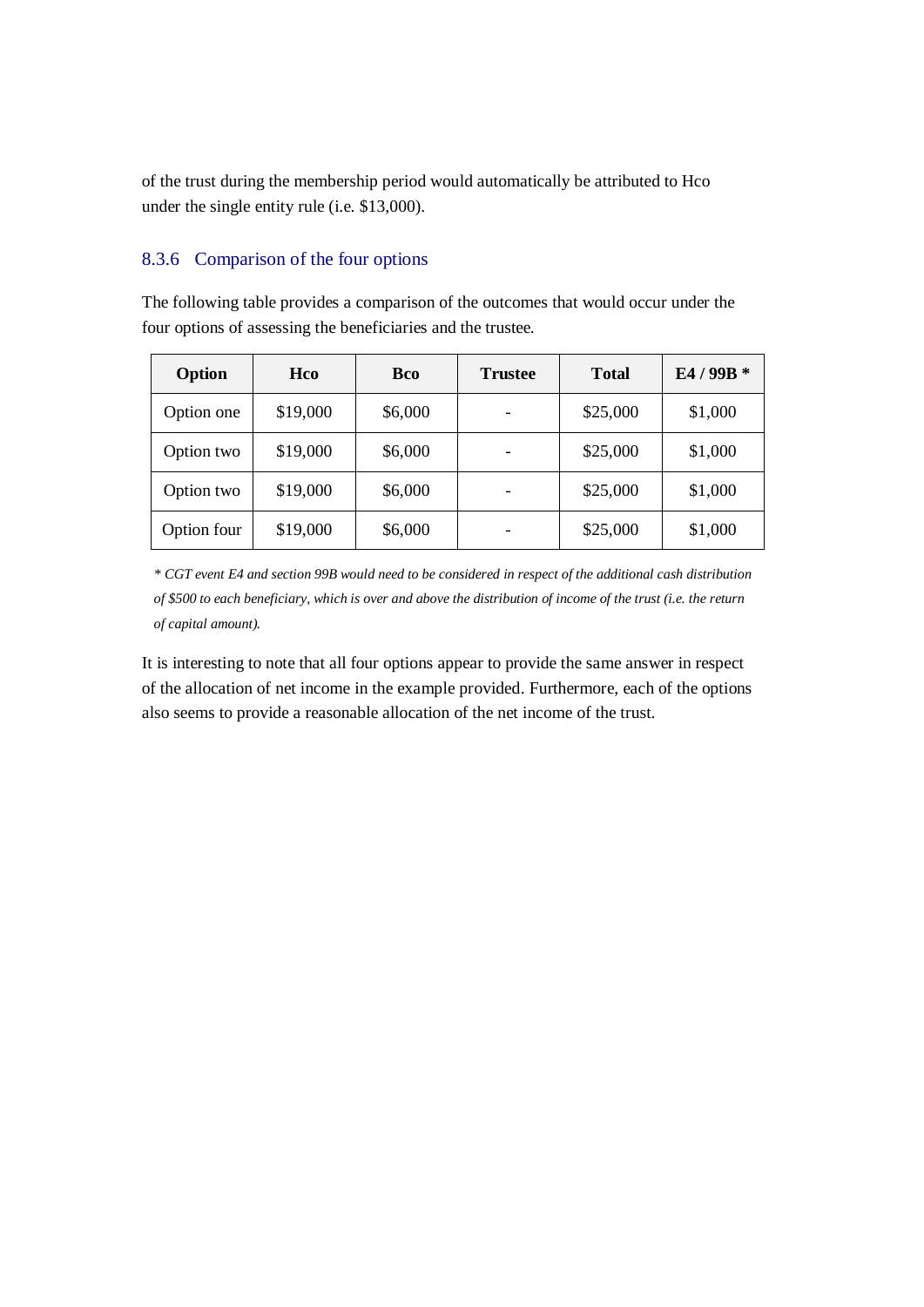# **9 Appendix C**

# **9.1 Example 1: Inherited deferred tax liabilities**

#### 9.1.1 Facts of the example

AB unit trust has one beneficiary (Cco). AB unit trust has one depreciable asset with an original cost base of \$1000, a tax written down value of \$400 and an accounting written down value of \$500. Cco sells all of its units in AB unit trust to Hco and consequently the unit trust becomes part of HCo"s consolidated group.

#### 9.1.2 Application of section 705-70

The example is constructed so that there is a deferred tax liability prior to the joining time of \$30. However, as the trust does not pay tax, this amount is not recorded as a liability in the accounts of the trust.

There are essentially two options for Hco to acquire the depreciating assets of the AB trust – it could purchase the asset outright for \$500 or it could purchase the units from Cco. If the asset is purchased directly, there would be no embedded DTL as the new accounting and tax values would be the same. Furthermore, if the units are acquired for \$500, the same result would occur, as Hco would push down \$500 to the underlying asset based on Step 1 of the ACA process.

An issue would only occur if Cco discounts the units to take into account the embedded deferred tax liability prior to the joining time. In this case Hco may only pay \$470. If this were the case, then Step 2 would not operate to include the \$30 DTL, as it is not a liability of the joining entity. While it is unlikely that this may occur commercially, the issue is highlighted for completeness.

## **9.2 Example 2: Inherited current tax liabilities**

#### 9.2.1 Facts of the example

AB unit trust has one beneficiary (Cco). AB unit trust has one depreciable asset with an original cost base of \$1000, a tax written down value of \$400 and an accounting written down value of \$400. Cco sells all of its units in AB unit trust to Hco halfway during the income year. Consequently the unit trust becomes part of Hco"s consolidated group. At the time of joining, income and net income of the trust is equal to \$10,000. The trust has retained the net income in a bank account (\$10,000).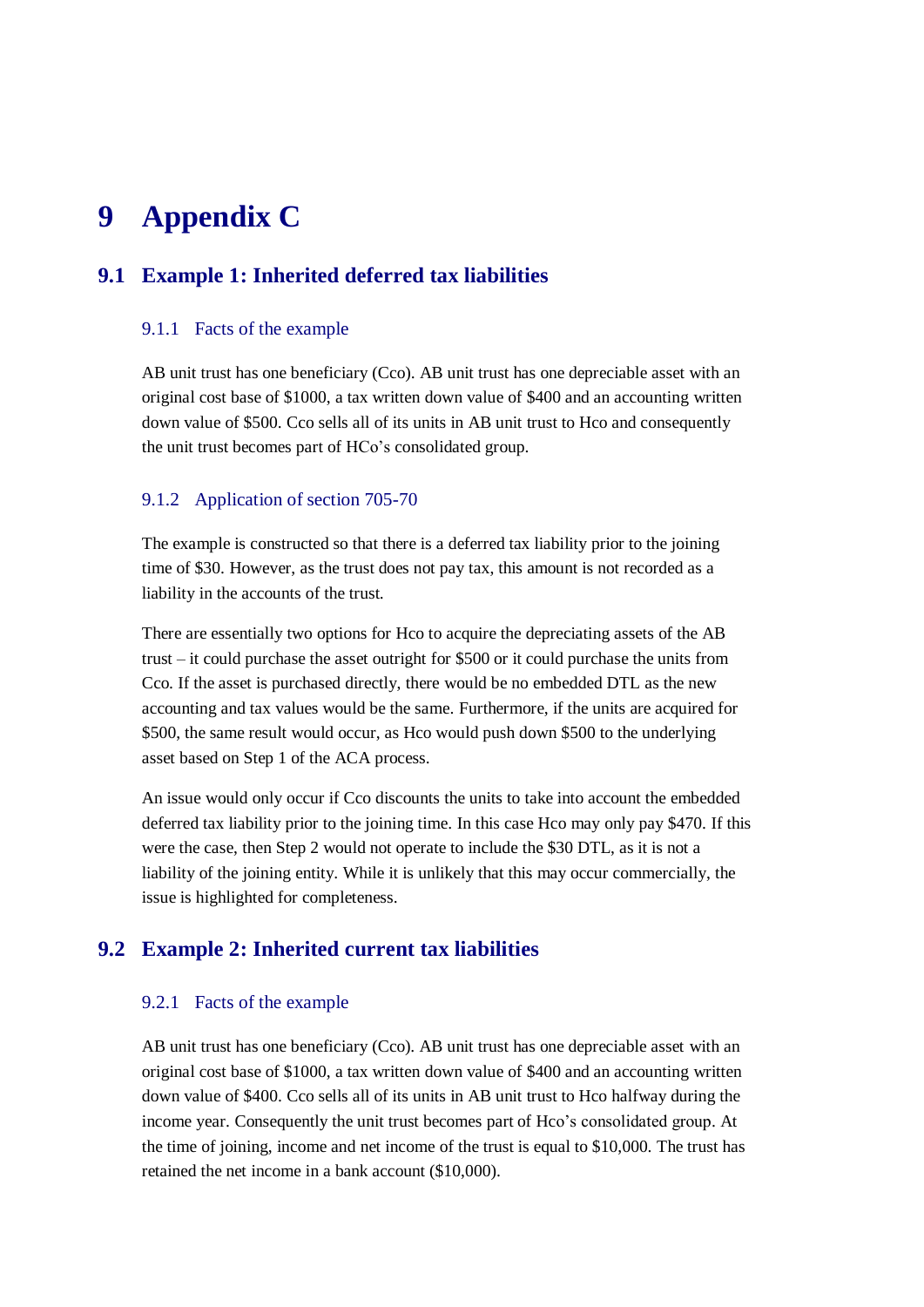### 9.2.2 Application of section 705-70

The example is constructed so that there is a tax liability prior to the joining time on the \$10,000 of net income. This may give rise to a tax liability to the trustee or Hco, depending on the application of section 97 to the tax consolidated group.

If the trustee is assessable on the \$10,000, then this would appear to be a "liability" of the trust (i.e. a liability of the trustee in its capacity as trustee of the trust). Accordingly, a liability of \$4,650 should be included at Step 2 of the ACA calculations. The purchase price paid by Hco is likely to be discounted for the inherited tax liability. This would seem to provide for an appropriate result.

If Hco is assessable on the \$10,000, then this would not be a liability of the trust, but rather a liability of the tax consolidated group. Under the current operation of provisions, it is unlikely that this would occur. However, under a number of our proposed options, we have proposed that Hco be assessed on a portion (if not all) of the \$10,000. As Hco will be liable to pay tax on this amount, it would also discount the purchase price of the shares for the estimated future tax. However, this liability would not be included at Step 2 of the ACA calculations, as it is not a liability of the joining entity. This would not provide an appropriate ACA result. In this case, Step 2 should be modified to ensure that any current tax liability inherited by the tax consolidated group in respect of net income of the trust acquired should be included at Step 2 of the ACA process for the relevant rust.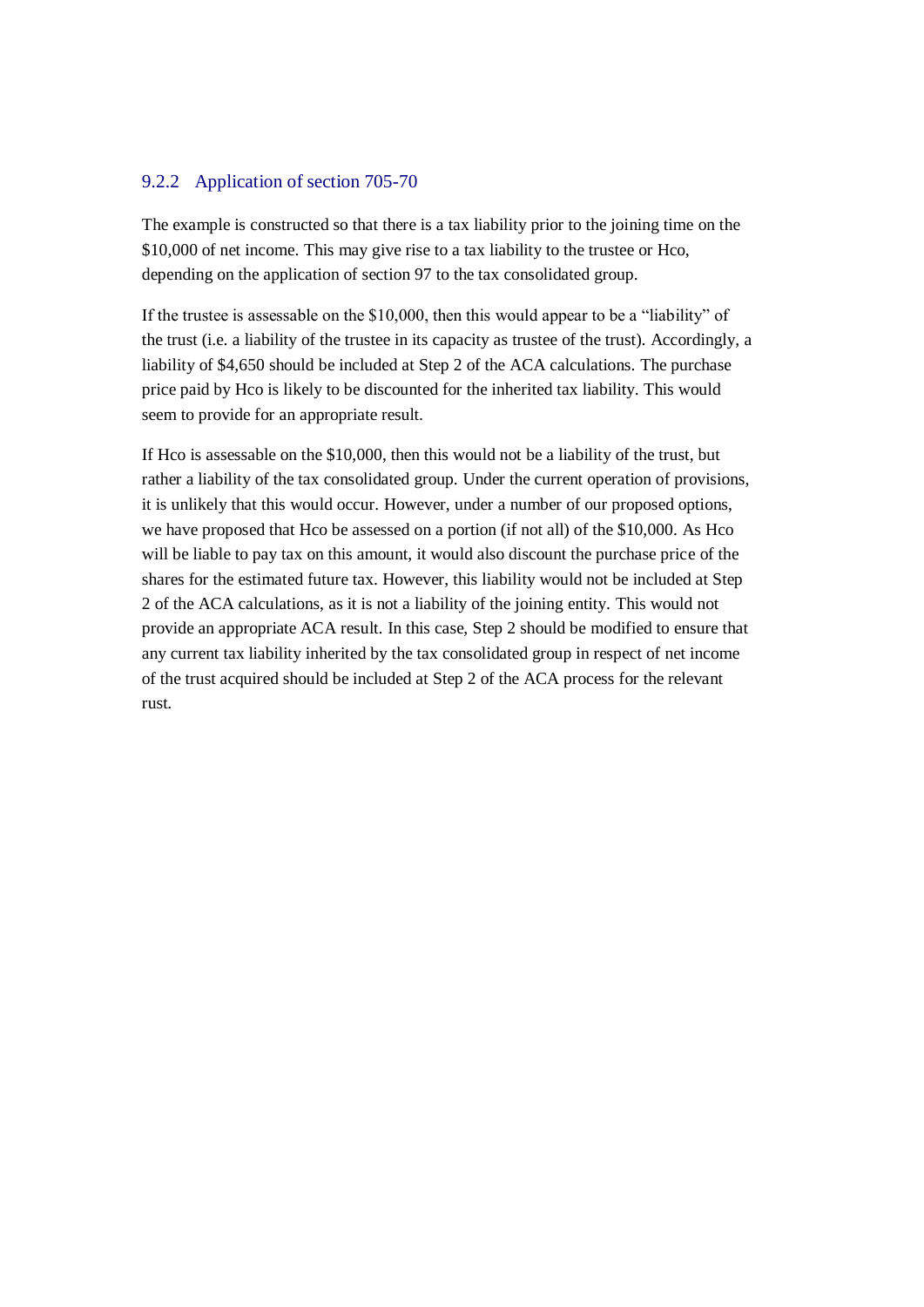# **10 Appendix D**

## **10.1 Example 1: MEC group roll-downs and CGT event J1**

#### 10.1.1 Facts of the example

Assume that foreign Top Company owns 100% of the shares in Aco and Bco, both being eligible tier-one companies of the Aco MEC tax consolidated group. Assume that the entities held the following assets at 1 July 20X1.

For the purpose of the example, the asset held by Bco is real property. Top company then sells its interests in Bco to Aco for its market value of \$100, so that Aco acquires all of the membership interests in Bco. The rollover is done under Subdivision 126-B. Aco uses \$100 of cash to acquire the interests in Bco. After the transaction, Aco"s only asset is the shares in Bco.

## 10.1.2 Application of the pooling rules

Subdivision 719-K applies on the roll-down of Bco. The pooling rules would act to reset the cost base of the shares in Aco at \$75. Effectively, this amount constitutes 50% of the pooled cost base of \$150. This also results in the cost base of shares in Bco being reset at \$75 as well. However, as Bco remains a member of the MEC group, Subdivision 705 is not applied to reset the cost of the asset held by Bco. Essentially, this results in a wastage